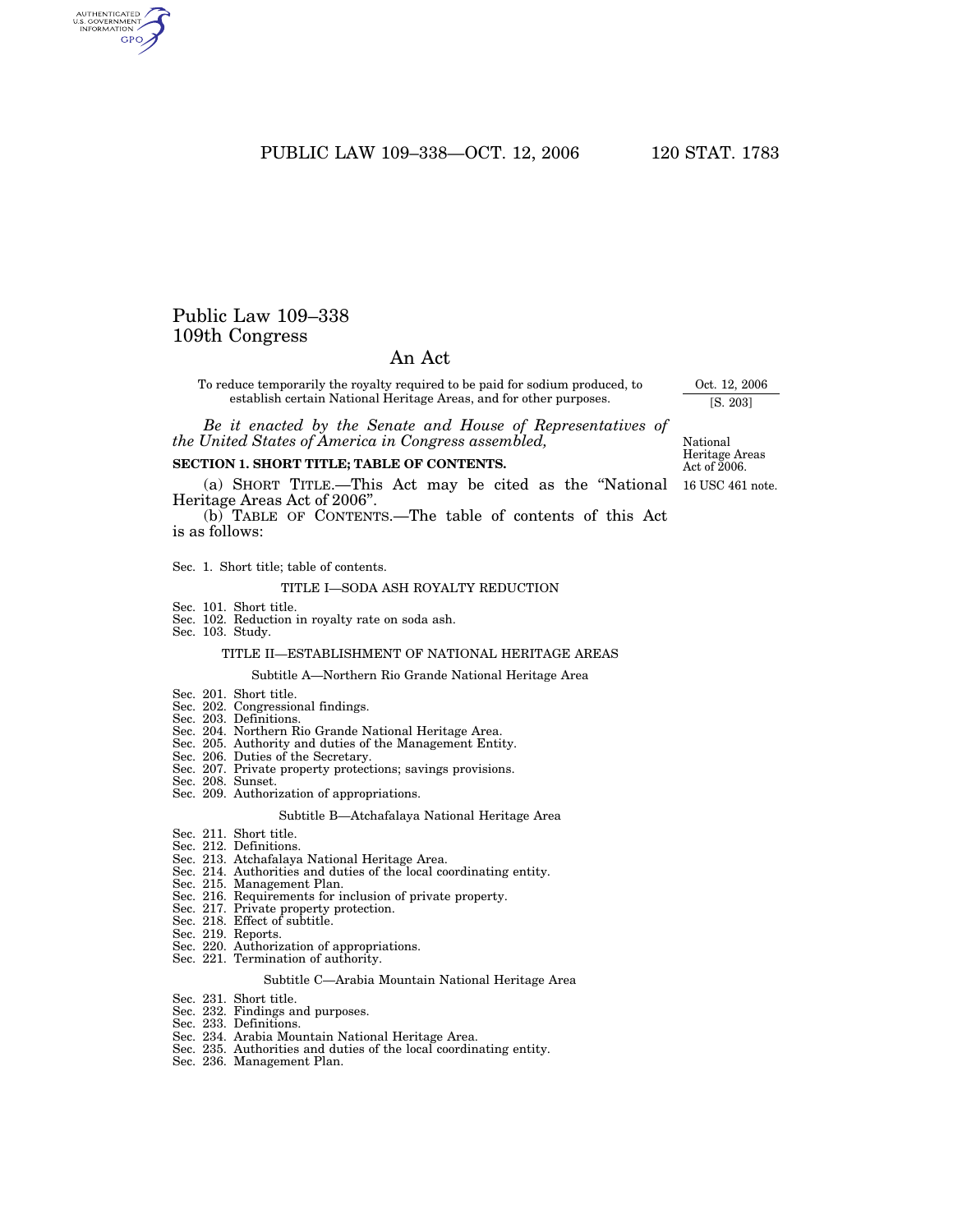- Sec. 237. Technical and financial assistance.
- Sec. 238. Effect on certain authority.
- Sec. 239. Authorization of appropriations.
- Sec. 240. Termination of authority.
- Sec. 241. Requirements for inclusion of private property. Sec. 242. Private property protection.

#### Subtitle D—Mormon Pioneer National Heritage Area

- Sec. 251. Short title.
- Sec. 252. Findings and purpose.
- Sec. 253. Definitions.
- Sec. 254. Mormon Pioneer National Heritage Area.
- Sec. 255. Designation of Alliance as local coordinating entity.
- Sec. 256. Management of the Heritage Area.
- Sec. 257. Duties and authorities of Federal agencies.
- Sec. 258A. Requirements for inclusion of private property.
- Sec. 258B. Private property protection.
- Sec. 259. Authorization of appropriations.
- Sec. 260. Termination of authority.

#### Subtitle E—Freedom's Frontier National Heritage Area

- Sec. 261. Short title.
- Sec. 262. Purpose.
- Sec. 263. Definitions.
- Sec. 264. Freedom's Frontier National Heritage Area.
- Sec. 265. Technical and financial assistance; other Federal agencies.
- Sec. 266. Private property protection.
- Sec. 267. Savings provisions.
- Sec. 268. Authorization of appropriations.
- Sec. 269. Termination of authority.

#### Subtitle F—Upper Housatonic Valley National Heritage Area

- Sec. 271. Short title.
- Sec. 272. Findings and purposes.
- Sec. 273. Definitions.
- Sec. 274. Upper Housatonic Valley National Heritage Area.
- Sec. 275. Authorities, prohibitions, and duties of the Management Entity.
- Sec. 276. Management Plan.
- Sec. 277. Duties and authorities of the Secretary.
- Sec. 278. Duties of other Federal agencies.
- Sec. 279. Requirements for inclusion of private property.
- Sec. 280. Private property protection.
- Sec. 280A. Authorization of appropriations.
- Sec. 280B. Sunset.

#### Subtitle G—Champlain Valley National Heritage Partnership

- Sec. 281. Short title.
- Sec. 282. Findings and purposes.
- Sec. 283. Definitions.
- Sec. 284. Heritage Partnership.
- Sec. 285. Requirements for inclusion of private property.
- Sec. 286. Private property protection.
- Sec. 287. Effect.
- Sec. 288. Authorization of appropriations.
- Sec. 289. Termination of authority.

#### Subtitle H—Great Basin National Heritage Route

- Sec. 291. Short title.
- Sec. 291A. Findings and purposes.
- Sec. 291B. Definitions.
- Sec. 291C. Great Basin National Heritage Route.
- Sec. 291D. Memorandum of understanding.
- Sec. 291E. Management Plan.
- Sec. 291F. Authority and duties of local coordinating entity.
- Sec. 291G. Duties and authorities of Federal agencies.
- Sec. 291H. Land use regulation; applicability of Federal law.
- Sec. 291I. Authorization of appropriations.
- Sec. 291J. Termination of authority.
- Sec. 291K. Requirements for inclusion of private property.
- Sec. 291L. Private property protection.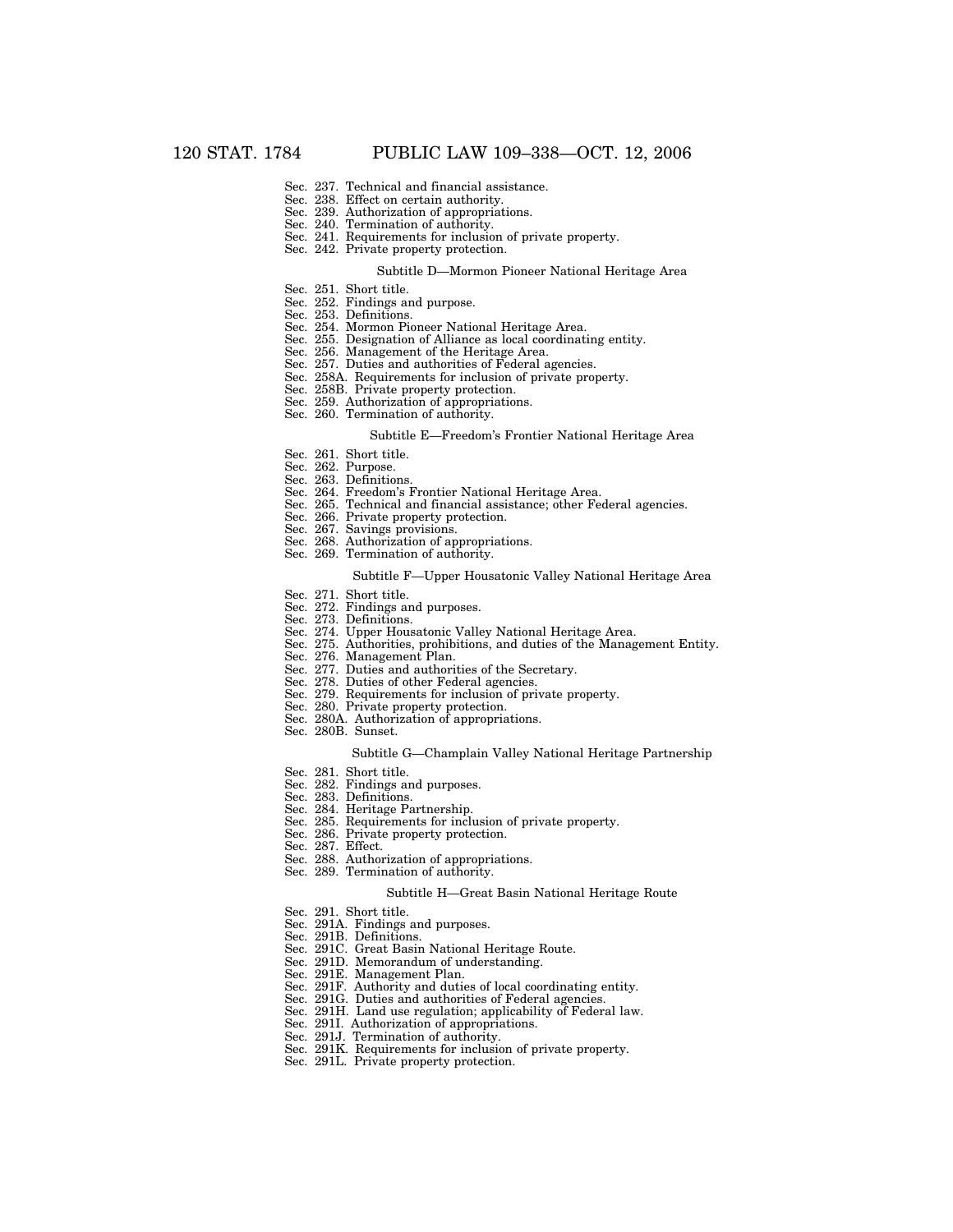#### Subtitle I—Gullah/Geechee Heritage Corridor

- Sec. 295. Short title. Sec. 295A. Purposes.
- 
- Sec. 295B. Definitions.<br>Sec. 295C. Gullah/Gee
- Gullah/Geechee Cultural Heritage Corridor.
- Sec. 295D. Gullah/Geechee Cultural Heritage Corridor Commission.
- Sec. 295E. Operation of the local coordinating entity.
- Sec. 295F. Management Plan.
- Sec. 295G. Technical and financial assistance.
- Sec. 295H. Duties of other Federal agencies.
- Sec. 295I. Coastal Heritage Centers.
- 
- Sec. 295J. Private property protection. Sec. 295K. Authorization of appropriations. Sec. 295L. Termination of authority.
- 

#### Subtitle J—Crossroads of the American Revolution National Heritage Area

- Sec. 297. Short title.
- Sec. 297A. Findings and purposes.

#### Sec. 297B. Definitions.

- Sec. 297C. Crossroads of the American Revolution National Heritage Area.
- Sec. 297D. Management Plan.
- Sec. 297E. Authorities, duties, and prohibitions applicable to the local coordinating entity.
- Sec. 297F. Technical and financial assistance; other Federal agencies.
- Sec. 297G. Authorization of appropriations.
- Sec. 297H. Termination of authority.
- Sec. 297I. Requirements for inclusion of private property.
- Sec. 297J. Private property protection.

#### TITLE III—NATIONAL HERITAGE AREA STUDIES

#### Subtitle A—Western Reserve Heritage Area Study

- Sec. 301. Short title.
- Sec. 302. National Park Service study regarding the Western Reserve, Ohio.

#### Subtitle B—St. Croix National Heritage Area Study

- 
- Sec. 311. Short title. Sec. 312. Study.

#### Subtitle C—Southern Campaign of the Revolution

- Sec. 321. Short title.
- Sec. 322. Southern Campaign of the Revolution Heritage Area study.
- Sec. 323. Private property.

#### TITLE IV—ILLINOIS AND MICHIGAN CANAL NATIONAL HERITAGE CORRIDOR ACT AMENDMENTS

- Sec. 401. Short title.
- Sec. 402. Transition and provisions for new local coordinating entity.
- Sec. 403. Private property protection.
- Sec. 404. Technical amendments.

#### TITLE V—MOKELUMNE RIVER FEASIBILITY STUDY

- Sec. 501. Authorization of Mokelumne River Regional Water Storage and Conjunctive Use Project Study.
- Sec. 502. Use of reports and other information.
- Sec. 503. Cost shares.
- Sec. 504. Water rights.
- Sec. 505. Authorization of appropriations.

# TITLE VI—DELAWARE NATIONAL COASTAL SPECIAL RESOURCES STUDY

- Sec. 601. Short title.
- Sec. 602. Study.
- Sec. 603. Themes.
- Sec. 604. Report.

#### TITLE VII—JOHN H. CHAFEE BLACKSTONE RIVER VALLEY NATIONAL HERITAGE CORRIDOR REAUTHORIZATION

- Sec. 701. Short title.
- Sec. 702. John H. Chafee Blackstone River Valley National Heritage Corridor.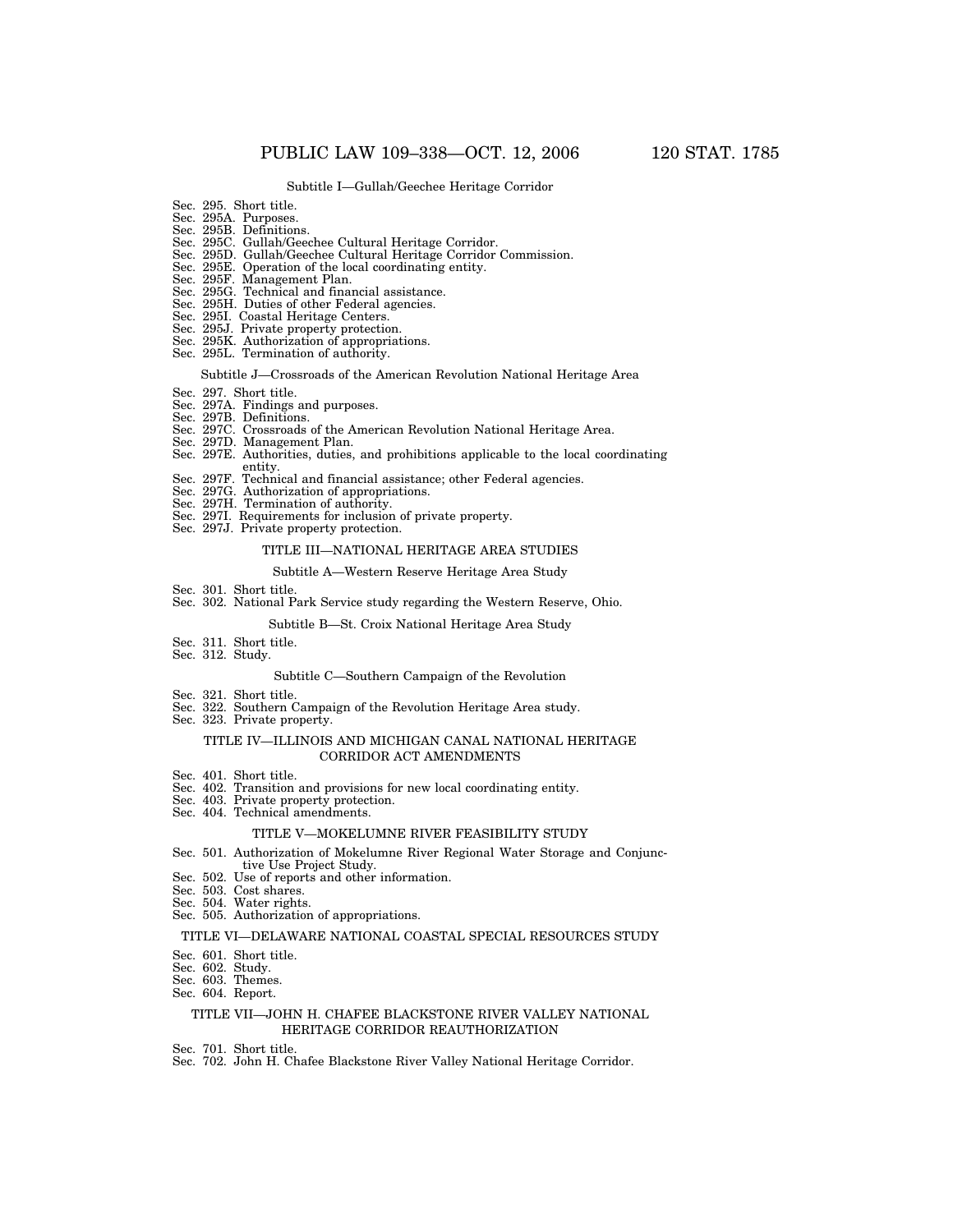Sec. 703. New Jersey Coastal Heritage Trail Route.

#### TITLE VIII—CALIFORNIA RECLAMATION GROUNDWATER REMEDIATION INITIATIVE

Sec. 801. Short title.

Sec. 802. Definitions.

Sec. 803. California basins remediation.

Sec. 804. Sunset of authority.

TITLE IX—NATIONAL COAL HERITAGE AREA

Sec. 901. National Coal Heritage Area amendments.

Soda Ash Royalty Reduction Act of 2006.

# **TITLE I—SODA ASH ROYALTY REDUCTION**

30 USC 262 note.

# **SEC. 101. SHORT TITLE.**

This title may be cited as the "Soda Ash Royalty Reduction" Act of 2006''.

30 USC 262 note.

# **SEC. 102. REDUCTION IN ROYALTY RATE ON SODA ASH.**

Notwithstanding section 102(a)(9) of the Federal Land Policy Management Act of 1976 (43 U.S.C. 1701(a)(9)), section 24 of the Mineral Leasing Act (30 U.S.C. 262), and the terms of any lease under that Act, the royalty rate on the quantity or gross value of the output of sodium compounds and related products at the point of shipment to market from Federal land in the 5-year period beginning on the date of enactment of this Act shall be 2 percent.

30 USC 262 note.

# **SEC. 103. STUDY.**

After the end of the 4-year period beginning on the date of enactment of this Act, and before the end of the 5-year period beginning on that date, the Secretary of the Interior shall report to Congress on the effects of the royalty reduction under this title, including—

(1) the amount of sodium compounds and related products at the point of shipment to market from Federal land during that 4-year period;

(2) the number of jobs that have been created or maintained during the royalty reduction period;

(3) the total amount of royalty paid to the United States on the quantity or gross value of the output of sodium compounds and related products at the point of shipment to market produced during that 4-year period, and the portion of such royalty paid to States; and

(4) a recommendation of whether the reduced royalty rate should apply after the end of the 5-year period beginning on the date of enactment of this Act.

Reports.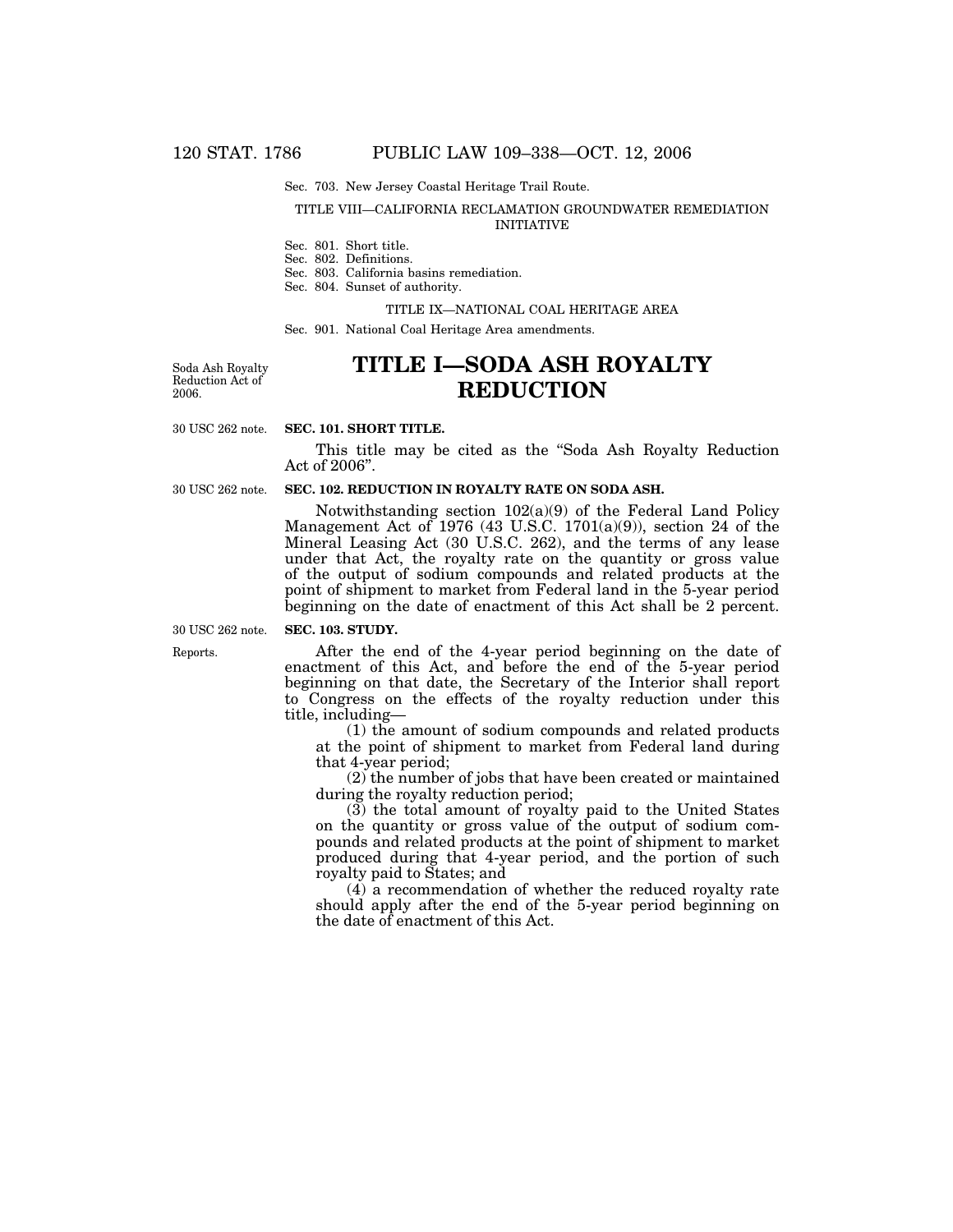# **TITLE II—ESTABLISHMENT OF NATIONAL HERITAGE AREAS**

# **Subtitle A—Northern Rio Grande National Heritage Area**

# **SEC. 201. SHORT TITLE.**

This subtitle may be cited as the ''Northern Rio Grande National Heritage Area Act''.

# **SEC. 202. CONGRESSIONAL FINDINGS.**

The Congress finds that—

(1) northern New Mexico encompasses a mosaic of cultures and history, including 8 Pueblos and the descendants of Spanish ancestors who settled in the area in 1598;

(2) the combination of cultures, languages, folk arts, customs, and architecture make northern New Mexico unique;

 $(3)$  the area includes spectacular natural, scenic, and recreational resources;

(4) there is broad support from local governments and interested individuals to establish a National Heritage Area to coordinate and assist in the preservation and interpretation of these resources;

(5) in 1991, the National Park Service study Alternative Concepts for Commemorating Spanish Colonization identified several alternatives consistent with the establishment of a National Heritage Area, including conducting a comprehensive archaeological and historical research program, coordinating a comprehensive interpretation program, and interpreting a cultural heritage scene; and

(6) establishment of a National Heritage Area in northern New Mexico would assist local communities and residents in preserving these unique cultural, historical and natural resources.

# **SEC. 203. DEFINITIONS.**

As used in this subtitle—

(1) the term ''heritage area'' means the Northern Rio Grande Heritage Area; and

(2) the term ''Secretary'' means the Secretary of the Interior.

# **SEC. 204. NORTHERN RIO GRANDE NATIONAL HERITAGE AREA.**

(a) ESTABLISHMENT.—There is hereby established the Northern Rio Grande National Heritage Area in the State of New Mexico.

(b) BOUNDARIES.—The heritage area shall include the counties of Santa Fe, Rio Arriba, and Taos.

(c) MANAGEMENT ENTITY.—

(1) The Northern Rio Grande National Heritage Area, Inc., a non-profit corporation chartered in the State of New Mexico, shall serve as the management entity for the heritage area.

(2) The Board of Directors for the management entity shall include representatives of the State of New Mexico, the counties of Santa Fe, Rio Arriba and Taos, tribes and pueblos within the heritage area, the cities of Santa Fe, Espanola and Taos,

Northern Rio Grande National Heritage Area Act. New Mexico. 16 USC 461 note.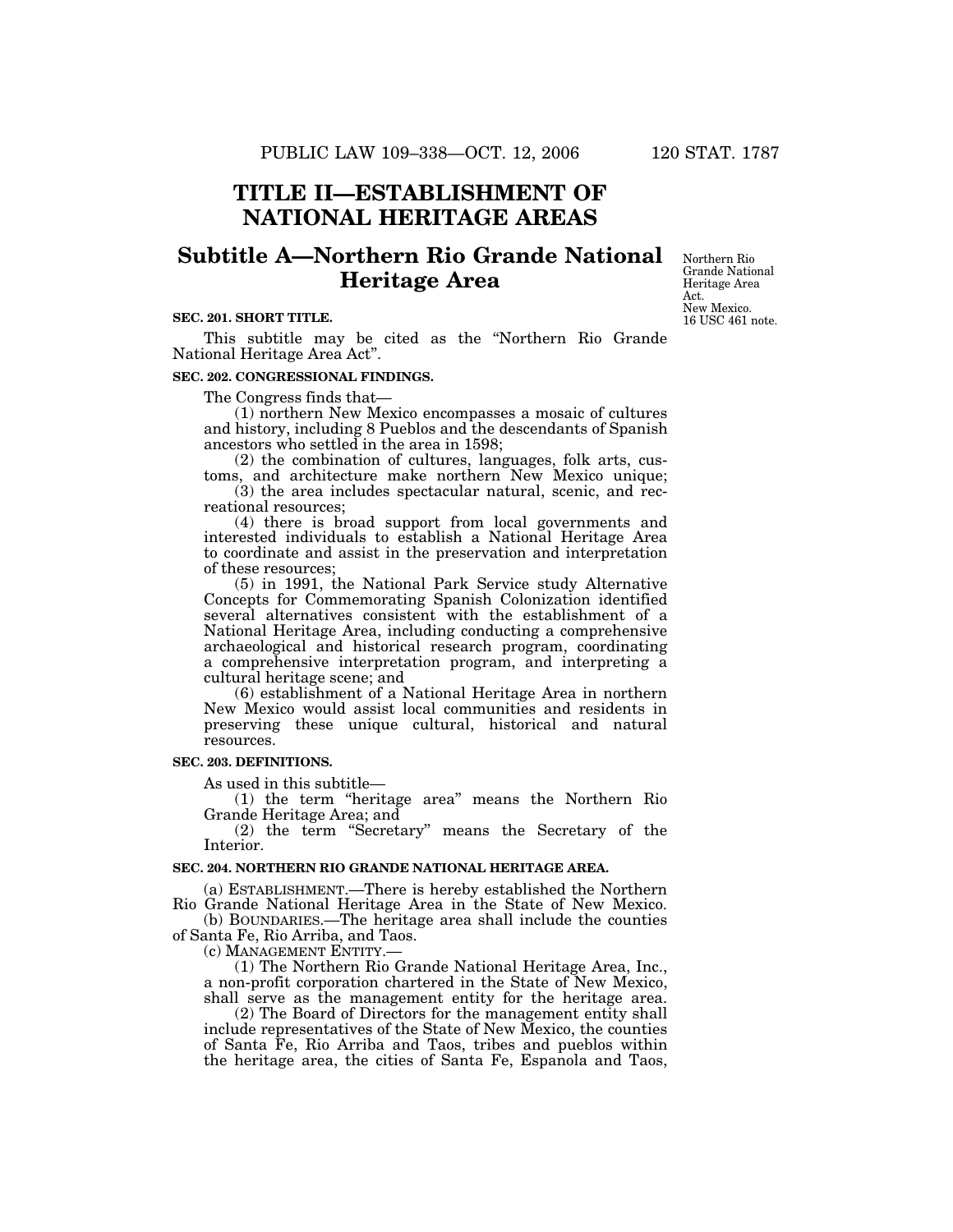and members of the general public. The total number of Board members and the number of Directors representing State, local and tribal governments and interested communities shall be established to ensure that all parties have appropriate representation on the Board.

# **SEC. 205. AUTHORITY AND DUTIES OF THE MANAGEMENT ENTITY.**

(a) MANAGEMENT PLAN.—

(1) Not later than 3 years after the date of enactment of this Act, the management entity shall develop and forward to the Secretary a management plan for the heritage area.

(2) The management entity shall develop and implement the management plan in cooperation with affected communities, tribal and local governments and shall provide for public involvement in the development and implementation of the management plan.

(3) The management plan shall, at a minimum—

(A) provide recommendations for the conservation, funding, management, and development of the resources of the heritage area;

(B) identify sources of funding;

(C) include an inventory of the cultural, historical, archaeological, natural, and recreational resources of the heritage area;

(D) provide recommendations for educational and interpretive programs to inform the public about the resources of the heritage area; and

(E) include an analysis of ways in which local, State, Federal, and tribal programs may best be coordinated to promote the purposes of this subtitle.

(4) If the management entity fails to submit a management plan to the Secretary as provided in paragraph (1), the heritage area shall no longer be eligible to receive Federal funding under this subtitle until such time as a plan is submitted to the Secretary.

(5) The Secretary shall approve or disapprove the management plan within 90 days after the date of submission. If the Secretary disapproves the management plan, the Secretary shall advise the management entity in writing of the reasons therefore and shall make recommendations for revisions to the plan.

(6) The management entity shall periodically review the management plan and submit to the Secretary any recommendations for proposed revisions to the management plan. Any major revisions to the management plan must be approved by the Secretary.

(b) AUTHORITY.—The management entity may make grants and provide technical assistance to tribal and local governments, and other public and private entities to carry out the management plan.

(c) DUTIES.—The management entity shall—

(1) give priority in implementing actions set forth in the management plan;

(2) encourage by appropriate means economic viability in the heritage area consistent with the goals of the management plan; and

Deadline.

Recommendations.

Deadline.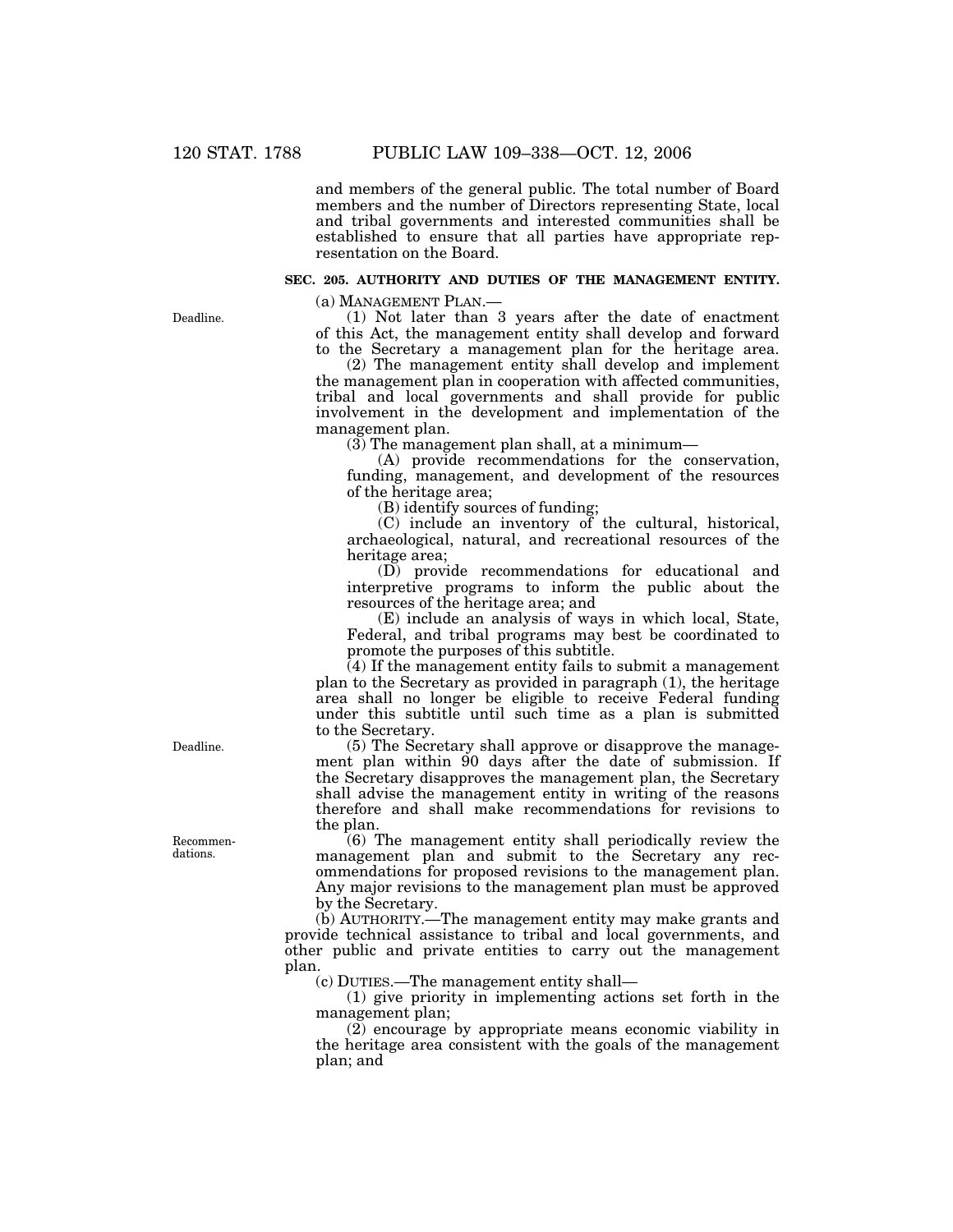(3) assist local and tribal governments and non-profit organizations in—

(A) establishing and maintaining interpretive exhibits in the heritage area;

(B) developing recreational resources in the heritage area;

(C) increasing public awareness of, and appreciation for, the cultural, historical, archaeological and natural resources and sits in the heritage area;

(D) the restoration of historic structures related to the heritage area; and

(E) carrying out other actions that the management entity determines appropriate to fulfill the purposes of this subtitle, consistent with the management plan.

(d) PROHIBITION ON ACQUIRING REAL PROPERTY.—The management entity may not use Federal funds received under this subtitle to acquire real property or an interest in real property.

(e) PUBLIC MEETINGS.—The management entity shall hold public meetings at least annually regarding the implementation of the management plan.

(f) ANNUAL REPORTS AND AUDITS.—

(1) For any year in which the management entity receives Federal funds under this subtitle, the management entity shall submit an annual report to the Secretary setting forth accomplishments, expenses and income, and each entity to which any grant was made by the management entity.

(2) The management entity shall make available to the Secretary for audit all records relating to the expenditure of Federal funds and any matching funds. The management entity shall also require, for all agreements authorizing expenditure of Federal funds by other organizations, that the receiving organization make available to the Secretary for audit all records concerning the expenditure of those funds.

# **SEC. 206. DUTIES OF THE SECRETARY.**

(a) TECHNICAL AND FINANCIAL ASSISTANCE.—The Secretary may, upon request of the management entity, provide technical and financial assistance to develop and implement the management plan.

(b) PRIORITY.—In providing assistance under subsection (a), the Secretary shall give priority to actions that facilitate—

(1) the conservation of the significant natural, cultural, historical, archaeological, scenic, and recreational resources of the heritage area; and

(2) the provision of educational, interpretive, and recreational opportunities consistent with the resources and associated values of the heritage area.

# **SEC. 207. PRIVATE PROPERTY PROTECTIONS; SAVINGS PROVISIONS.**

(a) PRIVATE PROPERTY PROTECTION.—

(1) NOTIFICATION AND CONSENT OF PROPERTY OWNERS REQUIRED.—No privately owned property shall be preserved, conserved, or promoted by the management plan for the Heritage Area until the owner of that private property has been notified in writing by the management entity and has given written consent for such preservation, conservation or promotion to the management entity.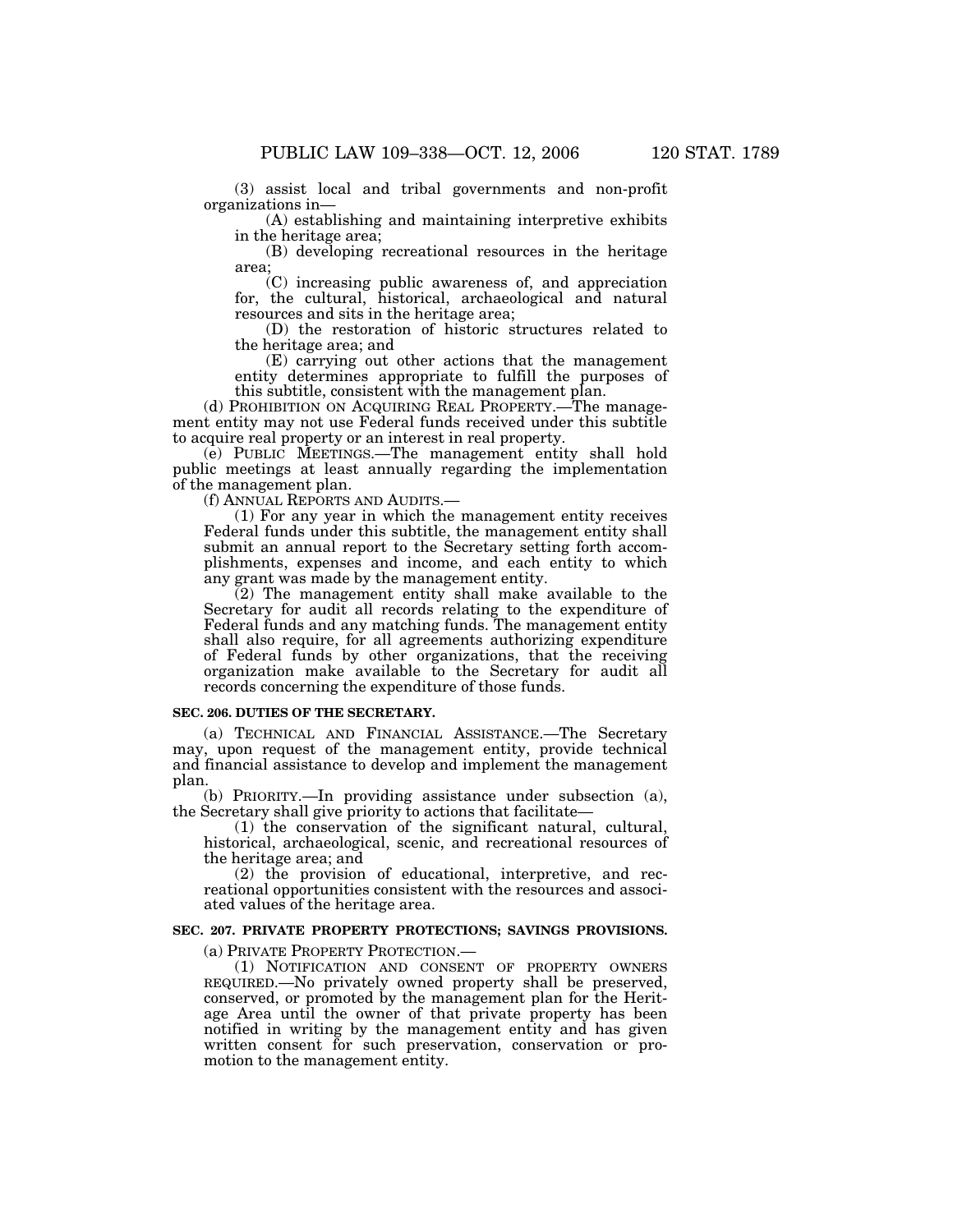(2) LANDOWNER WITHDRAWAL.—Any owner of private property included within the boundary of the heritage area, shall have their property immediately removed from within the boundary by submitting a written request to the management entity.

(3) ACCESS TO PRIVATE PROPERTY.—Nothing in this subtitle shall be construed to require any private property owner to permit public access (including Federal, State, or local government access) to such private property. Nothing in this subtitle shall be construed to modify any provision of Federal, State, or local law with regard to public access to or use of private lands.

(4) LIABILITY.—Designation of the heritage area shall not be considered to create any liability, or to have any effect on any liability under any other law, of any private property owner with respect to any persons injured on such private property.

(5) RECOGNITION OF AUTHORITY TO CONTROL LAND USE.— Nothing in this subtitle shall be construed to modify any authority of Federal, State, or local governments to regulate land use.

(6) PARTICIPATION OF PRIVATE PROPERTY OWNERS IN HERIT-AGE AREA.—Nothing in this subtitle shall be construed to require the owner of any private property located within the boundaries of the heritage area to participate in or be associated with the heritage area.

(b) EFFECT OF ESTABLISHMENT.—The boundaries designated for the heritage area represent the area within which Federal funds appropriated for the purpose of this subtitle shall be expended. The establishment of the heritage area and its boundaries shall not be construed to provide any nonexisting regulatory authority on land use within the heritage area or its viewshed by the Secretary, the National Park Service, or the management entity.

(c) TRIBAL LANDS.—Nothing in this subtitle shall restrict or limit a tribe from protecting cultural or religious sites on tribal lands.

(d) TRUST RESPONSIBILITIES.—Nothing in this subtitle shall diminish the Federal Government's trust responsibilities or government-to-government obligations to any federally recognized Indian tribe.

### **SEC. 208. SUNSET.**

The authority of the Secretary to provide assistance under this subtitle terminates on the date that is 15 years after the date of enactment of this Act.

# **SEC. 209. AUTHORIZATION OF APPROPRIATIONS.**

(a) IN GENERAL.—There are authorized to be appropriated to carry out this subtitle \$10,000,000, of which not more than \$1,000,000 may be authorized to be appropriated for any fiscal year.

(b) COST-SHARING REQUIREMENT.—The Federal share of the total cost of any activity assisted under this subtitle shall be not more than 50 percent.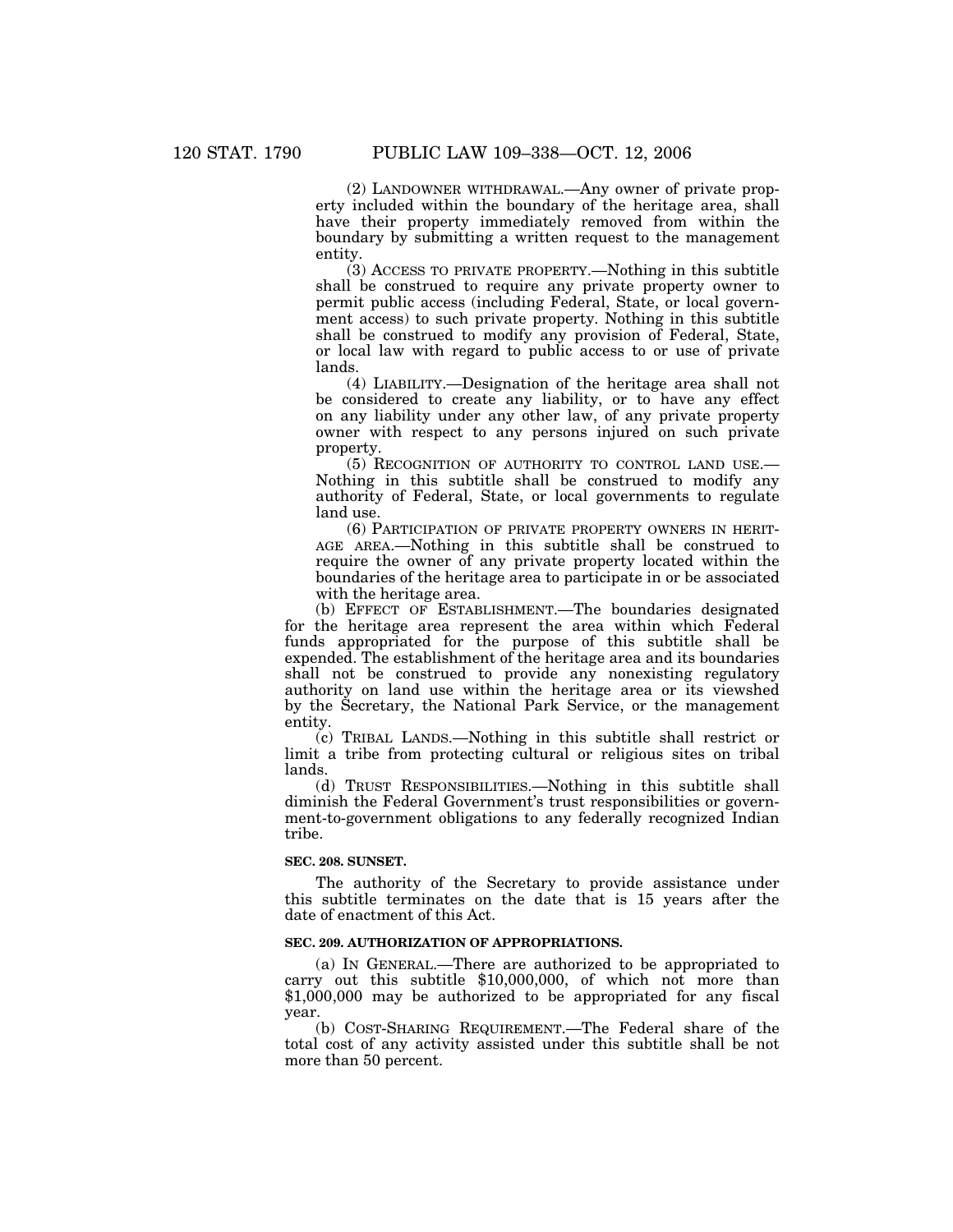# **Subtitle B—Atchafalaya National Heritage Area**

# **SEC. 211. SHORT TITLE.**

This subtitle may be cited as the "Atchafalaya National Heritage Area Act''.

# **SEC. 212. DEFINITIONS.**

In this subtitle:

(1) HERITAGE AREA.—The term ''Heritage Area'' means the Atchafalaya National Heritage Area established by section 213(a).

(2) LOCAL COORDINATING ENTITY.—The term ''local coordinating entity'' means the local coordinating entity for the Heritage Area designated by section 213(c).

(3) MANAGEMENT PLAN.—The term ''management plan'' means the management plan for the Heritage Area developed under section 215.

(4) SECRETARY.—The term ''Secretary'' means the Secretary of the Interior.

(5) STATE.—The term ''State'' means the State of Louisiana.

#### **SEC. 213. ATCHAFALAYA NATIONAL HERITAGE AREA.**

(a) ESTABLISHMENT.—There is established in the State the Atchafalaya National Heritage Area.

(b) BOUNDARIES.—The Heritage Area shall consist of the whole of the following parishes in the State: St. Mary, Iberia, St. Martin, St. Landry, Avoyelles, Pointe Coupee, Iberville, Assumption, Terrebonne, Lafayette, West Baton Rouge, Concordia, East Baton Rouge, and Ascension Parish.

(c) LOCAL COORDINATING ENTITY.—

(1) IN GENERAL.—The Atchafalaya Trace Commission shall be the local coordinating entity for the Heritage Area.

(2) COMPOSITION.—The local coordinating entity shall be composed of 14 members appointed by the governing authority of each parish within the Heritage Area.

# **SEC. 214. AUTHORITIES AND DUTIES OF THE LOCAL COORDINATING ENTITY.**

(a) AUTHORITIES.—For the purposes of developing and implementing the management plan and otherwise carrying out this subtitle, the local coordinating entity may—

(1) make grants to, and enter into cooperative agreements with, the State, units of local government, and private organizations;

(2) hire and compensate staff; and

(3) enter into contracts for goods and services.

(b) DUTIES.—The local coordinating entity shall—

(1) submit to the Secretary for approval a management plan;

(2) implement the management plan, including providing assistance to units of government and others in—

(A) carrying out programs that recognize important resource values within the Heritage Area;

(B) encouraging sustainable economic development within the Heritage Area;

Atchafalaya National Heritage Area Act. Louisiana. 16 USC 461 note.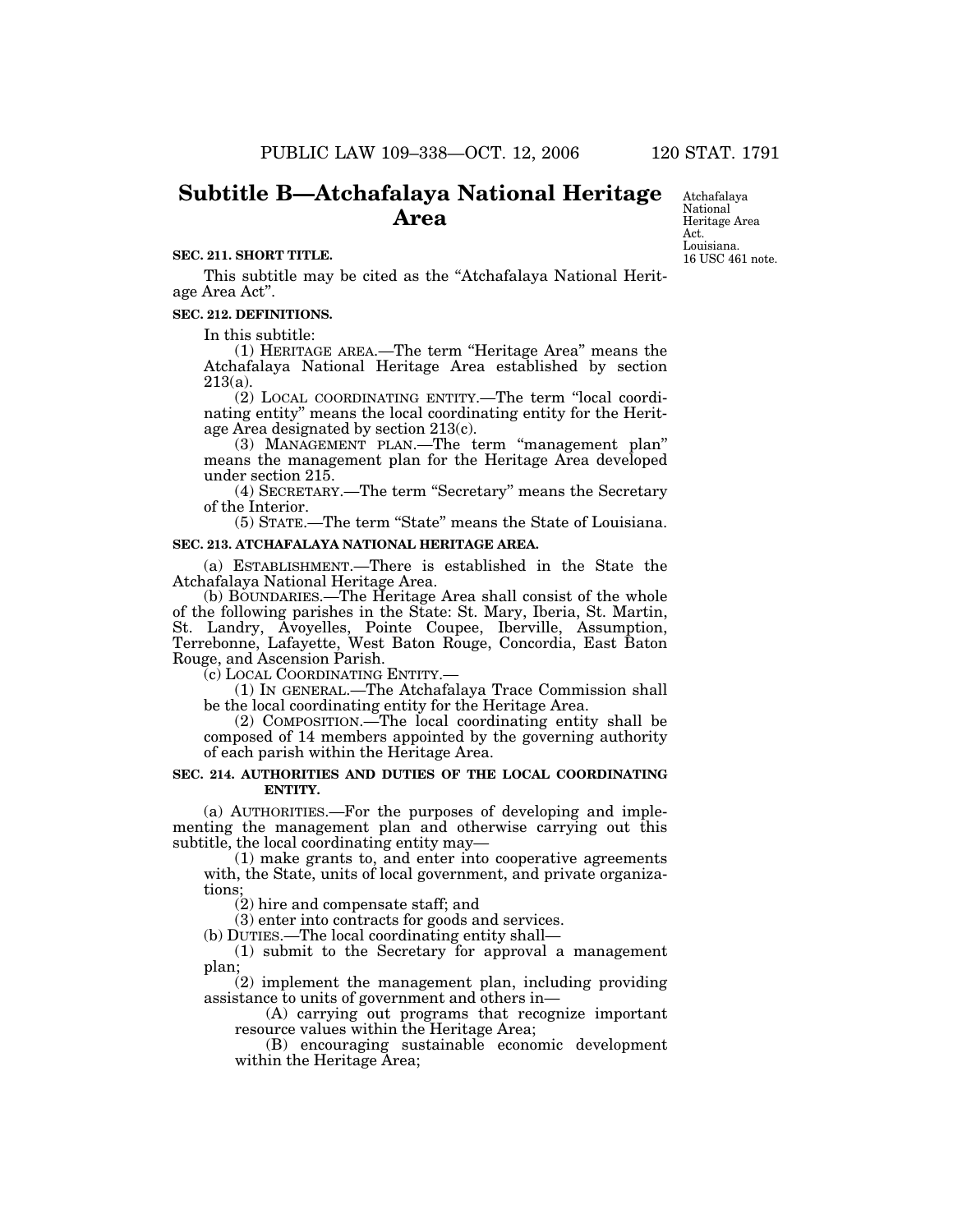(C) establishing and maintaining interpretive sites within the Heritage Area; and

(D) increasing public awareness of, and appreciation for the natural, historic, and cultural resources of, the Heritage Area;

(3) adopt bylaws governing the conduct of the local coordinating entity; and

(4) for any year for which Federal funds are received under this subtitle, submit to the Secretary a report that describes, for the year-

(A) the accomplishments of the local coordinating entity; and

(B) the expenses and income of the local coordinating entity.

(c) ACQUISITION OF REAL PROPERTY.—The local coordinating entity shall not use Federal funds received under this subtitle to acquire real property or an interest in real property.

(d) PUBLIC MEETINGS.—The local coordinating entity shall conduct public meetings at least quarterly.

#### **SEC. 215. MANAGEMENT PLAN.**

(a) IN GENERAL.—The local coordinating entity shall develop a management plan for the Heritage Area that incorporates an integrated and cooperative approach to protect, interpret, and enhance the natural, scenic, cultural, historic, and recreational resources of the Heritage Area.

(b) CONSIDERATION OF OTHER PLANS AND ACTIONS.—In developing the management plan, the local coordinating entity shall—

(1) take into consideration State and local plans; and

(2) invite the participation of residents, public agencies, and private organizations in the Heritage Area.

(c) CONTENTS.—The management plan shall include—

(1) an inventory of the resources in the Heritage Area, including—

(A) a list of property in the Heritage Area that—

(i) relates to the purposes of the Heritage Area; and

(ii) should be preserved, restored, managed, or maintained because of the significance of the property; and

(B) an assessment of cultural landscapes within the Heritage Area;

(2) provisions for the protection, interpretation, and enjoyment of the resources of the Heritage Area consistent with this subtitle;

(3) an interpretation plan for the Heritage Area; and

(4) a program for implementation of the management plan that includes—

(A) actions to be carried out by units of government, private organizations, and public-private partnerships to protect the resources of the Heritage Area; and

(B) the identification of existing and potential sources of funding for implementing the plan.

(d) SUBMISSION TO SECRETARY FOR APPROVAL.—

(1) IN GENERAL.—Not later than 3 years after the date on which funds are made available to carry out this subtitle,

Records.

Deadline.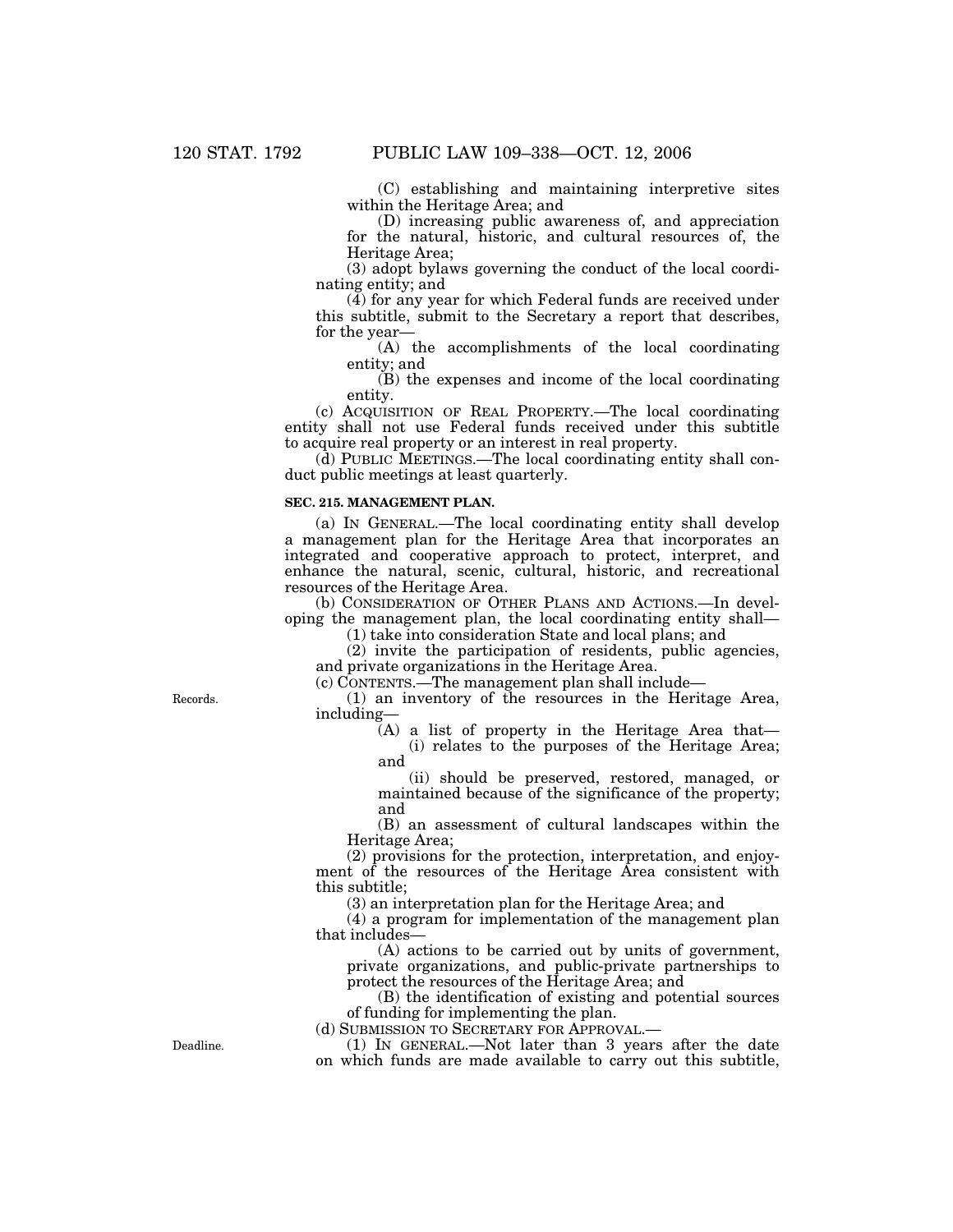the local coordinating entity shall submit the management plan to the Secretary for approval.

(2) EFFECT OF FAILURE TO SUBMIT.—If a management plan is not submitted to the Secretary by the date specified in paragraph (1), the Secretary shall not provide any additional funding under this subtitle until a management plan for the Heritage Area is submitted to the Secretary.

(e) APPROVAL.— (1) IN GENERAL.—Not later than 90 days after receiving Deadline. the management plan submitted under subsection  $(d)(1)$ , the Secretary, in consultation with the State, shall approve or disapprove the management plan.<br>(2) ACTION FOLLOWING DISAPPROVAL.

(A) IN GENERAL.—If the Secretary disapproves a management plan under paragraph  $(i)$ , the Secretary shall—

(i) advise the local coordinating entity in writing of the reasons for the disapproval;

(ii) make recommendations for revisions to the management plan; and

(iii) allow the local coordinating entity to submit to the Secretary revisions to the management plan.

(B) DEADLINE FOR APPROVAL OF REVISION.—Not later than 90 days after the date on which a revision is submitted under subparagraph (A)(iii), the Secretary shall approve or disapprove the revision.

(f) REVISION.—

(1) IN GENERAL.—After approval by the Secretary of a management plan, the local coordinating entity shall periodically—

(A) review the management plan; and

Recommendations.

(B) submit to the Secretary, for review and approval by the Secretary, the recommendations of the local coordinating entity for any revisions to the management plan that the local coordinating entity considers to be appropriate.

(2) EXPENDITURE OF FUNDS.—No funds made available under this subtitle shall be used to implement any revision proposed by the local coordinating entity under paragraph  $(1)(B)$ until the Secretary approves the revision.

# **SEC. 216. REQUIREMENTS FOR INCLUSION OF PRIVATE PROPERTY.**

(a) NOTIFICATION AND CONSENT OF PROPERTY OWNERS REQUIRED.—No privately owned property shall be preserved, conserved, or promoted by the management plan for the Heritage Area until the owner of that private property has been notified in writing by the local coordinating entity and has given written consent to the local coordinating entity for such preservation, conservation, or promotion.

(b) LANDOWNER WITHDRAWAL.—Any owner of private property included within the boundary of the Heritage Area shall have that private property immediately removed from the boundary by submitting a written request to the local coordinating entity.

# **SEC. 217. PRIVATE PROPERTY PROTECTION.**

(a) ACCESS TO PRIVATE PROPERTY.—Nothing in this subtitle shall be construed to—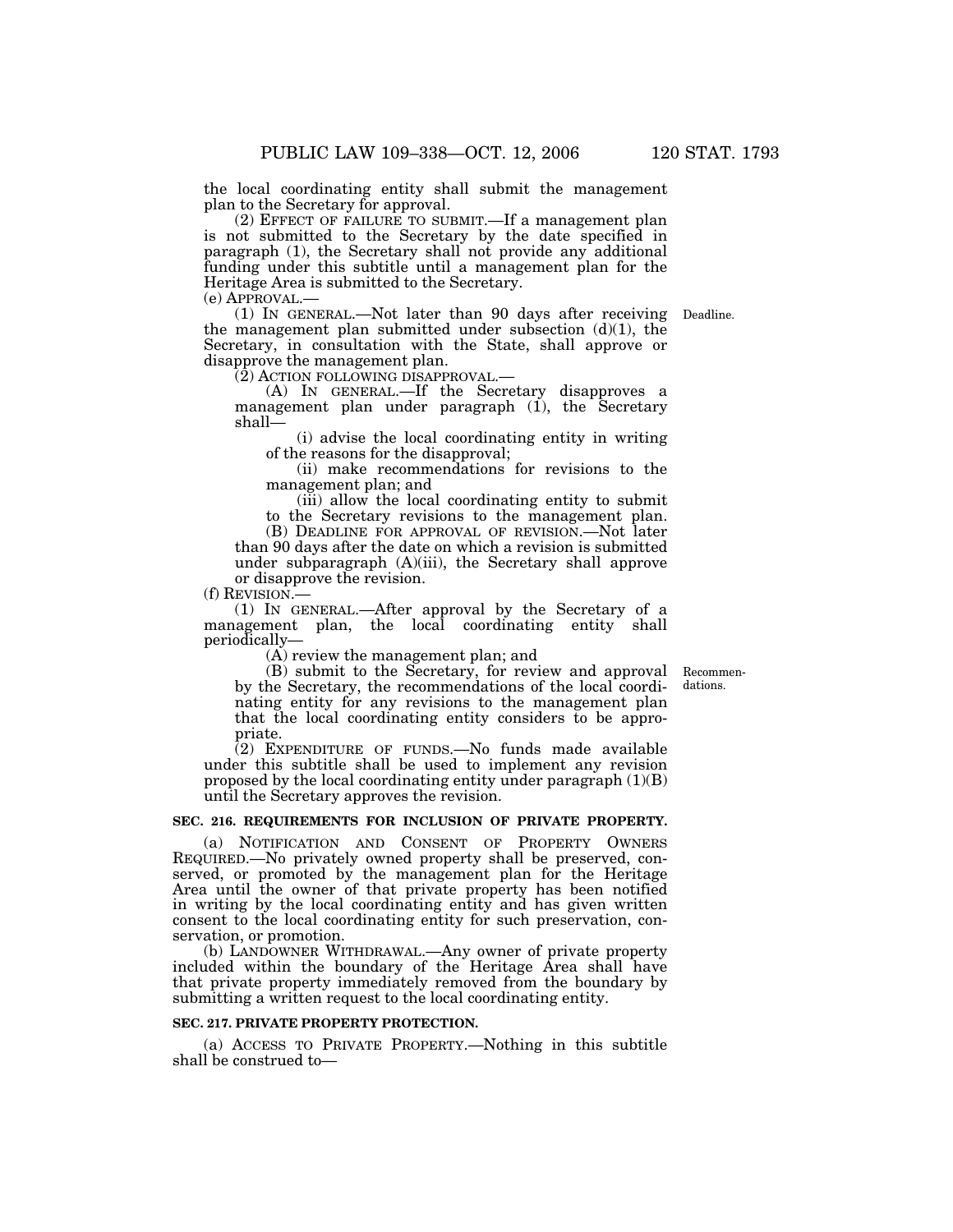(1) require any private property owner to allow public access (including Federal, State, or local government access) to such private property; or

(2) modify any provision of Federal, State, or local law with regard to public access to or use of private property.

(b) LIABILITY.—Designation of the Heritage Area shall not be considered to create any liability, or to have any effect on any liability under any other law, of any private property owner with respect to any persons injured on that private property.

(c) PARTICIPATION OF PRIVATE PROPERTY OWNERS IN HERITAGE AREA.—Nothing in this subtitle shall be construed to require the owner of any private property located within the boundaries of the Heritage Area to participate in or be associated with the Heritage Area.

# **SEC. 218. EFFECT OF SUBTITLE.**

Nothing in this subtitle or in establishment of the Heritage Area—

(1) grants any Federal agency regulatory authority over any interest in the Heritage Area, unless cooperatively agreed on by all involved parties;

(2) modifies, enlarges, or diminishes any authority of the Federal Government or a State or local government to regulate any use of land as provided for by law (including regulations) in existence on the date of enactment of this Act;

(3) grants any power of zoning or land use to the local coordinating entity;

(4) imposes any environmental, occupational, safety, or other rule, standard, or permitting process that is different from those in effect on the date of enactment of this Act that would be applicable had the Heritage Area not been established;

(5)(A) imposes any change in Federal environmental quality standards; or

(B) authorizes designation of any portion of the Heritage Area that is subject to part C of title I of the Clean Air Act (42 U.S.C. 7470 et seq.) as class 1 for the purposes of that part solely by reason of the establishment of the Heritage Area;

(6) authorizes any Federal or State agency to impose more restrictive water use designations, or water quality standards on uses of or discharges to, waters of the United States or waters of the State within or adjacent to the Heritage Area solely by reason of the establishment of the Heritage Area;

(7) abridges, restricts, or alters any applicable rule, standard, or review procedure for permitting of facilities within or adjacent to the Heritage Area; or

(8) affects the continuing use and operation, where located on the date of enactment of this Act, of any public utility or common carrier.

#### **SEC. 219. REPORTS.**

For any year in which Federal funds have been made available under this subtitle, the local coordinating entity shall submit to the Secretary a report that describes—

(1) the accomplishments of the local coordinating entity; and

(2) the expenses and income of the local coordinating entity.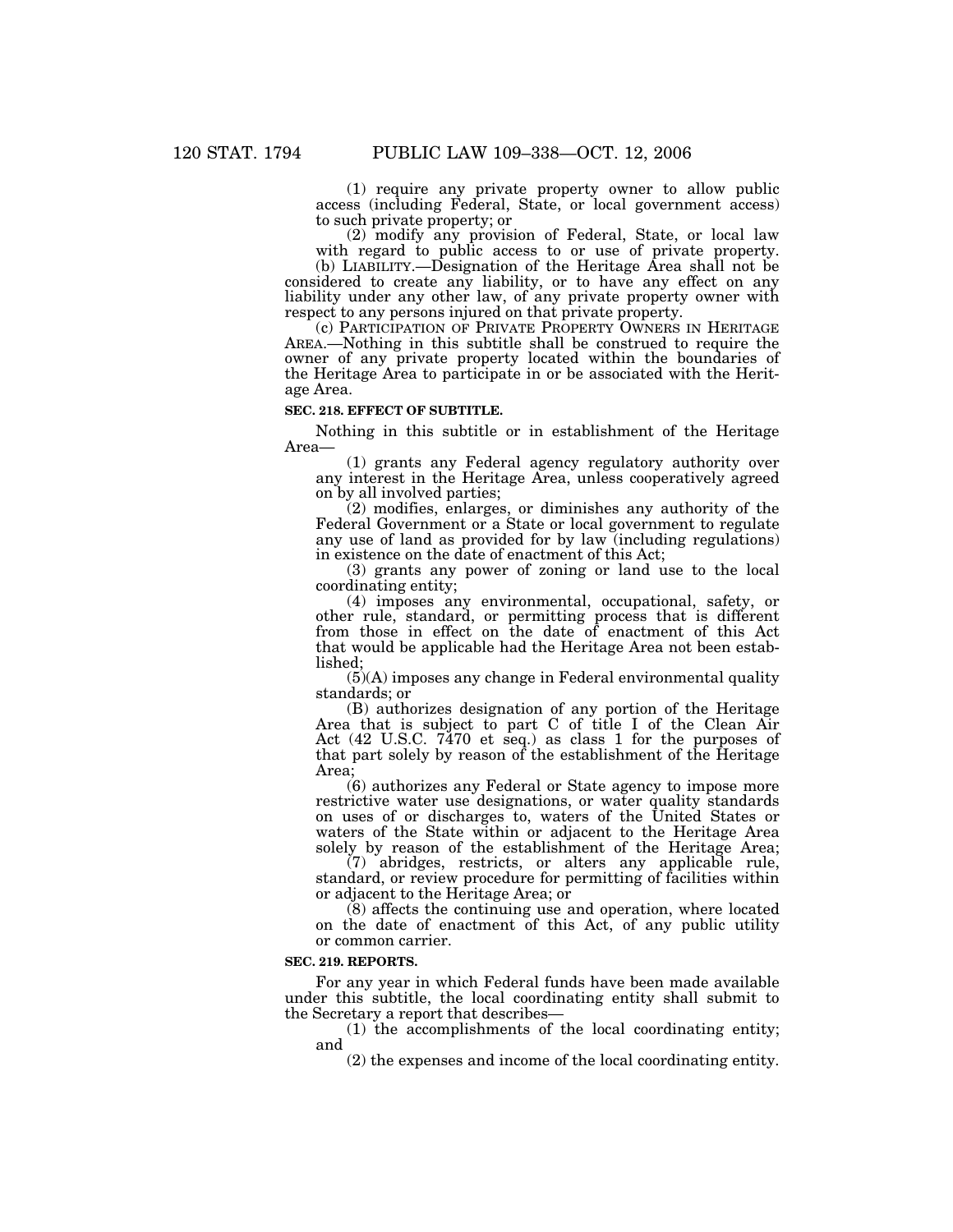(a) IN GENERAL.—There is authorized to be appropriated to carry out this subtitle \$10,000,000, to remain available until expended, of which not more than \$1,000,000 may be authorized to be appropriated for any fiscal year.

(b) COST-SHARING REQUIREMENT.—The Federal share of the total cost of any activity assisted under this subtitle shall be not more than 50 percent unless the Secretary determines that no reasonable means are available through which the local coordinating entity can meet its cost sharing requirement for that activity.

### **SEC. 221. TERMINATION OF AUTHORITY.**

The authority of the Secretary to provide assistance to the local coordinating entity under this subtitle terminates on the date that is 15 years after the date of enactment of this Act.

# **Subtitle C—Arabia Mountain National Heritage Area**

#### **SEC. 231. SHORT TITLE.**

This subtitle may be cited as the ''Arabia Mountain National Heritage Area Act''.

# **SEC. 232. FINDINGS AND PURPOSES.**

(a) FINDINGS.—Congress finds the following:

(1) The Arabia Mountain area contains a variety of natural, cultural, historical, scenic, and recreational resources that together represent distinctive aspects of the heritage of the United States that are worthy of recognition, conservation, interpretation, and continuing use.

(2) The best methods for managing the resources of the Arabia Mountain area would be through partnerships between public and private entities that combine diverse resources and active communities.

(3) Davidson-Arabia Mountain Nature Preserve, a 535-acre park in DeKalb County, Georgia—

(A) protects granite outcrop ecosystems, wetland, and pine and oak forests; and

(B) includes federally-protected plant species.

(4) Panola Mountain, a national natural landmark, located in the 860-acre Panola Mountain State Conservation Park, is a rare example of a pristine granite outcrop.

(5) The archaeological site at Miners Creek Preserve along the South River contains documented evidence of early human activity.

(6) The city of Lithonia, Georgia, and related sites of Arabia Mountain and Stone Mountain possess sites that display the history of granite mining as an industry and culture in Georgia, and the impact of that industry on the United States.

(7) The community of Klondike is eligible for designation as a National Historic District.

(8) The city of Lithonia has 2 structures listed on the National Register of Historic Places.

(b) PURPOSES.—The purposes of this subtitle are as follows: (1) To recognize, preserve, promote, interpret, and make available for the benefit of the public the natural, cultural,

Arabia Mountain National Heritage Area Act. Georgia. 16 USC 461 note.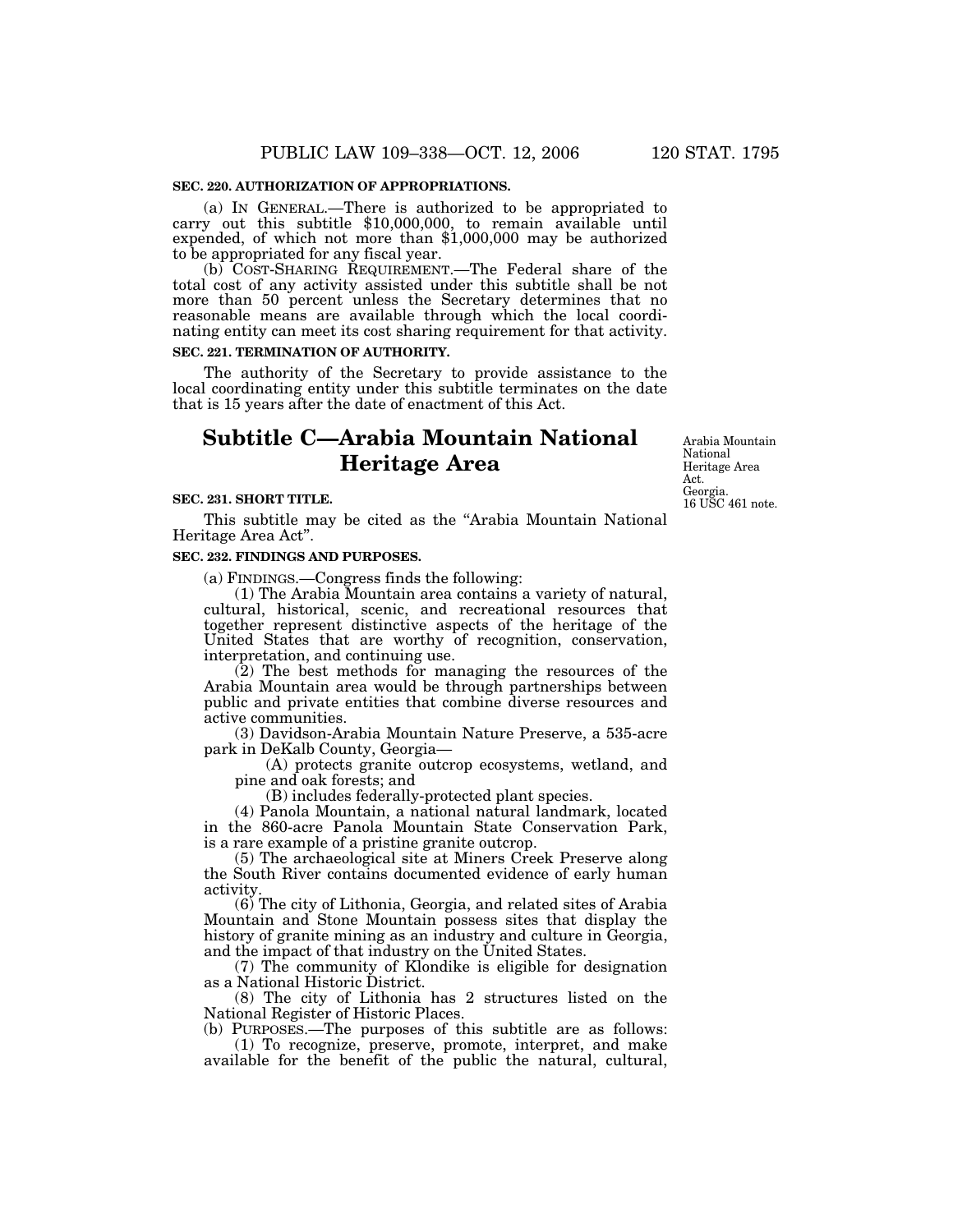historical, scenic, and recreational resources in the area that includes Arabia Mountain, Panola Mountain, Miners Creek, and other significant sites and communities.

(2) To assist the State of Georgia and the counties of DeKalb, Rockdale, and Henry in the State in developing and implementing an integrated cultural, historical, and land resource management program to protect, enhance, and interpret the significant resources within the heritage area.

# **SEC. 233. DEFINITIONS.**

In this subtitle:

(1) HERITAGE AREA.—The term ''heritage area'' means the Arabia Mountain National Heritage Area established by section 234(a).

(2) LOCAL COORDINATING ENTITY.—The term ''local coordinating entity'' means the Arabia Mountain Heritage Area Alliance or a successor of the Arabia Mountain Heritage Area Alliance.

(3) MANAGEMENT PLAN.—The term ''management plan'' means the management plan for the heritage area developed under section 236.

(4) SECRETARY.—The term ''Secretary'' means the Secretary of the Interior.

(5) STATE.—The term ''State'' means the State of Georgia.

# **SEC. 234. ARABIA MOUNTAIN NATIONAL HERITAGE AREA.**

(a) ESTABLISHMENT.—There is established the Arabia Mountain National Heritage Area in the State.

(b) BOUNDARIES.—The heritage area shall consist of certain parcels of land in the counties of DeKalb, Rockdale, and Henry in the State, as generally depicted on the map entitled ''Arabia Mountain National Heritage Area'', numbered AMNHA–80,000, and dated October 2003.

(c) AVAILABILITY OF MAP.—The map shall be on file and available for public inspection in the appropriate offices of the National Park Service.

(d) LOCAL COORDINATING ENTITY.—The Arabia Mountain Heritage Area Alliance shall be the local coordinating entity for the heritage area.

# **SEC. 235. AUTHORITIES AND DUTIES OF THE LOCAL COORDINATING ENTITY.**

(a) AUTHORITIES.—For purposes of developing and implementing the management plan, the local coordinating entity may—

(1) make grants to, and enter into cooperative agreements with, the State, political subdivisions of the State, and private organizations;

(2) hire and compensate staff; and

(3) enter into contracts for goods and services.

(b) DUTIES.

(1) MANAGEMENT PLAN.— (A) IN GENERAL.—The local coordinating entity shall develop and submit to the Secretary the management plan.

(B) CONSIDERATIONS.—In developing and implementing the management plan, the local coordinating entity shall consider the interests of diverse governmental, business, and nonprofit groups within the heritage area.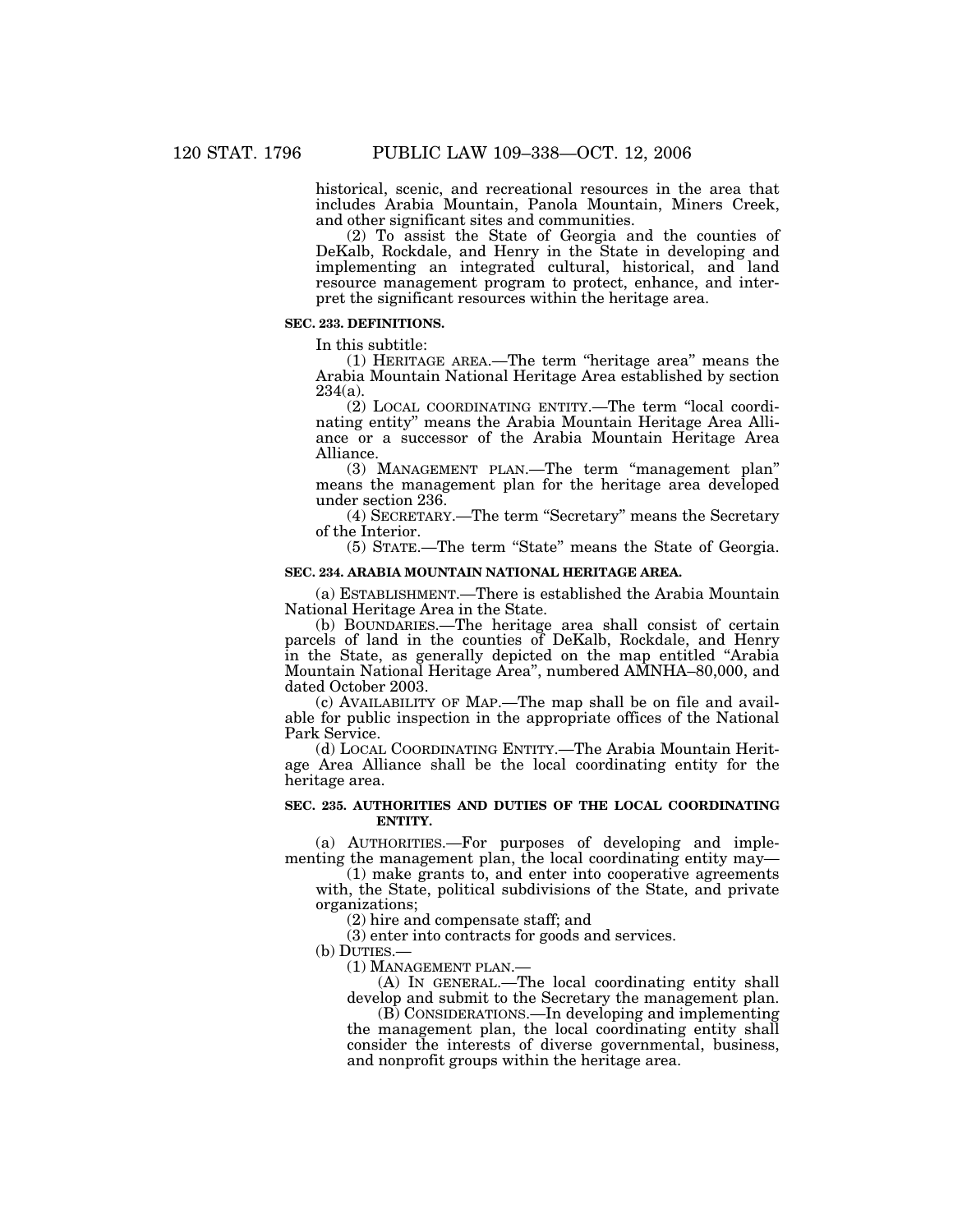(2) PRIORITIES.—The local coordinating entity shall give priority to implementing actions described in the management plan, including the following:

(A) Assisting units of government and nonprofit organizations in preserving resources within the heritage area.

(B) Encouraging local governments to adopt land use policies consistent with the management of the heritage area and the goals of the management plan.

(3) PUBLIC MEETINGS.—The local coordinating entity shall conduct public meetings at least quarterly on the implementation of the management plan.

(4) ANNUAL REPORT.—For any year in which Federal funds have been made available under this title, the local coordinating entity shall submit to the Secretary an annual report that describes the following:

(A) The accomplishments of the local coordinating entity.

(B) The expenses and income of the local coordinating entity.

(5) AUDIT.—The local coordinating entity shall—

(A) make available to the Secretary for audit all records relating to the expenditure of Federal funds and any matching funds; and

(B) require, with respect to all agreements authorizing expenditure of Federal funds by other organizations, that the receiving organizations make available to the Secretary for audit all records concerning the expenditure of those funds.

(c) USE OF FEDERAL FUNDS.—

(1) IN GENERAL.—The local coordinating entity shall not use Federal funds made available under this title to acquire real property or an interest in real property.

(2) OTHER SOURCES.—Nothing in this title precludes the local coordinating entity from using Federal funds made available under other Federal laws for any purpose for which the funds are authorized to be used.

#### **SEC. 236. MANAGEMENT PLAN.**

(a) IN GENERAL.—The local coordinating entity shall develop a management plan for the heritage area that incorporates an integrated and cooperative approach to protect, interpret, and enhance the natural, cultural, historical, scenic, and recreational resources of the heritage area.

(b) BASIS.—The management plan shall be based on the preferred concept in the document entitled ''Arabia Mountain National Heritage Area Feasibility Study'', dated February 28, 2001.

(c) CONSIDERATION OF OTHER PLANS AND ACTIONS.—The management plan shall—

(1) take into consideration State and local plans; and

(2) involve residents, public agencies, and private organizations in the heritage area.

(d) REQUIREMENTS.—The management plan shall include the following:

(1) An inventory of the resources in the heritage area, Records. including—

 $\widetilde{A}$ ) a list of property in the heritage area that—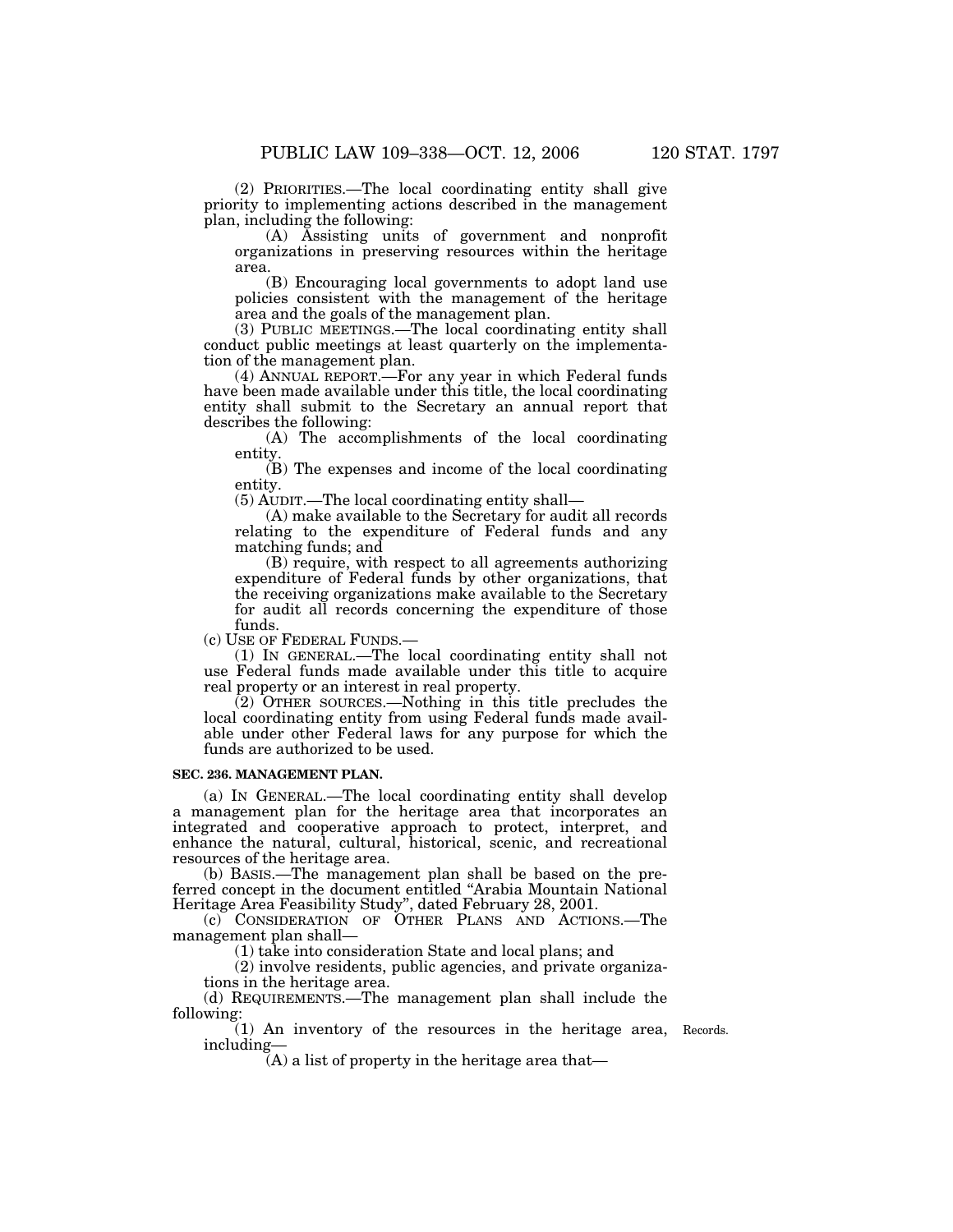(i) relates to the purposes of the heritage area; and

(ii) should be preserved, restored, managed, or maintained because of the significance of the property; and

(B) an assessment of cultural landscapes within the heritage area.

(2) Provisions for the protection, interpretation, and enjoyment of the resources of the heritage area consistent with the purposes of this subtitle.

(3) An interpretation plan for the heritage area.

(4) A program for implementation of the management plan that includes—

(A) actions to be carried out by units of government, private organizations, and public-private partnerships to protect the resources of the heritage area; and

(B) the identification of existing and potential sources of funding for implementing the plan.

(5) A description and evaluation of the local coordinating entity, including the membership and organizational structure of the local coordinating entity.

(e) SUBMISSION TO SECRETARY FOR APPROVAL.—

(1) IN GENERAL.—Not later than 3 years after the date on which funds are made available to carry out this subtitle, the local coordinating entity shall submit the management plan to the Secretary for approval.

(2) EFFECT OF FAILURE TO SUBMIT.—If a management plan is not submitted to the Secretary by the date specified in paragraph (1), the Secretary shall not provide any additional funding under this subtitle until such date as a management plan for the heritage area is submitted to the Secretary.

(f) APPROVAL AND DISAPPROVAL OF MANAGEMENT PLAN.—

(1) IN GENERAL.—Not later than 90 days after receiving the management plan submitted under subsection (e), the Secretary, in consultation with the State, shall approve or disapprove the management plan.

(2) ACTION FOLLOWING DISAPPROVAL.—

(A) REVISION.—If the Secretary disapproves a management plan submitted under paragraph (1), the Secretary shall—

(i) advise the local coordinating entity in writing of the reasons for the disapproval;

(ii) make recommendations for revisions to the management plan; and

(iii) allow the local coordinating entity to submit to the Secretary revisions to the management plan.

(B) DEADLINE FOR APPROVAL OF REVISION.—Not later than 90 days after the date on which a revision is submitted under subparagraph (A)(iii), the Secretary shall approve or disapprove the revision.

(g) REVISION OF MANAGEMENT PLAN.—

(1) IN GENERAL.—After approval by the Secretary of a management plan, the local coordinating entity shall periodically—

(A) review the management plan; and

Deadline.

Deadline.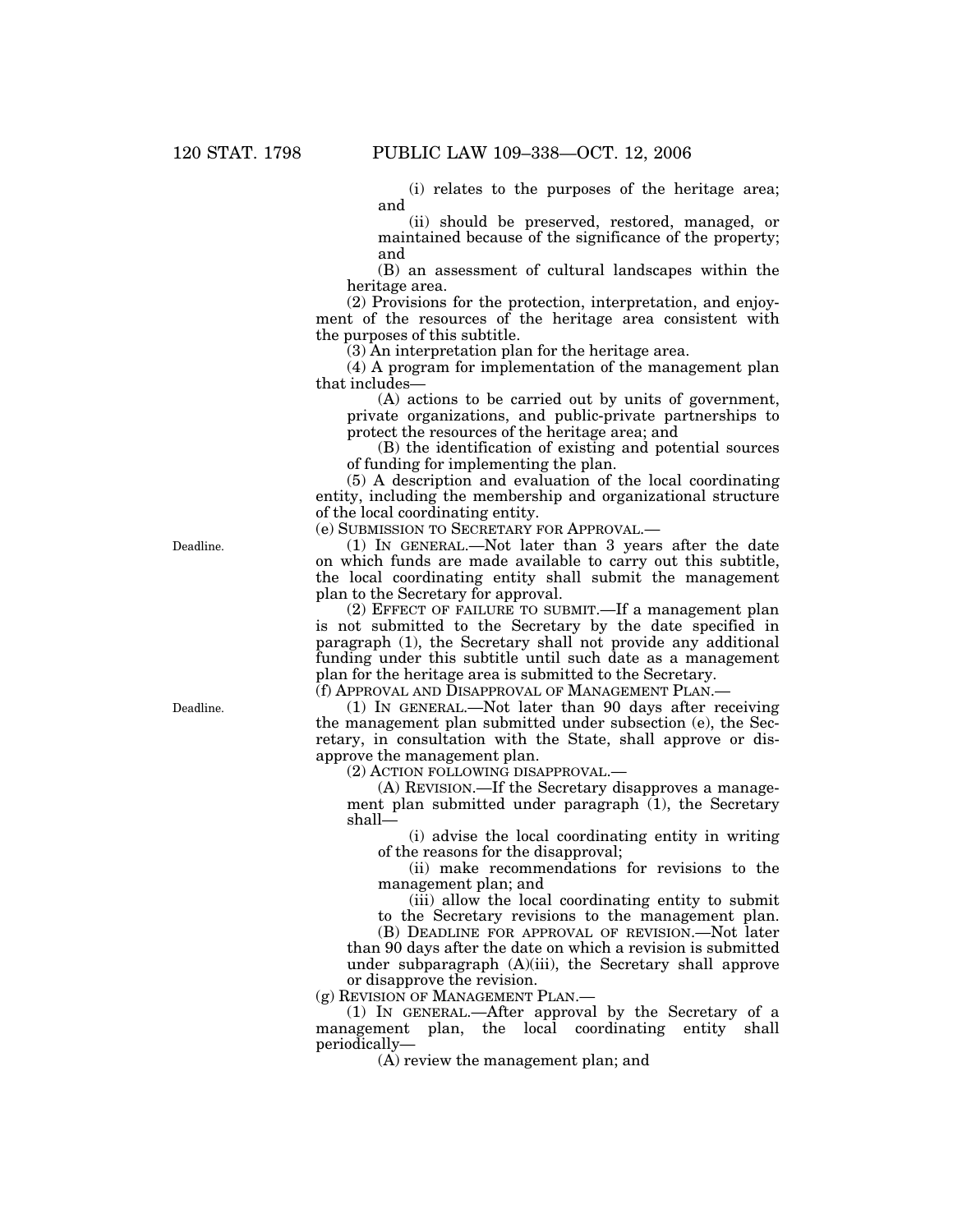Recommendations.

(B) submit to the Secretary, for review and approval by the Secretary, the recommendations of the local coordinating entity for any revisions to the management plan that the local coordinating entity considers to be appropriate.

 $(2)$  EXPENDITURE OF FUNDS.—No funds made available under this subtitle shall be used to implement any revision proposed by the local coordinating entity under paragraph  $(1)(B)$ until the Secretary approves the revision.

# **SEC. 237. TECHNICAL AND FINANCIAL ASSISTANCE.**

(a) IN GENERAL.—At the request of the local coordinating entity, the Secretary may provide technical and financial assistance to the heritage area to develop and implement the management plan.

(b) PRIORITY.—In providing assistance under subsection (a), the Secretary shall give priority to actions that facilitate—

(1) the conservation of the significant natural, cultural, historical, scenic, and recreational resources that support the purposes of the heritage area; and

(2) the provision of educational, interpretive, and recreational opportunities that are consistent with the resources and associated values of the heritage area.

# **SEC. 238. EFFECT ON CERTAIN AUTHORITY.**

(a) OCCUPATIONAL, SAFETY, CONSERVATION, AND ENVIRON-MENTAL REGULATION.—Nothing in this subtitle—

(1) imposes an occupational, safety, conservation, or environmental regulation on the heritage area that is more stringent than the regulations that would be applicable to the land described in section 234(b) but for the establishment of the heritage area by section 234(a); or

(2) authorizes a Federal agency to promulgate an occupational, safety, conservation, or environmental regulation for the heritage area that is more stringent than the regulations applicable to the land described in section 234(b) as of the date of enactment of this Act, solely as a result of the establishment of the heritage area by section 234(a).

(b) LAND USE REGULATION.—Nothing in this subtitle—

(1) modifies, enlarges, or diminishes any authority of the Federal Government or a State or local government to regulate any use of land as provided for by law (including regulations) in existence on the date of enactment of this Act; or

(2) grants powers of zoning or land use to the local coordinating entity.

# **SEC. 239. AUTHORIZATION OF APPROPRIATIONS.**

(a) IN GENERAL.—There is authorized to be appropriated to carry out this subtitle \$10,000,000, to remain available until expended, of which not more than \$1,000,000 may be authorized to be appropriated for any fiscal year.

(b) FEDERAL SHARE.—The Federal share of the cost of any project or activity carried out using funds made available under this subtitle shall not exceed 50 percent.

# **SEC. 240. TERMINATION OF AUTHORITY.**

The authority of the Secretary to provide assistance under this subsubtitle terminates on the date that is 15 years after the date of enactment of this Act.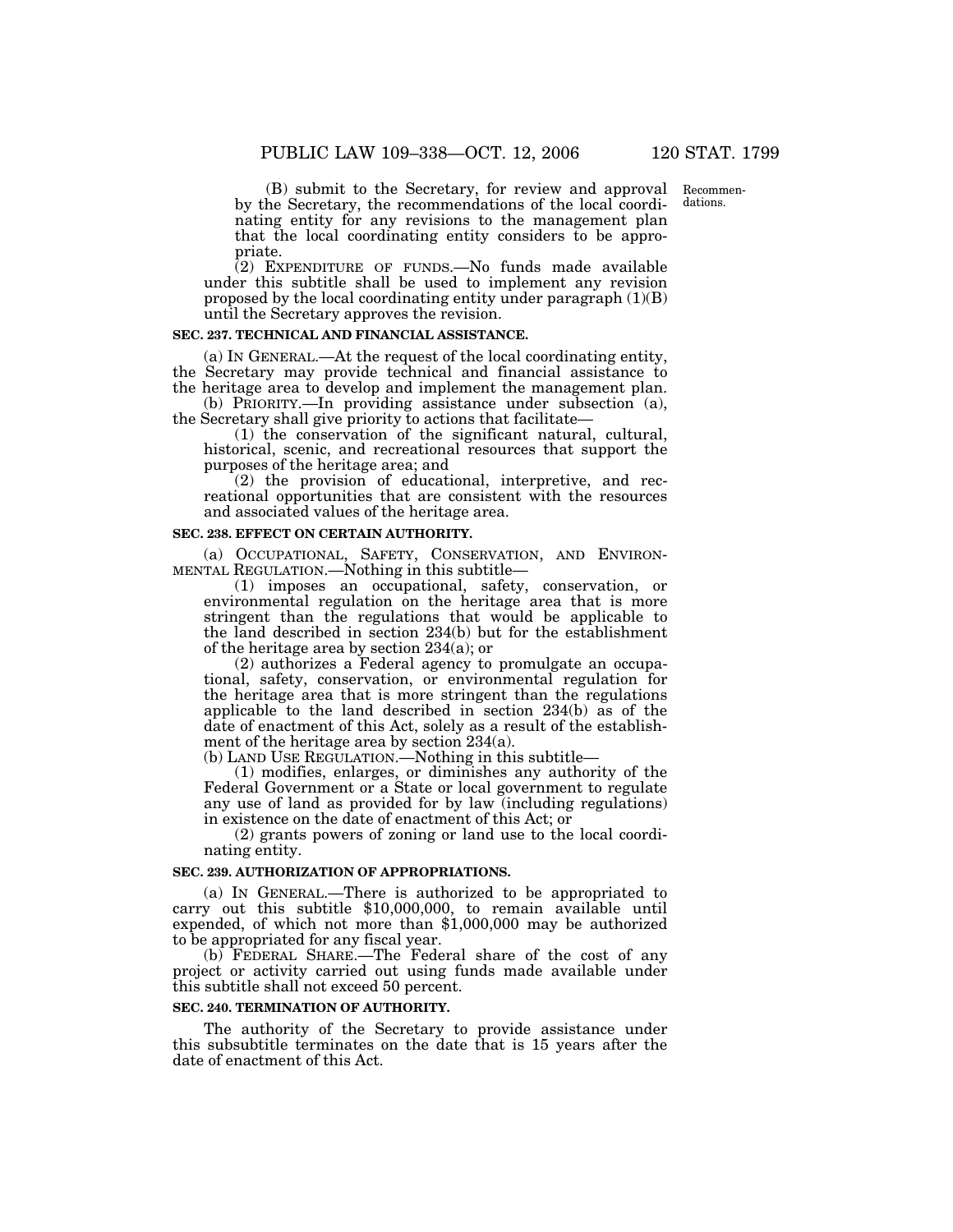# **SEC. 241. REQUIREMENTS FOR INCLUSION OF PRIVATE PROPERTY.**

(a) NOTIFICATION AND CONSENT OF PROPERTY OWNERS REQUIRED.—No privately owned property shall be preserved, conserved, or promoted by the management plan for the Heritage Area until the owner of that private property has been notified in writing by the management entity and has given written consent for such preservation, conservation, or promotion to the management entity.

(b) LANDOWNER WITHDRAW.—Any owner of private property included within the boundary of the Heritage Area shall have their property immediately removed from the boundary by submitting a written request to the management entity.

# **SEC. 242. PRIVATE PROPERTY PROTECTION.**

(a) ACCESS TO PRIVATE PROPERTY.—Nothing in this subtitle shall be construed to—

(1) require any private property owner to allow public access (including Federal, State, or local government access) to such private property; or

(2) modify any provision of Federal, State, or local law with regard to public access to or use of private property.

(b) LIABILITY.—Designation of the Heritage Area shall not be considered to create any liability, or to have any effect on any liability under any other law, of any private property owner with respect to any persons injured on such private property.

(c) RECOGNITION OF AUTHORITY TO CONTROL LAND USE.— Nothing in this subtitle shall be construed to modify the authority of Federal, State, or local governments to regulate land use.

(d) PARTICIPATION OF PRIVATE PROPERTY OWNERS IN HERITAGE AREA.—Nothing in this subtitle shall be construed to require the owner of any private property located within the boundaries of the Heritage Area to participate in or be associated with the Heritage Area.

(e) EFFECT OF ESTABLISHMENT.—The boundaries designated for the Heritage Area represent the area within which Federal funds appropriated for the purpose of this subtitle may be expended. The establishment of the Heritage Area and its boundaries shall not be construed to provide any nonexisting regulatory authority on land use within the Heritage Area or its viewshed by the Secretary, the National Park Service, or the management entity.

Mormon Pioneer National Heritage Area Act. Utah. 16 USC 461 note.

# **Subtitle D—Mormon Pioneer National Heritage Area**

# **SEC. 251. SHORT TITLE.**

This subtitle may be cited as the ''Mormon Pioneer National Heritage Area Act''.

#### **SEC. 252. FINDINGS AND PURPOSE.**

(a) FINDINGS.—Congress finds that—

(1) the historical, cultural, and natural heritage legacies of Mormon colonization and settlement are nationally significant;

(2) in the area starting along the Highway 89 corridor at the Arizona border, passing through Kane, Garfield, Piute, Sevier, Wayne, and Sanpete Counties in the State of Utah,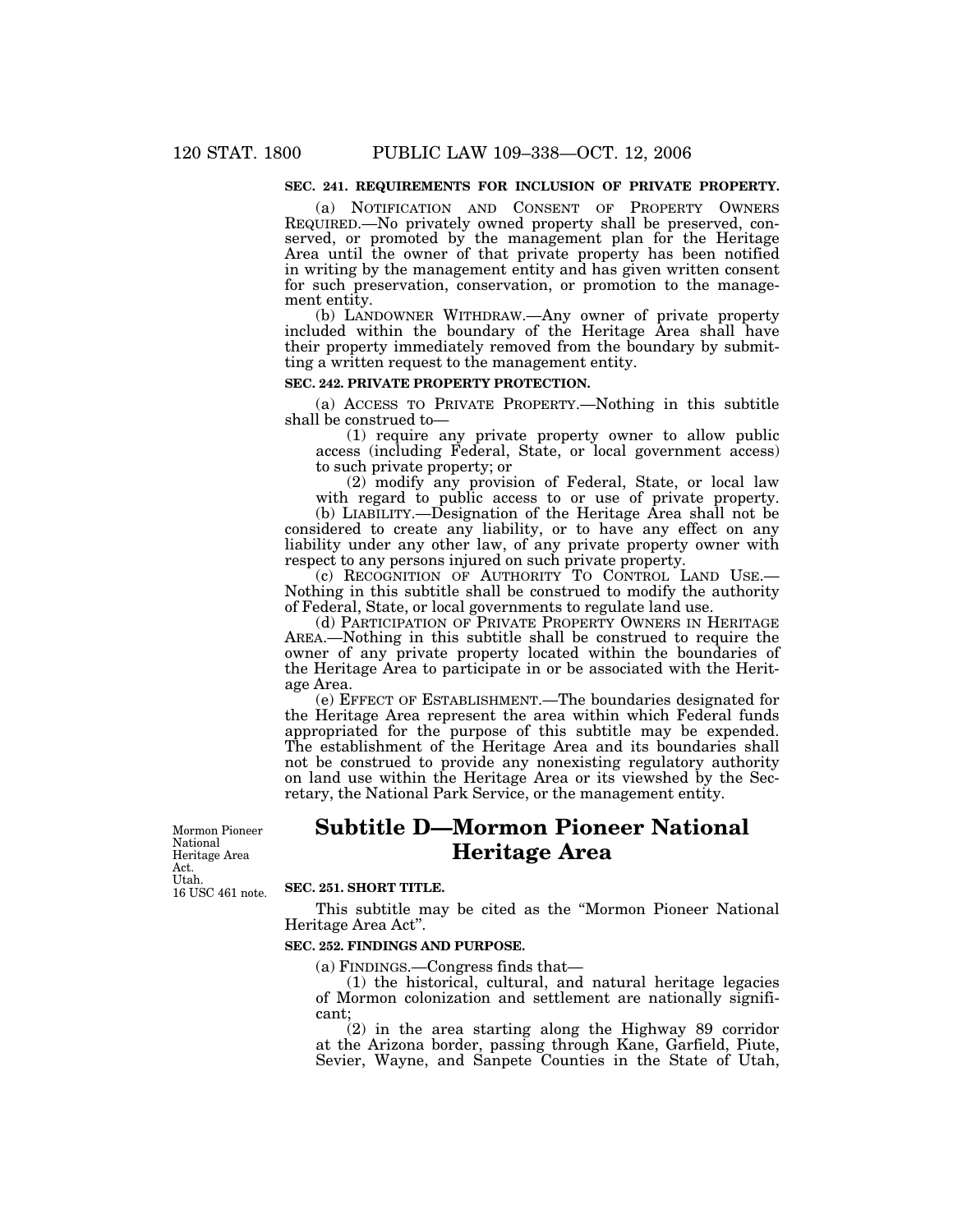and terminating in Fairview, Utah, there are a variety of heritage resources that demonstrate—

(A) the colonization of the western United States; and

(B) the expansion of the United States as a major world power;

(3) the great relocation to the western United States was facilitated by—

(A) the 1,400-mile trek from Illinois to the Great Salt Lake by the Mormon pioneers; and

(B) the subsequent colonization effort in Nevada, Utah, the southeast corner of Idaho, the southwest corner of Wyoming, large areas of southeastern Oregon, much of southern California, and areas along the eastern border of California;

(4) the 250-mile Highway 89 corridor from Kanab to Fairview, Utah, contains some of the best features of the Mormon colonization experience in the United States;

(5) the landscape, architecture, traditions, beliefs, folk life, products, and events along Highway 89 convey the heritage of the pioneer settlement;

(6) the Boulder Loop, Capitol Reef National Park, Zion National Park, Bryce Canyon National Park, and the Highway 89 area convey the compelling story of how early settlers—

(A) interacted with Native Americans; and

(B) established towns and cities in a harsh, yet spectacular, natural environment;

(7) the colonization and settlement of the Mormon settlers opened up vast amounts of natural resources, including coal, uranium, silver, gold, and copper;

(8) the Mormon colonization played a significant role in the history and progress of the development and settlement of the western United States; and

(9) the artisans, crafters, innkeepers, outfitters, farmers, ranchers, loggers, miners, historic landscape, customs, national parks, and architecture in the Heritage Area make the Heritage Area unique.

(b) PURPOSE.—The purpose of this subtitle is to establish the Heritage Area to—

(1) foster a close working relationship with all levels of government, the private sector, residents, business interests, and local communities in the State;

 $(2)$  empower communities in the State to conserve, preserve, and enhance the heritage of the communities while strengthening future economic opportunities;

(3) conserve, interpret, and develop the historical, cultural, natural, and recreational resources within the Heritage Area; and

(4) expand, foster, and develop heritage businesses and products relating to the cultural heritage of the Heritage Area.

# **SEC. 253. DEFINITIONS.**

In this subtitle:

(1) ALLIANCE.—The term ''Alliance'' means the Utah Heritage Highway 89 Alliance.

(2) HERITAGE AREA.—The term ''Heritage Area'' means the Mormon Pioneer National Heritage Area established by section 254(a).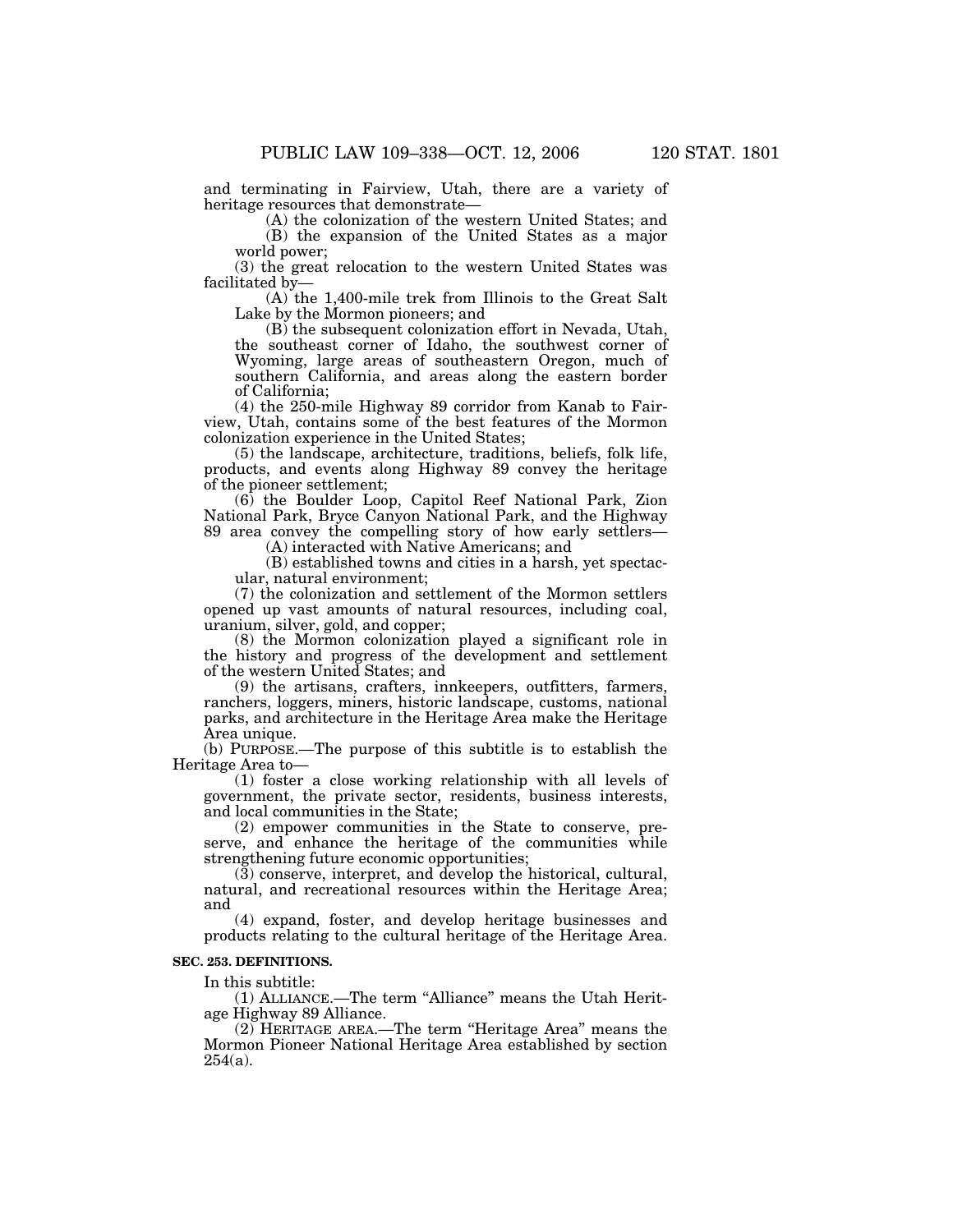(3) LOCAL COORDINATING ENTITY.—The term ''local coordinating entity'' means the local coordinating entity for the Heritage Area designated by section 255(a).

(4) MANAGEMENT PLAN.—The term ''management plan'' means the plan developed by the local coordinating entity under section 256(a).

(5) SECRETARY.—The term ''Secretary'' means the Secretary of the Interior.

(6) STATE.—The term ''State'' means the State of Utah.

# **SEC. 254. MORMON PIONEER NATIONAL HERITAGE AREA.**

(a) ESTABLISHMENT.—There is established the Mormon Pioneer National Heritage Area.<br>(b) BOUNDARIES.—

 $(1)$  IN GENERAL.—The boundaries of the Heritage Area shall include areas in the State—

(A) that are related to the corridors—

(i) from the Arizona border northward through Kanab, Utah, and to the intersection of Highway 89 and Highway 12, including Highway 12 and Highway 24 as those highways loop off Highway 89 and rejoin Highway 89 at Sigurd;

(ii) from Highway 89 at the intersection of Highway 12 through Panguitch, Junction, Marysvale, and Sevier County to Sigurd;

(iii) continuing northward along Highway 89 through Axtell and Sterling, Sanpete County, to Fairview, Sanpete County, at the junction with Utah Highway 31; and

(iv) continuing northward along Highway 89 through Fairview and Thistle Junction, to the junction with Highway 6; and

(B) including the following communities: Kanab, Mt. Carmel, Orderville, Glendale, Alton, Cannonville, Tropic, Teasdale, Fruita, Hanksville, Torrey, Bicknell, Loa, Hatch, Panquitch, Circleville, Antimony, Junction, Marysvale, Koosharem, Sevier, Joseph, Monroe, Elsinore, Richfield, Glenwood, Sigurd, Aurora, Salina, Mayfield, Sterling, Gunnison, Fayette, Manti, Ephraim, Spring City, Mt. Pleasant, Moroni, Fountain Green, and Fairview.

(2) MAP.—The Secretary shall prepare a map of the Heritage Area, which shall be on file and available for public inspection in the office of the Director of the National Park Service.

(3) NOTICE TO LOCAL GOVERNMENTS.—The local coordinating entity shall provide to the government of each city, town, and county that has jurisdiction over property proposed to be included in the Heritage Area written notice of the proposed inclusion.

(c) ADMINISTRATION.—The Heritage Area shall be administered in accordance with this subtitle.

# **SEC. 255. DESIGNATION OF ALLIANCE AS LOCAL COORDINATING ENTITY.**

(a) IN GENERAL.—The Board of Directors of the Alliance shall be the local coordinating entity for the Heritage Area.

(b) FEDERAL FUNDING.—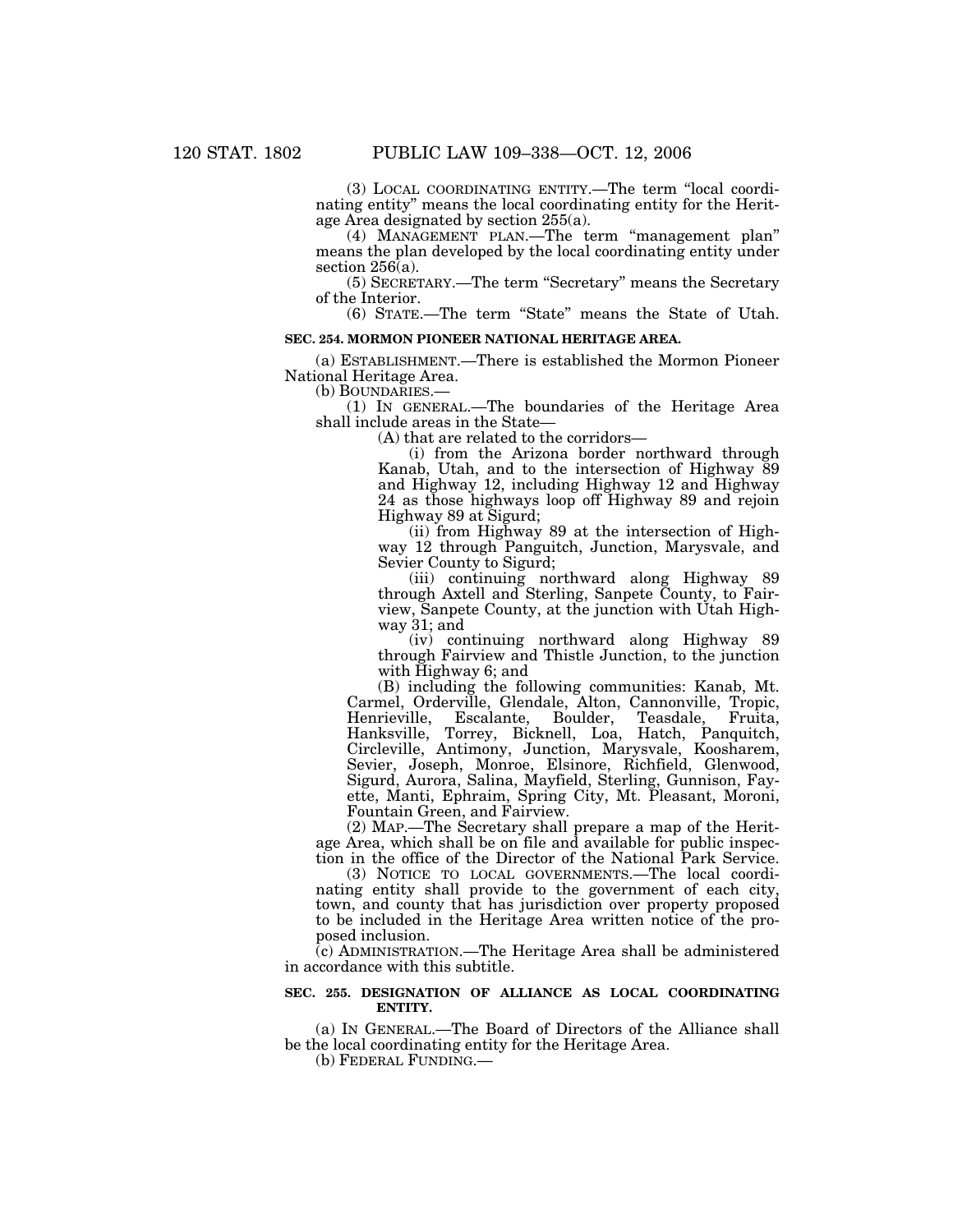(1) AUTHORIZATION TO RECEIVE FUNDS.—The local coordinating entity may receive amounts made available to carry out this subtitle.

(2) DISQUALIFICATION.—If a management plan is not submitted to the Secretary as required under section 256 within the time period specified in that section, the local coordinating entity may not receive Federal funding under this subtitle until a management plan is submitted to the Secretary.

(c) USE OF FEDERAL FUNDS.—The local coordinating entity may, for the purposes of developing and implementing the management plan, use Federal funds made available under this subtitle—

(1) to make grants to the State, political subdivisions of the State, nonprofit organizations, and other persons;

(2) to enter into cooperative agreements with or provide technical assistance to the State, political subdivisions of the State, nonprofit organizations, and other organizations;

(3) to hire and compensate staff;

(4) to obtain funds from any source under any program or law requiring the recipient of funds to make a contribution in order to receive the funds; and

(5) to contract for goods and services.

(d) PROHIBITION OF ACQUISITION OF REAL PROPERTY.—The local coordinating entity shall not use Federal funds received under this subtitle to acquire real property or any interest in real property.

# **SEC. 256. MANAGEMENT OF THE HERITAGE AREA.**

(a) HERITAGE AREA MANAGEMENT PLAN.—

(1) DEVELOPMENT AND SUBMISSION FOR REVIEW.—Not later Deadline. than 3 years after the date on which funds are made available to carry out the subtitle, the local coordinating entity, with public participation, shall develop and submit for review to the Secretary a management plan for the Heritage Area.

(2) CONTENTS.—The management plan shall—

(A) present comprehensive recommendations for the Recommenconservation, funding, management, and development of dations. the Heritage Area;

(B) take into consideration Federal, State, county, and local plans;

(C) involve residents, public agencies, and private organizations in the Heritage Area;

(D) include a description of actions that units of government and private organizations are recommended to take to protect the resources of the Heritage Area;

(E) specify existing and potential sources of Federal and non-Federal funding for the conservation, management, and development of the Heritage Area; and

(F) include—

(i) an inventory of resources in the Heritage Area Records. that—

(I) includes a list of property in the Heritage Area that should be conserved, restored, managed, developed, or maintained because of the historical, cultural, or natural significance of the property as the property relates to the themes of the Heritage Area; and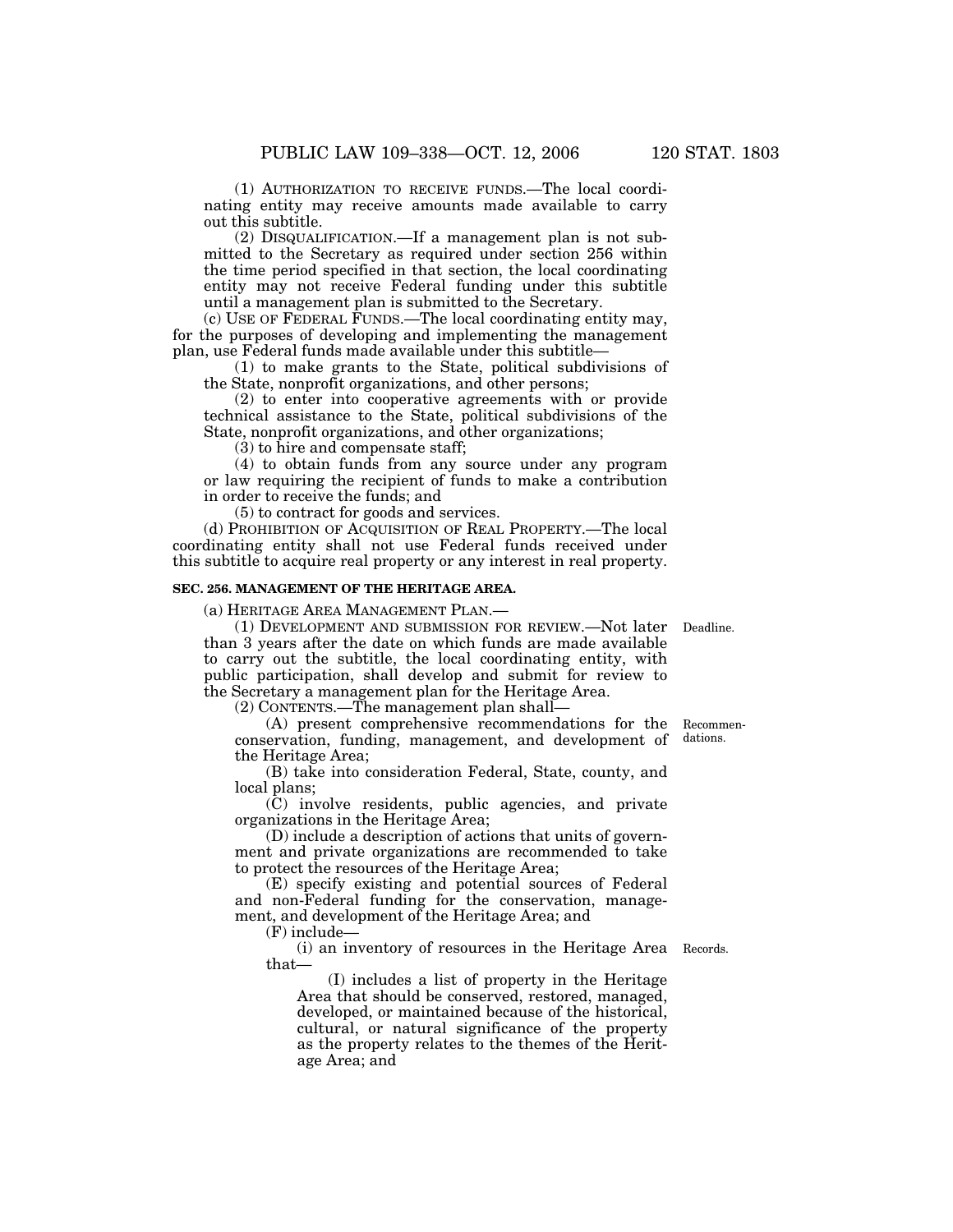Recommendations.

Deadline.

Deadline. Recommendations.

(II) does not include any property that is privately owned unless the owner of the property consents in writing to the inclusion;

(ii) a recommendation of policies for resource management that consider the application of appropriate land and water management techniques, including policies for the development of intergovernmental cooperative agreements to manage the historical, cultural, and natural resources and recreational opportunities of the Heritage Area in a manner that is consistent with the support of appropriate and compatible economic viability;

(iii) a program for implementation of the management plan, including plans for restoration and construction;

(iv) a description of any commitments that have been made by persons interested in management of the Heritage Area;

(v) an analysis of means by which Federal, State, and local programs may best be coordinated to promote the purposes of this subtitle; and

(vi) an interpretive plan for the Heritage Area. (3) APPROVAL OR DISAPPROVAL OF THE MANAGEMENT PLAN.—

(A) IN GENERAL.—Not later than 180 days after submission of the management plan by the local coordinating entity, the Secretary shall approve or disapprove the management plan.

(B) DISAPPROVAL AND REVISIONS.—

(i) IN GENERAL.—If the Secretary disapproves the management plan, the Secretary shall—

(I) advise the local coordinating entity, in writing, of the reasons for the disapproval; and (II) make recommendations for revision of the management plan.

(ii) APPROVAL OR DISAPPROVAL.—The Secretary shall approve or disapprove proposed revisions to the management plan not later than 60 days after receipt of the revisions from the local coordinating entity.

(b) PRIORITIES.—The local coordinating entity shall give priority to the implementation of actions, goals, and policies set forth in the management plan, including—

(1) assisting units of government, regional planning organizations, and nonprofit organizations in—

(A) conserving the historical, cultural, and natural resources of the Heritage Area;

(B) establishing and maintaining interpretive exhibits in the Heritage Area;

(C) developing recreational opportunities in the Heritage Area;

(D) increasing public awareness of and appreciation for the historical, cultural, and natural resources of the Heritage Area;

 $(E)$  restoring historic buildings that are—

(i) located within the boundaries of the Heritage Area; and

(ii) related to the theme of the Heritage Area; and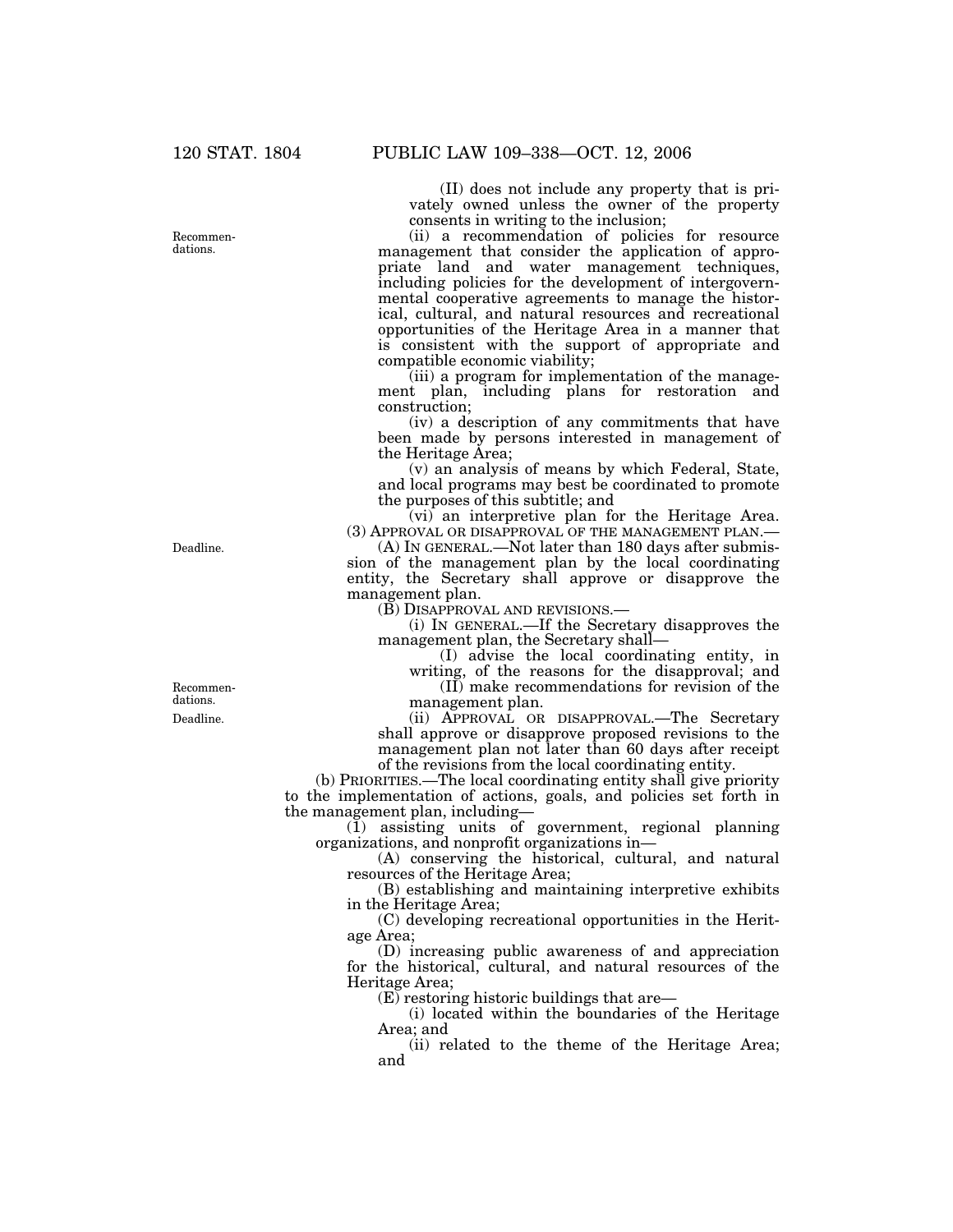(F) ensuring that clear, consistent, and environmentally appropriate signs identifying access points and sites of interest are put in place throughout the Heritage Area; and

(2) consistent with the goals of the management plan, encouraging economic viability in the affected communities by appropriate means, including encouraging and soliciting the development of heritage products.

(c) CONSIDERATION OF INTERESTS OF LOCAL GROUPS.—In developing and implementing the management plan, the local coordinating entity shall consider the interests of diverse units of government, businesses, private property owners, and nonprofit organizations in the Heritage Area.

(d) PUBLIC MEETINGS.—The local coordinating entity shall conduct public meetings at least annually regarding the implementation of the management plan.

(e) ANNUAL REPORTS.—For any fiscal year in which the local coordinating entity receives Federal funds under this subtitle, the local coordinating entity shall submit to the Secretary an annual report that describes—

(1) the accomplishments of the local coordinating entity;

(2) the expenses and income of the local coordinating entity; and

(3) the entities to which the local coordinating entity made

any grants during the year for which the report is made. (f) COOPERATION WITH AUDITS.—For any fiscal year in which the local coordinating entity receives Federal funds under this subtitle, the local coordinating entity shall—

(1) make available for audit by Congress, the Secretary, and appropriate units of government all records and other information relating to the expenditure of the Federal funds and any matching funds; and

(2) require, with respect to all agreements authorizing expenditure of the Federal funds by other organizations, that the receiving organizations make available for audit all records and other information relating to the expenditure of the Federal funds.

(g) DELEGATION.—

(1) IN GENERAL.—The local coordinating entity may delegate the responsibilities and actions under this subtitle for each area identified in section 254(b)(1).

(2) REVIEW.—All delegated responsibilities and actions are subject to review and approval by the local coordinating entity.

# **SEC. 257. DUTIES AND AUTHORITIES OF FEDERAL AGENCIES.**

(a) TECHNICAL ASSISTANCE AND GRANTS.—

(1) IN GENERAL.—The Secretary may provide technical assistance and, subject to the availability of appropriations, grants to—

(A) units of government, nonprofit organizations, and other persons, at the request of the local coordinating entity; and

(B) the local coordinating entity, for use in developing and implementing the management plan.

(2) PROHIBITION OF CERTAIN REQUIREMENTS.—The Secretary may not, as a condition of the award of technical assistance or grants under this subtitle, require any recipient of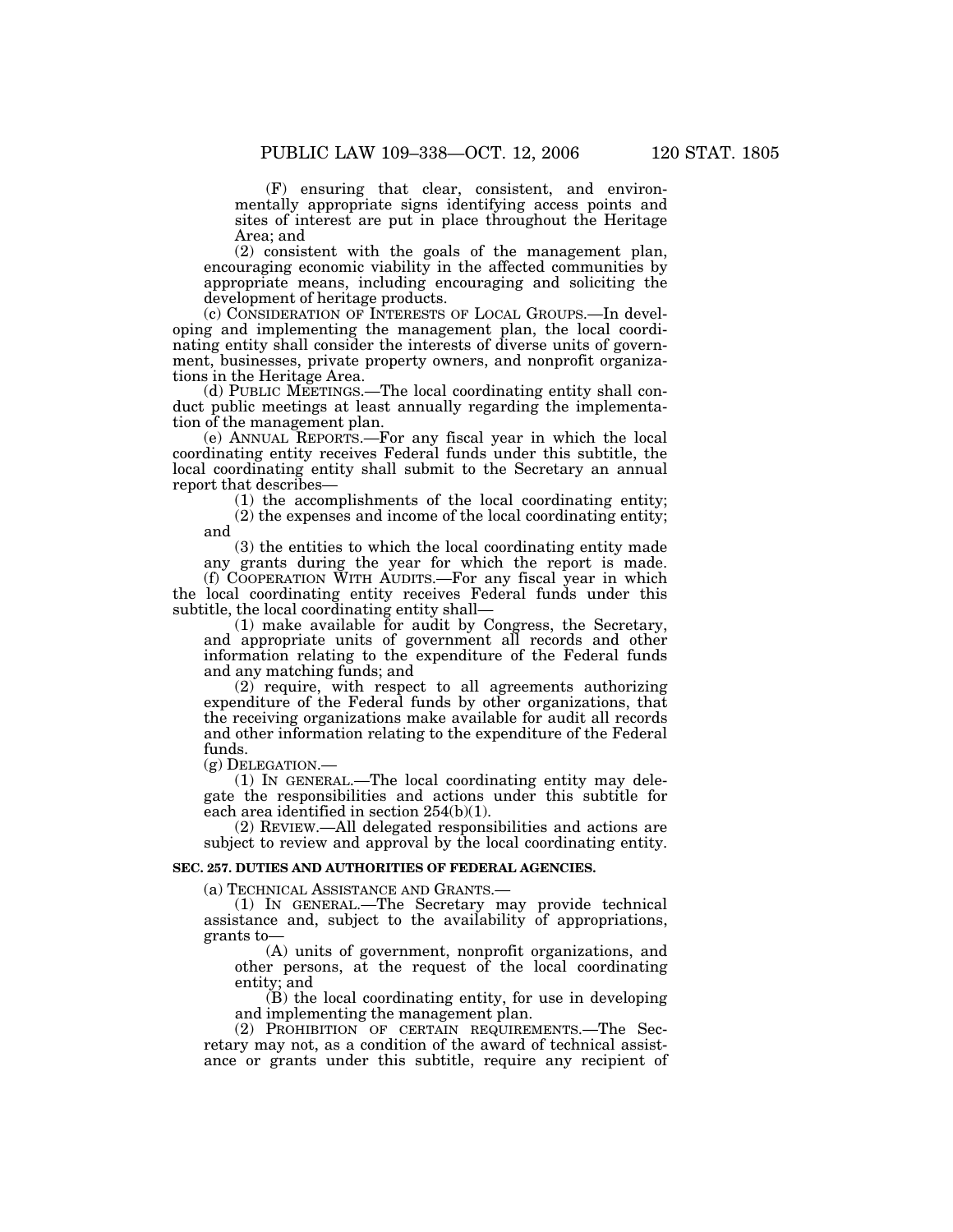the technical assistance or a grant to enact or modify any land use restriction.

(3) DETERMINATIONS REGARDING ASSISTANCE.—The Secretary shall determine whether a unit of government, nonprofit organization, or other person shall be awarded technical assistance or grants and the amount of technical assistance—

(A) based on the extent to which the assistance—

(i) fulfills the objectives of the management plan; and

(ii) achieves the purposes of this subtitle; and

(B) after giving special consideration to projects that provide a greater leverage of Federal funds.

Public information.

(b) PROVISION OF INFORMATION.—In cooperation with other Federal agencies, the Secretary shall provide the public with information concerning the location and character of the Heritage Area.

(c) OTHER ASSISTANCE.—The Secretary may enter into cooperative agreements with public and private organizations for the purposes of implementing this subtitle.

(d) DUTIES OF OTHER FEDERAL AGENCIES.—A Federal entity conducting any activity directly affecting the Heritage Area shall—

(1) consider the potential effect of the activity on the management plan; and

(2) consult with the local coordinating entity with respect to the activity to minimize the adverse effects of the activity on the Heritage Area.

# **SEC. 258A. REQUIREMENTS FOR INCLUSION OF PRIVATE PROPERTY.**

(a) NOTIFICATION AND CONSENT OF PROPERTY OWNERS REQUIRED.—No privately owned property shall be preserved, conserved, or promoted by the management plan for the Heritage Area until the owner of that private property has been notified in writing by the management entity and has given written consent for such preservation, conservation, or promotion to the management entity.

(b) LANDOWNER WITHDRAW.—Any owner of private property included within the boundary of the Heritage Area shall have their property immediately removed from the boundary by submitting a written request to the management entity.

#### **SEC. 258B. PRIVATE PROPERTY PROTECTION.**

(a) ACCESS TO PRIVATE PROPERTY.—Nothing in this title shall be construed to—

(1) require any private property owner to allow public access (including Federal, State, or local government access) to such private property; or

(2) modify any provision of Federal, State, or local law with regard to public access to or use of private property.

(b) LIABILITY.—Designation of the Heritage Area shall not be considered to create any liability, or to have any effect on any liability under any other law, of any private property owner with respect to any persons injured on such private property.

(c) RECOGNITION OF AUTHORITY TO CONTROL LAND USE.— Nothing in this title shall be construed to modify the authority of Federal, State, or local governments to regulate land use.

(d) PARTICIPATION OF PRIVATE PROPERTY OWNERS IN HERITAGE AREA.—Nothing in this title shall be construed to require the owner of any private property located within the boundaries of the Heritage Area to participate in or be associated with the Heritage Area.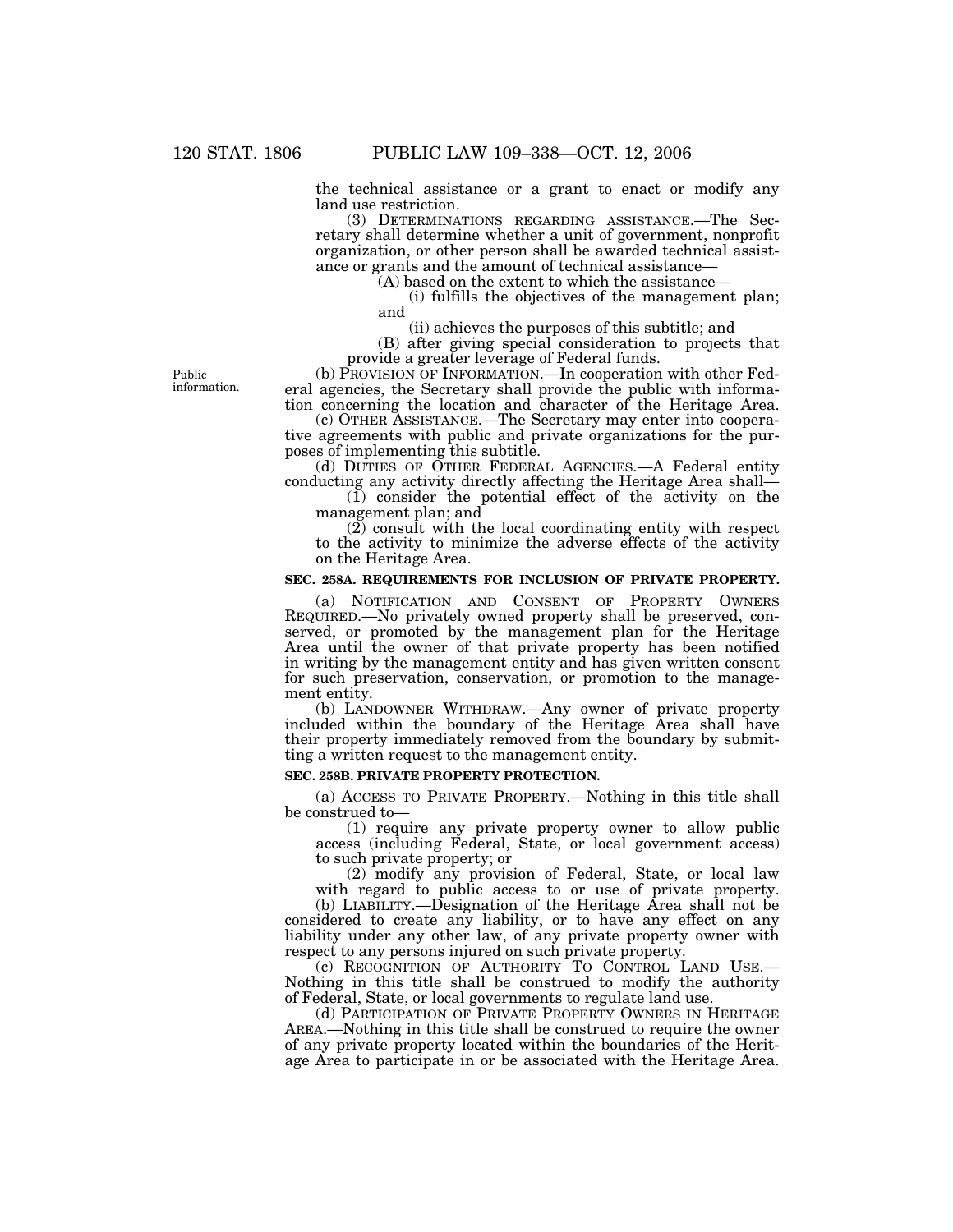(e) EFFECT OF ESTABLISHMENT.—The boundaries designated for the Heritage Area represent the area within which Federal funds appropriated for the purpose of this title may be expended. The establishment of the Heritage Area and its boundaries shall not be construed to provide any nonexisting regulatory authority on land use within the Heritage Area or its viewshed by the Secretary, the National Park Service, or the management entity.

# **SEC. 259. AUTHORIZATION OF APPROPRIATIONS.**

(a) IN GENERAL.—There is authorized to be appropriated to carry out this subtitle \$10,000,000, to remain available until expended, of which not more than \$1,000,000 may be authorized to be appropriated for any fiscal year.

(b) FEDERAL SHARE.—The Federal share of the cost of any activity carried out using funds made available under this subtitle shall not exceed 50 percent.

### **SEC. 260. TERMINATION OF AUTHORITY.**

The authority of the Secretary to provide assistance under this subtitle terminates on the date that is 15 years after the date of enactment of this Act.

# **Subtitle E—Freedom's Frontier National Heritage Area**

#### **SEC. 261. SHORT TITLE.**

This subtitle may be cited as the "Freedom's Frontier National Heritage Area Act''.

#### **SEC. 262. PURPOSE.**

The purpose of this subtitle is to use preservation, conservation, education, interpretation, and recreation in eastern Kansas and Western Missouri in heritage development and sustainability of the American story recognized by the American people.

# **SEC. 263. DEFINITIONS.**

In this subtitle:

(1) HERITAGE AREA.—The term ''Heritage Area'' means the Freedom's Frontier National Heritage Area in eastern Kansas and western Missouri.

(2) LOCAL COORDINATING ENTITY.—The term ''local coordinating entity'' means Territorial Kansas Heritage Alliance, recognized by the Secretary, in consultation with the Governors of the States, that agrees to perform the duties of a local coordinating entity under this subtitle, so long as that Alliance is composed of not less than 25 percent residents of Missouri.

(3) MANAGEMENT PLAN.—The term ''management plan'' means the management plan for the Heritage Area developed under section 264(e).

(4) SECRETARY.—The term ''Secretary'' means the Secretary of the Interior.

(5) STATE.—The term ''State'' means each of the States of Kansas and Missouri.

(6) UNIT OF LOCAL GOVERNMENT.—The term ''unit of local government'' means the government of a State, a political subdivision of a State, or an Indian tribe.

Freedom's Frontier National Heritage Area Act. Kansas. Missouri. 16 USC 461 note.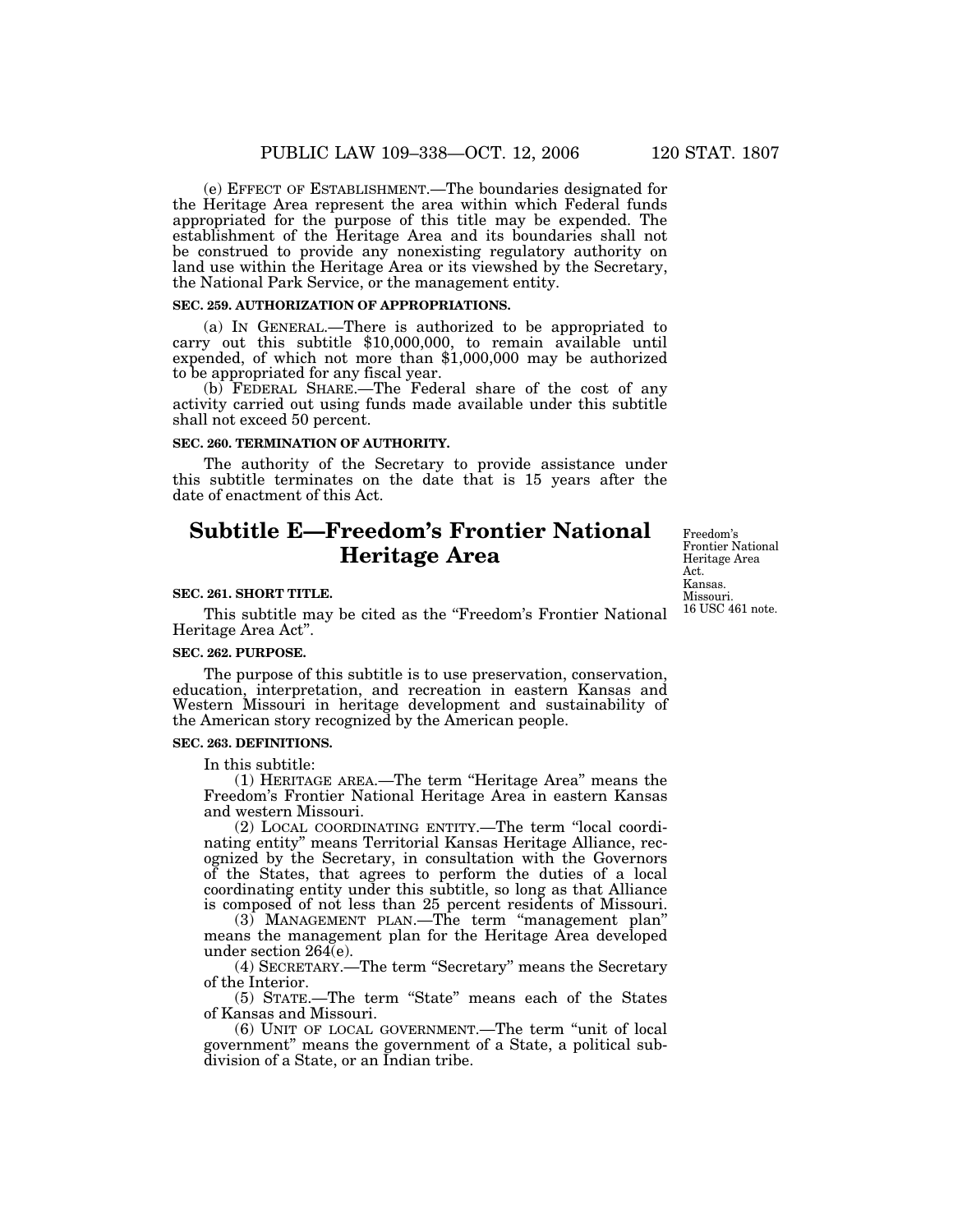# **SEC. 264. FREEDOM'S FRONTIER NATIONAL HERITAGE AREA.**

(a) ESTABLISHMENT.—There is established in the States the Freedom's Frontier National Heritage Area.

(b) BOUNDARIES.—The Heritage Area may include the following: (1) An area located in eastern Kansas and western Missouri, consisting of—

(A) Allen, Anderson, Atchison, Bourbon, Chautauqua, Cherokee, Clay, Coffey, Crawford, Douglas, Franklin, Geary, Jackson, Johnson, Labette, Leavenworth, Linn, Miami, Neosho, Pottawatomie, Riley, Shawnee, Wabaunsee, Wilson, Woodson, Jefferson, Montgomery, Osage, and Wyandotte Counties in Kansas; and

(B) Buchanan, Platte, Clay, Ray, Lafayette, Jackson, Cass, Johnson, Bates, Vernon, Barton, and St. Clair Counties in Missouri.

(2) Contributing sites, buildings, and districts within the area that are recommended by the management plan.

(c) MAP.—The final boundary of the Heritage Area within the counties identified in subsection (b)(1) shall be specified in the management plan. A map of the Heritage Area shall be included in the management plan. The map shall be on file in the appropriate offices of the National Park Service, Department of the Interior.

(d) LOCAL COORDINATING ENTITY.—

(1) IN GENERAL.—The local coordinating entity for the Heritage Area shall be Territorial Kansas Heritage Alliance, a nonprofit organization established in the State of Kansas, recognized by the Secretary, in consultation with the Governors of the States, so long as that Alliance is composed of not less than 25 percent residents of Missouri and agrees to perform the duties of the local coordinating entity under this subtitle.

(2) AUTHORITIES.—For purposes of developing and implementing the management plan, the local coordinating entity may—

(A) make grants to, and enter into cooperative agreements with, the States, political subdivisions of the States, and private organizations;

(B) hire and compensate staff; and

(C) enter into contracts for goods and services.

(e) MANAGEMENT PLAN.—

(1) IN GENERAL.—Not later than 3 years after the date on which funds are made available to carry out this subtitle, the local coordinating entity shall develop and submit to the Secretary a management plan reviewed by participating units of local government within the boundaries of the proposed Heritage Area.

(2) CONTENTS.—The management plan shall—

(A) present a comprehensive program for the conservation, interpretation, funding, management, and development of the Heritage Area, in a manner consistent with the existing local, State, and Federal land use laws and compatible economic viability of the Heritage Area;

(B) establish criteria or standards to measure what is selected for conservation, interpretation, funding, management, and development;

 $(\tilde{C})$  involve residents, public agencies, and private organizations working in the Heritage Area;

Deadline.

Standards.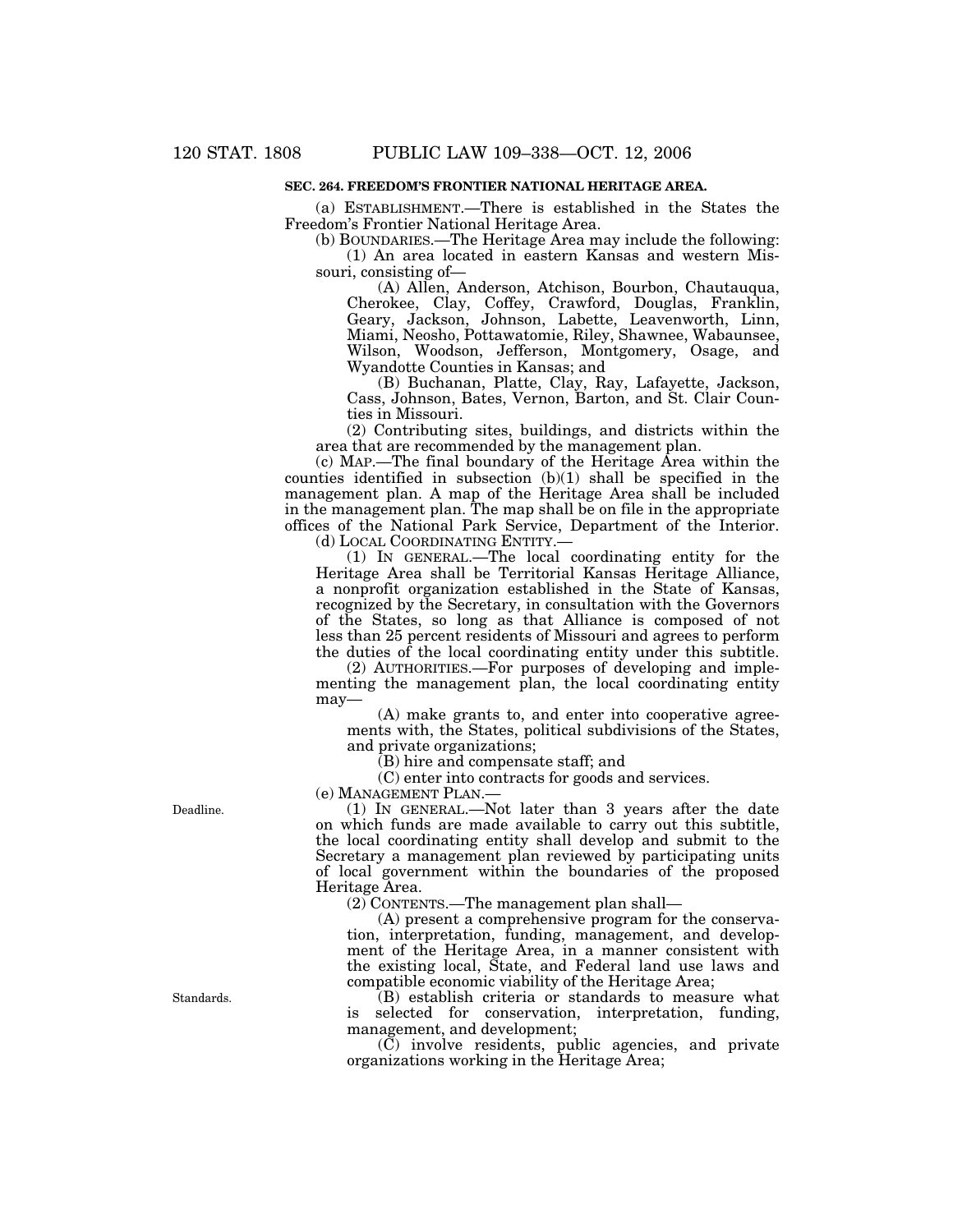(D) specify and coordinate, as of the date of the management plan, existing and potential sources of technical and financial assistance under this and other Federal laws to protect, manage, and develop the Heritage Area; and

(E) include—

(i) actions to be undertaken by units of government and private organizations to protect, conserve, and interpret the resources of the Heritage Area;

(ii) an inventory of the resources contained in the Records. Heritage Area, including a list of any property in the Heritage Area that is related to the themes of the Heritage Area and that meets the establishing criteria (such as, but not exclusive to, visitor readiness) to merit preservation, restoration, management, development, or maintenance because of its natural, cultural, historical, or recreational significance;

(iii) policies for resource management including the development of intergovernmental cooperative agreements, private sector agreements, or any combination thereof, to protect the historical, cultural, recreational, and natural resources of the Heritage Area in a manner consistent with supporting appropriate and compatible economic viability;

(iv) a program for implementation of the management plan by the designated local coordinating entity, in cooperation with its partners and units of local government;

(v) evidence that relevant State, county, and local plans applicable to the Heritage Area have been taken into consideration;

(vi) an analysis of ways in which local, State, and Federal programs may best be coordinated to promote the purposes of this subtitle; and

(vii) a business plan that—

(I) describes in detail the role, operation, financing, and functions of the local coordinating entity for each activity included in the recommendations contained in the management plan; and

(II) provides, to the satisfaction of the Secretary, adequate assurances that the local coordinating entity is likely to have the financial resources necessary to implement the management plan for the Heritage Area, including resources to meet matching requirement for grants awarded under this subtitle.

(3) CONSIDERATIONS.—In developing and implementing the management plan, the local coordinating entity shall consider the interests of diverse governmental, business, and nonprofit groups within the Heritage Area.

(4) DISQUALIFICATION FROM FUNDING.—If a proposed Deadline. management plan is not submitted to the Secretary within 3 years after the date on which funds are made available to carry out this subtitle, the local coordinating entity shall be ineligible to receive additional funding under this subtitle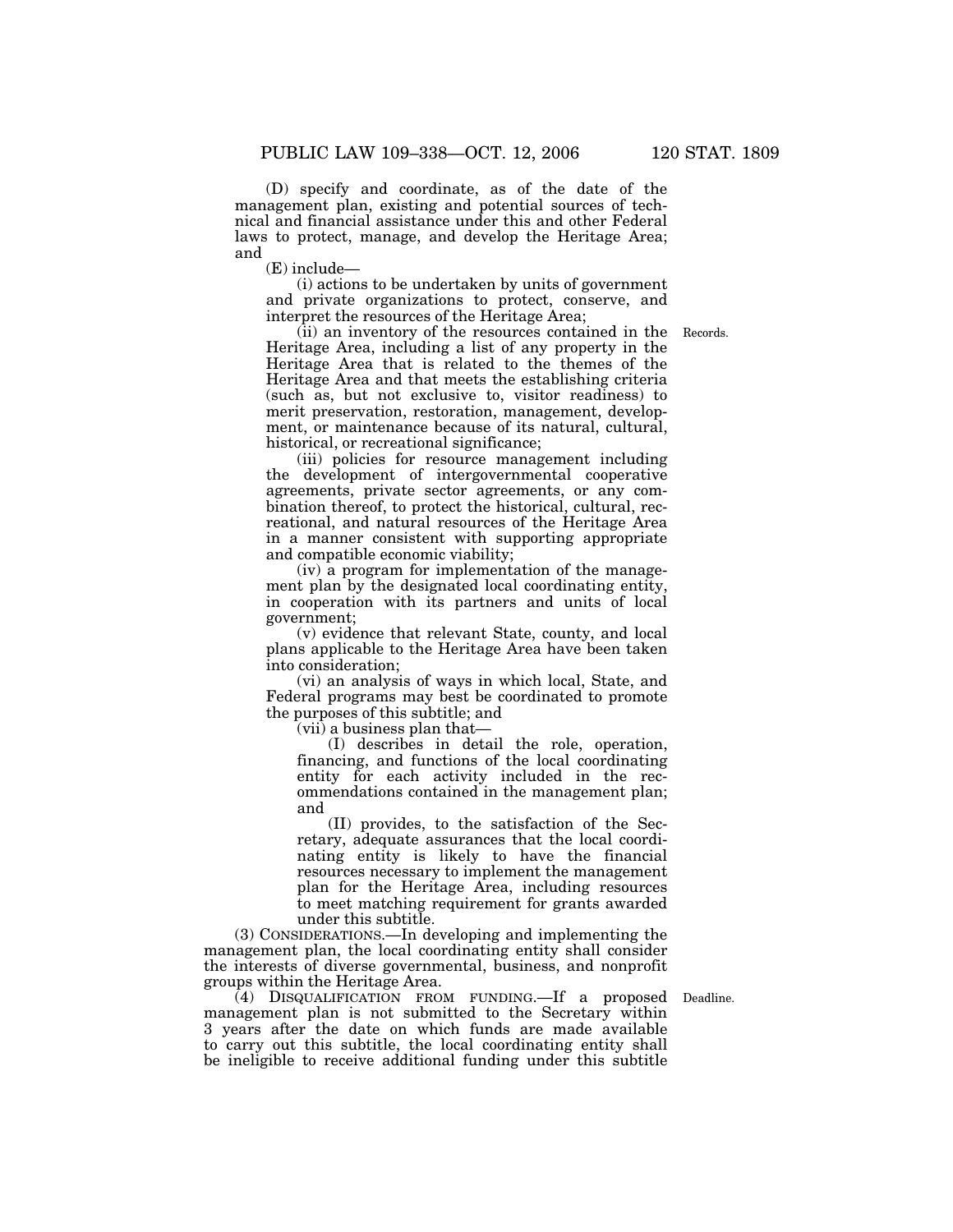until the date on which the Secretary receives the proposed management plan.

(5) APPROVAL AND DISAPPROVAL OF MANAGEMENT PLAN.— The Secretary shall approve or disapprove the proposed management plan submitted under this subtitle not later than 90 days after receiving such proposed management plan.

(6) ACTION FOLLOWING DISAPPROVAL.—If the Secretary disapproves a proposed management plan, the Secretary shall advise the local coordinating entity in writing of the reasons for the disapproval and shall make recommendations for revisions to the proposed management plan. The Secretary shall approve or disapprove a proposed revision within 90 days after the date it is submitted.

(7) APPROVAL OF AMENDMENTS.—The Secretary shall review and approve substantial amendments to the management plan. Funds appropriated under this subtitle may not be expended to implement any changes made by such amendment until the Secretary approves the amendment.

(8) IMPLEMENTATION.—

(A) PRIORITIES.—The local coordinating entity shall give priority to implementing actions described in the management plan, including—

(i) assisting units of government and nonprofit organizations in preserving resources within the Heritage Area; and

(ii) encouraging local governments to adopt land use policies consistent with the management of the Heritage Area and the goals of the management plan.

(B) PUBLIC MEETINGS.—The local coordinating entity shall conduct public meetings at least quarterly on the implementation of the management plan. Not less than 25 percent of the public meetings shall be conducted in Missouri.

(f) PUBLIC NOTICE.—The local coordinating entity shall place a notice of each of its public meetings in a newspaper of general circulation in the Heritage Area and shall make the minutes of the meeting available to the public.

(g) ANNUAL REPORT.—For any year in which Federal funds have been made available under this subtitle, the local coordinating entity shall submit to the Secretary an annual report that describes—

(1) the accomplishments of the local coordinating entity; and

(2) the expenses and income of the local coordinating entity. (h) AUDIT.—The local coordinating entity shall—

(1) make available to the Secretary for audit all records relating to the expenditure of Federal funds and any matching funds; and

(2) require, with respect to all agreements authorizing expenditure of Federal funds by other organizations, that the receiving organizations make available to the Secretary for audit all records concerning the expenditure of the Federal funds and any matching funds.

(i) USE OF FEDERAL FUNDS.—

(1) IN GENERAL.—No Federal funds made available under this subtitle may be used to acquire real property or an interest in real property.

Deadline.

Recommendations.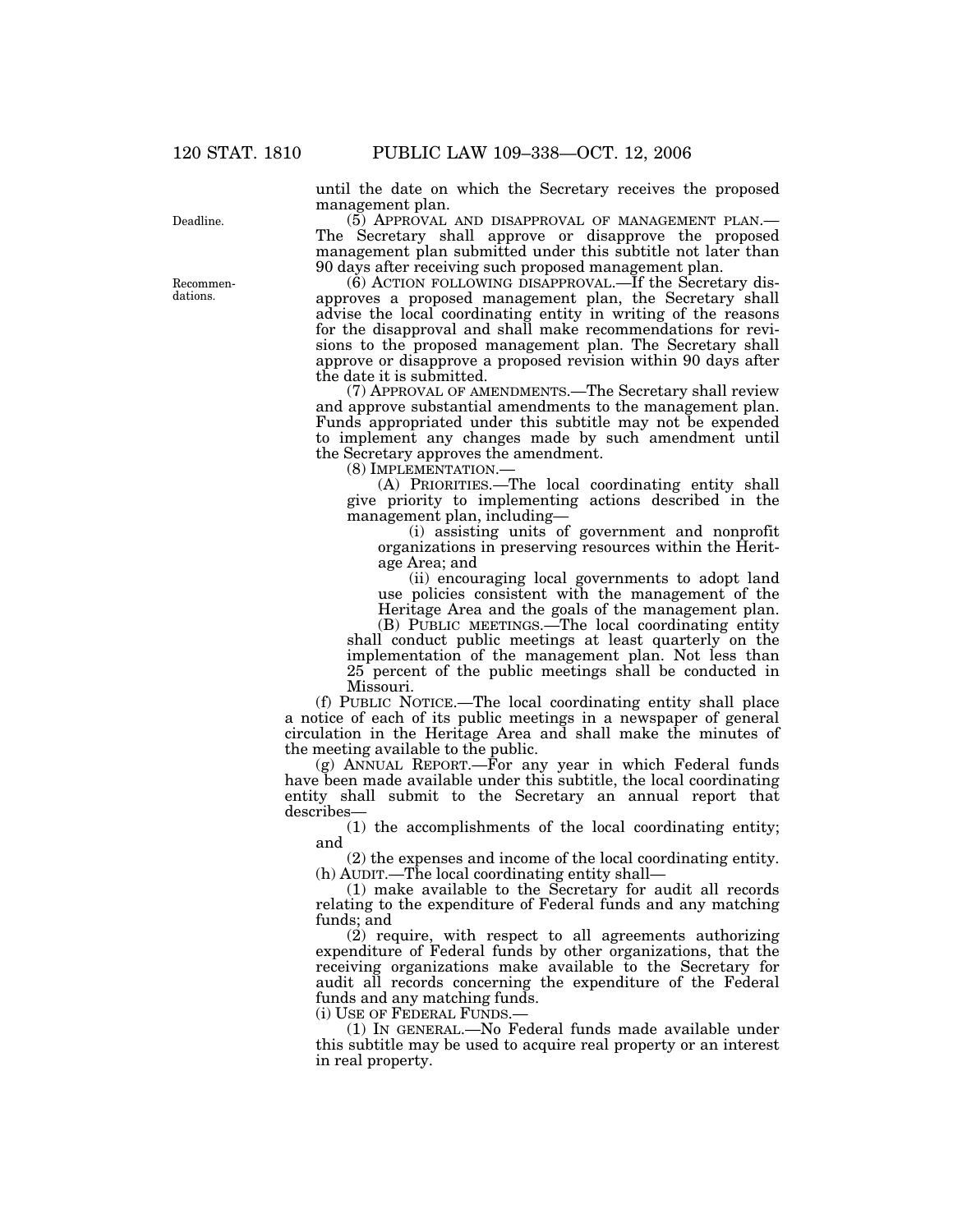(2) OTHER SOURCES.—Nothing in this subtitle precludes the local coordinating entity from using Federal funds made available under other Federal laws for any purpose for which the funds are authorized to be used.

### **SEC. 265. TECHNICAL AND FINANCIAL ASSISTANCE; OTHER FEDERAL AGENCIES.**

(a) TECHNICAL AND FINANCIAL ASSISTANCE.— (1) IN GENERAL.—On the request of the local coordinating entity, the Secretary may provide technical and financial assistance for the development and implementation of the management plan.

(2) PRIORITY FOR ASSISTANCE.—In providing assistance under paragraph (1), the Secretary shall give priority to actions that assist in—

(A) conserving the significant cultural, historic, and natural resources of the Heritage Area; and

(B) providing educational, interpretive, and recreational opportunities consistent with the purposes of the Heritage Area.

(3) SPENDING FOR NON-FEDERAL PROPERTY.—The local coordinating entity may expend Federal funds made available under this subtitle on non-Federal property that—

(A) meets the criteria in the approved management plan; or

(B) is listed or eligible for listing on the National Register of Historic Places.

(4) OTHER ASSISTANCE.—The Secretary may enter into cooperative agreements with public and private organizations to carry out this subsection.

(b) OTHER FEDERAL AGENCIES.—Any Federal entity conducting or supporting an activity that directly affects the Heritage Area shall—

(1) consider the potential effect of the activity on the purposes of the Heritage Area and the management plan;

(2) consult with the local coordinating entity regarding the activity; and

(3) to the maximum extent practicable, conduct or support

the activity to avoid adverse effects on the Heritage Area. (c) OTHER ASSISTANCE NOT AFFECTED.—This subtitle does not affect the authority of any Federal official to provide technical or financial assistance under any other law.

(d) NOTIFICATION OF OTHER FEDERAL ACTIVITIES.—The head of each Federal agency shall provide to the Secretary and the local coordinating entity, to the extent practicable, advance notice of all activities that may have an impact on the Heritage Area.

# **SEC. 266. PRIVATE PROPERTY PROTECTION.**

(a) ACCESS TO PRIVATE PROPERTY.—Nothing in this subtitle shall be construed to require any private property owner to permit public access (including Federal, State, or local government access) to such private property. Nothing in this subtitle shall be construed to modify any provision of Federal, State, or local law with regard to public access to or use of private lands.

(b) LIABILITY.—Designation of the Heritage Area shall not be considered to create any liability, or to have any effect on any liability under any other law, of any private property owner with respect to any persons injured on such private property.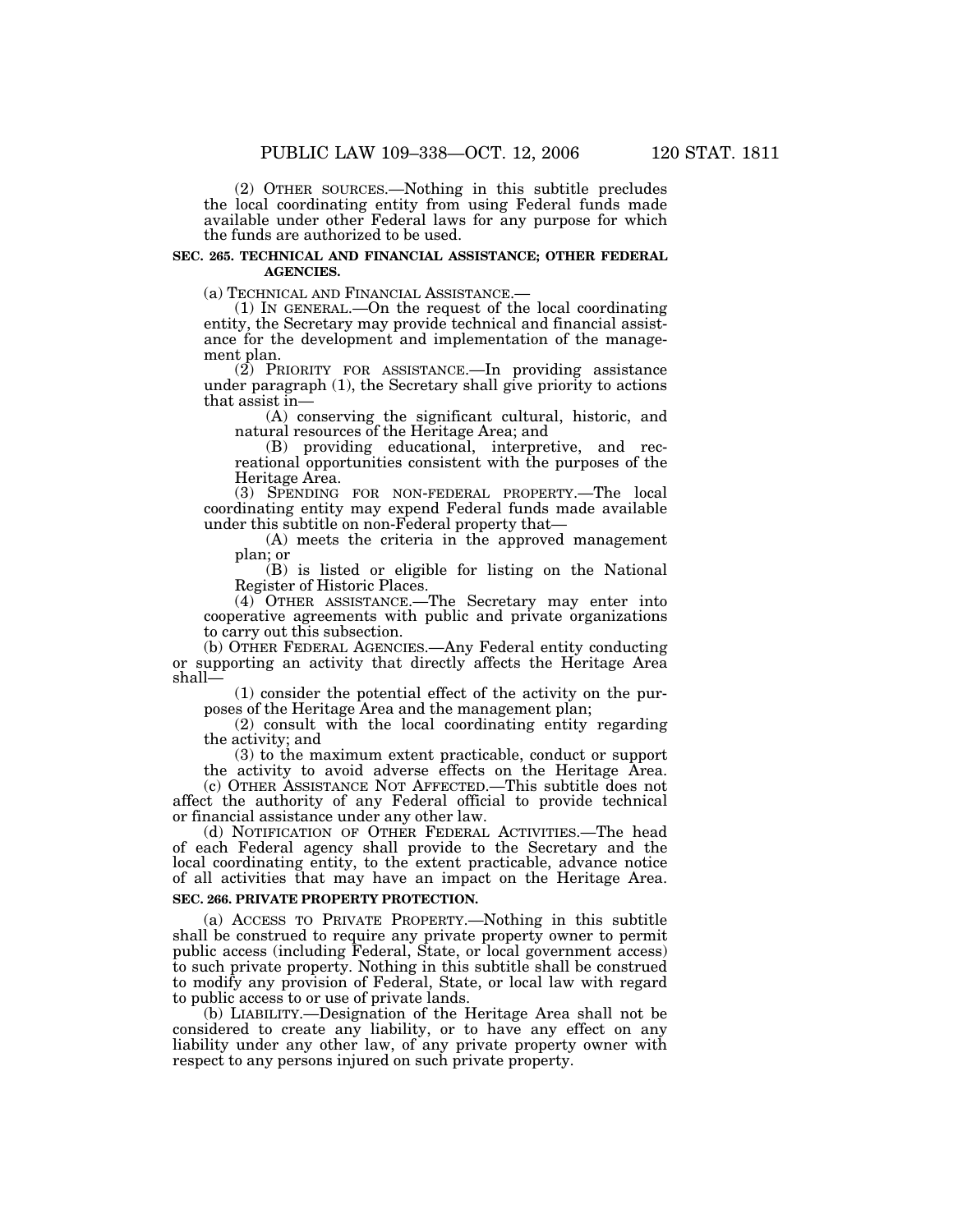(c) RECOGNITION OF AUTHORITY TO CONTROL LAND USE.— Nothing in this subtitle shall be construed to modify any authority of Federal, State, or local governments to regulate land use.

(d) PARTICIPATION OF PRIVATE PROPERTY OWNERS IN HERITAGE AREAS.—Nothing in this subtitle shall be construed to require the owner of any private property located within the boundaries of the Heritage Area to participate in or be associated with the Heritage Area.

(e) LAND USE REGULATION.—

(1) IN GENERAL.—The local coordinating entity shall provide assistance and encouragement to State and local governments, private organizations, and persons to protect and promote the resources and values of the Heritage Area.

(2) EFFECT.—Nothing in this subtitle—

(A) affects the authority of the State or local governments to regulate under law any use of land; or

(B) grants any power of zoning or land use to the local coordinating entity.

(f) PRIVATE PROPERTY.—

(1) IN GENERAL.—The local coordinating entity shall be an advocate for land management practices consistent with the purposes of the Heritage Area.

(2) EFFECT.—Nothing in this subtitle—

(A) abridges the rights of any person with regard to private property;

(B) affects the authority of the State or local government regarding private property; or

(C) imposes any additional burden on any property owner.

(g) REQUIREMENTS FOR INCLUSION OF PRIVATE PROPERTY.— (1) NOTIFICATION AND CONSENT OF PROPERTY OWNERS

REQUIRED.—No privately owned property shall be preserved, conserved, or promoted by the management plan for the Heritage Area until the owner of that private property has been notified in writing by the management entity and has given written consent for such preservation, conservation, or promotion to the management entity.

(2) LANDOWNER WITHDRAWAL.—Any owner of private property included within the boundary of the Heritage Area shall have their property immediately removed from the boundary by submitting a written request to the management entity.

#### **SEC. 267. SAVINGS PROVISIONS.**

(a) RULES, REGULATIONS, STANDARDS, AND PERMIT PROC-ESSES.—Nothing in this subtitle shall be construed to impose any environmental, occupational, safety, or other rule, regulation, standard, or permit process in the Heritage Area that is different from those that would be applicable if the Heritage Area had not been established.

(b) WATER AND WATER RIGHTS.—Nothing in this subtitle shall be construed to authorize or imply the reservation or appropriation of water or water rights.

(c) NO DIMINISHMENT OF STATE AUTHORITY.—Nothing in this subtitle shall be construed to diminish the authority of the State to manage fish and wildlife, including the regulation of fishing and hunting within the Heritage Area.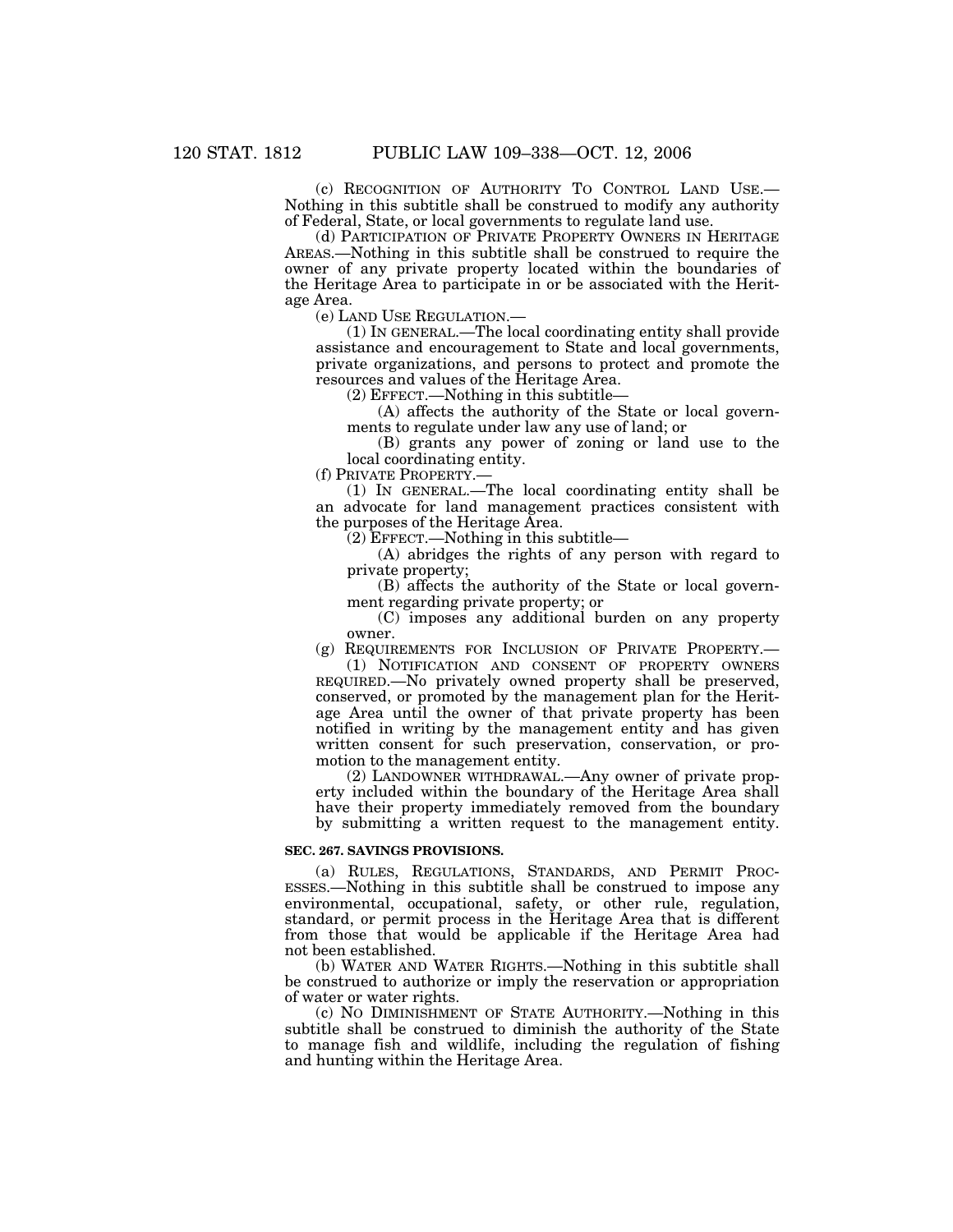(a) IN GENERAL.—There is authorized to be appropriated to carry out this subtitle \$10,000,000, to remain available until expended, of which not more than \$1,000,000 may be authorized to be appropriated for any fiscal year.

(b) COST-SHARING REQUIREMENT.—The Federal share of the total cost of any activity assisted under this subtitle shall be not more than 50 percent.

#### **SEC. 269. TERMINATION OF AUTHORITY.**

The authority of the Secretary to provide assistance under this subtitle terminates on the date that is 15 years after the date of enactment of this Act.

# **Subtitle F—Upper Housatonic Valley National Heritage Area**

# **SEC. 271. SHORT TITLE.**

This subtitle may be cited as the "Upper Housatonic Valley" National Heritage Area Act''.

#### **SEC. 272. FINDINGS AND PURPOSES.**

(a) FINDINGS.—Congress finds the following:

(1) The upper Housatonic Valley, encompassing 29 towns in the hilly terrain of western Massachusetts and northwestern Connecticut, is a singular geographical and cultural region that has made significant national contributions through its literary, artistic, musical, and architectural achievements, its iron, paper, and electrical equipment industries, and its scenic beautification and environmental conservation efforts.

(2) The upper Housatonic Valley has 139 properties and historic districts listed on the National Register of Historic Places, including—

(A) five National Historic Landmarks—

(i) Edith Wharton's home, The Mount, Lenox, Massachusetts;

(ii) Herman Melville's home, Arrowhead, Pittsfield, Massachusetts;

(iii) W.E.B. DuBois' Boyhood Homesite, Great Barrington, Massachusetts;

(iv) Mission House, Stockbridge, Massachusetts; and

(v) Crane and Company Old Stone Mill Rag Room, Dalton, Massachusetts; and

(B) four National Natural Landmarks—

(i) Bartholomew's Cobble, Sheffield, Massachusetts, and Salisbury, Connecticut;

(ii) Beckley Bog, Norfolk, Connecticut;

(iii) Bingham Bog, Salisbury, Connecticut; and

(iv) Cathedral Pines, Cornwall, Connecticut.

(3) Writers, artists, musicians, and vacationers have visited the region for more than 150 years to enjoy its scenic wonders, making it one of the country's leading cultural resorts.

(4) The upper Housatonic Valley has made significant national cultural contributions through such writers as Herman Melville, Nathaniel Hawthorne, Edith Wharton, and W.E.B.

Upper Housatonic Valley National Heritage Area Act. Connecticut. Massachusetts. 16 USC 461 note.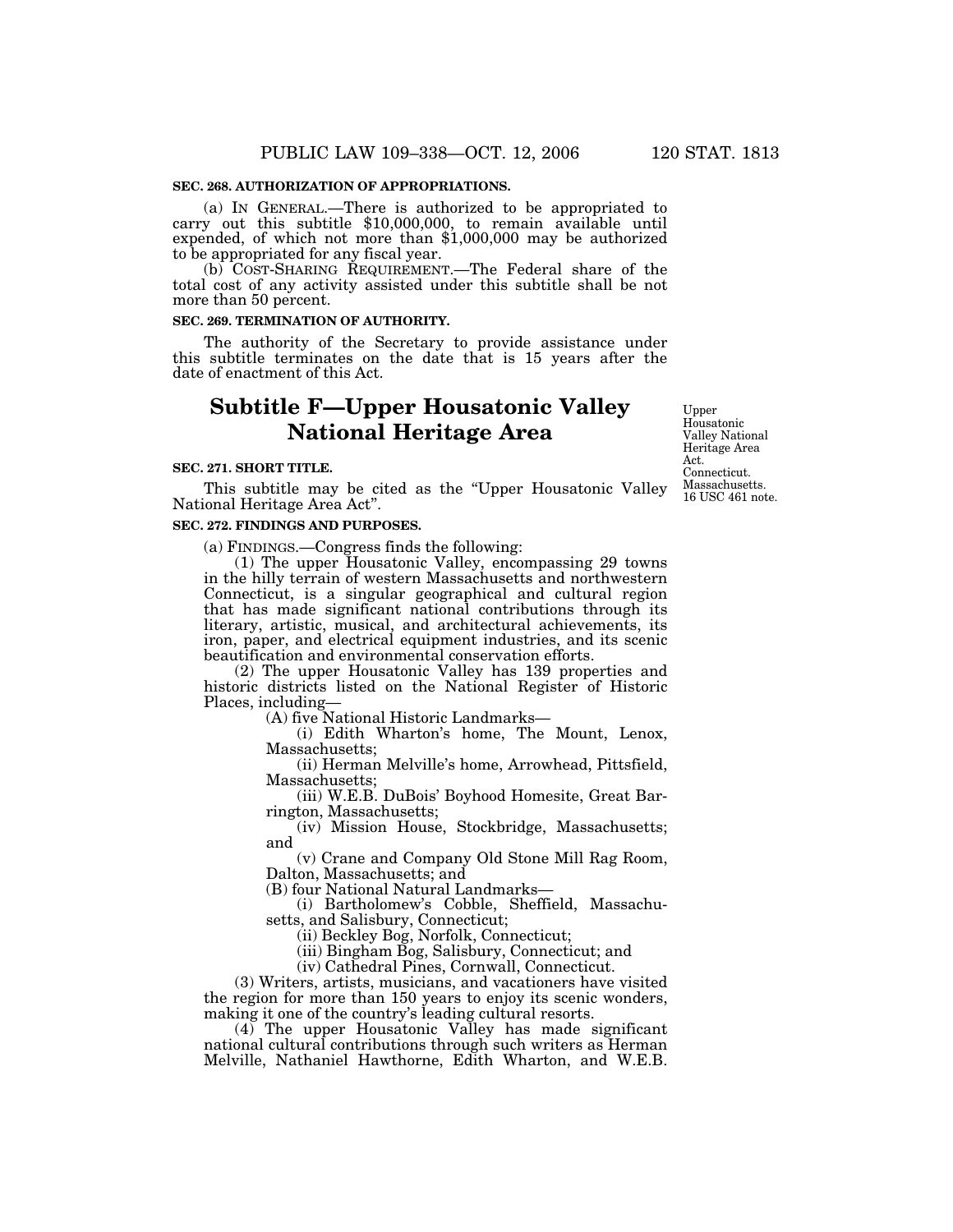DuBois, artists Daniel Chester French and Norman Rockwell, and the performing arts centers of Tanglewood, Music Mountain, Norfolk (Connecticut) Chamber Music Festival, Jacob's Pillow, and Shakespeare & Company.

(5) The upper Housatonic Valley is noted for its pioneering achievements in the iron, paper, and electrical generation industries and has cultural resources to interpret those industries.

(6) The region became a national leader in scenic beautification and environmental conservation efforts following the era of industrialization and deforestation and maintains a fabric of significant conservation areas including the meandering Housatonic River.

(7) Important historical events related to the American Revolution, Shays' Rebellion, and early civil rights took place in the upper Housatonic Valley.

(8) The region had an American Indian presence going back 10,000 years and Mohicans had a formative role in contact with Europeans during the seventeenth and eighteenth centuries.

(9) The Upper Housatonic Valley National Heritage Area has been proposed in order to heighten appreciation of the region, preserve its natural and historical resources, and improve the quality of life and economy of the area.

(b) PURPOSES.—The purposes of this subtitle are as follows: (1) To establish the Upper Housatonic Valley National Heritage Area in the State of Connecticut and the Commonwealth of Massachusetts.

(2) To implement the national heritage area alternative as described in the document entitled ''Upper Housatonic Valley National Heritage Area Feasibility Study, 2003''.

(3) To provide a management framework to foster a close working relationship with all levels of government, the private sector, and the local communities in the upper Housatonic Valley region to conserve the region's heritage while continuing to pursue compatible economic opportunities.

(4) To assist communities, organizations, and citizens in the State of Connecticut and the Commonwealth of Massachusetts in identifying, preserving, interpreting, and developing the historical, cultural, scenic, and natural resources of the region for the educational and inspirational benefit of current and future generations.

#### **SEC. 273. DEFINITIONS.**

In this subtitle:

(1) HERITAGE AREA.—The term ''Heritage Area'' means the Upper Housatonic Valley National Heritage Area, established in section 274.

(2) MANAGEMENT ENTITY.—The term ''Management Entity'' means the management entity for the Heritage Area designated by section 274(d).

(3) MANAGEMENT PLAN.—The term ''Management Plan'' means the management plan for the Heritage Area specified in section 276.

(4) MAP.—The term ''map'' means the map entitled ''Boundary Map Upper Housatonic Valley National Heritage Area'', numbered P17/80,000, and dated February 2003.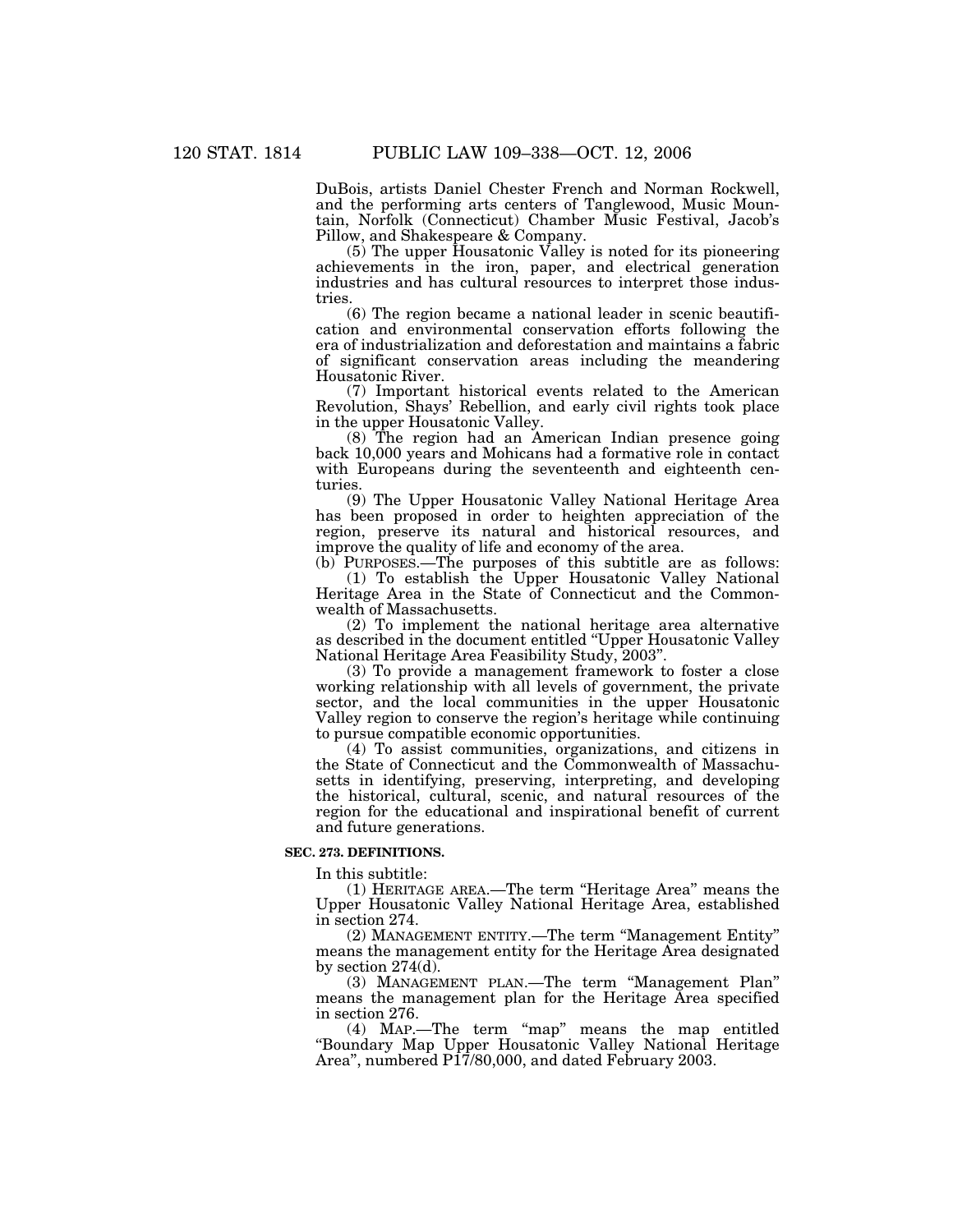(5) SECRETARY.—The term ''Secretary'' means the Secretary of the Interior.

(6) STATE.—The term ''State'' means the State of Connecticut and the Commonwealth of Massachusetts.

# **SEC. 274. UPPER HOUSATONIC VALLEY NATIONAL HERITAGE AREA.**

(a) ESTABLISHMENT.—There is established the Upper Housatonic Valley National Heritage Area.

(b) BOUNDARIES.—The Heritage Area shall be comprised of— (1) part of the Housatonic River's watershed, which extends

60 miles from Lanesboro, Massachusetts to Kent, Connecticut; (2) the towns of Canaan, Colebrook, Cornwall, Kent, Nor-

folk, North Canaan, Salisbury, Sharon, and Warren in Connecticut; and

(3) the towns of Alford, Becket, Dalton, Egremont, Great Barrington, Hancock, Hinsdale, Lanesboro, Lee, Lenox, Monterey, Mount Washington, New Marlboro, Pittsfield, Richmond, Sheffield, Stockbridge, Tyringham, Washington, and West Stockbridge in Massachusetts.

(c) AVAILABILITY OF MAP.—The map shall be on file and available for public inspection in the appropriate offices of the National Park Service, Department of the Interior.

(d) MANAGEMENT ENTITY.—The Upper Housatonic Valley National Heritage Area, Inc. shall be the management entity for the Heritage Area.

# **SEC. 275. AUTHORITIES, PROHIBITIONS, AND DUTIES OF THE MANAGE-MENT ENTITY.**

(a) DUTIES OF THE MANAGEMENT ENTITY.—To further the purposes of the Heritage Area, the management entity shall—

(1) prepare and submit a management plan for the Heritage Area to the Secretary in accordance with section 276;

(2) assist units of local government, regional planning organizations, and nonprofit organizations in implementing the approved management plan by—

(A) carrying out programs and projects that recognize, protect and enhance important resource values within the Heritage Area;

(B) establishing and maintaining interpretive exhibits and programs within the Heritage Area;

(C) developing recreational and educational opportunities in the Heritage Area;

(D) increasing public awareness of and appreciation for natural, historical, scenic, and cultural resources of the Heritage Area;

(E) protecting and restoring historic sites and buildings in the Heritage Area that are consistent with heritage area themes;

(F) ensuring that signs identifying points of public access and sites of interest are posted throughout the Heritage Area; and

(G) promoting a wide range of partnerships among governments, organizations and individuals to further the purposes of the Heritage Area;

(3) consider the interests of diverse units of government, businesses, organizations and individuals in the Heritage Area in the preparation and implementation of the management plan;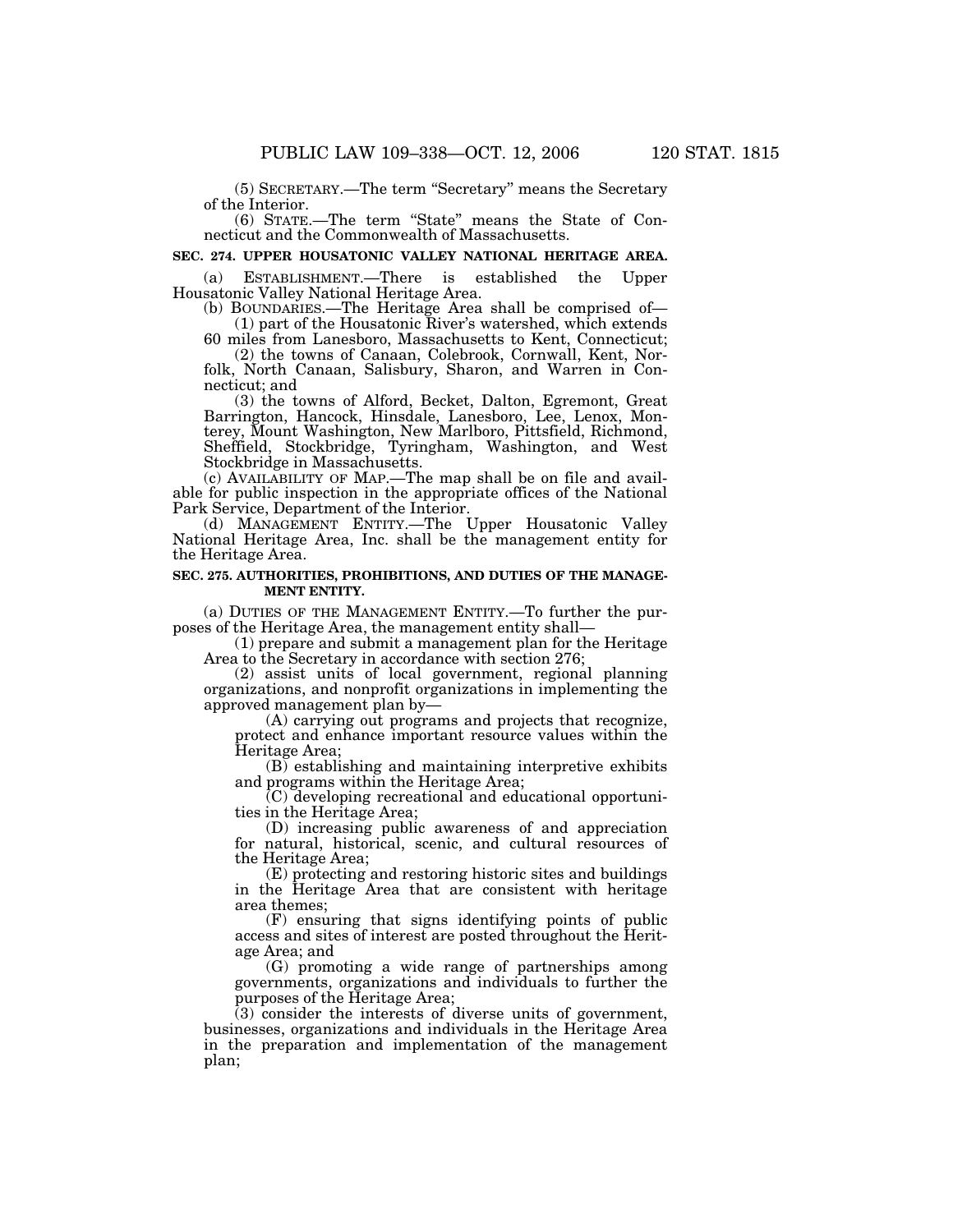Public meetings.

(4) conduct meetings open to the public at least semiannually regarding the development and implementation of the management plan;

(5) submit an annual report to the Secretary for any fiscal year in which the management entity receives Federal funds under this subtitle, setting forth its accomplishments, expenses, and income, including grants to any other entities during the year for which the report is made;

(6) make available for audit for any fiscal year in which it receives Federal funds under this subtitle, all information pertaining to the expenditure of such funds and any matching funds, and require in all agreements authorizing expenditures of Federal funds by other organizations, that the receiving organizations make available for such audit all records and other information pertaining to the expenditure of such funds; and

(7) encourage by appropriate means economic development that is consistent with the purposes of the Heritage Area.

(b) AUTHORITIES.—The management entity may, for the purposes of preparing and implementing the management plan for the Heritage Area, use Federal funds made available through this subtitle to—

(1) make grants to the State of Connecticut and the Commonwealth of Massachusetts, their political subdivisions, nonprofit organizations and other persons;

(2) enter into cooperative agreements with or provide technical assistance to the State of Connecticut and the Commonwealth of Massachusetts, their subdivisions, nonprofit organizations, and other interested parties;

(3) hire and compensate staff, which shall include individuals with expertise in natural, cultural, and historical resources protection, and heritage programming;

(4) obtain money or services from any source including any that are provided under any other Federal law or program;

(5) contract for goods or services; and

(6) undertake to be a catalyst for any other activity that furthers the purposes of the Heritage Area and is consistent with the approved management plan.

(c) PROHIBITIONS ON THE ACQUISITION OF REAL PROPERTY.— The management entity may not use Federal funds received under this subtitle to acquire real property, but may use any other source of funding, including other Federal funding outside this authority, intended for the acquisition of real property.

#### **SEC. 276. MANAGEMENT PLAN.**

(a) IN GENERAL.—The management plan for the Heritage Area shall—

(1) include comprehensive policies, strategies and recommendations for conservation, funding, management and development of the Heritage Area;

(2) take into consideration existing State, county, and local plans in the development of the management plan and its implementation;

(3) include a description of actions that governments, private organizations, and individuals have agreed to take to protect the natural, historical and cultural resources of the Heritage Area;

Records.

Reports.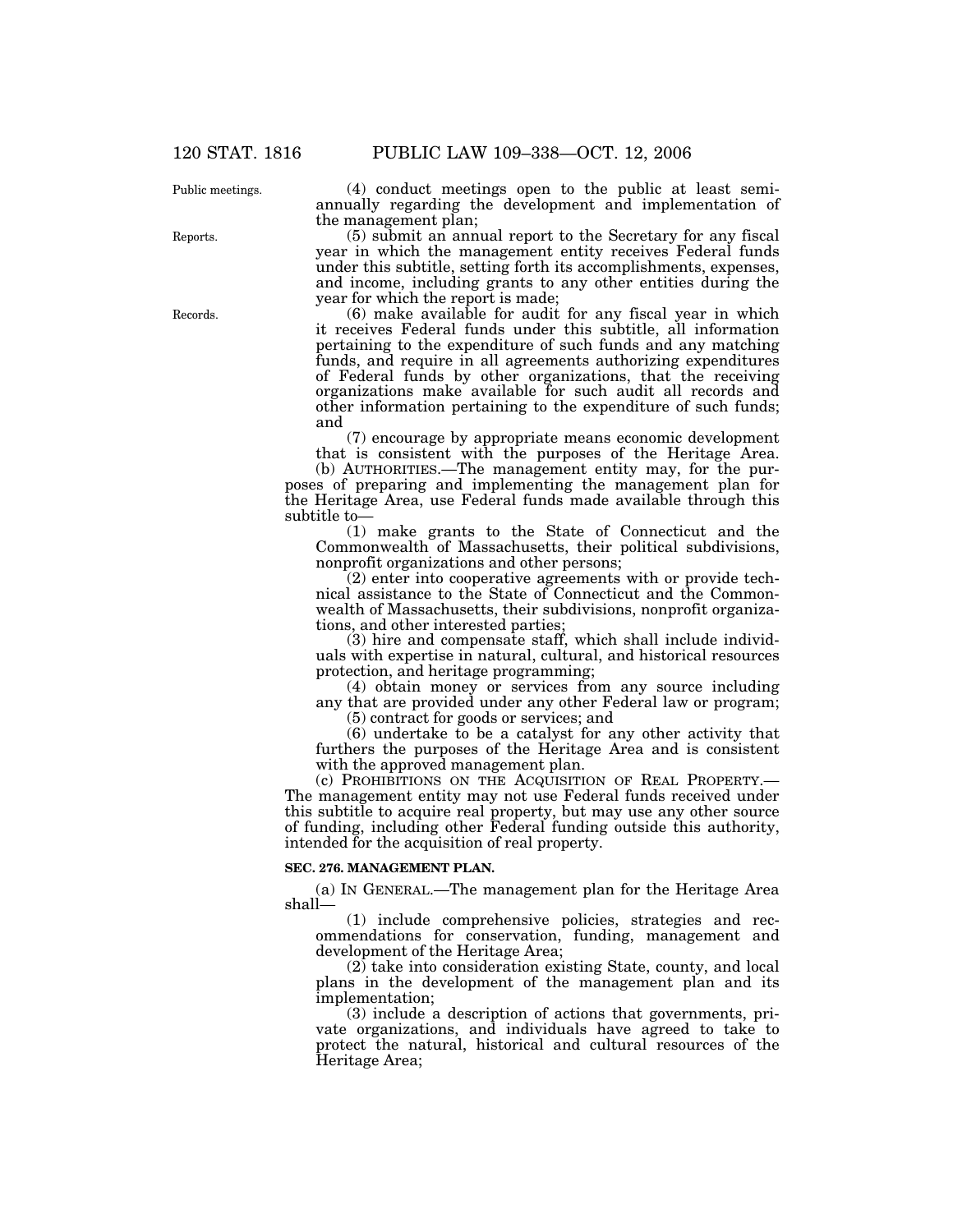(4) specify the existing and potential sources of funding to protect, manage, and develop the Heritage Area in the first 5 years of implementation;

(5) include an inventory of the natural, historical, cultural, educational, scenic, and recreational resources of the Heritage Area related to the themes of the Heritage Area that should be preserved, restored, managed, developed, or maintained;

(6) describe a program of implementation for the management plan including plans for resource protection, restoration, construction, and specific commitments for implementation that have been made by the management entity or any government, organization, or individual for the first 5 years of implementation; and

(7) include an interpretive plan for the Heritage Area.<br>(b)  $DEADLINE AND TERMINATION OF FUNDING.$ 

 $(1)$  DEADLINE.—The management entity shall submit the management plan to the Secretary for approval within 3 years after funds are made available for this subtitle.

(2) TERMINATION OF FUNDING.—If the management plan is not submitted to the Secretary in accordance with this subsection, the management entity shall not qualify for Federal funding under this subtitle until such time as the management plan is submitted to the Secretary.

# **SEC. 277. DUTIES AND AUTHORITIES OF THE SECRETARY.**

(a) TECHNICAL AND FINANCIAL ASSISTANCE.—The Secretary may, upon the request of the management entity, provide technical assistance on a reimbursable or non-reimbursable basis and financial assistance to the Heritage Area to develop and implement the approved management plan. The Secretary is authorized to enter into cooperative agreements with the management entity and other public or private entities for this purpose. In assisting the Heritage Area, the Secretary shall give priority to actions that in general assist in—

(1) conserving the significant natural, historical, cultural, and scenic resources of the Heritage Area; and

(2) providing educational, interpretive, and recreational opportunities consistent with the purposes of the Heritage Area. (b) APPROVAL AND DISAPPROVAL OF MANAGEMENT PLAN.—

(1) IN GENERAL.—The Secretary shall approve or disapprove Deadline. the management plan not later than 90 days after receiving the management plan.

(2) CRITERIA FOR APPROVAL.—In determining the approval of the management plan, the Secretary shall consider whether—

(A) the management entity is representative of the diverse interests of the Heritage Area, including governments, natural and historic resource protection organizations, educational institutions, businesses, and recreational organizations;

(B) the management entity has afforded adequate opportunity, including public hearings, for public and governmental involvement in the preparation of the management plan;

(C) the resource protection and interpretation strategies contained in the management plan, if implemented, would adequately protect the natural, historical, and cultural resources of the Heritage Area; and

Contracts.

Records.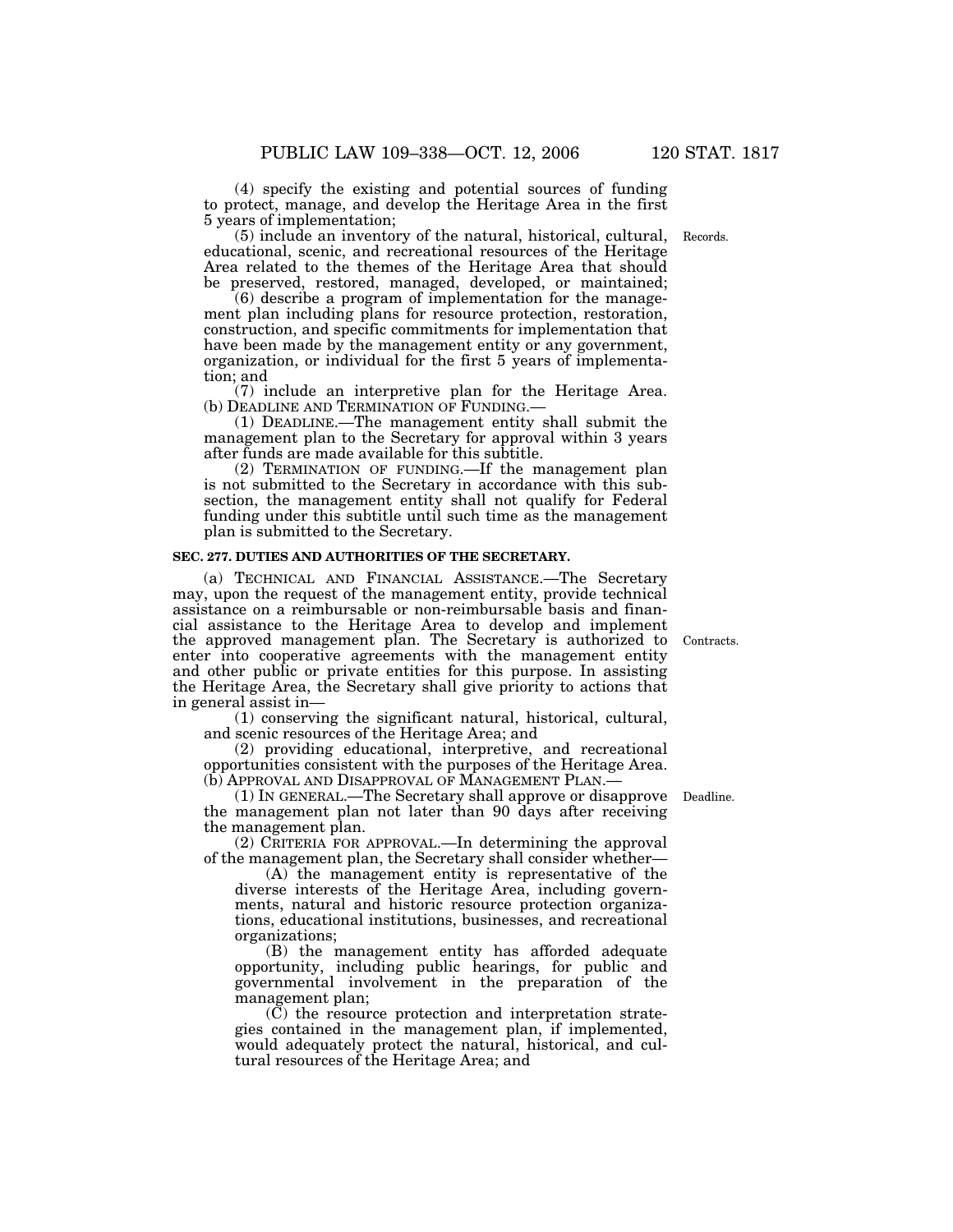(D) the management plan is supported by the appropriate State and local officials whose cooperation is needed to ensure the effective implementation of the State and local aspects of the management plan.

(3) ACTION FOLLOWING DISAPPROVAL.—If the Secretary disapproves the management plan, the Secretary shall advise the management entity in writing of the reasons therefore and shall make recommendations for revisions to the management plan. The Secretary shall approve or disapprove a proposed revision within 60 days after the date it is submitted.

(4) APPROVAL OF AMENDMENTS.—Substantial amendments to the management plan shall be reviewed by the Secretary and approved in the same manner as provided for the original management plan. The management entity shall not use Federal funds authorized by this subtitle to implement any amendments until the Secretary has approved the amendments.

# **SEC. 278. DUTIES OF OTHER FEDERAL AGENCIES.**

Any Federal agency conducting or supporting activities directly affecting the Heritage Area shall—

(1) consult with the Secretary and the management entity with respect to such activities;

(2) cooperate with the Secretary and the management entity in carrying out their duties under this subtitle and, to the maximum extent practicable, coordinate such activities with the carrying out of such duties; and

(3) to the maximum extent practicable, conduct or support such activities in a manner which the management entity determines will not have an adverse effect on the Heritage Area.

## **SEC. 279. REQUIREMENTS FOR INCLUSION OF PRIVATE PROPERTY.**

(a) NOTIFICATION AND CONSENT OF PROPERTY OWNERS REQUIRED.—No privately owned property shall be preserved, conserved, or promoted by the management plan for the Heritage Area until the owner of that private property has been notified in writing by the management entity and has given written consent for such preservation, conservation, or promotion to the management entity.

(b) LANDOWNER WITHDRAW.—Any owner of private property included within the boundary of the Heritage Area shall have their property immediately removed from the boundary by submitting a written request to the management entity.

# **SEC. 280. PRIVATE PROPERTY PROTECTION.**

(a) ACCESS TO PRIVATE PROPERTY.—Nothing in this subtitle shall be construed to—

(1) require any private property owner to allow public access (including Federal, State, or local government access) to such private property; or

(2) modify any provision of Federal, State, or local law with regard to public access to or use of private property. (b) LIABILITY.—Designation of the Heritage Area shall not be considered to create any liability, or to have any effect on any liability under any other law, of any private property owner with respect to any persons injured on such private property.

(c) RECOGNITION OF AUTHORITY TO CONTROL LAND USE.— Nothing in this subtitle shall be construed to modify the authority of Federal, State, or local governments to regulate land use.

Deadline.

Recommendations.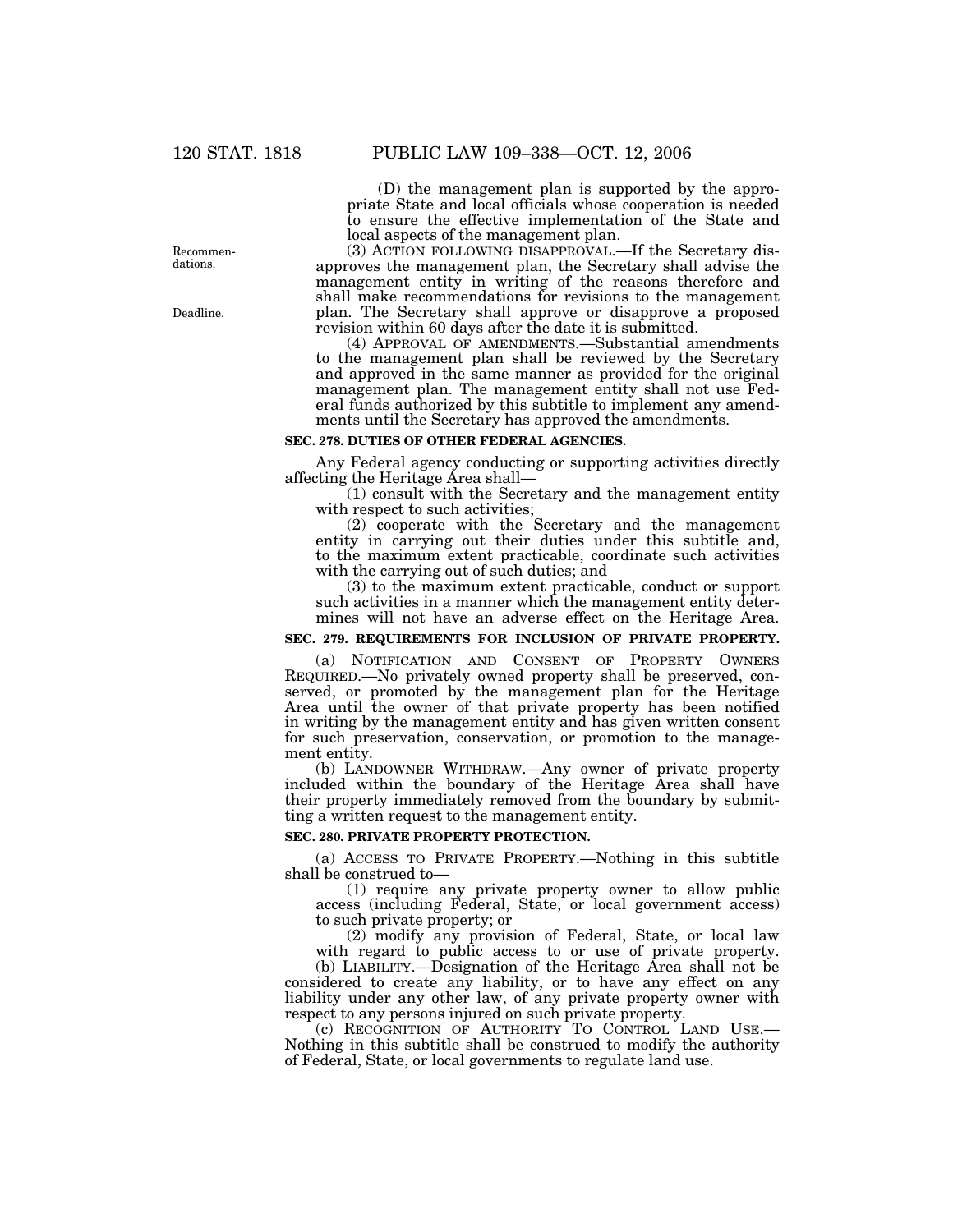(d) PARTICIPATION OF PRIVATE PROPERTY OWNERS IN HERITAGE AREA.—Nothing in this subtitle shall be construed to require the owner of any private property located within the boundaries of the Heritage Area to participate in or be associated with the Heritage Area.

(e) EFFECT OF ESTABLISHMENT.—The boundaries designated for the Heritage Area represent the area within which Federal funds appropriated for the purpose of this subtitle may be expended. The establishment of the Heritage Area and its boundaries shall not be construed to provide any nonexisting regulatory authority on land use within the Heritage Area or its viewshed by the Secretary, the National Park Service, or the management entity.

## **SEC. 280A. AUTHORIZATION OF APPROPRIATIONS.**

(a) IN GENERAL.—There is authorized to be appropriated for the purposes of this subtitle not more than \$1,000,000 for any fiscal year. Not more than a total of \$10,000,000 may be appropriated for the Heritage Area under this subtitle.

(b) MATCHING FUNDS.—Federal funding provided under this subtitle may not exceed 50 percent of the total cost of any assistance or grant provided or authorized under this subtitle.

### **SEC. 280B. SUNSET.**

The authority of the Secretary to provide assistance under this subtitle shall terminate on the day occurring 15 years after the date of the enactment of this subtitle.

# **Subtitle G—Champlain Valley National Heritage Partnership**

### **SEC. 281. SHORT TITLE.**

This subtitle may be cited as the "Champlain Valley National" Heritage Partnership Act of 2006''.

### **SEC. 282. FINDINGS AND PURPOSES.**

(a) FINDINGS.—Congress finds that—

(1) the Champlain Valley and its extensive cultural and natural resources have played a significant role in the history of the United States and the individual States of Vermont and New York;

(2) archaeological evidence indicates that the Champlain Valley has been inhabited by humans since the last retreat of the glaciers, with the Native Americans living in the area at the time of European discovery being primarily of Iroquois and Algonquin descent;

(3) the linked waterways of the Champlain Valley, including the Richelieu River in Canada, played a unique and significant role in the establishment and development of the United States and Canada through several distinct eras, including—

(A) the era of European exploration, during which Samuel de Champlain and other explorers used the waterways as a means of access through the wilderness;

(B) the era of military campaigns, including highly significant military campaigns of the French and Indian War, the American Revolution, and the War of 1812; and

Champlain Valley National Heritage Partnership Act of 2006. Vermont. New York. 16 USC 461 note.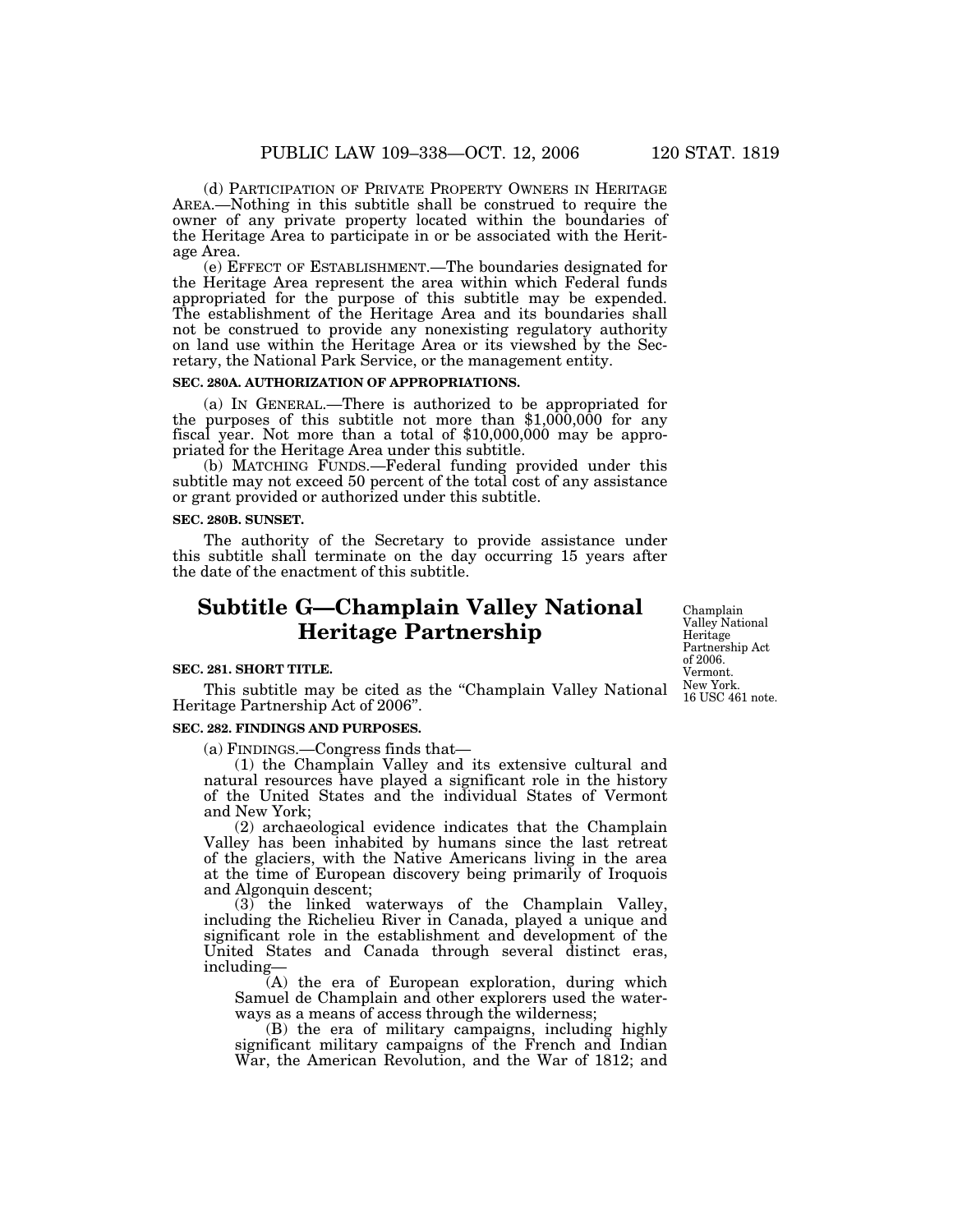(C) the era of maritime commerce, during which canal boats, schooners, and steamships formed the backbone of commercial transportation for the region;

(4) those unique and significant eras are best described by the theme ''The Making of Nations and Corridors of Commerce'';

(5) the artifacts and structures associated with those eras are unusually well-preserved;

(6) the Champlain Valley is recognized as having one of the richest collections of historical resources in North America;

(7) the history and cultural heritage of the Champlain Valley are shared with Canada and the Province of Quebec; (8) there are benefits in celebrating and promoting this

mutual heritage;

(9) tourism is among the most important industries in the Champlain Valley, and heritage tourism in particular plays a significant role in the economy of the Champlain Valley;

 $(10)$  it is important to enhance heritage tourism in the Champlain Valley while ensuring that increased visitation will not impair the historical and cultural resources of the region;

(11) according to the 1999 report of the National Park Service entitled ''Champlain Valley Heritage Corridor Project'', ''the Champlain Valley contains resources and represents a theme 'The Making of Nations and Corridors of Commerce', that is of outstanding importance in United States history''; and

(12) it is in the interest of the United States to preserve and interpret the historical and cultural resources of the Champlain Valley for the education and benefit of present and future generations.

(b) PURPOSES.—The purposes of this subtitle are—

(1) to establish the Champlain Valley National Heritage Partnership in the States of Vermont and New York to recognize the importance of the historical, cultural, and recreational resources of the Champlain Valley region to the United States;

(2) to assist the States of Vermont and New York, including units of local government and nongovernmental organizations in the States, in preserving, protecting, and interpreting those resources for the benefit of the people of the United States;

(3) to use those resources and the theme ''the making of nations and corridors of commerce'' to—

(A) revitalize the economy of communities in the Champlain Valley; and

(B) generate and sustain increased levels of tourism in the Champlain Valley;

(4) to encourage—

(A) partnerships among State and local governments and nongovernmental organizations in the United States; and

(B) collaboration with Canada and the Province of Quebec to—

(i) interpret and promote the history of the waterways of the Champlain Valley region;

(ii) form stronger bonds between the United States and Canada; and

(iii) promote the international aspects of the Champlain Valley region; and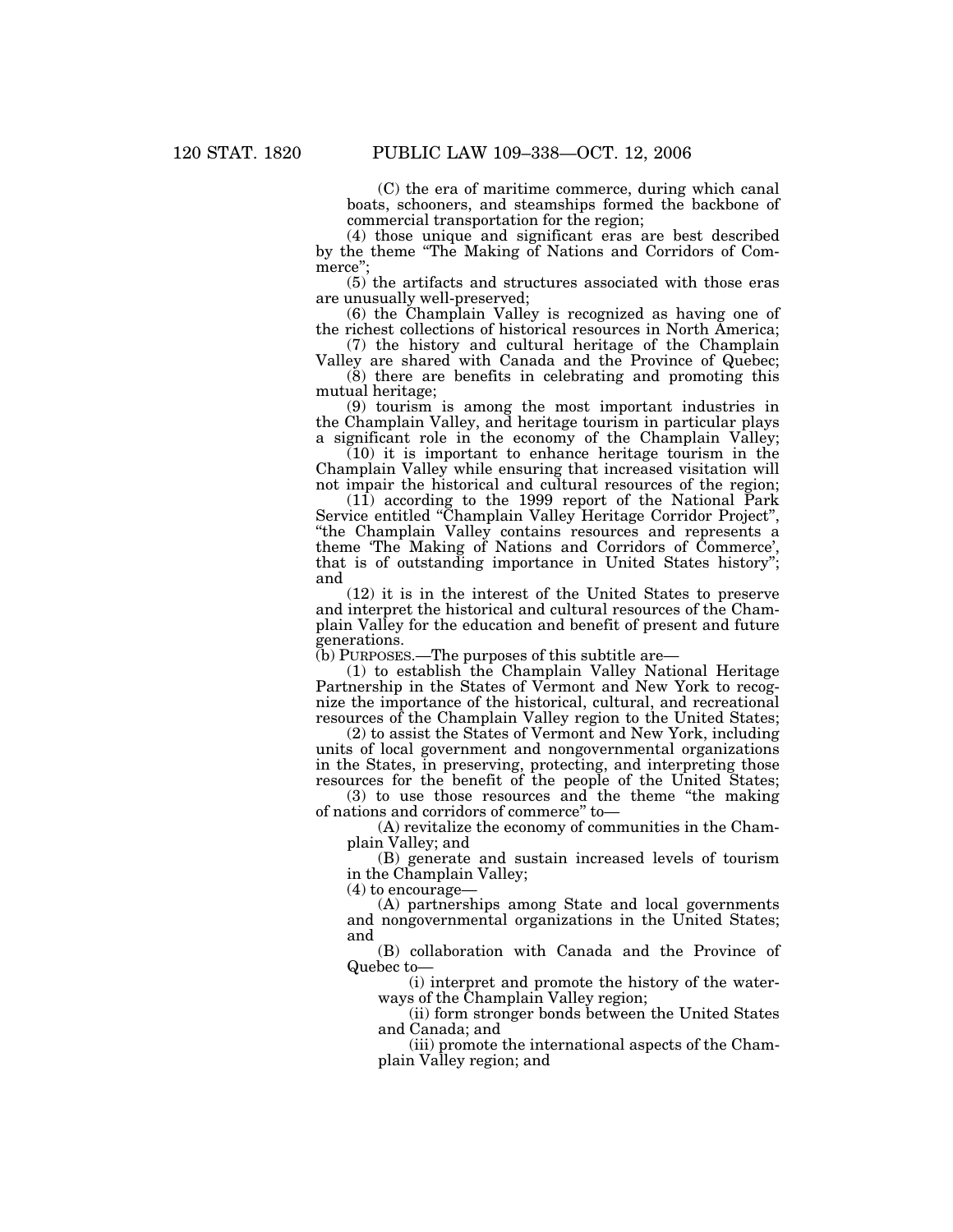purposes described in paragraphs (1) through (4). **SEC. 283. DEFINITIONS.**

In this subtitle:

(1) HERITAGE PARTNERSHIP.—The term ''Heritage Partnership'' means the Champlain Valley National Heritage Partnership established by section 104(a).

(2) MANAGEMENT ENTITY.—The term ''management entity'' means the Lake Champlain Basin Program.

(3) MANAGEMENT PLAN.—The term ''management plan'' means the management plan developed under section  $284(b)(1)(B)(i).$ <br>(4) REGION.

(A) IN GENERAL.—The term "region" means any area or community in 1 of the States in which a physical, cultural, or historical resource that represents the theme is located.

(B) INCLUSIONS.—The term ''region'' includes

(i) THE LINKED NAVIGABLE WATERWAYS OF.— (I) Lake Champlain;

(II) Lake George;

(III) the Champlain Canal; and

(IV) the portion of the Upper Hudson River extending south to Saratoga;

(ii) portions of Grand Isle, Franklin, Chittenden, Addison, Rutland, and Bennington Counties in the State of Vermont; and

(iii) portions of Clinton, Essex, Warren, Saratoga and Washington Counties in the State of New York.

(5) SECRETARY.—The term ''Secretary'' means the Secretary of the Interior.

(6) STATE.—the term ''State'' means

(A) the State of Vermont; and

(B) the State of New York.

(7) THEME.—The term ''theme'' means the theme ''The Making of Nations and Corridors of Commerce'', as the term is used in the 1999 report of the National Park Service entitled ''Champlain Valley Heritage Corridor Project'', that describes the periods of international conflict and maritime commerce during which the region played a unique and significant role in the development of the United States and Canada.

### **SEC. 284. HERITAGE PARTNERSHIP.**

(a) ESTABLISHMENT.—There is established in the region the Champlain Valley National Heritage Partnership.

(b) MANAGEMENT ENTITY.—<br>(1) DUTIES.—<br>(A) IN GENERAL.—The management entity shall implement this subtitle.

(B) MANAGEMENT PLAN.—

(i) IN GENERAL.—Not later than 3 years after the Deadline. date of enactment of this Act, the management entity shall develop a management plan for the Heritage Partnership.

(ii) EXISTING PLAN.—Pending the completion and approval of the management plan, the management entity may implement the provisions of this subtitle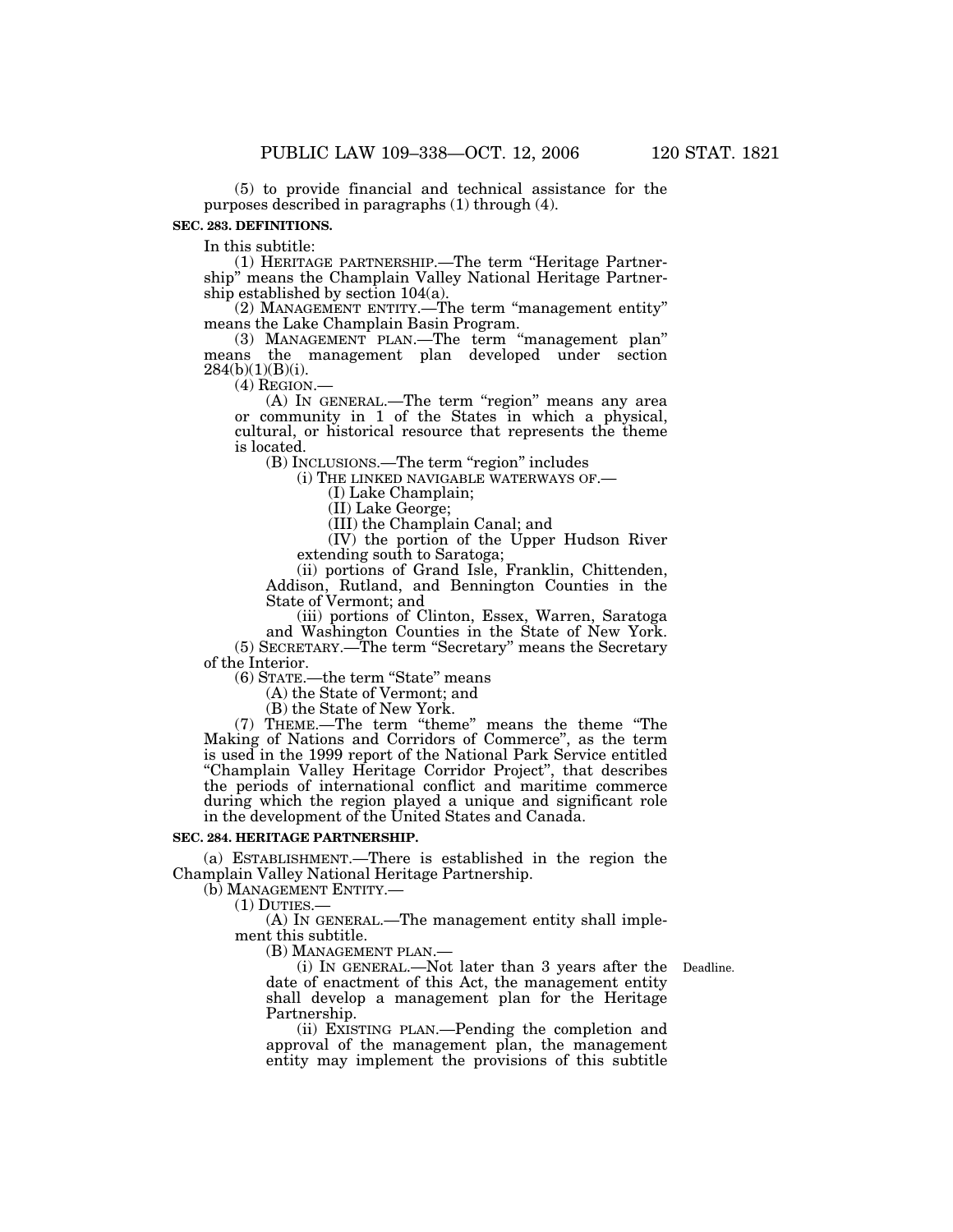Recommendations.

Records.

Recommendations.

Deadline.

Deadline.

Recommendations.

based on its federally authorized plan ''Opportunities for Action, an Evolving Plan For Lake Champlain''. (iii) CONTENTS.—The management plan shall include—

(I) recommendations for funding, managing, and developing the Heritage Partnership;

(II) a description of activities to be carried out by public and private organizations to protect the resources of the Heritage Partnership;

(III) a list of specific, potential sources of funding for the protection, management, and development of the Heritage Partnership;

(IV) an assessment of the organizational capacity of the management entity to achieve the goals for implementation; and

(V) recommendations of ways in which to encourage collaboration with Canada and the Province of Quebec in implementing this subtitle.

(iv) CONSIDERATIONS.—In developing the management plan under clause (i), the management entity shall take into consideration existing Federal, State, and local plans relating to the region.

(v) SUBMISSION TO SECRETARY FOR APPROVAL.—

(I) IN GENERAL.—Not later than 3 years after the date of enactment of this Act, the management entity shall submit the management plan to the Secretary for approval.

(II) EFFECT OF FAILURE TO SUBMIT.—If a management plan is not submitted to the Secretary by the date specified in subclause (I), the Secretary shall not provide any additional funding under this subtitle until a management plan for the Heritage Partnership is submitted to the Secretary.

(vi) APPROVAL.—Not later than 90 days after receiving the management plan submitted under clause (v)(I), the Secretary, in consultation with the States, shall approve or disapprove the management plan.

(vii) ACTION FOLLOWING DISAPPROVAL.—

(I) GENERAL.—If the Secretary disapproves a management plan under clause (vi), the Secretary shall—

(aa) advise the management entity in writing of the reasons for the disapproval;

(bb) make recommendations for revisions to the management plan; and

(cc) allow the management entity to submit to the Secretary revisions to the management plan.

(II) DEADLINE FOR APPROVAL OF REVISION.— Not later than 90 days after the date on which a revision is submitted under subclause (I)(cc), the Secretary shall approve or disapprove the revision.

(viii) AMENDMENT.—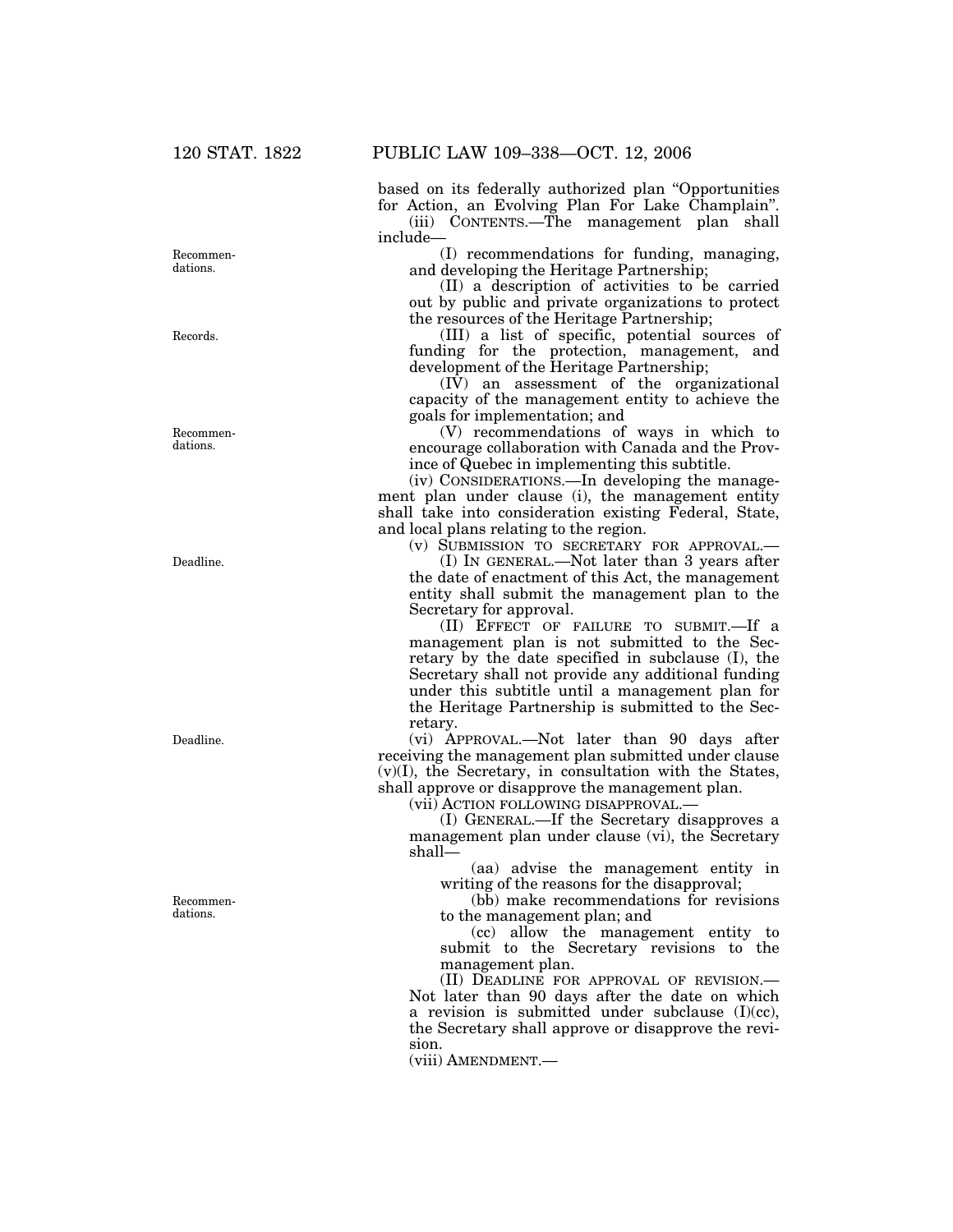(I) IN GENERAL.—After approval by the Secretary of the management plan, the management entity shall periodically—

(aa) review the management plan; and

(bb) submt to the Secretary, for review and approval by the Secretary, the recommendations of the management entity for any amendments to the management plan that the management entity considers to be appropriate.

(II) EXPENDITURE OF FUNDS.—No funds made available under this subtitle shall be used to implement any amendment proposed by the management entity under subclause (I) until the Secretary approves the amendments.<br>(2) PARTNERSHIPS.—

 $(A)$  In GENERAL.—In carrying out this subtitle, the management entity may enter into partnerships with—

(i) the States, including units of local governments in the States;

(ii) nongovernmental organizations;

(iii) Indian Tribes; and

(iv) other persons in the Heritage Partnership. (B) GRANTS.—Subject to the availability of funds, the management entity may provide grants to partners under subparagraph (A) to assist in implementing this subtitle.

(3) PROHIBITION ON THE ACQUISITION OF REAL PROPERTY.— The management entity shall not use Federal funds made available under this subtitle to acquire real property or any interest in real property.

(c) ASSISTANCE FROM SECRETARY.—To carry out the purposes of this subtitle, the Secretary may provide technical and financial assistance to the management entity.

# **SEC. 285. REQUIREMENTS FOR INCLUSION OF PRIVATE PROPERTY.**

(a) NOTIFICATION AND CONSENT OF PROPERTY OWNERS REQUIRED.—No privately owned property shall be preserved, conserved, or promoted by the management plan until—

(1) the management entity notifies the owner of the private property in writing; and

(2) the owner of the private property provides to the management entity written consent for the preservation, conservation, or promotion.

(b) LANDOWNER WITHDRAWAL.—Private property included within the boundary of the Heritage Partnership shall immediately be withdrawn from the Heritage Partnership if the owner of the property submits a written request to the management entity.

### **SEC. 286. PRIVATE PROPERTY PROTECTION.**

(a) ACCESS TO PRIVATE PROPERTY.—Nothing in this subtitle— (1) requires a private property owner to allow public access (including access by the Federal Government or State or local governments) to private property; or

(2) modifies any provision of Federal, State, or local law with respect to public access to, or use of, private property. (b) LIABILITY.—Designation of the Heritage Partnership under this subtitle does not create any liability, or have any effect on

Recommendations.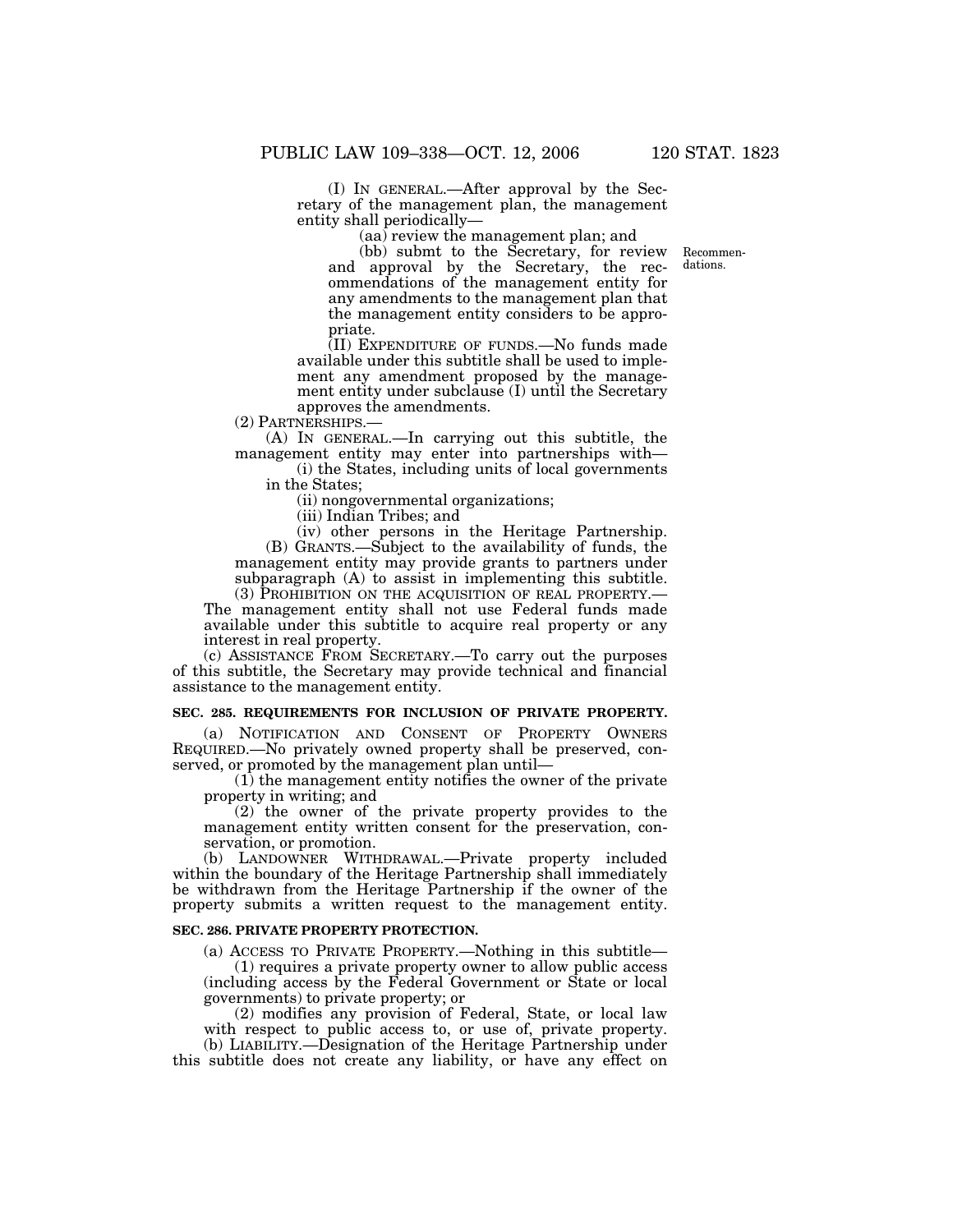liability under any other law, of a private property owner with respect to any persons injured on the private property.

(c) RECOGNITION OF AUTHORITY TO CONTROL LAND USE.— Nothing in this subtitle modifies any authority of the Federal Government or State or local governments to regulate land use.

(d) PARTICIPATION OF PRIVATE PROPERTY OWNERS.—Nothing in this subtitle requires the owner of any private property located within the boundaries of the Heritage Partnership to participate in, or be associated with the Heritage Partnership.<br>(e) EFFECT OF ESTABLISHMENT.—

 $(1)$  In GENERAL.—The boundaries designated for the Heritage Partnership represent the area within which Federal funds appropriated for the purpose of this subtitle shall be expended.

 $(2)$  REGULATORY AUTHORITY.—The establishment of the Heritage Partnership and the boundaries of the Heritage Partnership do not provide any regulatory authority that is not in existence on the date of enactment of this Act relating to land use within the Heritage Partnership or the viewshed of the Heritage Partnership by the Secretary, the National Park Service, or the management entity.

### **SEC. 287. EFFECT.**

Nothing in this subtitle—

(1) grants powers of zoning or land use to the management entity; or

(2) obstructs or limits private business development activities or resource development activities.

### **SEC. 288. AUTHORIZATION OF APPROPRIATIONS.**

(a) IN GENERAL.—There is authorized to be appropriated to carry out this subtitle not more than a total of \$10,000,000, of which not more than \$1,000,000 may be made available for any fiscal year.

(b) NON-FEDERAL SHARE.—The non-Federal share of the cost of any activities carried out using Federal funds made available under subsection (a) shall be not less than 50 percent.

### **SEC. 289. TERMINATION OF AUTHORITY.**

The authority of the Secretary to provide assistance under this subtitle terminates on the date that is 15 years after the date of enactment of this Act.

Great Basin National Heritage Route Act. Utah. Nevada. Native Americans. 16 USC 461 note.

# **Subtitle H—Great Basin National Heritage Route**

## **SEC. 291. SHORT TITLE.**

This subtitle may be cited as the "Great Basin National Heritage Route Act''.

## **SEC. 291A. FINDINGS AND PURPOSES.**

(a) FINDINGS.—Congress finds that—

(1) the natural, cultural, and historic heritage of the North American Great Basin is nationally significant;

(2) communities along the Great Basin Heritage Route (including the towns of Delta, Utah, Ely, Nevada, and the surrounding communities) are located in a classic western landscape that contains long natural vistas, isolated high desert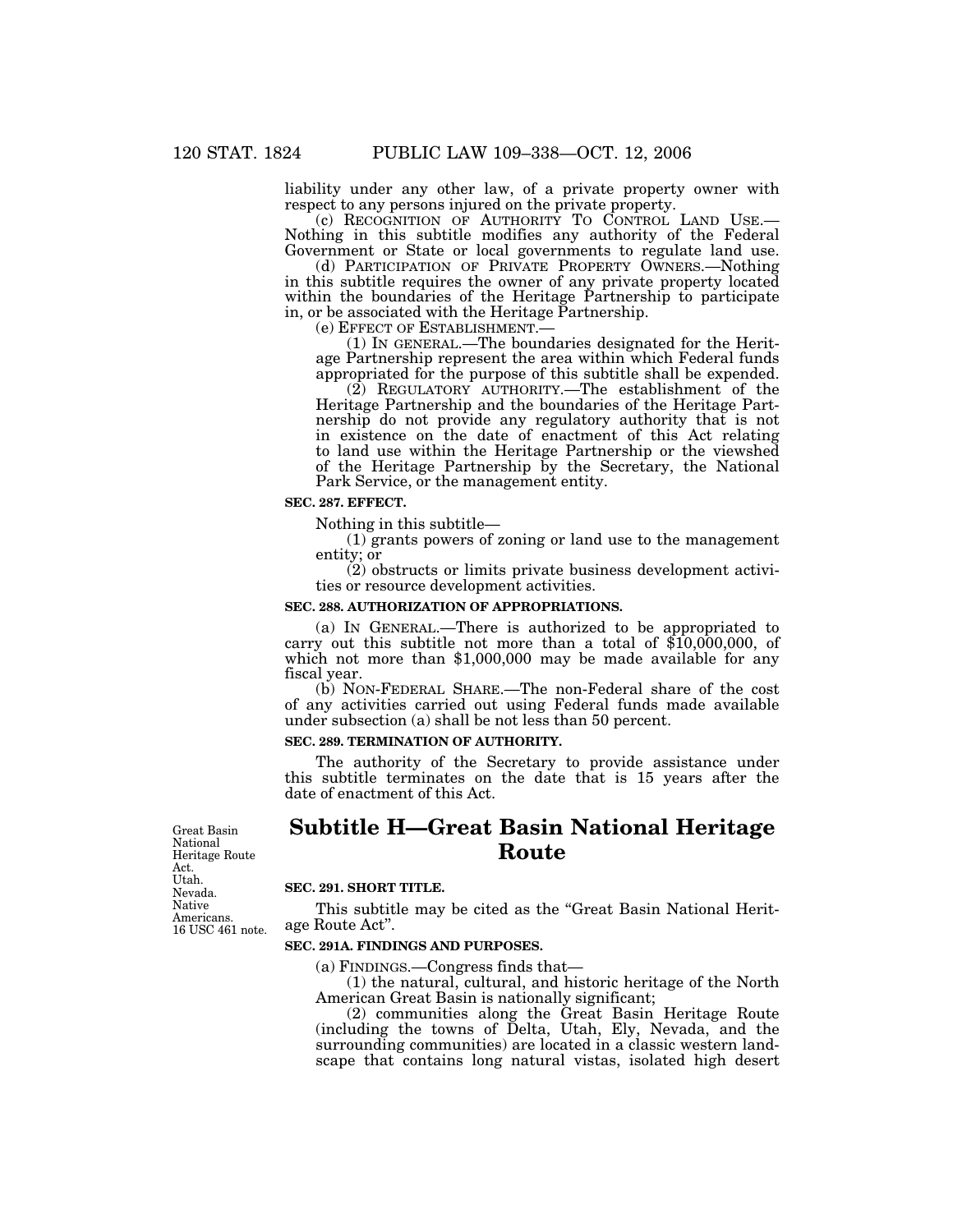valleys, mountain ranges, ranches, mines, historic railroads, archaeological sites, and tribal communities;

(3) the Native American, pioneer, ranching, mining, timber, and railroad heritages associated with the Great Basin Heritage Route include the social history and living cultural traditions of a rich diversity of nationalities;

(4) the pioneer, Mormon, and other religious settlements, and ranching, timber, and mining activities of the region played and continue to play a significant role in the development of the United States, shaped by—

(A) the unique geography of the Great Basin;

(B) an influx of people of Greek, Chinese, Basque, Serb, Croat, Italian, and Hispanic descent; and

(C) a Native American presence (Western Shoshone, Northern and Southern Paiute, and Goshute) that continues in the Great Basin today;

(5) the Great Basin housed internment camps for Japanese-American citizens during World War II, 1 of which, Topaz, was located along the Heritage Route;

(6) the pioneer heritage of the Heritage Route includes the Pony Express route and stations, the Overland Stage, and many examples of 19th century exploration of the western United States;

(7) the Native American heritage of the Heritage Route dates back thousands of years and includes—

(A) archaeological sites;

(B) petroglyphs and pictographs;

(C) the westernmost village of the Fremont culture; and

(D) communities of Western Shoshone, Paiute, and Goshute tribes;

(8) the Heritage Route contains multiple biologically diverse ecological communities that are home to exceptional species such as—

(A) bristlecone pines, the oldest living trees in the world;

(B) wildlife adapted to harsh desert conditions;

(C) unique plant communities, lakes, and streams; and (D) native Bonneville cutthroat trout;

(9) the air and water quality of the Heritage Route is among the best in the United States, and the clear air permits outstanding viewing of the night skies;

(10) the Heritage Route includes unique and outstanding geologic features such as numerous limestone caves, classic basin and range topography with playa lakes, alluvial fans, volcanics, cold and hot springs, and recognizable features of ancient Lake Bonneville;

(11) the Heritage Route includes an unusual variety of open space and recreational and educational opportunities because of the great quantity of ranching activity and public land (including city, county, and State parks, national forests, Bureau of Land Management land, and a national park);

(12) there are significant archaeological, historical, cultural, natural, scenic, and recreational resources in the Great Basin to merit the involvement of the Federal Government in the development, in cooperation with the Great Basin Heritage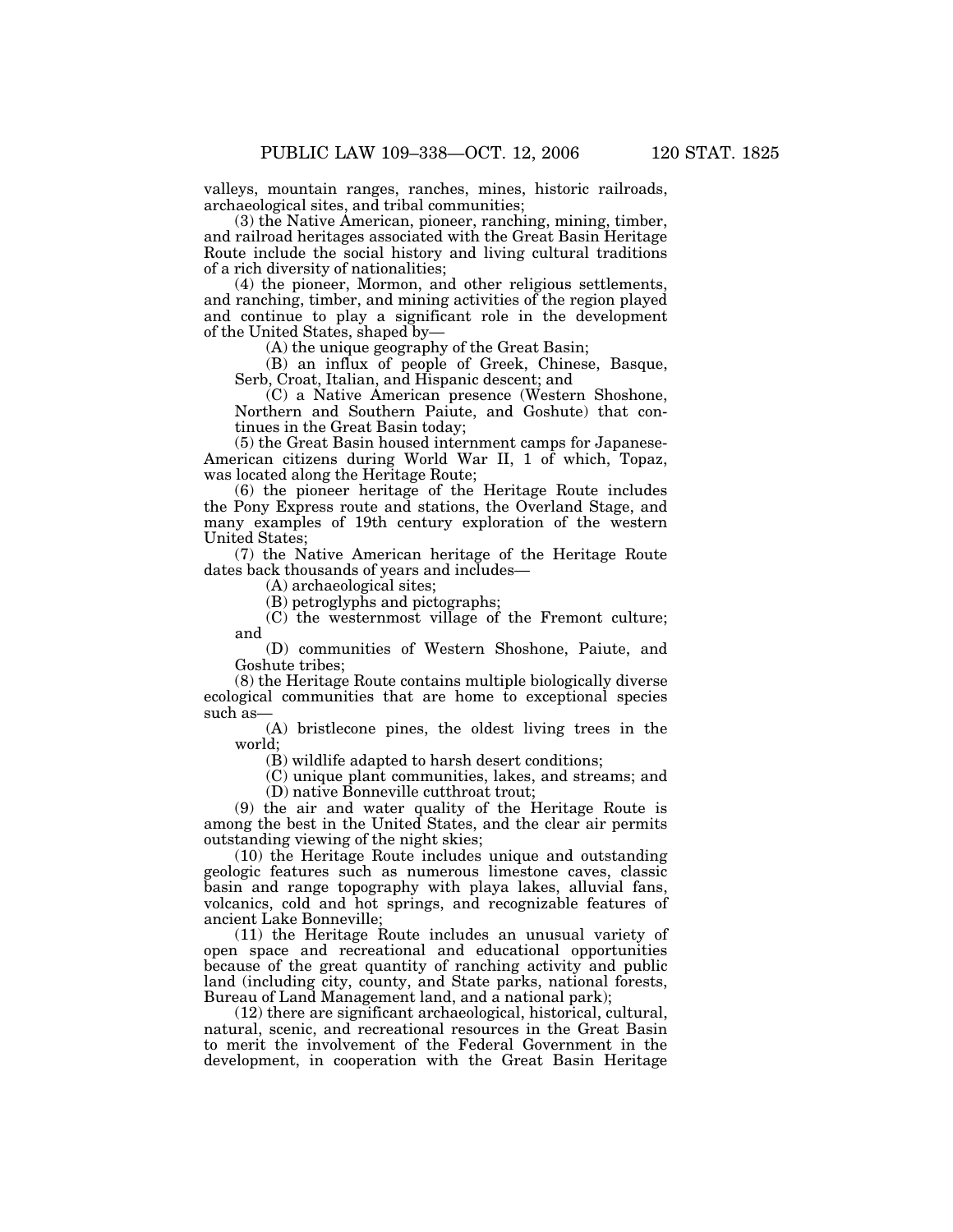Route Partnership and other local and governmental entities, of programs and projects to—

(A) adequately conserve, protect, and interpret the heritage of the Great Basin for present and future generations; and

(B) provide opportunities in the Great Basin for education; and

(13) the Great Basin Heritage Route Partnership shall serve as the local coordinating entity for a Heritage Route established in the Great Basin.

(b) PURPOSES.—The purposes of this subtitle are—

(1) to foster a close working relationship with all levels of government, the private sector, and the local communities within White Pine County, Nevada, Millard County, Utah, and the Duckwater Shoshone Reservation;

(2) to enable communities referred to in paragraph (1) to conserve their heritage while continuing to develop economic opportunities; and

(3) to conserve, interpret, and develop the archaeological, historical, cultural, natural, scenic, and recreational resources related to the unique ranching, industrial, and cultural heritage of the Great Basin, in a manner that promotes multiple uses permitted as of the date of enactment of this Act, without managing or regulating land use.

### **SEC. 291B. DEFINITIONS.**

In this subtitle:

(1) GREAT BASIN.—The term ''Great Basin'' means the North American Great Basin.

(2) HERITAGE ROUTE.—The term ''Heritage Route'' means the Great Basin National Heritage Route established by section  $291C(a)$ .

(3) LOCAL COORDINATING ENTITY.—The term ''local coordinating entity'' means the Great Basin Heritage Route Partnership established by section 291C(c).

(4) MANAGEMENT PLAN.—The term ''management plan'' means the plan developed by the local coordinating entity under section  $291E(a)$ .

(5) SECRETARY.—The term ''Secretary'' means the Secretary of the Interior, acting through the Director of the National Park Service.

### **SEC. 291C. GREAT BASIN NATIONAL HERITAGE ROUTE.**

(a) ESTABLISHMENT.—There is established the Great Basin National Heritage Route to provide the public with access to certain historical, cultural, natural, scenic, and recreational resources in White Pine County, Nevada, Millard County, Utah, and the Duckwater Shoshone Reservation in the State of Nevada, as designated by the local coordinating entity.

(b) BOUNDARIES.—The local coordinating entity shall determine the specific boundaries of the Heritage Route.<br>(c) LOCAL COORDINATING ENTITY.—

(1) IN GENERAL.—The Great Basin Heritage Route Partnership shall serve as the local coordinating entity for the Heritage Route.

(2) BOARD OF DIRECTORS.—The Great Basin Heritage Route Partnership shall be governed by a board of directors that consists of—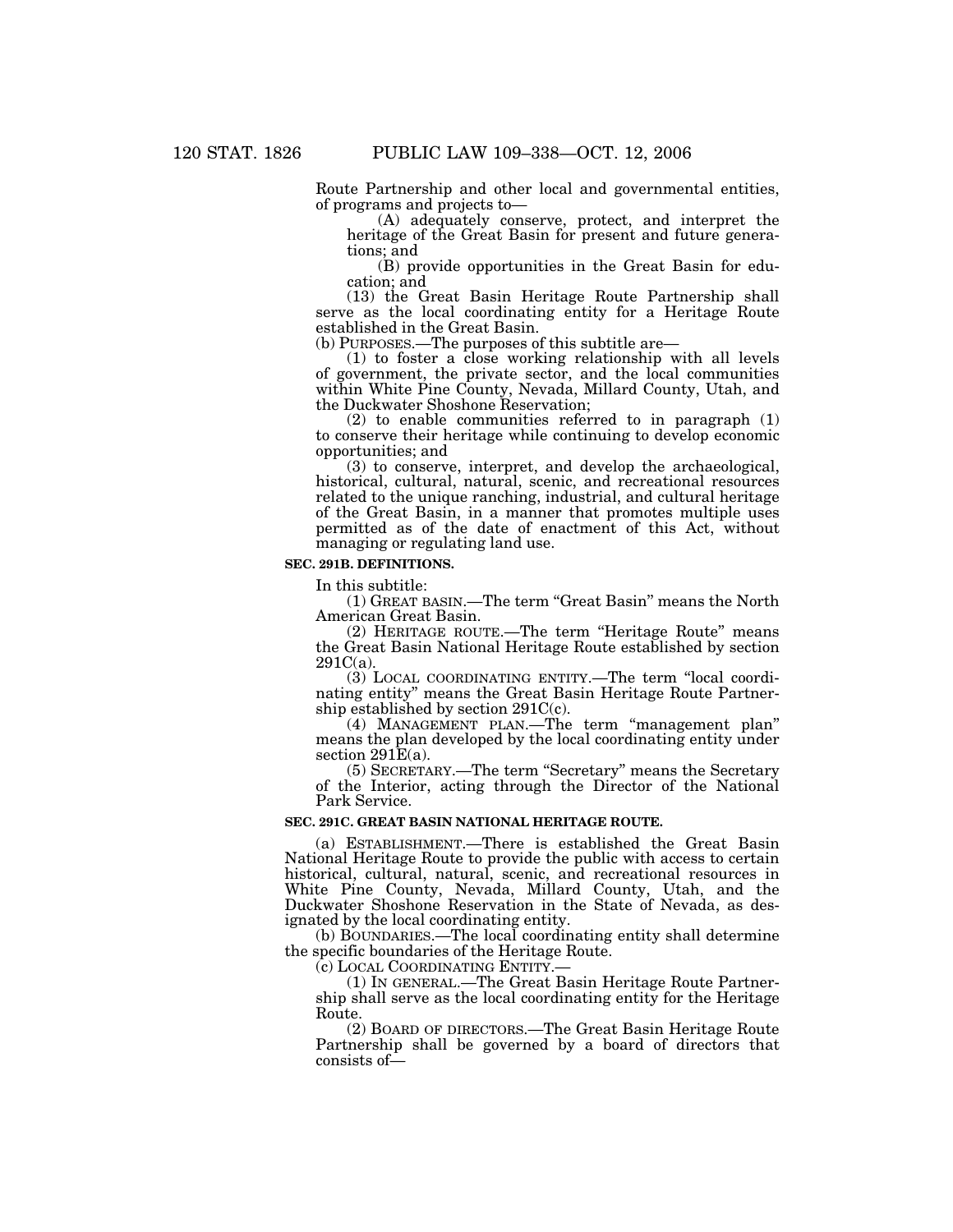(A) 4 members who are appointed by the Board of County Commissioners for Millard County, Utah;

(B) 4 members who are appointed by the Board of County Commissioners for White Pine County, Nevada; and

(C) a representative appointed by each Native American Tribe participating in the Heritage Route.

### **SEC. 291D. MEMORANDUM OF UNDERSTANDING.**

(a) IN GENERAL.—In carrying out this subtitle, the Secretary, in consultation with the Governors of the States of Nevada and Utah and the tribal government of each Indian tribe participating in the Heritage Route, shall enter into a memorandum of understanding with the local coordinating entity.

(b) INCLUSIONS.—The memorandum of understanding shall include information relating to the objectives and management of the Heritage Route, including—

(1) a description of the resources of the Heritage Route; (2) a discussion of the goals and objectives of the Heritage Route, including—

(A) an explanation of the proposed approach to conservation, development, and interpretation; and

(B) a general outline of the anticipated protection and development measures;

(3) a description of the local coordinating entity;

(4) a list and statement of the financial commitment of the initial partners to be involved in developing and implementing the management plan; and

(5) a description of the role of the States of Nevada and Utah in the management of the Heritage Route.

(c) ADDITIONAL REQUIREMENTS.—In developing the terms of the memorandum of understanding, the Secretary and the local coordinating entity shall—

(1) provide opportunities for local participation; and

(2) include terms that ensure, to the maximum extent practicable, timely implementation of all aspects of the memorandum of understanding.

(d) AMENDMENTS.—

(1) IN GENERAL.—The Secretary shall review any amendments of the memorandum of understanding proposed by the local coordinating entity or the Governor of the State of Nevada or Utah.

(2) USE OF FUNDS.—Funds made available under this subtitle shall not be expended to implement a change made by a proposed amendment described in paragraph  $(1)$  until the Secretary approves the amendment.

### **SEC. 291E. MANAGEMENT PLAN.**

Deadline.

(a) IN GENERAL.—Not later than 3 years after the date on which funds are made available to carry out this subtitle, the local coordinating entity shall develop and submit to the Secretary for approval a management plan for the Heritage Route that—

(1) specifies—

(A) any resources designated by the local coordinating entity under section 291C(a); and

(B) the specific boundaries of the Heritage Route, as determined under section 291C(b); and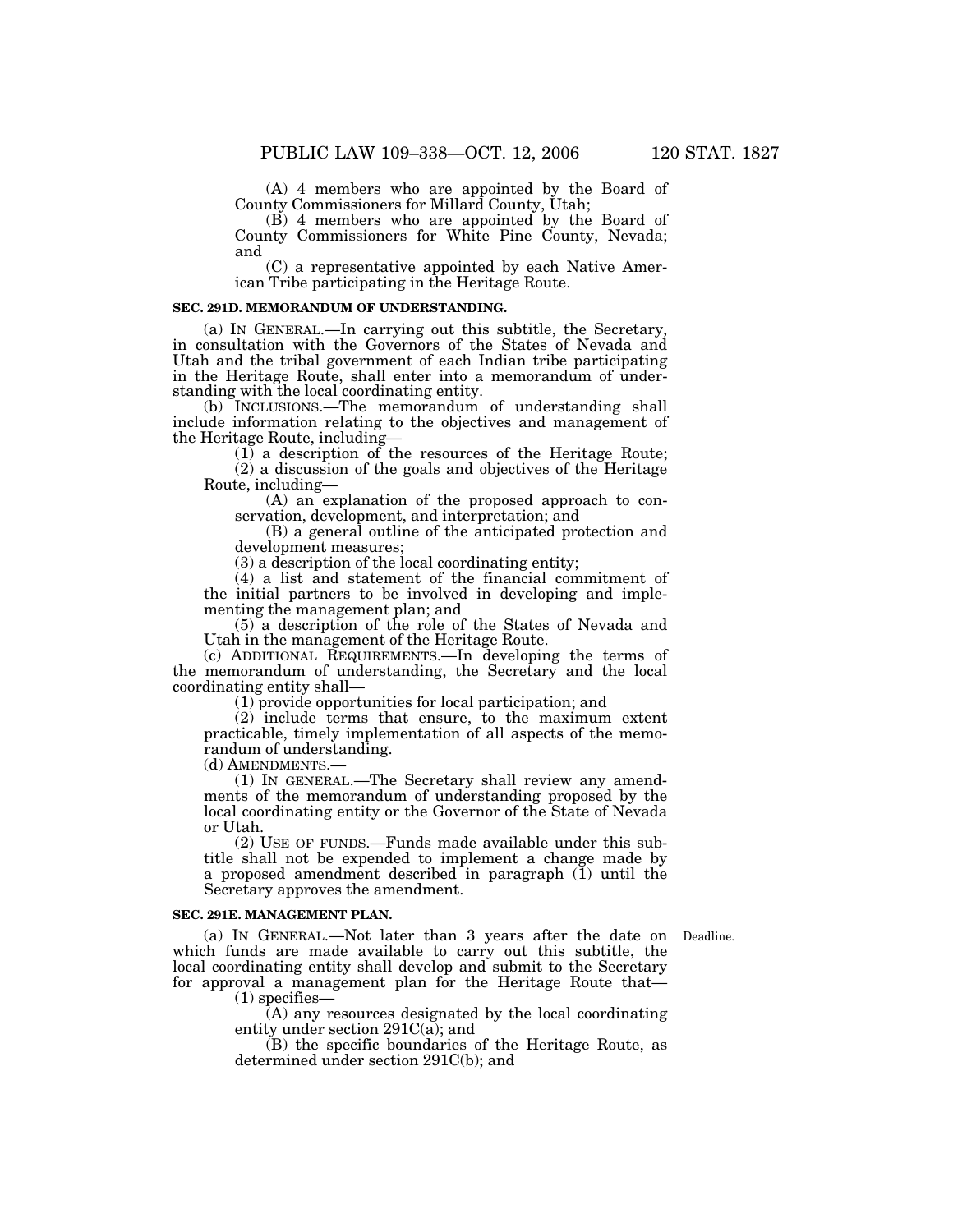(2) presents clear and comprehensive recommendations for the conservation, funding, management, and development of the Heritage Route.

(b) CONSIDERATIONS.—In developing the management plan, the local coordinating entity shall—

(1) provide for the participation of local residents, public agencies, and private organizations located within the counties of Millard County, Utah, White Pine County, Nevada, and the Duckwater Shoshone Reservation in the protection and development of resources of the Heritage Route, taking into consideration State, tribal, county, and local land use plans in existence on the date of enactment of this Act;

(2) identify sources of funding;

(3) include—

(A) a program for implementation of the management plan by the local coordinating entity, including—

(i) plans for restoration, stabilization, rehabilita-

tion, and construction of public or tribal property; and (ii) specific commitments by the identified partners referred to in section  $291D(b)(4)$  for the first 5 years

of operation; and (B) an interpretation plan for the Heritage Route; and

(4) develop a management plan that will not infringe on private property rights without the consent of the owner of the private property.

(c) FAILURE TO SUBMIT.—If the local coordinating entity fails to submit a management plan to the Secretary in accordance with subsection (a), the Heritage Route shall no longer qualify for Federal funding.

(d) APPROVAL AND DISAPPROVAL OF MANAGEMENT PLAN.—

(1) IN GENERAL.—Not later than 90 days after receipt of a management plan under subsection (a), the Secretary, in consultation with the Governors of the States of Nevada and Utah, shall approve or disapprove the management plan.

(2) CRITERIA.—In determining whether to approve a management plan, the Secretary shall consider whether the management plan—

(A) has strong local support from a diversity of landowners, business interests, nonprofit organizations, and governments associated with the Heritage Route;

(B) is consistent with and complements continued economic activity along the Heritage Route;

(C) has a high potential for effective partnership mechanisms;

(D) avoids infringing on private property rights; and (E) provides methods to take appropriate action to

ensure that private property rights are observed.

(3) ACTION FOLLOWING DISAPPROVAL.—If the Secretary disapproves a management plan under paragraph (1), the Secretary shall—

(A) advise the local coordinating entity in writing of the reasons for the disapproval;

(B) make recommendations for revisions to the management plan; and

 $(\check{C})$  not later than 90 days after the receipt of any proposed revision of the management plan from the local

Deadline.

Deadline. Recommendations.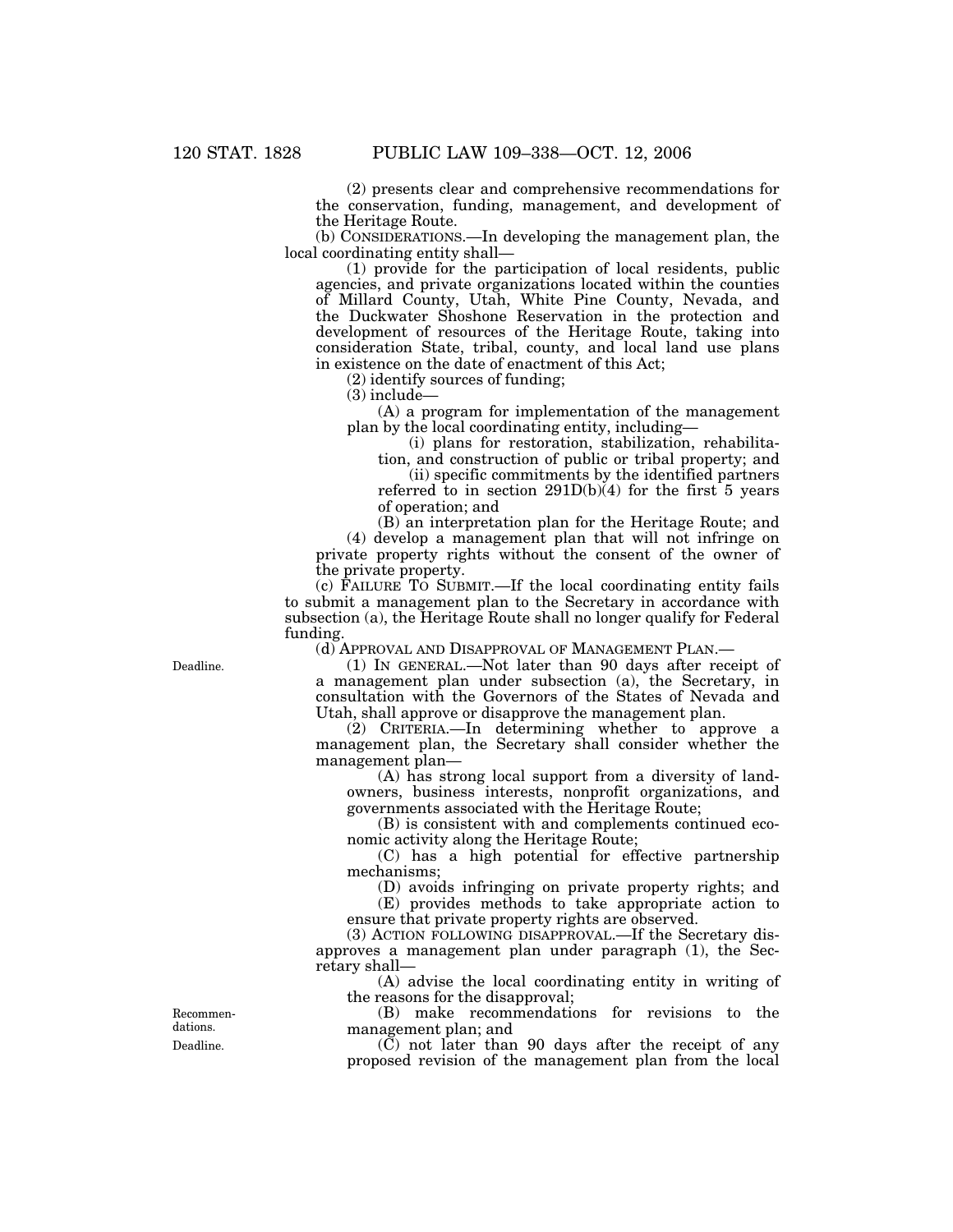coordinating entity, approve or disapprove the proposed revision.

(e) IMPLEMENTATION.—On approval of the management plan as provided in subsection  $(d)(1)$ , the local coordinating entity, in conjunction with the Secretary, shall take appropriate steps to implement the management plan.<br>
(f) AMENDMENTS.—

(1) IN GENERAL.—The Secretary shall review each amendment to the management plan that the Secretary determines may make a substantial change to the management plan.

(2) USE OF FUNDS.—Funds made available under this subtitle shall not be expended to implement an amendment described in paragraph (1) until the Secretary approves the amendment.

# **SEC. 291F. AUTHORITY AND DUTIES OF LOCAL COORDINATING ENTITY.**

(a) AUTHORITIES.—The local coordinating entity may, for purposes of preparing and implementing the management plan, use funds made available under this subtitle to—

(1) make grants to, and enter into cooperative agreements with, a State (including a political subdivision), an Indian tribe, a private organization, or any person; and

(2) hire and compensate staff.

(b) DUTIES.—In addition to developing the management plan, the local coordinating entity shall—

(1) give priority to implementing the memorandum of understanding and the management plan, including taking steps to—

(A) assist units of government, regional planning organizations, and nonprofit organizations in—

(i) establishing and maintaining interpretive exhibits along the Heritage Route;

(ii) developing recreational resources along the Heritage Route;

(iii) increasing public awareness of and appreciation for the archaeological, historical, cultural, natural, scenic, and recreational resources and sites along the Heritage Route; and

 $(iv)$  if requested by the owner, restoring, stabilizing, or rehabilitating any private, public, or tribal historical building relating to the themes of the Heritage Route;

(B) encourage economic viability and diversity along the Heritage Route in accordance with the objectives of the management plan; and

(C) encourage the installation of clear, consistent, and environmentally appropriate signage identifying access points and sites of interest along the Heritage Route;

(2) consider the interests of diverse governmental, business, and nonprofit groups associated with the Heritage Route;

(3) conduct public meetings in the region of the Heritage Route at least semiannually regarding the implementation of the management plan;

(4) submit substantial amendments (including any increase of more than 20 percent in the cost estimates for implementation) to the management plan to the Secretary for approval by the Secretary; and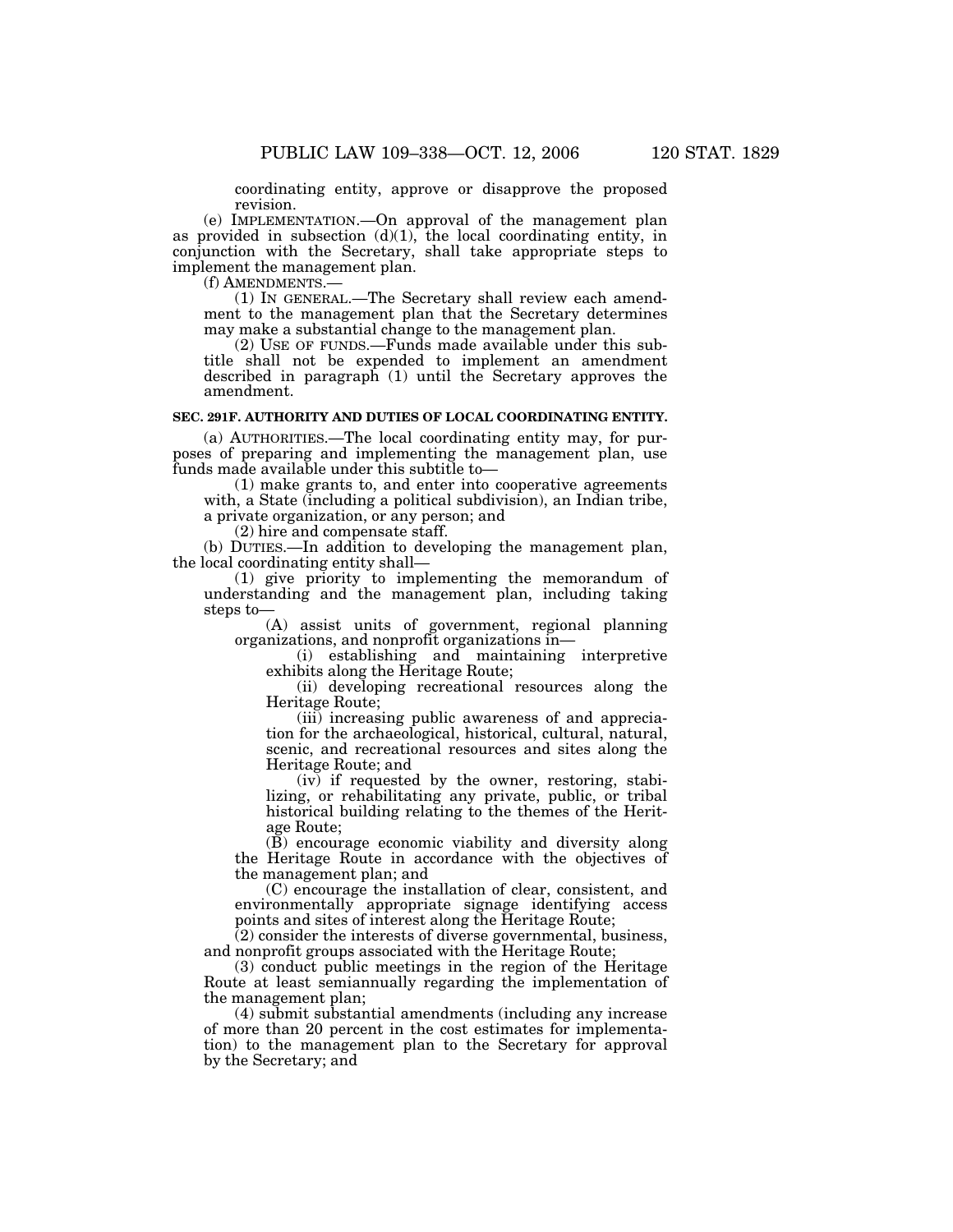(5) for any year for which Federal funds are received under this subtitle—

(A) submit to the Secretary a report that describes, for the year—

(i) the accomplishments of the local coordinating entity;

(ii) the expenses and income of the local coordinating entity; and

(iii) each entity to which any loan or grant was made;

(B) make available for audit all records pertaining to the expenditure of the funds and any matching funds; and

(C) require, for all agreements authorizing the expenditure of Federal funds by any entity, that the receiving entity make available for audit all records pertaining to the expenditure of the funds.

(c) PROHIBITION ON THE ACQUISITION OF REAL PROPERTY.— The local coordinating entity shall not use Federal funds made available under this subtitle to acquire real property or any interest in real property.

(d) PROHIBITION ON THE REGULATION OF LAND USE.—The local coordinating entity shall not regulate land use within the Heritage Route.

# **SEC. 291G. DUTIES AND AUTHORITIES OF FEDERAL AGENCIES.**

(a) TECHNICAL AND FINANCIAL ASSISTANCE.—

(1) IN GENERAL.—The Secretary may, on request of the local coordinating entity, provide technical and financial assistance to develop and implement the management plan and memorandum of understanding.

(2) PRIORITY FOR ASSISTANCE.—In providing assistance under paragraph (1), the Secretary shall, on request of the local coordinating entity, give priority to actions that assist in—

(A) conserving the significant archaeological, historical, cultural, natural, scenic, and recreational resources of the Heritage Route; and

 $(B)$  providing education, interpretive, and recreational opportunities, and other uses consistent with those resources.

(b) APPLICATION OF FEDERAL LAW.—The establishment of the Heritage Route shall have no effect on the application of any Federal law to any property within the Heritage Route.

# **SEC. 291H. LAND USE REGULATION; APPLICABILITY OF FEDERAL LAW.**

(a) LAND USE REGULATION.—Nothing in this subtitle—

(1) modifies, enlarges, or diminishes any authority of the Federal, State, tribal, or local government to regulate by law (including by regulation) any use of land; or

(2) grants any power of zoning or land use to the local coordinating entity.

(b) APPLICABILITY OF FEDERAL LAW.—Nothing in this subtitle—

(1) imposes on the Heritage Route, as a result of the designation of the Heritage Route, any regulation that is not applicable to the area within the Heritage Route as of the date of enactment of this Act; or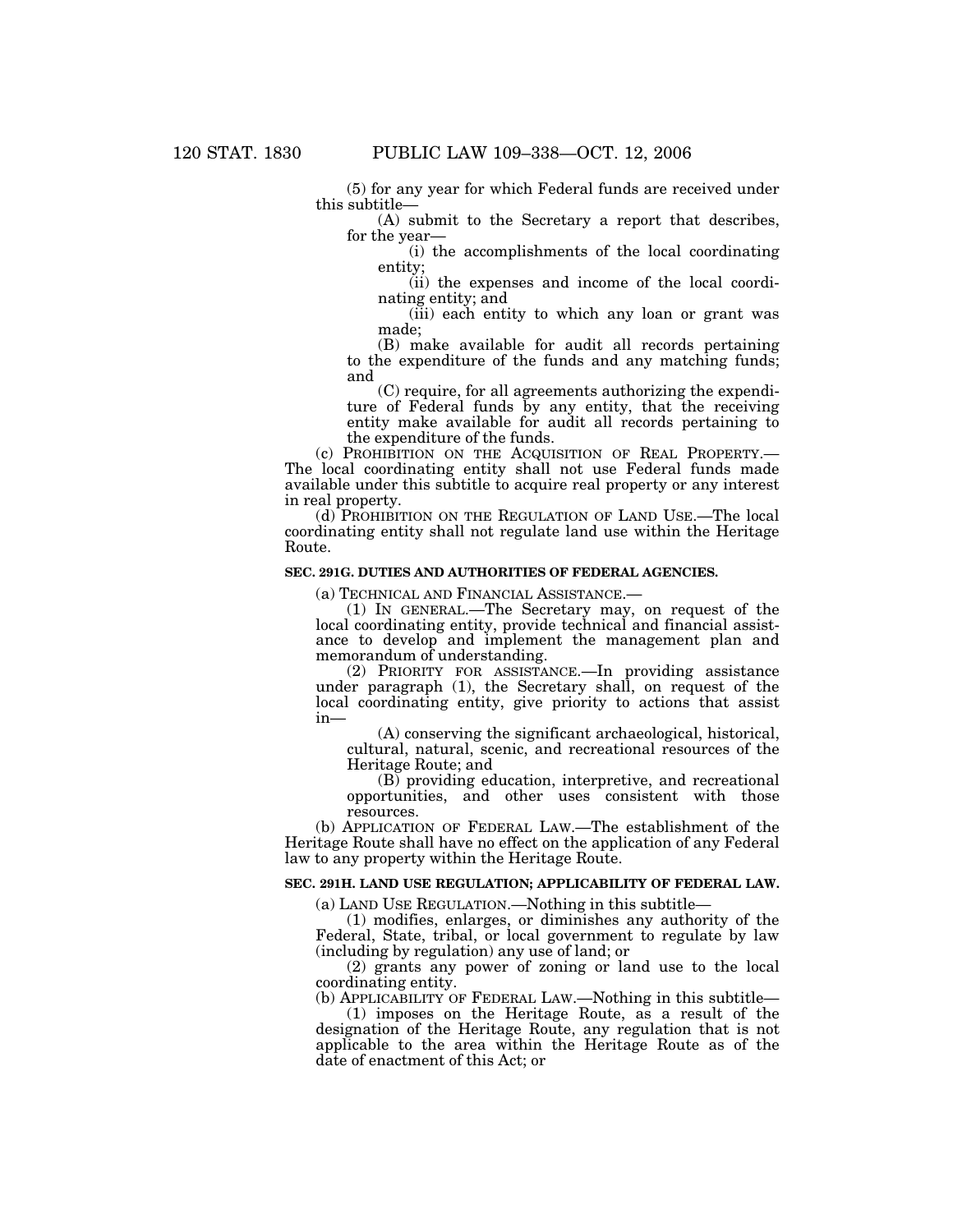(2) authorizes any agency to promulgate a regulation that applies to the Heritage Route solely as a result of the designation of the Heritage Route under this subtitle.

### **SEC. 291I. AUTHORIZATION OF APPROPRIATIONS.**

(a) IN GENERAL.—There is authorized to be appropriated to carry out this subtitle \$10,000,000, of which not more than \$1,000,000 may be made available for any fiscal year.

(1) FEDERAL SHARE.—The Federal share of the cost of any activity assisted under this subtitle shall not exceed 50 percent.

(2) FORM OF NON-FEDERAL SHARE.—The non-Federal share may be in the form of in-kind contributions, donations, grants, and loans from individuals and State or local governments or agencies.

### **SEC. 291J. TERMINATION OF AUTHORITY.**

The authority of the Secretary to provide assistance under this subtitle terminates on the date that is 15 years after the date of enactment of this Act.

## **SEC. 291K. REQUIREMENTS FOR INCLUSION OF PRIVATE PROPERTY.**

(a) NOTIFICATION AND CONSENT OF PROPERTY OWNERS REQUIRED.—No privately owned property shall be preserved, conserved, or promoted by the management plan for the Heritage Route until the owner of that private property has been notified in writing by the management entity and has given written consent for such preservation, conservation, or promotion to the management entity.

(b) LANDOWNER WITHDRAW.—Any owner of private property included within the boundary of the Heritage Route shall have their property immediately removed from the boundary by submitting a written request to the management entity.

### **SEC. 291L. PRIVATE PROPERTY PROTECTION.**

(a) ACCESS TO PRIVATE PROPERTY.—Nothing in this title shall be construed to—

(1) require any private property owner to allow public access (including Federal, State, or local government access) to such private property; or

(2) modify any provision of Federal, State, or local law with regard to public access to or use of private property.

(b) LIABILITY.—Designation of the Heritage Route shall not be considered to create any liability, or to have any effect on any liability under any other law, of any private property owner with respect to any persons injured on such private property.

(c) RECOGNITION OF AUTHORITY TO CONTROL LAND USE.— Nothing in this title shall be construed to modify the authority of Federal, State, or local governments to regulate land use.

(d) PARTICIPATION OF PRIVATE PROPERTY OWNERS IN HERITAGE ROUTE.—Nothing in this title shall be construed to require the owner of any private property located within the boundaries of the Heritage Route to participate in or be associated with the Heritage Route.

(e) EFFECT OF ESTABLISHMENT.—The boundaries designated for the Heritage Route represent the area within which Federal funds appropriated for the purpose of this title may be expended. The establishment of the Heritage Route and its boundaries shall not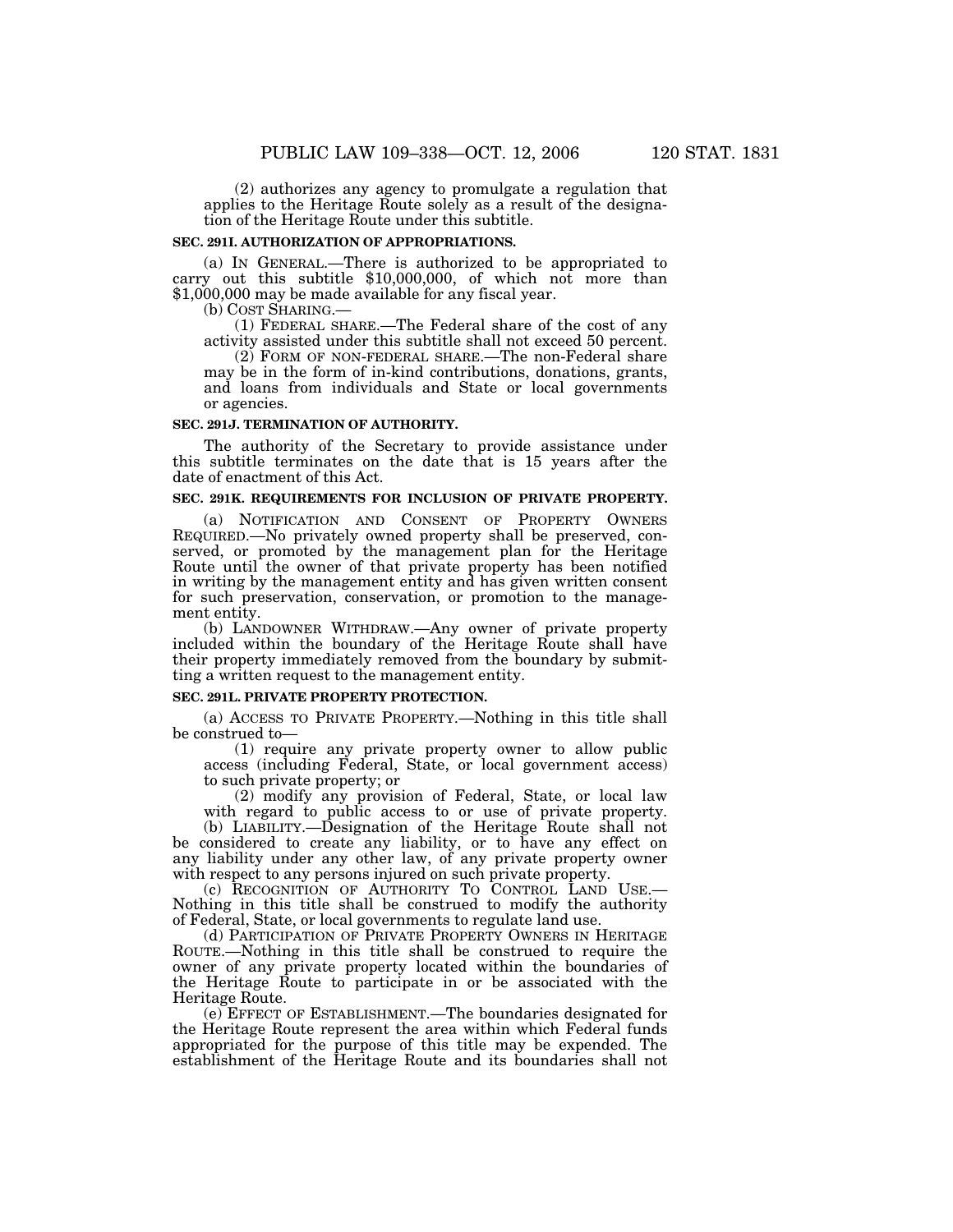be construed to provide any nonexisting regulatory authority on land use within the Heritage Route or its viewshed by the Secretary, the National Park Service, or the management entity.

Gullah/Geechee Cultural Heritage Act. State listing. 16 USC 461 note.

# **Subtitle I—Gullah/Geechee Heritage Corridor**

### **SEC. 295. SHORT TITLE.**

This subtitle may be cited as the "Gullah/Geechee Cultural" Heritage Act''.

### **SEC. 295A. PURPOSES.**

The purposes of this subtitle are to—

(1) recognize the important contributions made to American culture and history by African Americans known as the Gullah/ Geechee who settled in the coastal counties of South Carolina, Georgia, North Carolina, and Florida;

(2) assist State and local governments and public and private entities in South Carolina, Georgia, North Carolina, and Florida in interpreting the story of the Gullah/Geechee and preserving Gullah/Geechee folklore, arts, crafts, and music; and

(3) assist in identifying and preserving sites, historical data, artifacts, and objects associated with the Gullah/Geechee for the benefit and education of the public.

### **SEC. 295B. DEFINITIONS.**

In this subtitle:

(1) LOCAL COORDINATING ENTITY.—The term ''local coordinating entity'' means the Gullah/Geechee Cultural Heritage Corridor Commission established by section 295D(a).

(2) HERITAGE CORRIDOR.—The term ''Heritage Corridor'' means the Gullah/Geechee Cultural Heritage Corridor established by section  $295C(a)$ .

(3) SECRETARY.—The term ''Secretary'' means the Secretary of the Interior.

# **SEC. 295C. GULLAH/GEECHEE CULTURAL HERITAGE CORRIDOR.**

(a) ESTABLISHMENT.—There is established the Gullah/Geechee Cultural Heritage Corridor.

(b) BOUNDARIES.—

(1) IN GENERAL.—The Heritage Corridor shall be comprised of those lands and waters generally depicted on a map entitled ''Gullah/Geechee Cultural Heritage Corridor'' numbered GGCHC 80,000 and dated September 2004. The map shall be on file and available for public inspection in the appropriate offices of the National Park Service and in an appropriate State office in each of the States included in the Heritage Corridor. The Secretary shall publish in the Federal Register, as soon as practicable after the date of enactment of this Act, a detailed description and map of the boundaries established under this subsection.

(2) REVISIONS.—The boundaries of the Heritage Corridor may be revised if the revision is—

(A) proposed in the management plan developed for the Heritage Corridor;

Federal Register, publication.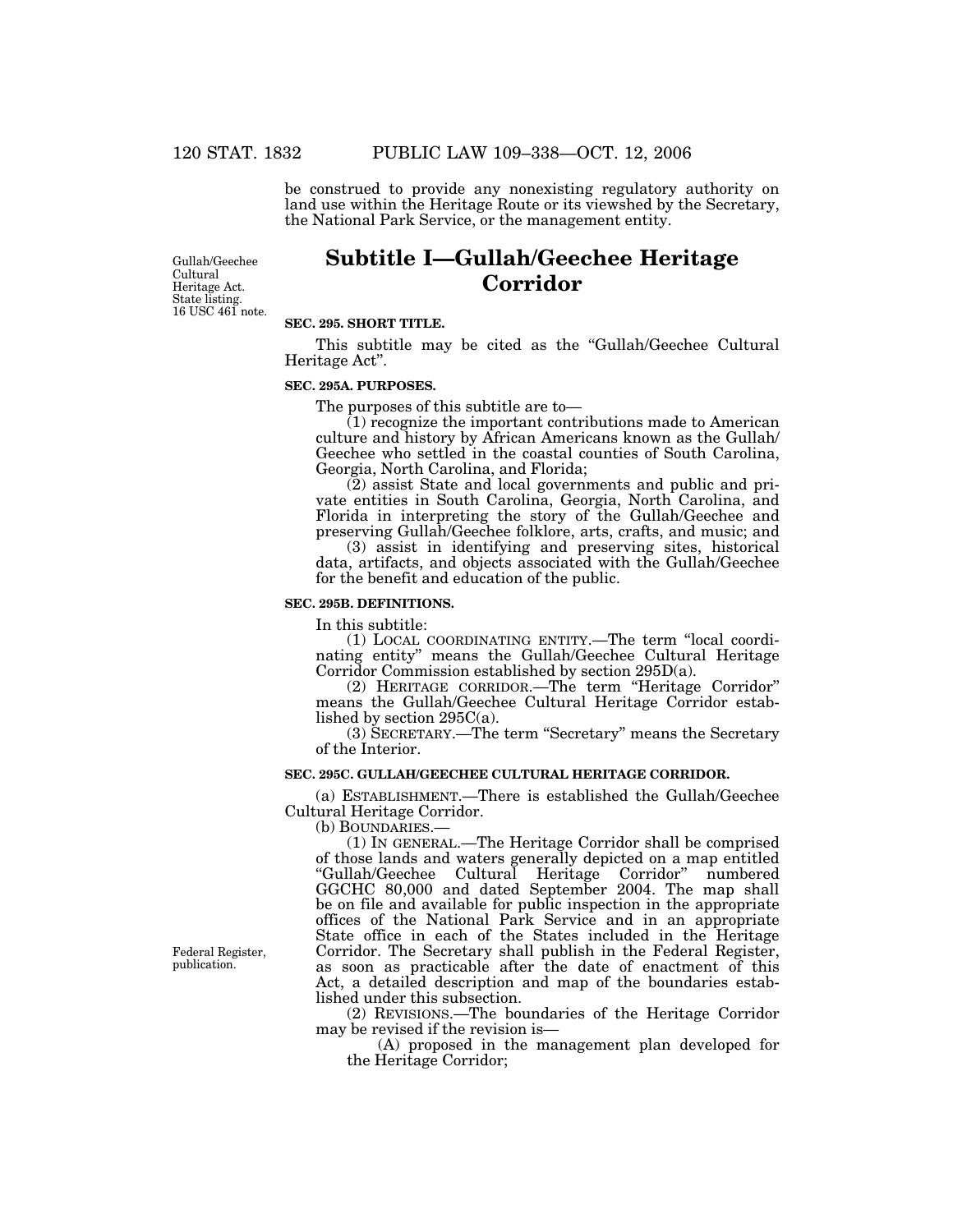(B) approved by the Secretary in accordance with this subtitle; and

(C) placed on file in accordance with paragraph (1). (c) ADMINISTRATION.—The Heritage Corridor shall be administered in accordance with the provisions of this subtitle.

### **SEC. 295D. GULLAH/GEECHEE CULTURAL HERITAGE CORRIDOR COMMISSION.**

(a) ESTABLISHMENT.—There is hereby established a local coordinating entity to be known as the "Gullah/Geechee Cultural Heritage Corridor Commission'' whose purpose shall be to assist Federal, State, and local authorities in the development and implementation of a management plan for those land and waters specified in section 295C(b).

(b) MEMBERSHIP.—The local coordinating entity shall be composed of 15 members appointed by the Secretary as follows:

(1) Four individuals nominated by the State Historic Preservation Officer of South Carolina and two individuals each nominated by the State Historic Preservation Officer of each of Georgia, North Carolina, and Florida and appointed by the Secretary.

(2) Two individuals from South Carolina and one individual from each of Georgia, North Carolina, and Florida who are recognized experts in historic preservation, anthropology, and folklore, appointed by the Secretary.

(c) TERMS.—Members of the local coordinating entity shall be appointed to terms not to exceed 3 years. The Secretary may stagger the terms of the initial appointments to the local coordinating entity in order to assure continuity of operation. Any member of the local coordinating entity may serve after the expiration of their term until a successor is appointed. A vacancy shall be filled in the same manner in which the original appointment was made.

(d) TERMINATION.—The local coordinating entity shall terminate 10 years after the date of enactment of this Act.

### **SEC. 295E. OPERATION OF THE LOCAL COORDINATING ENTITY.**

(a) DUTIES OF THE LOCAL COORDINATING ENTITY.—To further the purposes of the Heritage Corridor, the local coordinating entity shall—

(1) prepare and submit a management plan to the Secretary in accordance with section 295F;

(2) assist units of local government and other persons in implementing the approved management plan by—

(A) carrying out programs and projects that recognize, protect, and enhance important resource values within the Heritage Corridor;

 $(B)$  establishing and maintaining interpretive exhibits and programs within the Heritage Corridor;

(C) developing recreational and educational opportunities in the Heritage Corridor;

(D) increasing public awareness of and appreciation for the historical, cultural, natural, and scenic resources of the Heritage Corridor;

(E) protecting and restoring historic sites and buildings in the Heritage Corridor that are consistent with Heritage Corridor themes;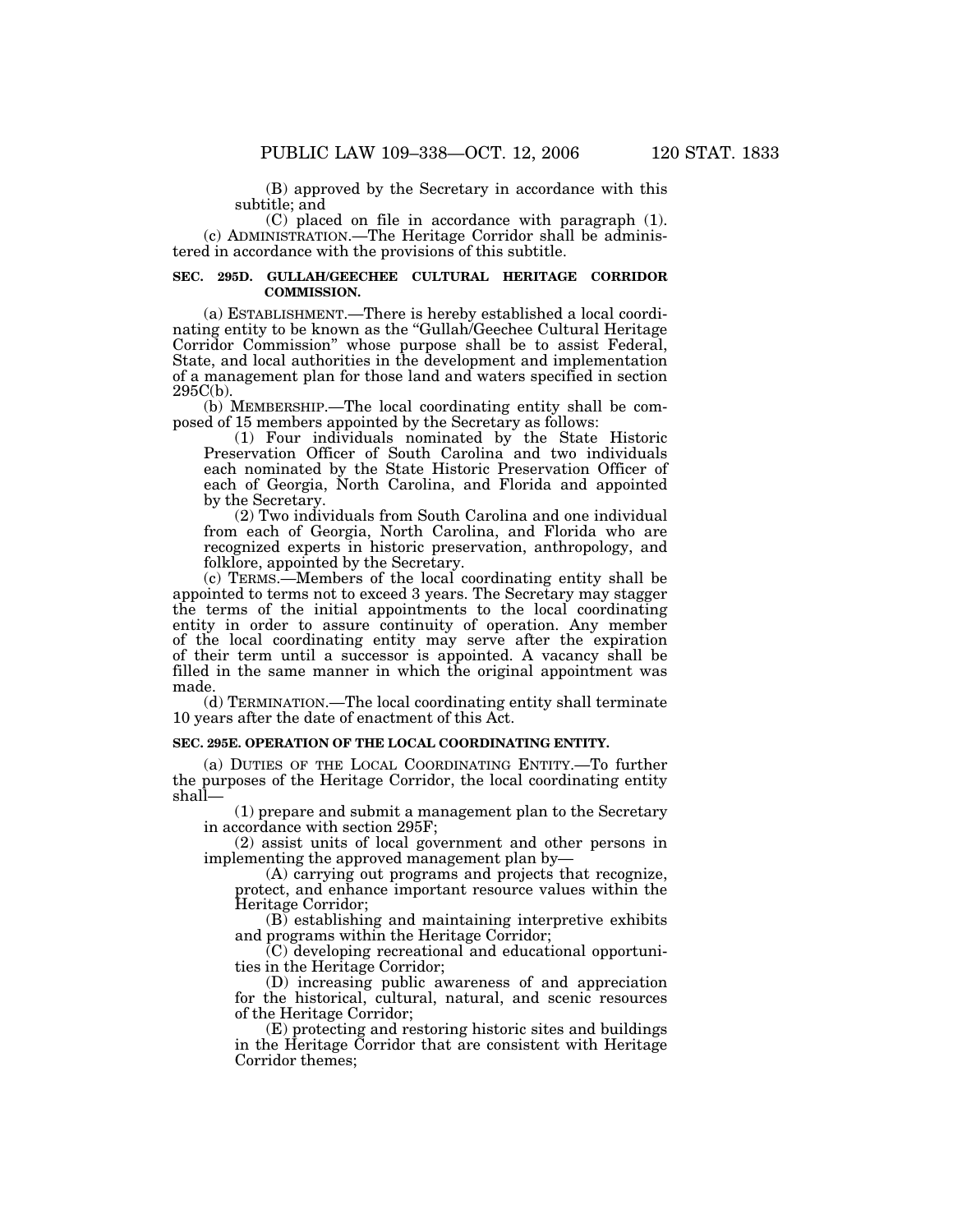(F) ensuring that clear, consistent, and appropriate signs identifying points of public access and sites of interest are posted throughout the Heritage Corridor; and

(G) promoting a wide range of partnerships among governments, organizations, and individuals to further the purposes of the Heritage Corridor;

(3) consider the interests of diverse units of government, business, organizations, and individuals in the Heritage Corridor in the preparation and implementation of the management plan;

(4) conduct meetings open to the public at least quarterly regarding the development and implementation of the management plan;

(5) submit an annual report to the Secretary for any fiscal year in which the local coordinating entity receives Federal funds under this subtitle, setting forth its accomplishments, expenses, and income, including grants made to any other entities during the year for which the report is made;

(6) make available for audit for any fiscal year in which it receives Federal funds under this subtitle, all information pertaining to the expenditure of such funds and any matching funds, and require all agreements authorizing expenditures of Federal funds by other organizations, that the receiving organization make available for audit all records and other information pertaining to the expenditure of such funds; and

(7) encourage by appropriate means economic viability that is consistent with the purposes of the Heritage Corridor.

(b) AUTHORITIES.—The local coordinating entity may, for the purposes of preparing and implementing the management plan, use funds made available under this subtitle to—

(1) make grants to, and enter into cooperative agreements with, the States of South Carolina, North Carolina, Florida, and Georgia, political subdivisions of those States, a nonprofit organization, or any person;

(2) hire and compensate staff;

(3) obtain funds from any source including any that are provided under any other Federal law or program; and

(4) contract for goods and services.

## **SEC. 295F. MANAGEMENT PLAN.**

(a) IN GENERAL.—The management plan for the Heritage Corridor shall—

(1) include comprehensive policies, strategies, and recommendations for conservation, funding, management, and development of the Heritage Corridor;

(2) take into consideration existing State, county, and local plans in the development of the management plan and its implementation;

(3) include a description of actions that governments, private organizations, and individuals have agreed to take to protect the historical, cultural, and natural resources of the Heritage Corridor;

(4) specify the existing and potential sources of funding to protect, manage, and develop the Heritage Corridor in the first 5 years of implementation;

(5) include an inventory of the historical, cultural, natural, resources of the Heritage Corridor related to the themes of

Public meetings.

Reports.

Records.

Records.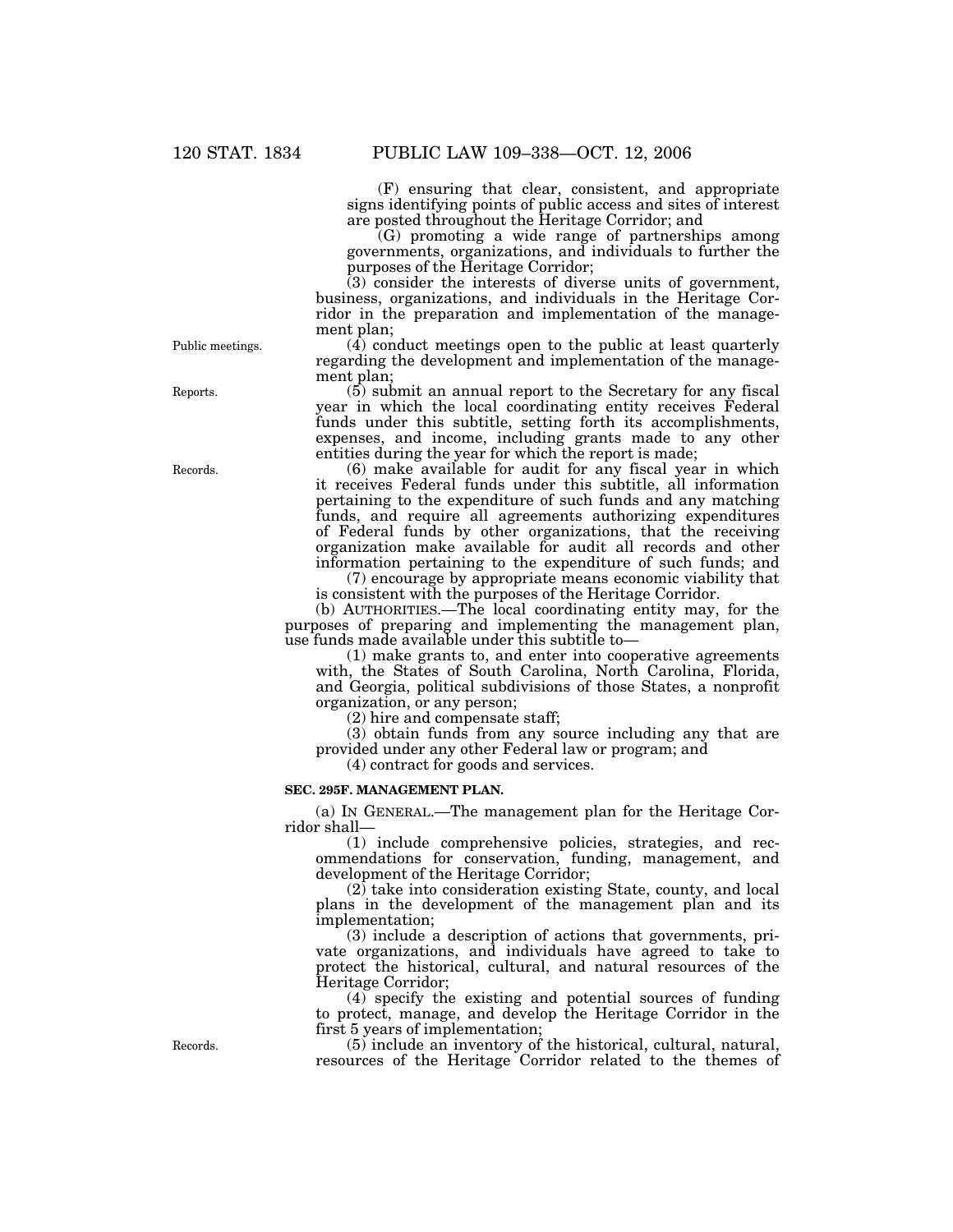the Heritage Corridor that should be preserved, restored, managed, developed, or maintained;

(6) recommend policies and strategies for resource management that consider and detail the application of appropriate land and water management techniques, including the development of intergovernmental and interagency cooperative agreements to protect the Heritage Corridor's historical, cultural, and natural resources;

(7) describe a program for implementation of the management plan including plans for resources protection, restoration, construction, and specific commitments for implementation that have been made by the local coordinating entity or any government, organization, or individual for the first 5 years of implementation;

(8) include an analysis and recommendations for the ways in which Federal, State, or local programs may best be coordinated to further the purposes of this subtitle; and

(9) include an interpretive plan for the Heritage Corridor. (b) SUBMITTAL OF MANAGEMENT PLAN.—The local coordinating Deadline. entity shall submit the management plan to the Secretary for approval not later than 3 years after funds are made available for this subtitle.

(c) FAILURE TO SUBMIT.—If the local coordinating entity fails to submit the management plan to the Secretary in accordance with subsection (b), the Heritage Corridor shall not qualify for Federal funding until the management plan is submitted.

(d) APPROVAL OR DISAPPROVAL OF MANAGEMENT PLAN.

(1) IN GENERAL.—The Secretary shall approve or disapprove Deadline. the management plan not later than 90 days after receiving the management plan.

(2) CRITERIA.—In determining whether to approve the management plan, the Secretary shall consider whether—

(A) the local coordinating entity has afforded adequate opportunity, including public hearings, for public and governmental involvement in the preparation of the management plan;

(B) the resource preservation and interpretation strategies contained in the management plan would adequately protect the cultural and historic resources of the Heritage Corridor; and

(C) the Secretary has received adequate assurances from appropriate State and local officials whose support is needed to ensure the effective implementation of the State and local aspects of the plan.

(3) ACTION FOLLOWING DISAPPROVAL.—If the Secretary disapproves the management plan, the Secretary shall advise the local coordinating entity in writing of the reasons therefore and shall make recommendations for revisions to the management plan. The Secretary shall approve or disapprove a proposed revision not later than 60 days after the date it is submitted.

(4) APPROVAL OF AMENDMENTS.—Substantial amendments to the management plan shall be reviewed and approved by the Secretary in the same manner as provided in the original management plan. The local coordinating entity shall not use Federal funds authorized by this subtitle to implement any amendments until the Secretary has approved the amendments.

Recommendations.

Deadline.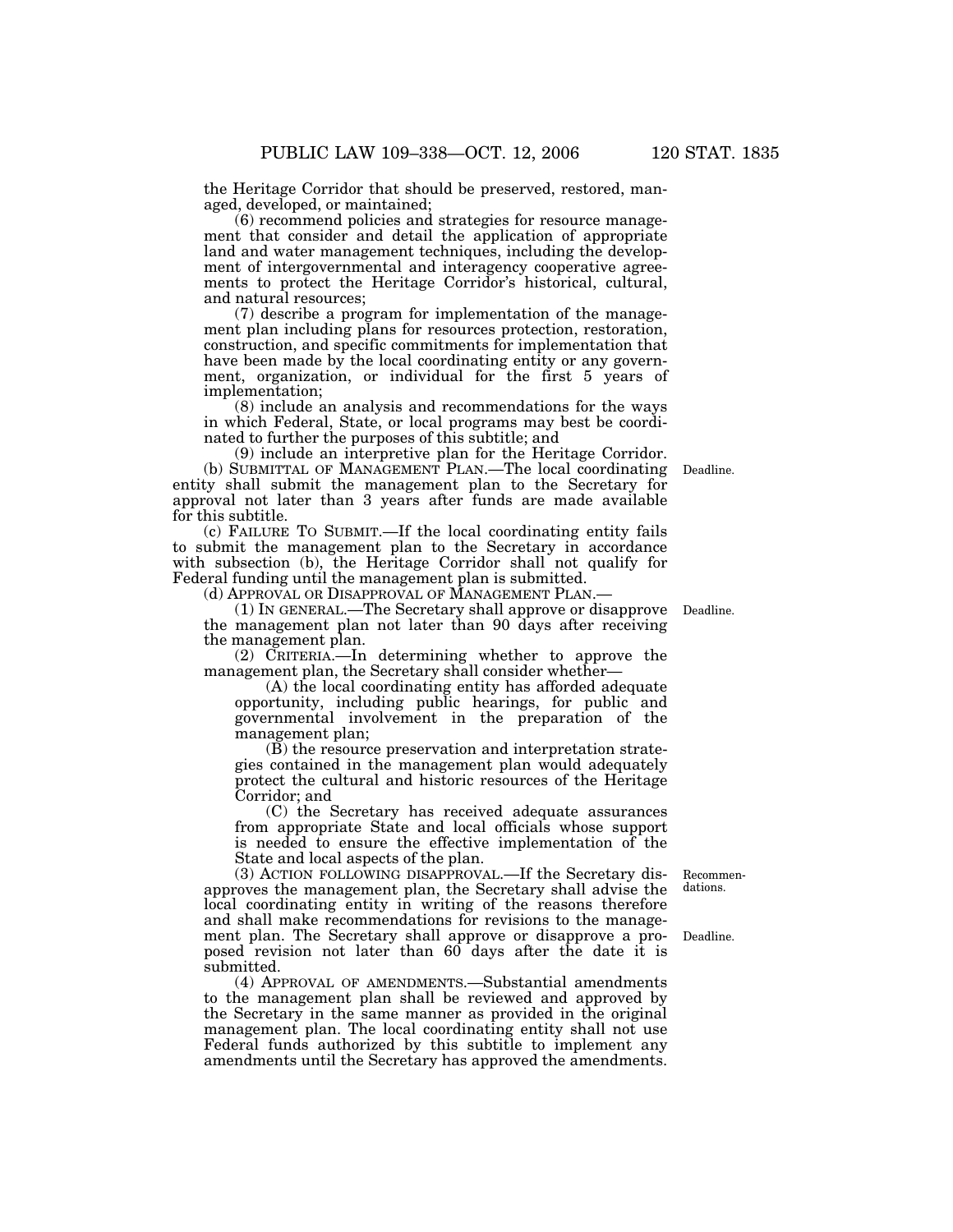# **SEC. 295G. TECHNICAL AND FINANCIAL ASSISTANCE.**

(a) IN GENERAL.—Upon a request of the local coordinating entity, the Secretary may provide technical and financial assistance for the development and implementation of the management plan.

(b) PRIORITY FOR ASSISTANCE.—In providing assistance under subsection (a), the Secretary shall give priority to actions that assist in—

(1) conserving the significant cultural, historical, and natural resources of the Heritage Corridor; and

(2) providing educational and interpretive opportunities consistent with the purposes of the Heritage Corridor.

(c) SPENDING FOR NON-FEDERAL PROPERTY.—

(1) IN GENERAL.—The local coordinating entity may expend Federal funds made available under this subtitle on nonfederally owned property that is—

(A) identified in the management plan; or

(B) listed or eligible for listing on the National Register for Historic Places.

(2) AGREEMENTS.—Any payment of Federal funds made pursuant to this subtitle shall be subject to an agreement that conversion, use, or disposal of a project so assisted for purposes contrary to the purposes of this subtitle, as determined by the Secretary, shall result in a right of the United States to compensation of all funds made available to that project or the proportion of the increased value of the project attributable to such funds as determined at the time of such conversion, use, or disposal, whichever is greater.

# **SEC. 295H. DUTIES OF OTHER FEDERAL AGENCIES.**

Any Federal agency conducting or supporting activities directly affecting the Heritage Corridor shall—

(1) consult with the Secretary and the local coordinating entity with respect to such activities;

(2) cooperate with the Secretary and the local coordinating entity in carrying out their duties under this subtitle and, to the maximum extent practicable, coordinate such activities with the carrying out of such duties; and

(3) to the maximum extent practicable, conduct or support such activities in a manner in which the local coordinating entity determines will not have an adverse effect on the Heritage Corridor.

Establishment.

### **SEC. 295I. COASTAL HERITAGE CENTERS.**

In furtherance of the purposes of this subtitle and using the authorities made available under this subtitle, the local coordinating entity shall establish one or more Coastal Heritage Centers at appropriate locations within the Heritage Corridor in accordance with the preferred alternative identified in the Record of Decision for the Low Country Gullah Culture Special Resource Study and Environmental Impact Study, December 2003, and additional appropriate sites.

### **SEC. 295J. PRIVATE PROPERTY PROTECTION.**

(a) ACCESS TO PRIVATE PROPERTY.—Nothing in this subtitle shall be construed to require any private property owner to permit public access (including Federal, State, or local government access) to such private property. Nothing in this subtitle shall be construed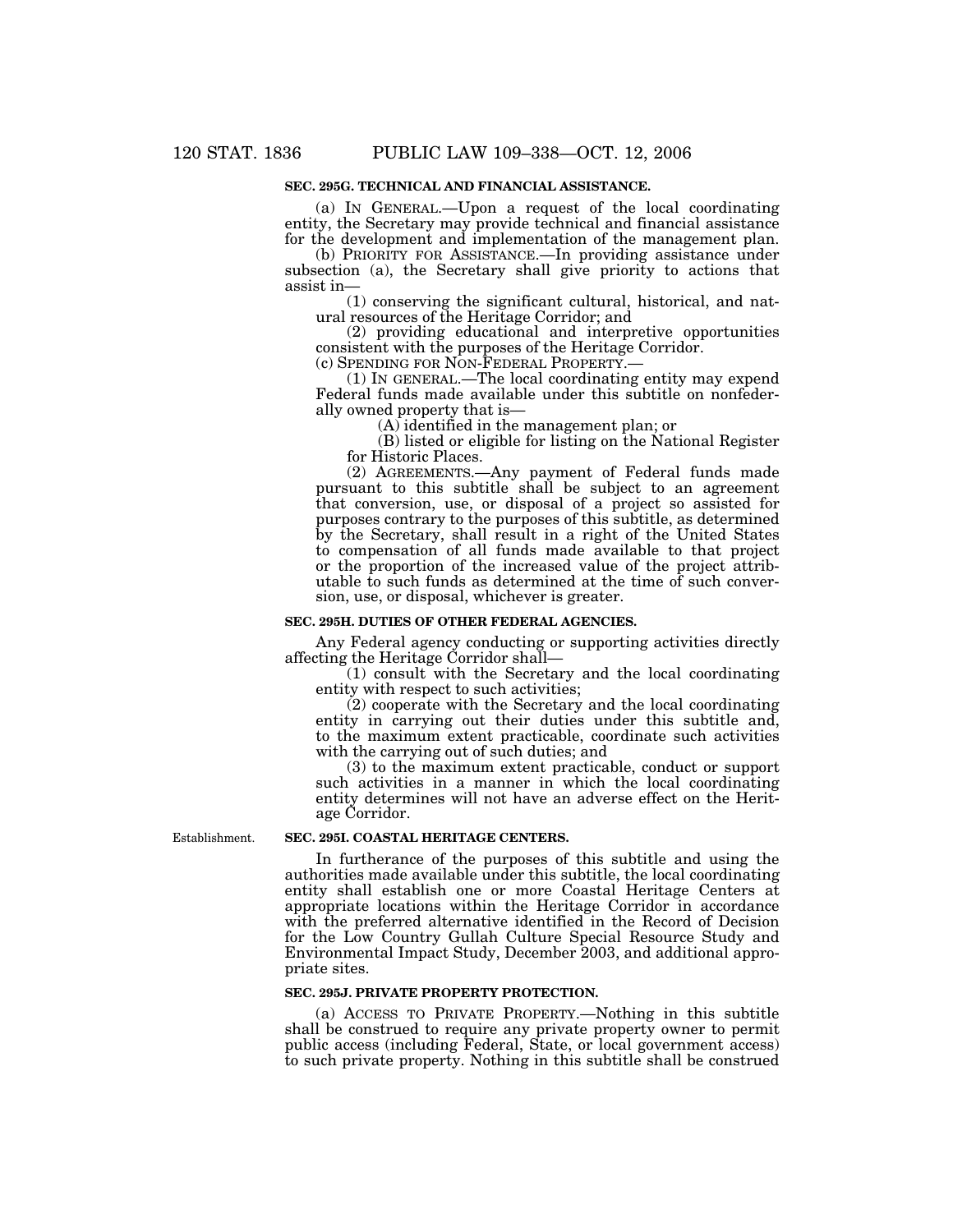to modify any provision of Federal, State, or local law with regard to public access to or use of private lands.

(b) LIABILITY.—Designation of the Heritage Corridor shall not be considered to create any liability, or to have any effect on any liability under any other law, of any private property owner with respect to any persons injured on such private property.<br>
(c) RECOGNITION OF AUTHORITY TO CONTROL LAND USE.—

Nothing in this subtitle shall be construed to modify any authority of Federal, State, or local governments to regulate land use.

(d) PARTICIPATION OF PRIVATE PROPERTY OWNERS IN HERITAGE CORRIDOR.—Nothing in this subtitle shall be construed to require the owner of any private property located within the boundaries of the Heritage Corridor to participate in or be associated with the Heritage Corridor.

(e) EFFECT OF ESTABLISHMENT.—The boundaries designated for the Heritage Corridor represent the area within which Federal funds appropriated for the purpose of this subtitle shall be expended. The establishment of the Heritage Corridor and its boundaries shall not be construed to provide any nonexisting regulatory authority on land use within the Heritage Corridor or its viewshed by the Secretary or the local coordinating entity.

(f) NOTIFICATION AND CONSENT OF PROPERTY OWNERS REQUIRED.—No privately owned property shall be preserved, conserved, or promoted by the management plan for the Heritage Corridor until the owner of that private property has been notified in writing by the local coordinating entity and has given written consent for such preservation, conservation, or promotion to the local coordinating entity.

(g) LANDOWNER WITHDRAWAL.—Any owner of private property included within the boundary of the Heritage Corridor shall have their property immediately removed from within the boundary by submitting a written request to the local coordinating entity.

# **SEC. 295K. AUTHORIZATION OF APPROPRIATIONS.**

(a) IN GENERAL.—There is authorized to be appropriated for the purposes of this subtitle not more than \$1,000,000 for any fiscal year. Not more than a total of \$10,000,000 may be appropriated for the Heritage Corridor under this subtitle.

(b) COST SHARE.—Federal funding provided under this subtitle may not exceed 50 percent of the total cost of any activity for which assistance is provided under this subtitle.

(c) IN-KIND CONTRIBUTIONS.—The Secretary may accept in-kind contributions as part of the non-Federal cost share of any activity for which assistance is provided under this subtitle.

### **SEC. 295L. TERMINATION OF AUTHORITY.**

The authority of the Secretary to provide assistance under this subtitle terminates on the date that is 15 years after the date of enactment of this Act.

# **Subtitle J—Crossroads of the American Revolution National Heritage Area**

### **SEC. 297. SHORT TITLE.**

This subtitle may be cited as the "Crossroads of the American Revolution National Heritage Area Act of 2006''.

Crossroads of the American Revolution National Heritage Area Act of 2006. New Jersey. 16 USC 461 note.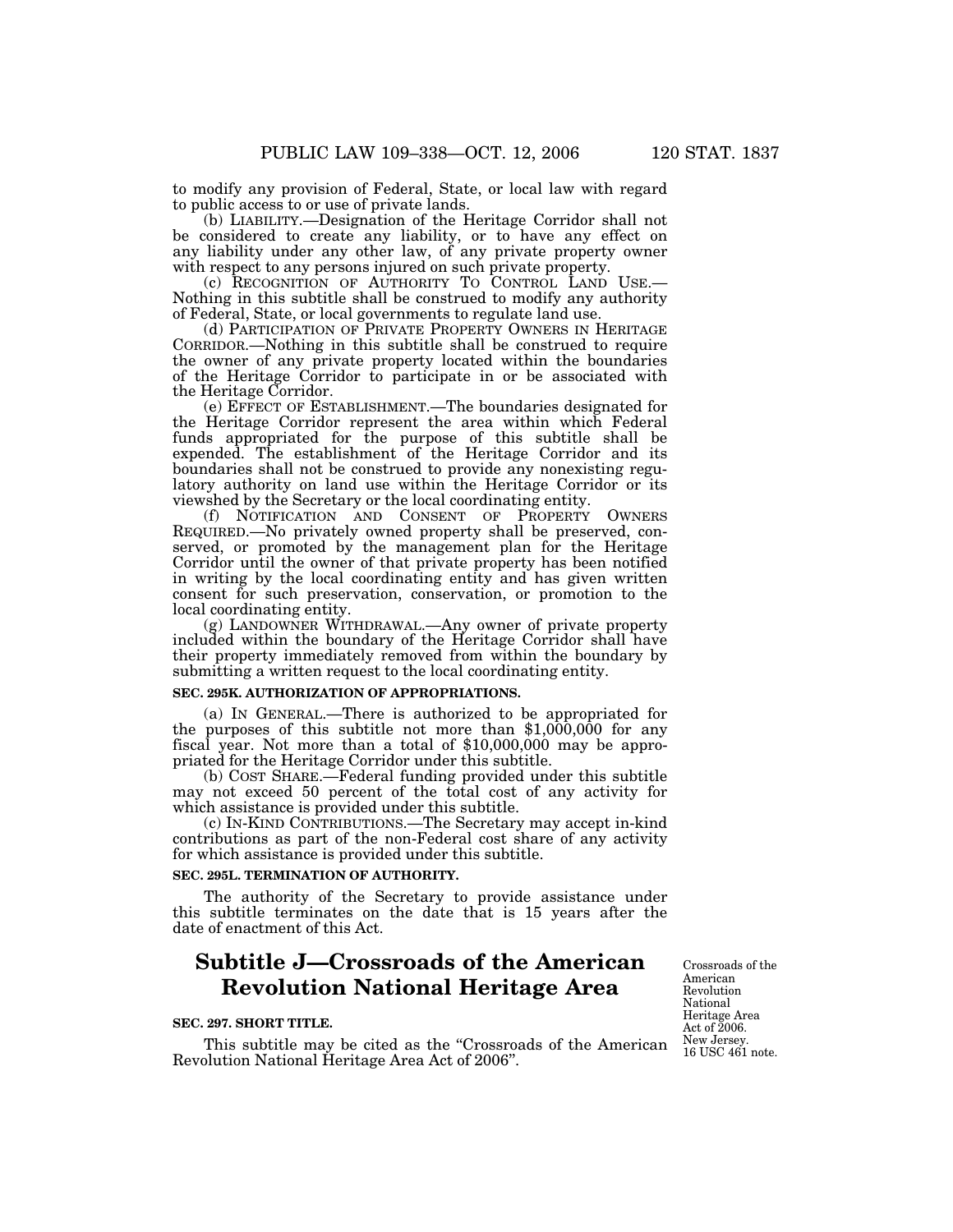### **SEC. 297A. FINDINGS AND PURPOSES.**

(a) FINDINGS.—Congress finds that—

(1) the State of New Jersey was critically important during the American Revolution because of the strategic location of the State between the British armies headquartered in New York City, New York, and the Continental Congress in the city of Philadelphia, Pennsylvania;

(2) General George Washington spent almost half of the period of the American Revolution personally commanding troops of the Continental Army in the State of New Jersey, including 2 severe winters spent in encampments in the area that is now Morristown National Historical Park, a unit of the National Park System;

(3) it was during the 10 crucial days of the American Revolution between December 25, 1776, and January 3, 1777, that General Washington, after retreating across the State of New Jersey from the State of New York to the Commonwealth of Pennsylvania in the face of total defeat, recrossed the Delaware River on the night of December 25, 1776, and went on to win crucial battles at Trenton and Princeton in the State of New Jersey;

(4) Thomas Paine, who accompanied the troops during the retreat, described the events during those days as "the times that try men's souls'';

(5) the sites of 296 military engagements are located in the State of New Jersey, including—

(A) several important battles of the American Revolution that were significant to—

(i) the outcome of the American Revolution; and (ii) the history of the United States; and

(B) several national historic landmarks, including Washington's Crossing, the Old Trenton Barracks, and Princeton, Monmouth, and Red Bank Battlefields;

(6) additional national historic landmarks in the State of New Jersey include the homes of—

(A) Richard Stockton, Joseph Hewes, John Witherspoon, and Francis Hopkinson, signers of the Declaration of Independence;

(B) Elias Boudinout, President of the Continental Congress; and

(C) William Livingston, patriot and Governor of the State of New Jersey from 1776 to 1790;

(7) portions of the landscapes important to the strategies of the British and Continental armies, including waterways, mountains, farms, wetlands, villages, and roadways—

(A) retain the integrity of the period of the American Revolution; and

(B) offer outstanding opportunities for conservation, education, and recreation;

(8) the National Register of Historic Places lists 251 buildings and sites in the National Park Service study area for the Crossroads of the American Revolution that are associated with the period of the American Revolution;

(9) civilian populations residing in the State of New Jersey during the American Revolution suffered extreme hardships because of—

(A) the continuous conflict in the State;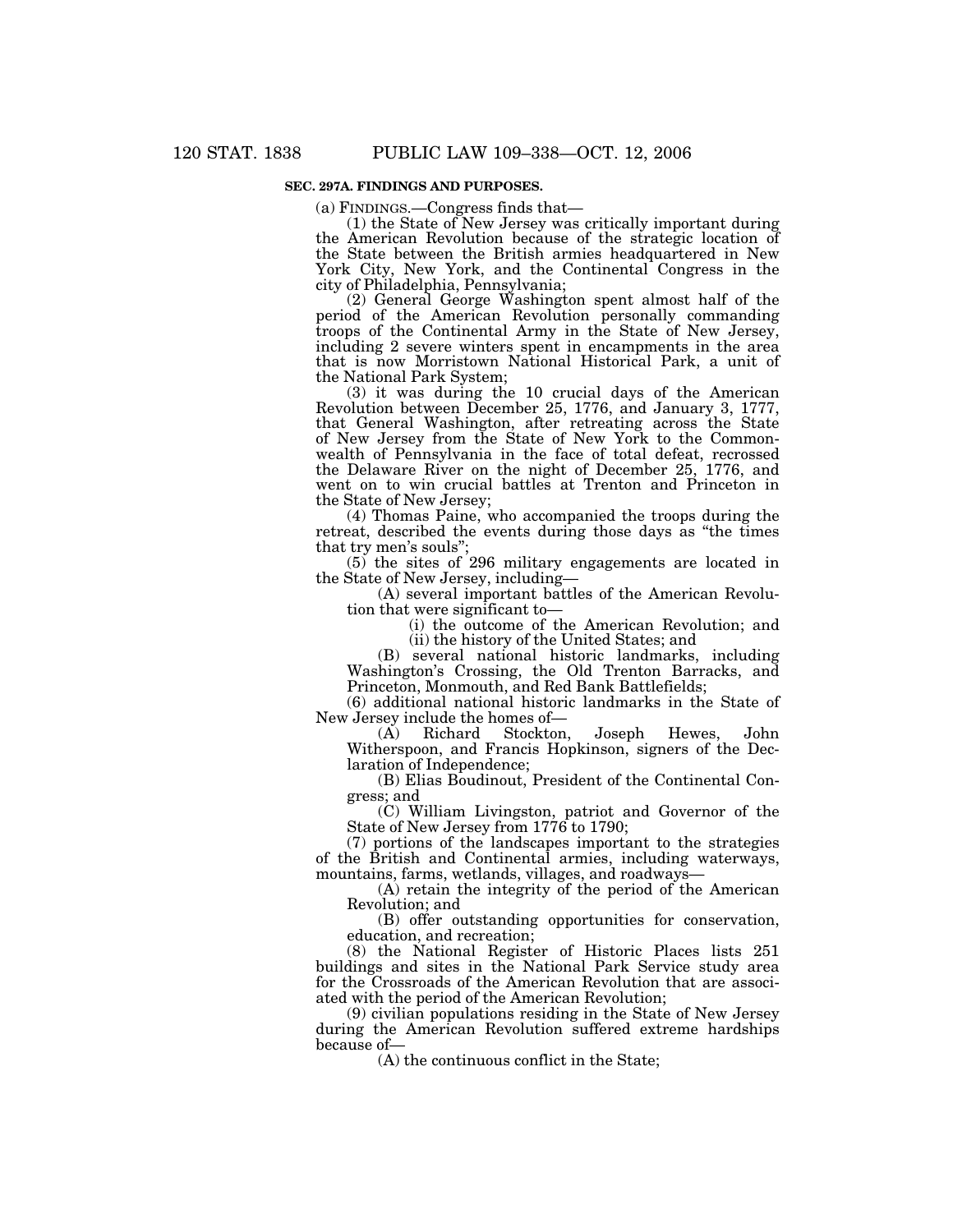(B) foraging armies; and

(C) marauding contingents of loyalist Tories and rebel sympathizers;

(10) because of the important role that the State of New Jersey played in the successful outcome of the American Revolution, there is a Federal interest in developing a regional framework to assist the State of New Jersey, local governments and organizations, and private citizens in—

(A) preserving and protecting cultural, historic, and natural resources of the period; and

(B) bringing recognition to those resources for the educational and recreational benefit of the present and future generations of citizens of the United States; and

(11) the National Park Service has conducted a national heritage area feasibility study in the State of New Jersey that demonstrates that there is a sufficient assemblage of nationally distinctive cultural, historic, and natural resources necessary to establish the Crossroads of the American Revolution National Heritage Area.

(b) PURPOSES.—The purposes of this subtitle are—

(1) to assist communities, organizations, and citizens in the State of New Jersey in preserving—

(A) the special historic identity of the State; and

(B) the importance of the State to the United States;

(2) to foster a close working relationship among all levels of government, the private sector, and local communities in the State;

(3) to provide for the management, preservation, protection, and interpretation of the cultural, historic, and natural resources of the State for the educational and inspirational benefit of future generations;

(4) to strengthen the value of Morristown National Historical Park as an asset to the State by—

(A) establishing a network of related historic resources, protected landscapes, educational opportunities, and events depicting the landscape of the State of New Jersey during the American Revolution; and

(B) establishing partnerships between Morristown National Historical Park and other public and privately owned resources in the Heritage Area that represent the strategic fulcrum of the American Revolution; and

(5) to authorize Federal financial and technical assistance for the purposes described in paragraphs (1) through (4).

#### **SEC. 297B. DEFINITIONS.**

In this subtitle:

(1) HERITAGE AREA.—The term ''Heritage Area'' means the Crossroads of the American Revolution National Heritage Area established by section 297C(a).

(2) LOCAL COORDINATING ENTITY.—The term ''local coordinating entity'' means the local coordinating entity for the Heritage Area designated by section 297C(d).

(3) MANAGEMENT PLAN.—The term ''management plan'' means the management plan for the Heritage Area developed under section 297D.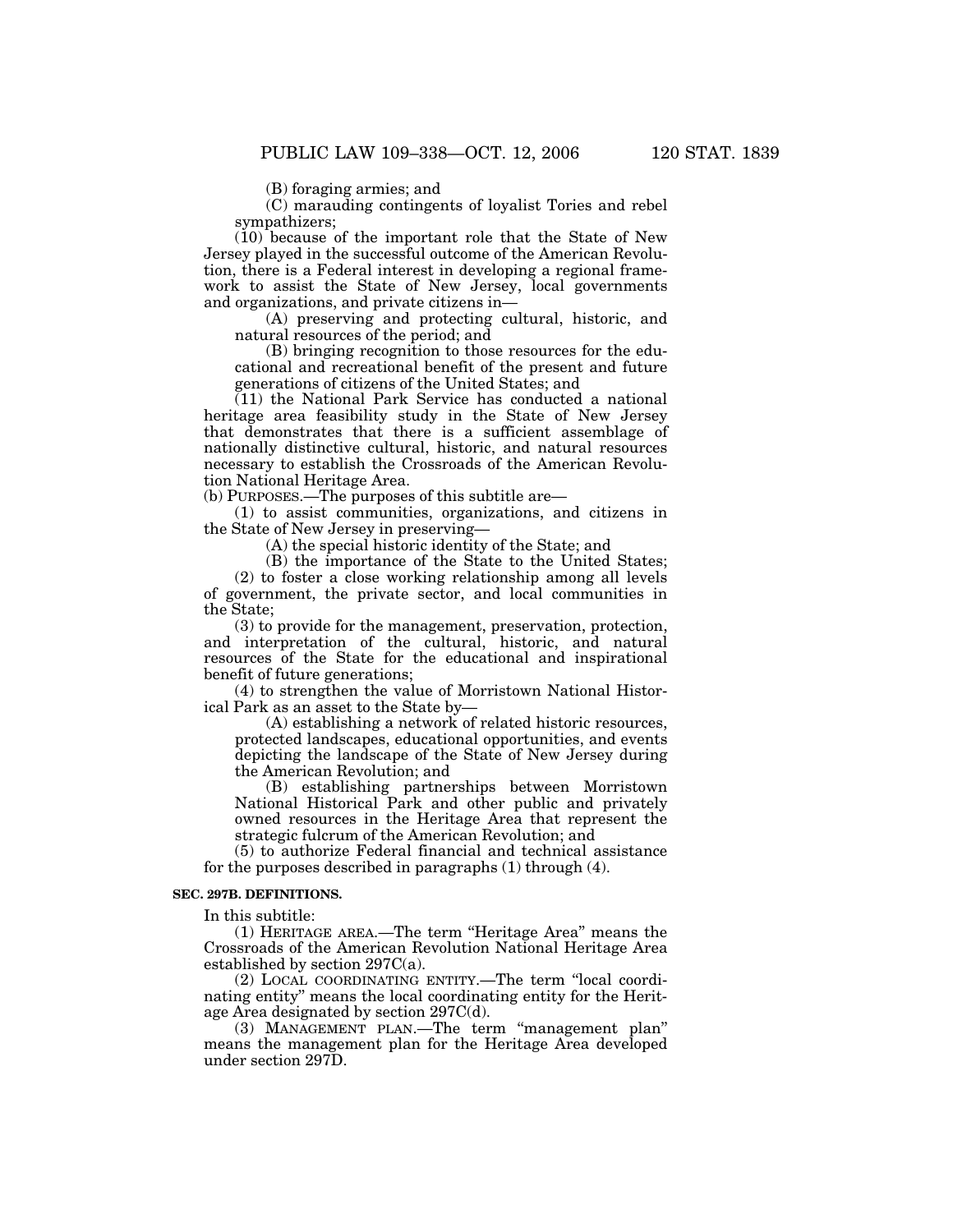(4) MAP.—The term ''map'' means the map entitled ''Crossroads of the American Revolution National Heritage Area'', numbered CRRE/80,000, and dated April 2002.

(5) SECRETARY.—The term ''Secretary'' means the Secretary of the Interior.

(6) STATE.—The term ''State'' means the State of New Jersey.

# **SEC. 297C. CROSSROADS OF THE AMERICAN REVOLUTION NATIONAL HERITAGE AREA.**

(a) ESTABLISHMENT.—There is established in the State the Crossroads of the American Revolution National Heritage Area.

(b) BOUNDARIES.—The Heritage Area shall consist of the land and water within the boundaries of the Heritage Area, as depicted on the map.

(c) AVAILABILITY OF MAP.—The map shall be on file and available for public inspection in the appropriate offices of the National Park Service.

(d) LOCAL COORDINATING ENTITY.—The Crossroads of the American Revolution Association, Inc., a nonprofit corporation in the State, shall be the local coordinating entity for the Heritage Area.

# **SEC. 297D. MANAGEMENT PLAN.**

(a) IN GENERAL.—Not later than 3 years after the date on which funds are made available to carry out this subtitle, the local coordinating entity shall develop and forward to the Secretary a management plan for the Heritage Area.

(b) REQUIREMENTS.—The management plan shall—

(1) include comprehensive policies, strategies, and recommendations for conservation, funding, management, and development of the Heritage Area;

(2) take into consideration existing State, county, and local plans;

(3) describe actions that units of local government, private organizations, and individuals have agreed to take to protect the cultural, historic, and natural resources of the Heritage Area;

(4) identify existing and potential sources of funding for the protection, management, and development of the Heritage Area during the first 5 years of implementation of the management plan; and

 $(5)$  include–

(A) an inventory of the cultural, educational, historic, natural, recreational, and scenic resources of the Heritage Area relating to the themes of the Heritage Area that should be restored, managed, or developed;

(B) recommendations of policies and strategies for resource management that result in—

(i) application of appropriate land and water management techniques; and

(ii) development of intergovernmental and interagency cooperative agreements to protect the cultural, educational, historic, natural, recreational, and scenic resources of the Heritage Area;

(C) a program of implementation of the management plan that includes for the first 5 years of implementation—

(i) plans for resource protection, restoration, construction; and

Deadline.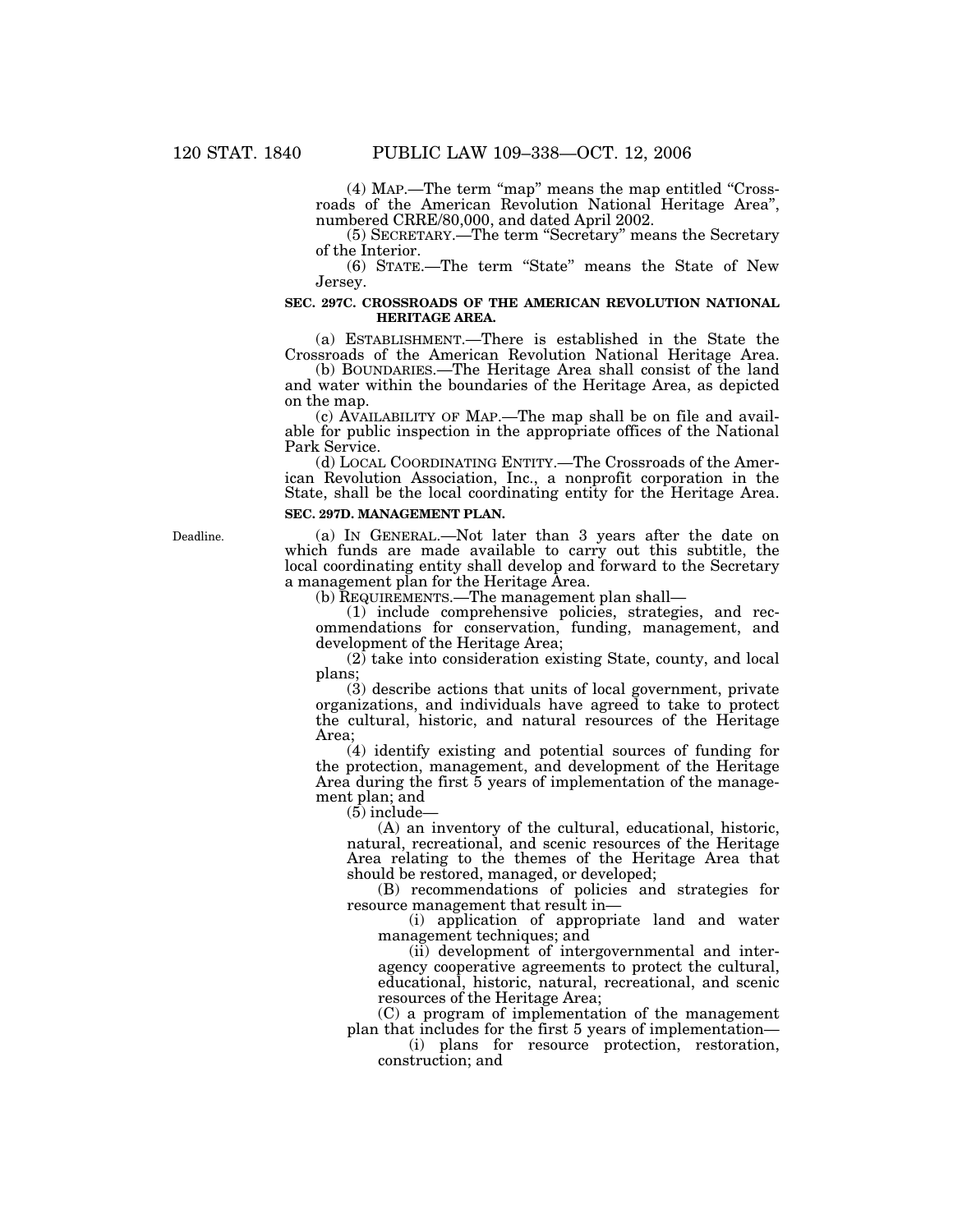(ii) specific commitments for implementation that have been made by the local coordinating entity or any government, organization, or individual;

(D) an analysis of and recommendations for ways in which Federal, State, and local programs, including programs of the National Park Service, may be best coordinated to promote the purposes of this subtitle; and

(E) an interpretive plan for the Heritage Area.<br>(c) APPROVAL OR DISAPPROVAL OF MANAGEMENT PLAN.—

(c) APPROVAL OR DISAPPROVAL OF MANAGEMENT PLAN.— (1) IN GENERAL.—Not later than 90 days after the date Deadline.

of receipt of the management plan under subsection (a), the Secretary shall approve or disapprove the management plan.

(2) CRITERIA.—In determining whether to approve the management plan, the Secretary shall consider whether-

(A) the Board of Directors of the local coordinating entity is representative of the diverse interests of the Heritage Area, including—

(i) governments;

(ii) natural and historic resource protection organizations;

(iii) educational institutions;

(iv) businesses; and

(v) recreational organizations;

(B) the local coordinating entity provided adequate opportunity for public and governmental involvement in the preparation of the management plan, including public hearings;

(C) the resource protection and interpretation strategies in the management plan would adequately protect the cultural, historic, and natural resources of the Heritage Area; and

(D) the Secretary has received adequate assurances from the appropriate State and local officials whose support is needed to ensure the effective implementation of the State and local aspects of the management plan.

(3) ACTION FOLLOWING DISAPPROVAL.—If the Secretary disapproves the management plan under paragraph (1), the Secretary shall—

(A) advise the local coordinating entity in writing of the reasons for the disapproval;

(B) make recommendations for revisions to the management plan; and

Deadline. Recommendations.

(C) not later than 60 days after the receipt of any proposed revision of the management plan from the local coordinating entity, approve or disapprove the proposed revision.

(d) AMENDMENTS.—

(1) IN GENERAL.—The Secretary shall approve or disapprove each amendment to the management plan that the Secretary determines may make a substantial change to the management plan.

(2) USE OF FUNDS.—Funds made available under this subtitle shall not be expended by the local coordinating entity to implement an amendment described in paragraph (1) until the Secretary approves the amendment.

(e) IMPLEMENTATION.—On completion of the 3-year period described in subsection (a), any funding made available under this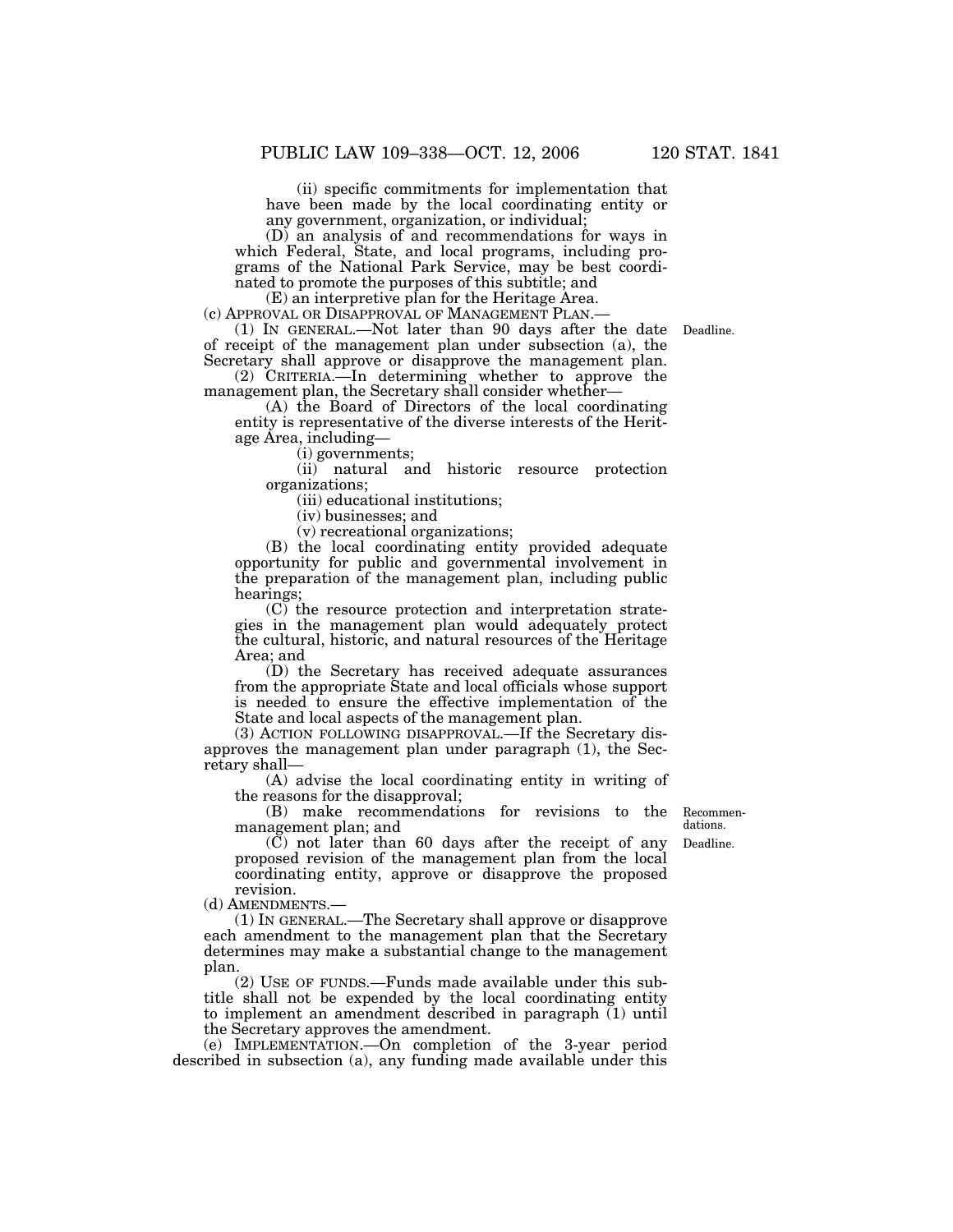subtitle shall be made available to the local coordinating entity only for implementation of the approved management plan.

# **SEC. 297E. AUTHORITIES, DUTIES, AND PROHIBITIONS APPLICABLE TO THE LOCAL COORDINATING ENTITY.**

(a) AUTHORITIES.—For purposes of preparing and implementing the management plan, the local coordinating entity may use funds made available under this subtitle to—

(1) make grants to, provide technical assistance to, and enter into cooperative agreements with, the State (including a political subdivision), a nonprofit organization, or any other person;

(2) hire and compensate staff, including individuals with expertise in—

(A) cultural, historic, or natural resource protection; or

(B) heritage programming;

(3) obtain funds or services from any source (including a Federal law or program);

(4) contract for goods or services; and

(5) support any other activity—

 $(\hat{A})$  that furthers the purposes of the Heritage Area; and

(B) that is consistent with the management plan.

(b) DUTIES.—In addition to developing the management plan, the local coordinating entity shall—

(1) assist units of local government, regional planning organizations, and nonprofit organizations in implementing the approved management plan by—

(A) carrying out programs and projects that recognize, protect, and enhance important resource values in the Heritage Area;

(B) establishing and maintaining interpretive exhibits and programs in the Heritage Area;

(C) developing recreational and educational opportunities in the Heritage Area;

(D) increasing public awareness of and appreciation for cultural, historic, and natural resources of the Heritage Area;

(E) protecting and restoring historic sites and buildings that are—

(i) located in the Heritage Area; and

(ii) related to the themes of the Heritage Area; (F) ensuring that clear, consistent, and appropriate signs identifying points of public access and sites of interest

are installed throughout the Heritage Area; and (G) promoting a wide range of partnerships among governments, organizations, and individuals to further the purposes of the Heritage Area;

(2) in preparing and implementing the management plan, consider the interests of diverse units of government, businesses, organizations, and individuals in the Heritage Area;

(3) conduct public meetings at least semiannually regarding the development and implementation of the management plan;

(4) for any fiscal year for which Federal funds are received under this subtitle—

Public meetings.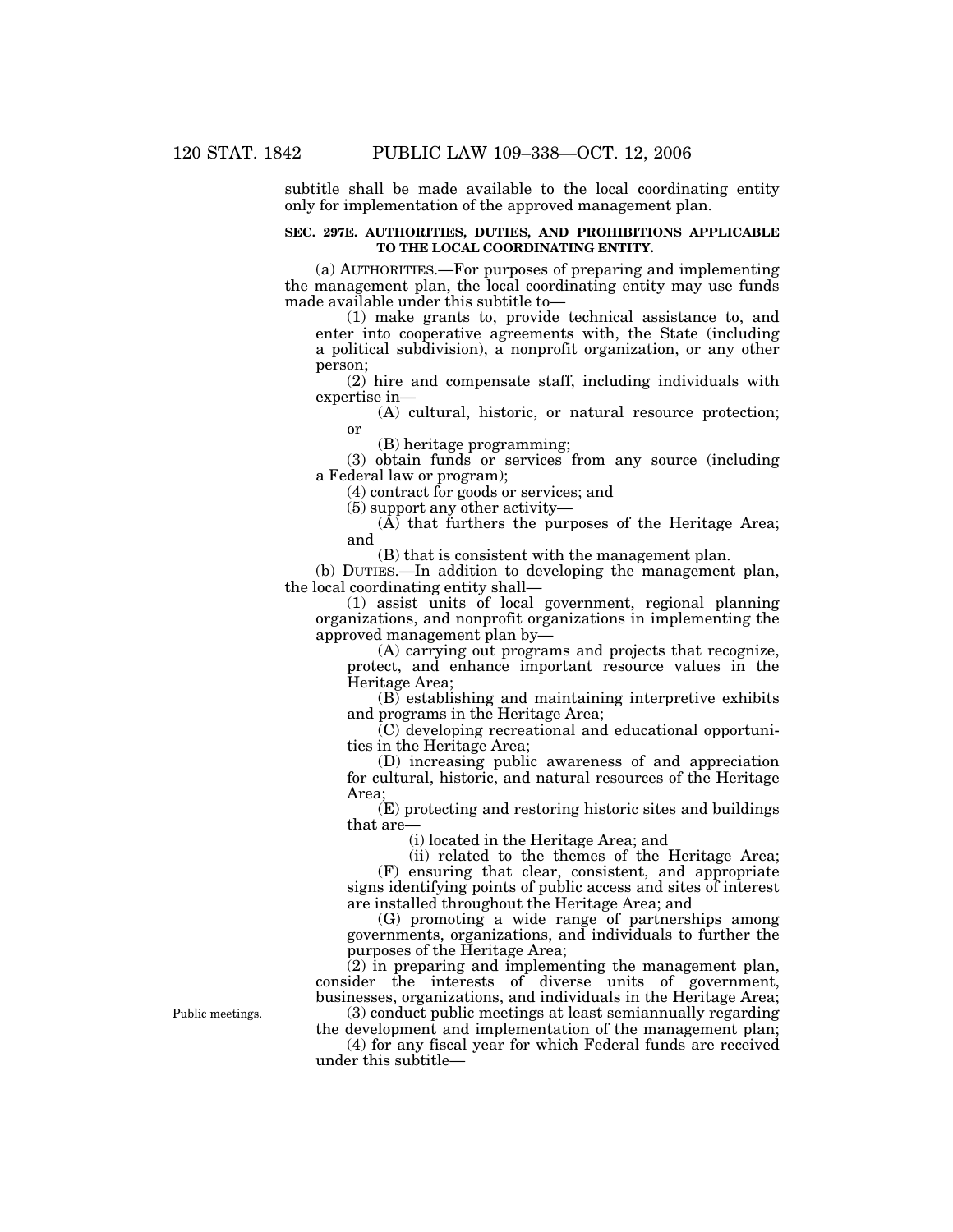(A) submit to the Secretary a report that describes Reports. for the year—

(i) the accomplishments of the local coordinating entity;

(ii) the expenses and income of the local coordinating entity; and

(iii) each entity to which a grant was made;

(B) make available for audit all information relating Records. to the expenditure of the funds and any matching funds; and

(C) require, for all agreements authorizing expenditures of Federal funds by any entity, that the receiving entity make available for audit all records and other information relating to the expenditure of the funds;

(5) encourage, by appropriate means, economic viability that is consistent with the purposes of the Heritage Area; and

(6) maintain headquarters for the local coordinating entity at Morristown National Historical Park and in Mercer County. (c) PROHIBITION ON THE ACQUISITION OF REAL PROPERTY.—

(1) FEDERAL FUNDS.—The local coordinating entity shall not use Federal funds made available under this subtitle to acquire real property or any interest in real property.

(2) OTHER FUNDS.—Notwithstanding paragraph (1), the local coordinating entity may acquire real property or an interest in real property using any other source of funding, including other Federal funding.

### **SEC. 297F. TECHNICAL AND FINANCIAL ASSISTANCE; OTHER FEDERAL AGENCIES.**

(a) TECHNICAL AND FINANCIAL ASSISTANCE.—

(1) IN GENERAL.—On the request of the local coordinating entity, the Secretary may provide technical and financial assistance to the Heritage Area for the development and implementation of the management plan.

(2) PRIORITY FOR ASSISTANCE.—In providing assistance under paragraph (1), the Secretary shall give priority to actions that assist in—

(A) conserving the significant cultural, historic, natural, and scenic resources of the Heritage Area; and

(B) providing educational, interpretive, and recreational opportunities consistent with the purposes of the Heritage Area.

(3) OPERATIONAL ASSISTANCE.—Subject to the availability of appropriations, the Superintendent of Morristown National Historical Park may, on request, provide to public and private organizations in the Heritage Area, including the local coordinating entity, any operational assistance that is appropriate for the purpose of supporting the implementation of the management plan.

(4) PRESERVATION OF HISTORIC PROPERTIES.—To carry out the purposes of this subtitle, the Secretary may provide assistance to a State or local government or nonprofit organization to provide for the appropriate treatment of—

(A) historic objects; or

(B) structures that are listed or eligible for listing on the National Register of Historic Places.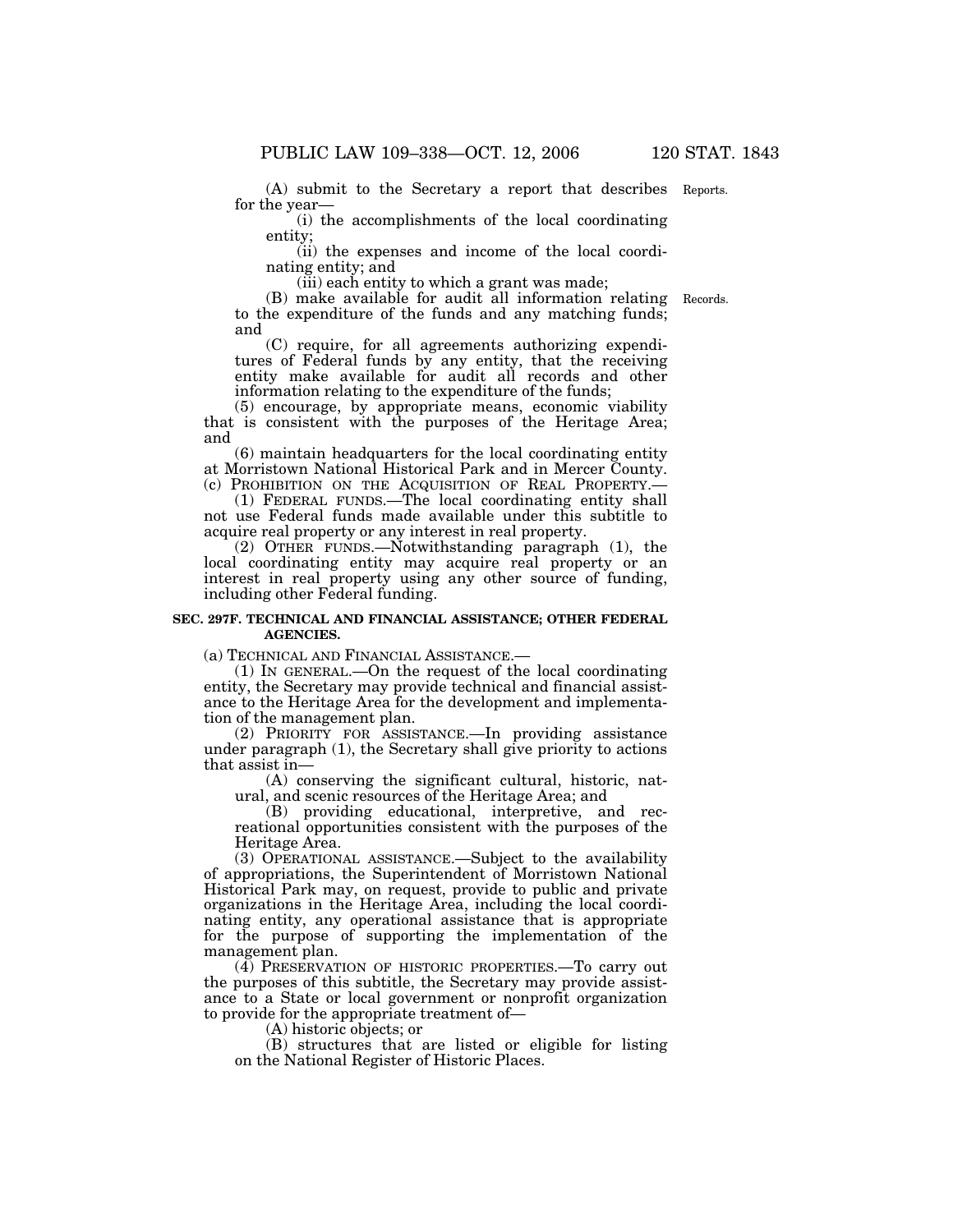(5) COOPERATIVE AGREEMENTS.—The Secretary may enter into cooperative agreements with the local coordinating entity and other public or private entities to carry out this subsection.

(b) OTHER FEDERAL AGENCIES.—Any Federal agency conducting or supporting an activity that directly affects the Heritage Area shall—

(1) consult with the Secretary and the local coordinating entity regarding the activity;

 $(2)(\overline{A})$  cooperate with the Secretary and the local coordinating entity in carrying out the of the Federal agency under this subtitle; and

(B) to the maximum extent practicable, coordinate the activity with the carrying out of those duties; and

(3) to the maximum extent practicable, conduct the activity to avoid adverse effects on the Heritage Area.

### **SEC. 297G. AUTHORIZATION OF APPROPRIATIONS.**

(a) IN GENERAL.—There is authorized to be appropriated to carry out this subtitle \$10,000,000, of which not more than \$1,000,000 may be authorized to be appropriated for any fiscal year.

(b) COST-SHARING REQUIREMENT.—The Federal share of the cost of any activity assisted under this subtitle shall be not more than 50 percent.

# **SEC. 297H. TERMINATION OF AUTHORITY.**

The authority of the Secretary to provide assistance under this subtitle terminates on the date that is 15 years after the date of enactment of this Act.

# **SEC. 297I. REQUIREMENTS FOR INCLUSION OF PRIVATE PROPERTY.**

(a) NOTIFICATION AND CONSENT OF PROPERTY OWNERS REQUIRED.—No privately owned property shall be preserved, conserved, or promoted by the management plan for the Heritage Area until the owner of that private property has been notified in writing by the management entity and has given written consent for such preservation, conservation, or promotion to the management entity.

(b) LANDOWNER WITHDRAW.—Any owner of private property included within the boundary of the Heritage Area shall have their property immediately removed from the boundary by submitting a written request to the management entity.

### **SEC. 297J. PRIVATE PROPERTY PROTECTION.**

(a) ACCESS TO PRIVATE PROPERTY.—Nothing in this title shall be construed to—

(1) require any private property owner to allow public access (including Federal, State, or local government access) to such private property; or

(2) modify any provision of Federal, State, or local law with regard to public access to or use of private property. (b) LIABILITY.—Designation of the Heritage Area shall not be considered to create any liability, or to have any effect on any liability under any other law, of any private property owner with

respect to any persons injured on such private property.<br>
(c) RECOGNITION OF AUTHORITY TO CONTROL LAND USE.— Nothing in this title shall be construed to modify the authority of Federal, State, or local governments to regulate land use.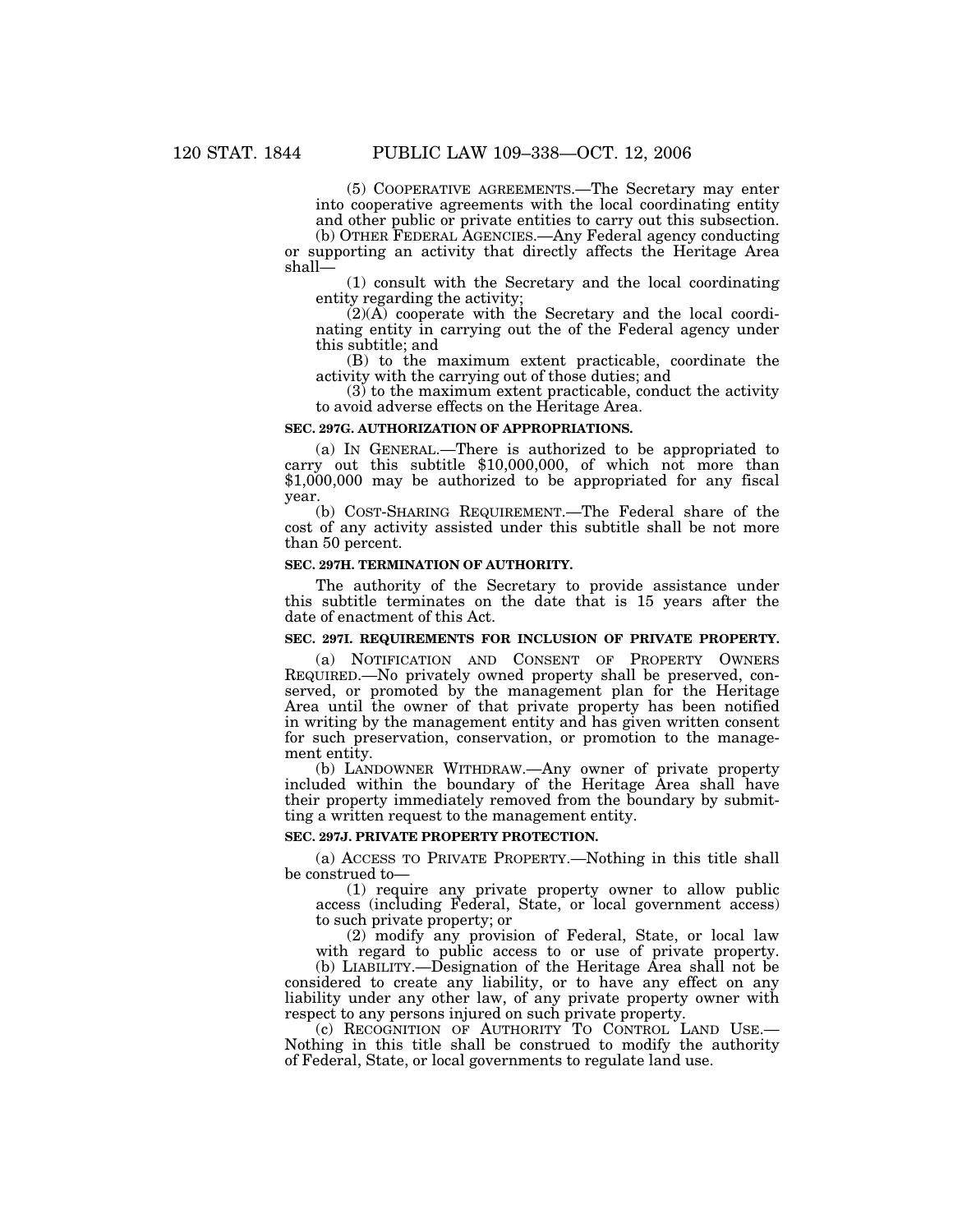(d) PARTICIPATION OF PRIVATE PROPERTY OWNERS IN HERITAGE AREA.—Nothing in this title shall be construed to require the owner of any private property located within the boundaries of the Heritage Area to participate in or be associated with the Heritage Area.

(e) EFFECT OF ESTABLISHMENT.—The boundaries designated for the Heritage Area represent the area within which Federal funds appropriated for the purpose of this title may be expended. The establishment of the Heritage Area and its boundaries shall not be construed to provide any nonexisting regulatory authority on land use within the Heritage Area or its viewshed by the Secretary, the National Park Service, or the management entity.

# **TITLE III—NATIONAL HERITAGE AREA STUDIES**

# **Subtitle A—Western Reserve Heritage Area Study**

Western Reserve Heritage Areas Study Act. Ohio.

# **SEC. 301. SHORT TITLE.**

This subtitle may be cited as the ''Western Reserve Heritage Areas Study Act''.

# **SEC. 302. NATIONAL PARK SERVICE STUDY REGARDING THE WESTERN RESERVE, OHIO.**

(a) FINDINGS.—The Congress finds the following:

(1) The area that encompasses the modern-day counties of Trumbull, Mahoning, Ashtabula, Portage, Geagua, Lake, Cuyahoga, Summit, Medina, Huron, Lorain, Erie, Ottawa, and Ashland in Ohio with the rich history in what was once the Western Reserve, has made a unique contribution to the cultural, political, and industrial development of the United States.

(2) The Western Reserve is distinctive as the land settled by the people of Connecticut after the Revolutionary War. The Western Reserve holds a unique mark as the original wilderness land of the West that many settlers migrated to in order to begin life outside of the original 13 colonies.

(3) The Western Reserve played a significant role in providing land to the people of Connecticut whose property and land was destroyed during the Revolution. These settlers were descendants of the brave immigrants who came to the Americas in the 17th century.

(4) The Western Reserve offered a new destination for those who moved west in search of land and prosperity. The agricultural and industrial base that began in the Western Reserve still lives strong in these prosperous and historical counties.

(5) The heritage of the Western Reserve remains transfixed in the counties of Trumbull, Mahoning, Ashtabula, Portage, Geagua, Lake, Cuyahoga, Summit, Medina, Huron, Lorain, Erie, Ottawa, and Ashland in Ohio. The people of these counties are proud of their heritage as shown through the unwavering attempts to preserve agricultural land and the industrial foundation that has been embedded in this region since the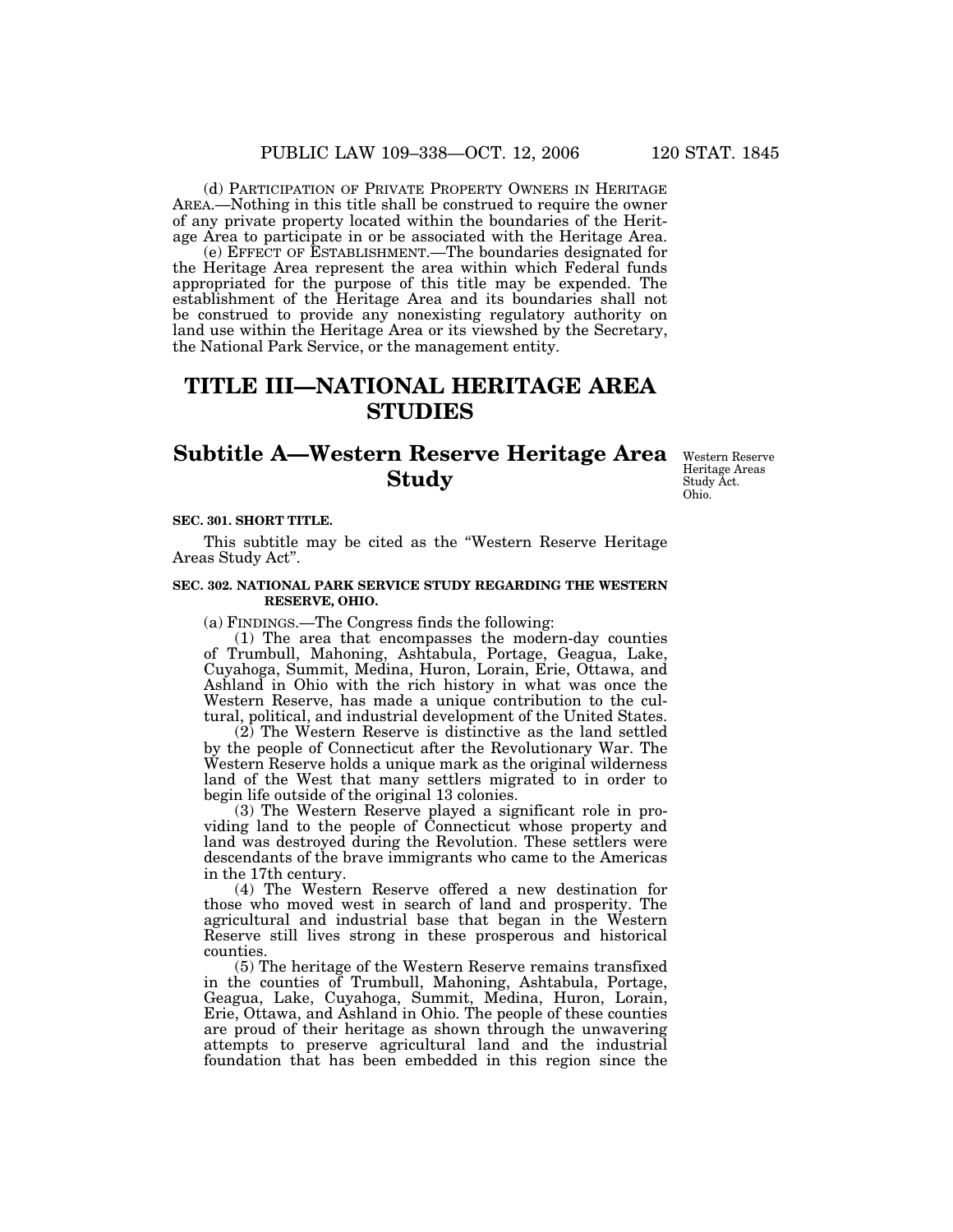establishment of the Western Reserve. Throughout these counties, historical sites, and markers preserve the unique traditions and customs of its original heritage.

(6) The counties that encompass the Western Reserve continue to maintain a strong connection to its historic past as seen through its preservation of its local heritage, including historic homes, buildings, and centers of public gatherings.

(7) There is a need for assistance for the preservation and promotion of the significance of the Western Reserve as the natural, historic and cultural heritage of the counties of Trumbull, Mahoning, Ashtabula, Portage, Geagua, Lake, Cuyahoga, Summit, Medina, Huron, Lorain, Erie, Ottawa and Ashland in Ohio.

(8) The Department of the Interior is responsible for protecting the Nation's cultural and historical resources. There are significant examples of such resources within these counties and what was once the Western Reserve to merit the involvement of the Federal Government in the development of programs and projects, in cooperation with the State of Ohio and other local governmental entities, to adequately conserve, protect, and interpret this heritage for future generations, while providing opportunities for education and revitalization.

 $(b)$  STUDY.-

(1) IN GENERAL.—The Secretary, acting through the National Park Service Rivers, Trails, and Conservation Assistance Program, Midwest Region, and in consultation with the State of Ohio, the counties of Trumbull, Mahoning, Ashtabula, Portage, Geagua, Lake, Cuyahoga, Summit, Medina, Huron, Lorain, Erie, Ottawa, and Ashland, and other appropriate organizations, shall carry out a study regarding the suitability and feasibility of establishing the Western Reserve Heritage Area in these counties in Ohio.

(2) CONTENTS.—The study shall include analysis and documentation regarding whether the Study Area-

(A) has an assemblage of natural, historic, and cultural resources that together represent distinctive aspects of American heritage worthy of recognition, conservation, interpretation, and continuing use, and are best managed through partnerships among public and private entities and by combining diverse and sometimes noncontiguous resources and active communities;

(B) reflects traditions, customs, beliefs, and folklife that are a valuable part of the national story;

(C) provides outstanding opportunities to conserve natural, historic, cultural, or scenic features;

(D) provides outstanding recreational and educational opportunities;

(E) contains resources important to the identified theme or themes of the Study Area that retain a degree of integrity capable of supporting interpretation;

(F) includes residents, business interests, nonprofit organizations, and local and State governments that are involved in the planning, have developed a conceptual financial plan that outlines the roles for all participants, including the Federal Government, and have demonstrated support for the concept of a national heritage area;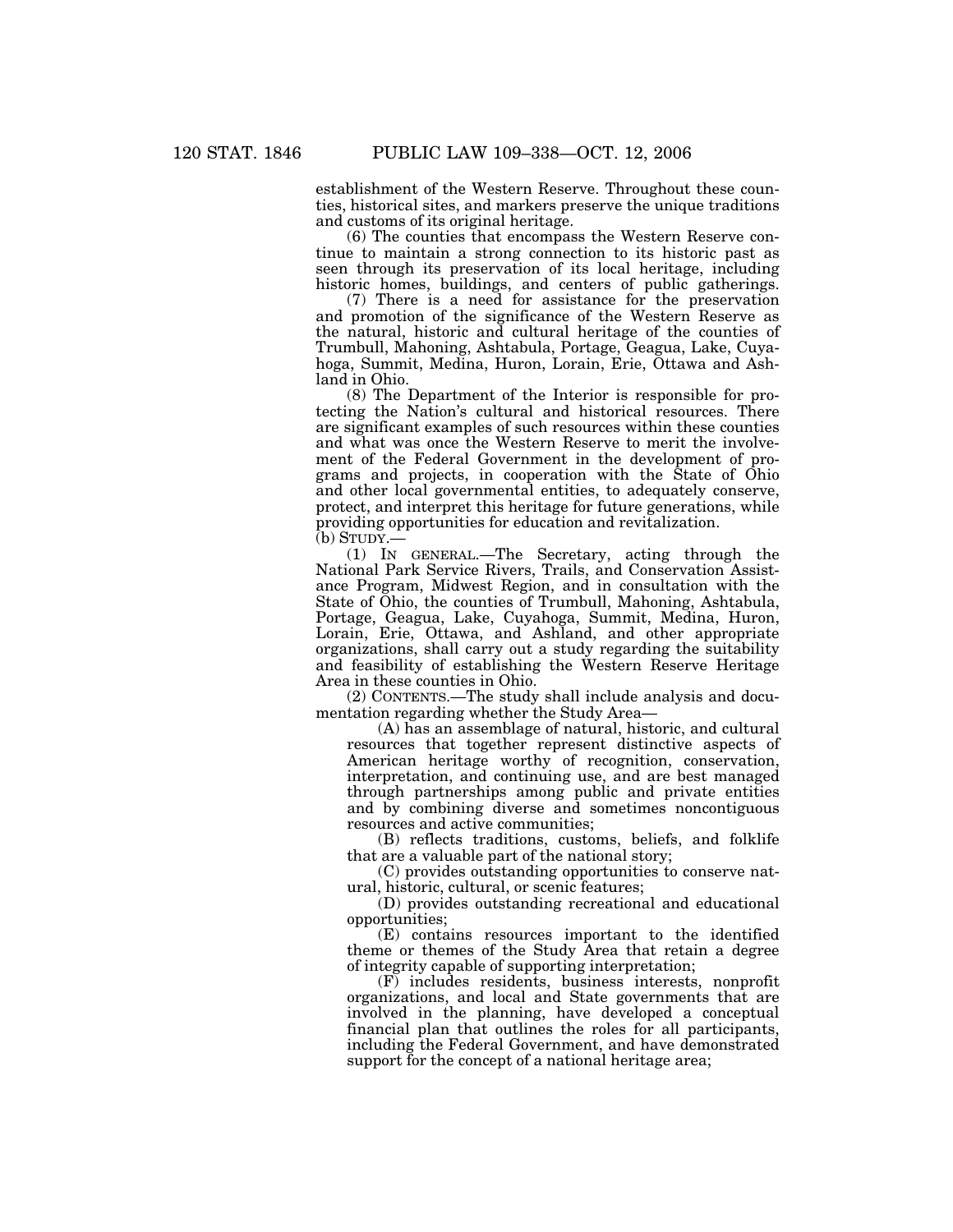(G) has a potential local coordinating entity to work in partnership with residents, business interests, nonprofit organizations, and local and State governments to develop a national heritage area consistent with continued local and State economic activity;

(H) has a conceptual boundary map that is supported by the public; and

(I) has potential or actual impact on private property located within or abutting the Study Area.

(c) BOUNDARIES OF THE STUDY AREA.—The Study Area shall be comprised of the counties of Trumbull, Mahoning, Ashtabula, Portage, Geagua, Lake, Cuyahoga, Summit, Medina, Huron, Lorain, Erie, Ottawa, and Ashland in Ohio.

# **Subtitle B—St. Croix National Heritage Area Study**

### **SEC. 311. SHORT TITLE.**

This subtitle may be cited as the ''St. Croix National Heritage Area Study Act''.

### **SEC. 312. STUDY.**

(a) IN GENERAL.—The Secretary of the Interior, in consultation with appropriate State historic preservation officers, States historical societies, and other appropriate organizations, shall conduct a study regarding the suitability and feasibility of designating the island of St. Croix as the St. Croix National Heritage Area. The study shall include analysis, documentation, and determination regarding whether the island of St. Croix—

(1) has an assemblage of natural, historic, and cultural resources that together represent distinctive aspects of American heritage worthy of recognition, conservation, interpretation, and continuing use, and are best managed through partnerships among public and private entities and by combining diverse and sometimes noncontiguous resources and active communities;

(2) reflects traditions, customs, beliefs, and folklife that are a valuable part of the national story;

(3) provides outstanding opportunities to conserve natural, historic, cultural, or scenic features;

(4) provides outstanding recreational and educational opportunities;

(5) contains resources important to the identified theme or themes of the island of St. Croix that retain a degree of integrity capable of supporting interpretation;

(6) includes residents, business interests, nonprofit organizations, and local and State governments that are involved in the planning, have developed a conceptual financial plan that outlines the roles of all participants (including the Federal Government), and have demonstrated support for the concept of a national heritage area;

(7) has a potential local coordinating entity to work in partnership with residents, business interests, nonprofit organizations, and local and State governments to develop a national heritage area consistent with continued local and State economic activity; and

St. Croix National Heritage Area Study Act.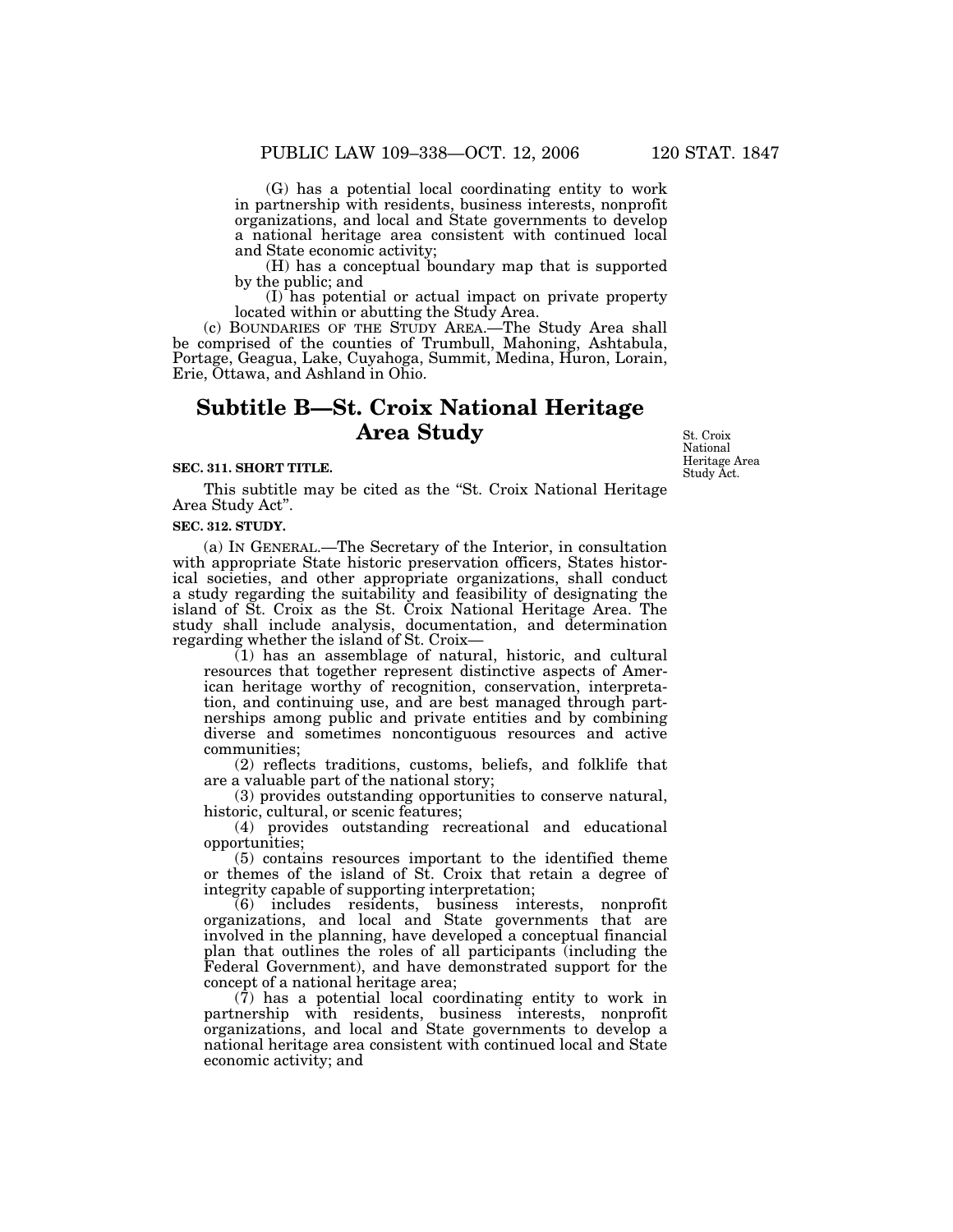(8) has a conceptual boundary map that is supported by the public.

(b) REPORT.—Not later than 3 fiscal years after the date on which funds are first made available for this section, the Secretary of the Interior shall submit to the Committee on Resources of the House of Representatives and the Committee on Energy and Natural Resources of the Senate a report on the findings, conclusions, and recommendations of the study.

(c) PRIVATE PROPERTY.—In conducting the study required by this section, the Secretary of the Interior shall analyze the potential impact that designation of the area as a national heritage area is likely to have on land within the proposed area or bordering the proposed area that is privately owned at the time that the study is conducted.

#### Southern Campaign of the Revolution Heritage Area Study Act. South Carolina. North Carolina.

# **Subtitle C—Southern Campaign of the Revolution**

### **SEC. 321. SHORT TITLE.**

This subtitle may be cited as the ''Southern Campaign of the Revolution Heritage Area Study Act''.

## **SEC. 322. SOUTHERN CAMPAIGN OF THE REVOLUTION HERITAGE AREA STUDY.**

(a) STUDY.—The Secretary of the Interior, in consultation with appropriate State historic preservation officers, States historical societies, the South Carolina Department of Parks, Recreation, and Tourism, and other appropriate organizations, shall conduct a study regarding the suitability and feasibility of designating the study area described in subsection (b) as the Southern Campaign of the Revolution Heritage Area. The study shall include analysis, documentation, and determination regarding whether the study area—

(1) has an assemblage of natural, historic, and cultural resources that together represent distinctive aspects of American heritage worthy of recognition, conservation, interpretation, and continuing use, and are best managed through partnerships among public and private entities and by combining diverse and sometimes noncontiguous resources and active communities;

(2) reflects traditions, customs, beliefs, and folklife that are a valuable part of the national story;

(3) provides outstanding opportunities to conserve natural, historic, cultural, or scenic features:

(4) provides outstanding recreational and educational opportunities;

(5) contains resources important to the identified theme or themes of the study area that retain a degree of integrity capable of supporting interpretation;

(6) includes residents, business interests, nonprofit organizations, and local and State governments that are involved in the planning, have developed a conceptual financial plan that outlines the roles of all participants (including the Federal Government), and have demonstrated support for the concept of a national heritage area;

 $(7)$  has a potential local coordinating entity to work in partnership with residents, business interests, nonprofit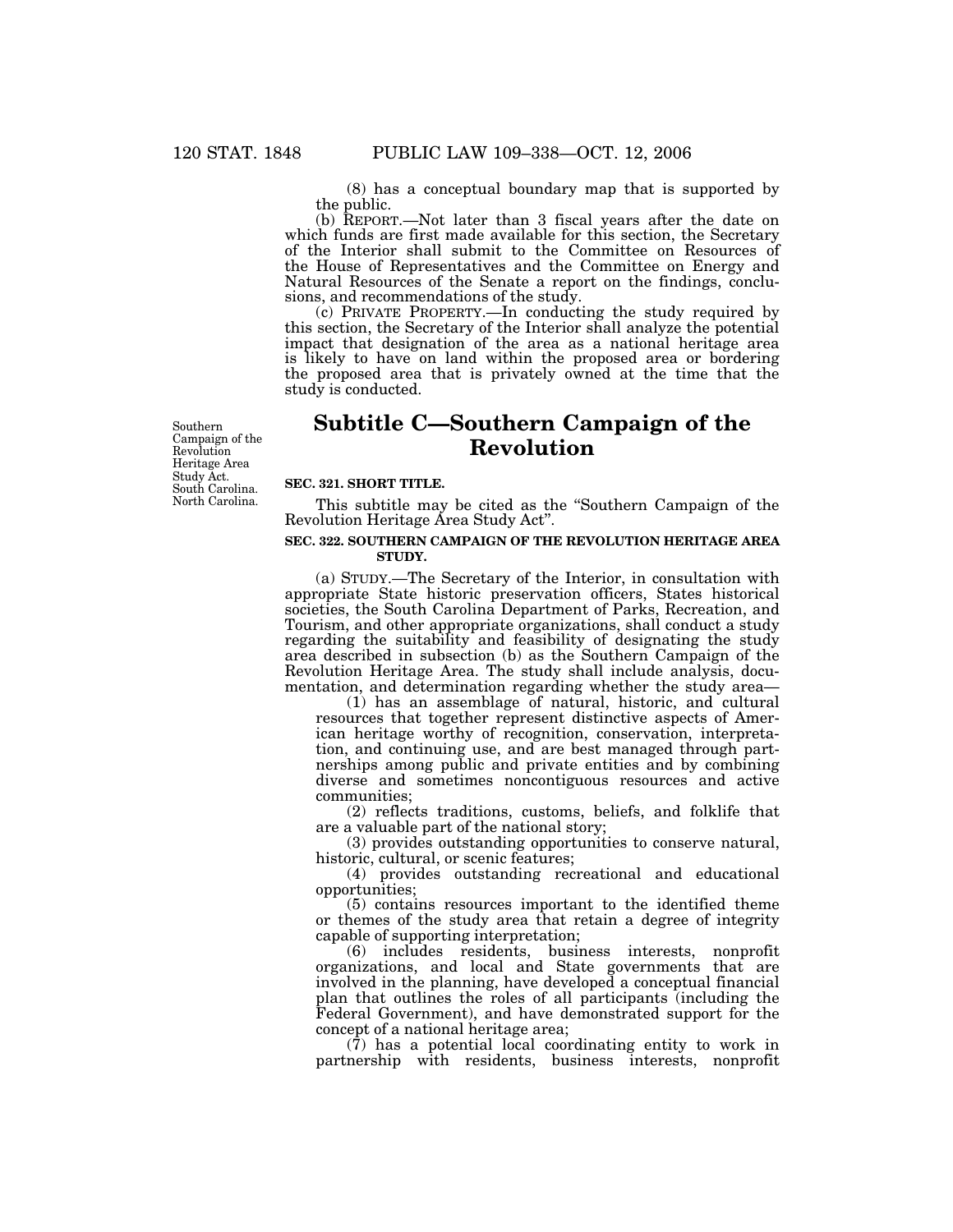organizations, and local and State governments to develop a national heritage area consistent with continued local and State economic activity; and

(8) has a conceptual boundary map that is supported by the public.

(b) STUDY AREA.—

(1) IN GENERAL.—

(A) SOUTH CAROLINA.—The study area shall include the following counties in South Carolina: Anderson, Greenville County, Spartanburg, Cherokee County, Greenwood, Laurens, Union, York, Chester, Darlington, Florence, Chesterfield, Marlboro, Fairfield, Richland, Lancaster, Kershaw, Sumter, Orangeburg, Georgetown, Dorchester, Colleton, Charleston, Beaufort, Calhoun, Clarendon, and Williamsburg.

(B) NORTH CAROLINA.—The study area may include sites and locations in North Carolina as appropriate.

(2) SPECIFIC SITES.—The heritage area may include the following sites of interest:

(A) NATIONAL PARK SERVICE SITE.—Kings Mountain National Military Park, Cowpens National Battlefield, Fort Moultrie National Monument, Charles Pickney National Historic Site, and Ninety Six National Historic Site as well as the National Park Affiliate of Historic Camden Revolutionary War Site.

(B) STATE-MAINTAINED SITES.—Colonial Dorchester State Historic Site, Eutaw Springs Battle Site, Hampton Plantation State Historic Site, Landsford Canal State Historic Site, Andrew Jackson State Park, and Musgrove Mill State Park.

(C) COMMUNITIES.—Charleston, Beaufort, Georgetown, Kingstree, Cheraw, Camden, Winnsboro, Orangeburg, and Cayce.

(D) OTHER KEY SITES OPEN TO THE PUBLIC.—Middleton Place, Goose Creek Church, Hopsewee Plantation, Walnut Grove Plantation, Fort Watson, and Historic Brattonsville.

(c) REPORT.—Not later than 3 fiscal years after the date on which funds are first made available to carry out this subtitle, the Secretary of the Interior shall submit to the Committee on Resources of the House of Representatives and the Committee on Energy and Natural Resources of the Senate a report on the findings, conclusions, and recommendations of the study.

# **SEC. 323. PRIVATE PROPERTY.**

In conducting the study required by this subtitle, the Secretary of the Interior shall analyze the potential impact that designation of the area as a national heritage area is likely to have on land within the proposed area or bordering the proposed area that is privately owned at the time that the study is conducted.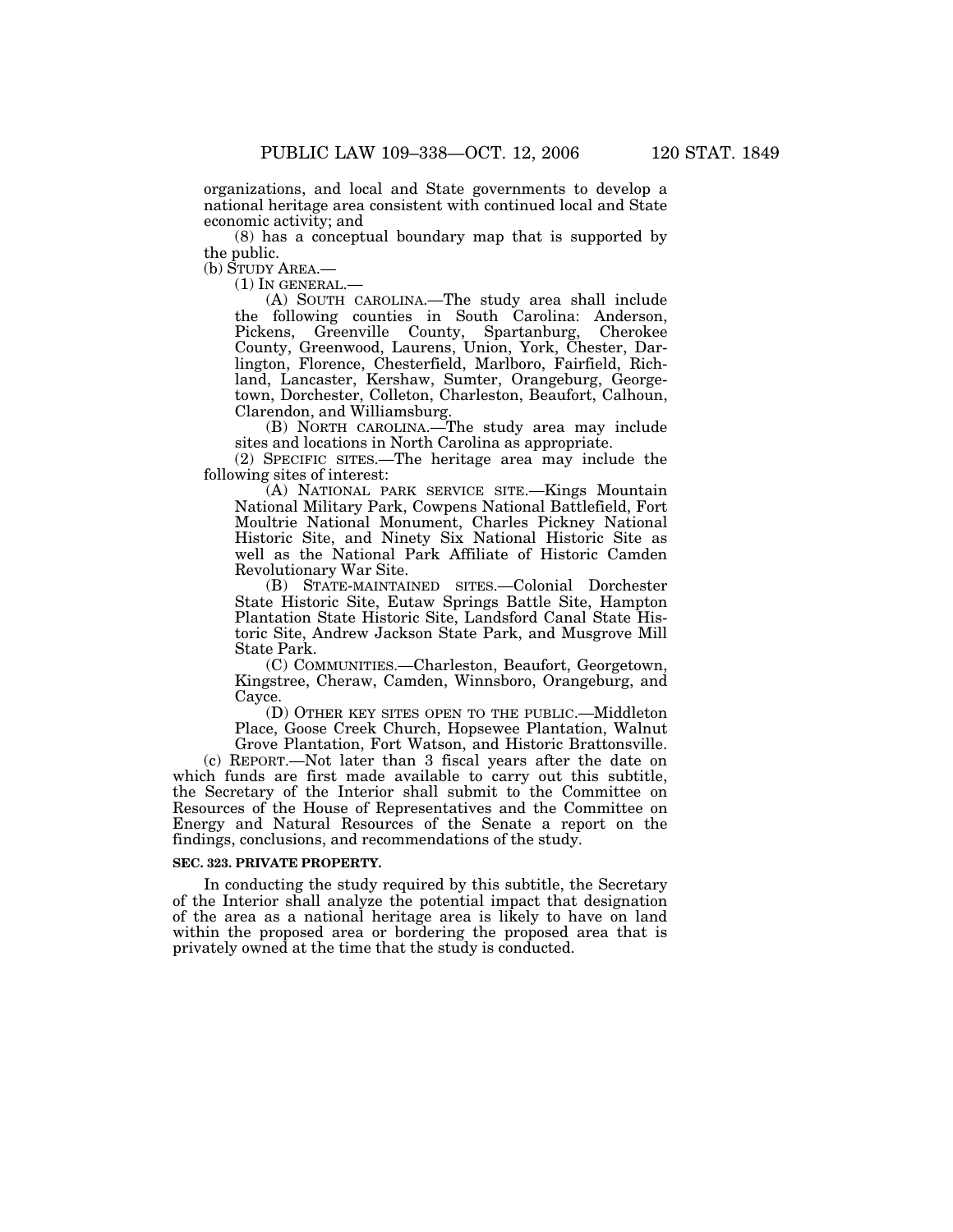Illinois and Michigan Canal National Heritage Corridor Act Amendments of 2006. 16 USC 461 note.

# 120 STAT. 1850 PUBLIC LAW 109–338—OCT. 12, 2006

# **TITLE IV—ILLINOIS AND MICHIGAN CANAL NATIONAL HERITAGE COR-RIDOR ACT AMENDMENTS**

### **SEC. 401. SHORT TITLE.**

This title may be cited as the ''Illinois and Michigan Canal National Heritage Corridor Act Amendments of 2006''.

# **SEC. 402. TRANSITION AND PROVISIONS FOR NEW LOCAL COORDI-NATING ENTITY.**

The Illinois and Michigan Canal National Heritage Corridor Act of 1984 (Public Law 98–398; 16 U.S.C. 461 note) is amended as follows:

16 USC 461 note.

Memorandum.

16 USC 461 note.

(1) In section 103—

 $(A)$  in paragraph  $(8)$ , by striking "and";

(B) in paragraph (9), by striking the period and inserting "; and"; and

(C) by adding at the end the following:

"(10) the term 'Association' means the Canal Corridor Association (an organization described under section 501(c)(3) of the Internal Revenue Code of 1986 and exempt from taxation under section 501(a) of such Code).''.

(2) By adding at the end of section 112 the following new paragraph:

 $\sqrt{7}$ (7) The Secretary shall enter into a memorandum of understanding with the Association to help ensure appropriate transition of the local coordinating entity to the Association and coordination with the Association regarding that role.''.

(3) By adding at the end the following new sections:

# **''SEC. 119. ASSOCIATION AS LOCAL COORDINATING ENTITY.**

''Upon the termination of the Commission, the local coordinating entity for the corridor shall be the Association.

# **''SEC. 120. DUTIES AND AUTHORITIES OF ASSOCIATION.**

''For purposes of preparing and implementing the management plan developed under section 121, the Association may use Federal funds made available under this title—

''(1) to make loans and grants to, and enter into cooperative agreements with, States and their political subdivisions, private organizations, or any person;

 $(2)$  to hire, train, and compensate staff; and

"(3) to enter into contracts for goods and services.

### **''SEC. 121. DUTIES OF THE ASSOCIATION.**

''The Association shall—

''(1) develop and submit to the Secretary for approval under section 123 a proposed management plan for the corridor not later than 2 years after Federal funds are made available for this purpose;

" $(2)$  give priority to implementing actions set forth in the management plan, including taking steps to assist units of local government, regional planning organizations, and other organizations—

''(A) in preserving the corridor;

Deadline.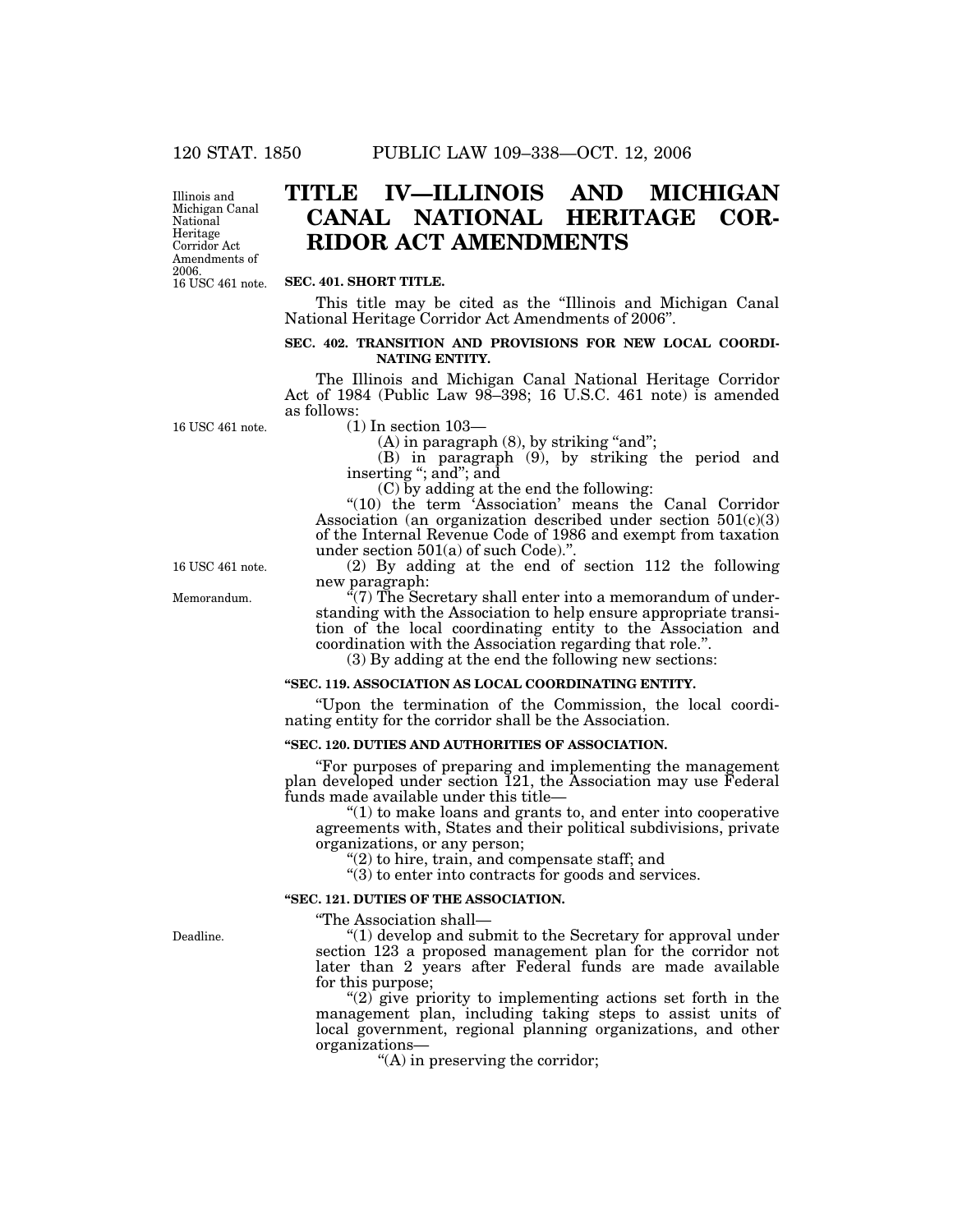''(B) in establishing and maintaining interpretive exhibits in the corridor;

''(C) in developing recreational resources in the corridor;

''(D) in increasing public awareness of and appreciation for the natural, historical, and architectural resources and sites in the corridor; and

''(E) in facilitating the restoration of any historic building relating to the themes of the corridor;

"(3) encourage by appropriate means economic viability in the corridor consistent with the goals of the management plan;

"(4) consider the interests of diverse governmental, business, and other groups within the corridor;

''(5) conduct public meetings at least quarterly regarding Public meetings. the implementation of the management plan;

''(6) submit substantial changes (including any increase of more than 20 percent in the cost estimates for implementation) to the management plan to the Secretary; and

''(7) for any year in which Federal funds have been received under this title—

"(A) submit an annual report to the Secretary setting Reports. forth the Association's accomplishments, expenses and income, and the identity of each entity to which any loans and grants were made during the year for which the report is made;

"(B) make available for audit all records pertaining to the expenditure of such funds and any matching funds; and Records.

''(C) require, for all agreements authorizing expenditure of Federal funds by other organizations, that the receiving organizations make available for audit all records pertaining to the expenditure of such funds. Records.

# **''SEC. 122. USE OF FEDERAL FUNDS.**

"(a) IN GENERAL.—The Association shall not use Federal funds received under this title to acquire real property or an interest in real property.

''(b) OTHER SOURCES.—Nothing in this title precludes the Association from using Federal funds from other sources for authorized purposes.

# **''SEC. 123. MANAGEMENT PLAN.**

"(a) PREPARATION OF MANAGEMENT PLAN.—Not later than 2 Deadline. years after the date that Federal funds are made available for this purpose, the Association shall submit to the Secretary for approval a proposed management plan that shall—

''(1) take into consideration State and local plans and involve residents, local governments and public agencies, and private organizations in the corridor;

 $''(2)$  present comprehensive recommendations for the corridor's conservation, funding, management, and development;

"(3) include actions proposed to be undertaken by units of government and nongovernmental and private organizations to protect the resources of the corridor;

"(4) specify the existing and potential sources of funding to protect, manage, and develop the corridor; and

 $"(5)$  include—

Recommendations.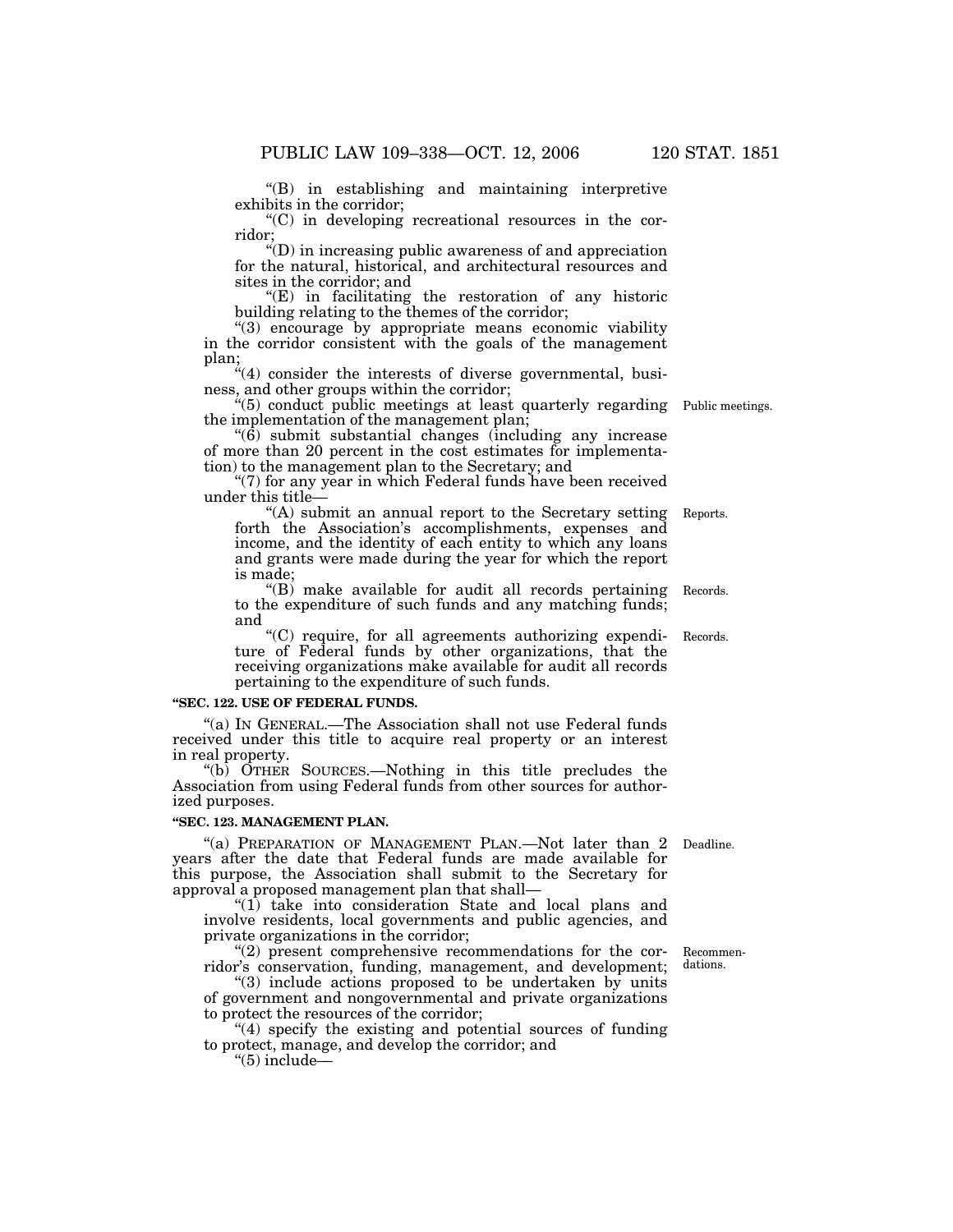''(A) identification of the geographic boundaries of the corridor;

''(B) a brief description and map of the corridor's overall concept or vision that show key sites, visitor facilities and attractions, and physical linkages;

''(C) identification of overall goals and the strategies and tasks intended to reach them, and a realistic schedule for completing the tasks;

" $(D)$  a listing of the key resources and themes of the corridor;

 $E(E)$  identification of parties proposed to be responsible for carrying out the tasks;

" $(F)$  a financial plan and other information on costs and sources of funds;

 $(G)$  a description of the public participation process used in developing the plan and a proposal for public participation in the implementation of the management plan;

 $H(H)$  a mechanism and schedule for updating the plan based on actual progress;

''(I) a bibliography of documents used to develop the management plan; and

 $\widetilde{J}$ ) a discussion of any other relevant issues relating to the management plan.

"(b) DISQUALIFICATION FROM FUNDING.—If a proposed management plan is not submitted to the Secretary within 2 years after the date that Federal funds are made available for this purpose, the Association shall be ineligible to receive additional funds under this title until the Secretary receives a proposed management plan from the Association.

"(c) APPROVAL OF MANAGEMENT PLAN.—The Secretary shall approve or disapprove a proposed management plan submitted under this title not later than 180 days after receiving such proposed management plan. If action is not taken by the Secretary within the time period specified in the preceding sentence, the management plan shall be deemed approved. The Secretary shall consult with the local entities representing the diverse interests of the corridor including governments, natural and historic resource protection organizations, educational institutions, businesses, recreational organizations, community residents, and private property owners prior to approving the management plan. The Association shall conduct semi-annual public meetings, workshops, and hearings to provide adequate opportunity for the public and local and governmental entities to review and to aid in the preparation and implementation of the management plan.

''(d) EFFECT OF APPROVAL.—Upon the approval of the management plan as provided in subsection (c), the management plan shall supersede the conceptual plan contained in the National Park Service report.

''(e) ACTION FOLLOWING DISAPPROVAL.—If the Secretary disapproves a proposed management plan within the time period specified in subsection (c), the Secretary shall advise the Association in writing of the reasons for the disapproval and shall make recommendations for revisions to the proposed management plan.

"(f) APPROVAL OF AMENDMENTS.—The Secretary shall review and approve all substantial amendments (including any increase of more than 20 percent in the cost estimates for implementation)

Deadline.

Deadline.

Recommendations.

Public meetings.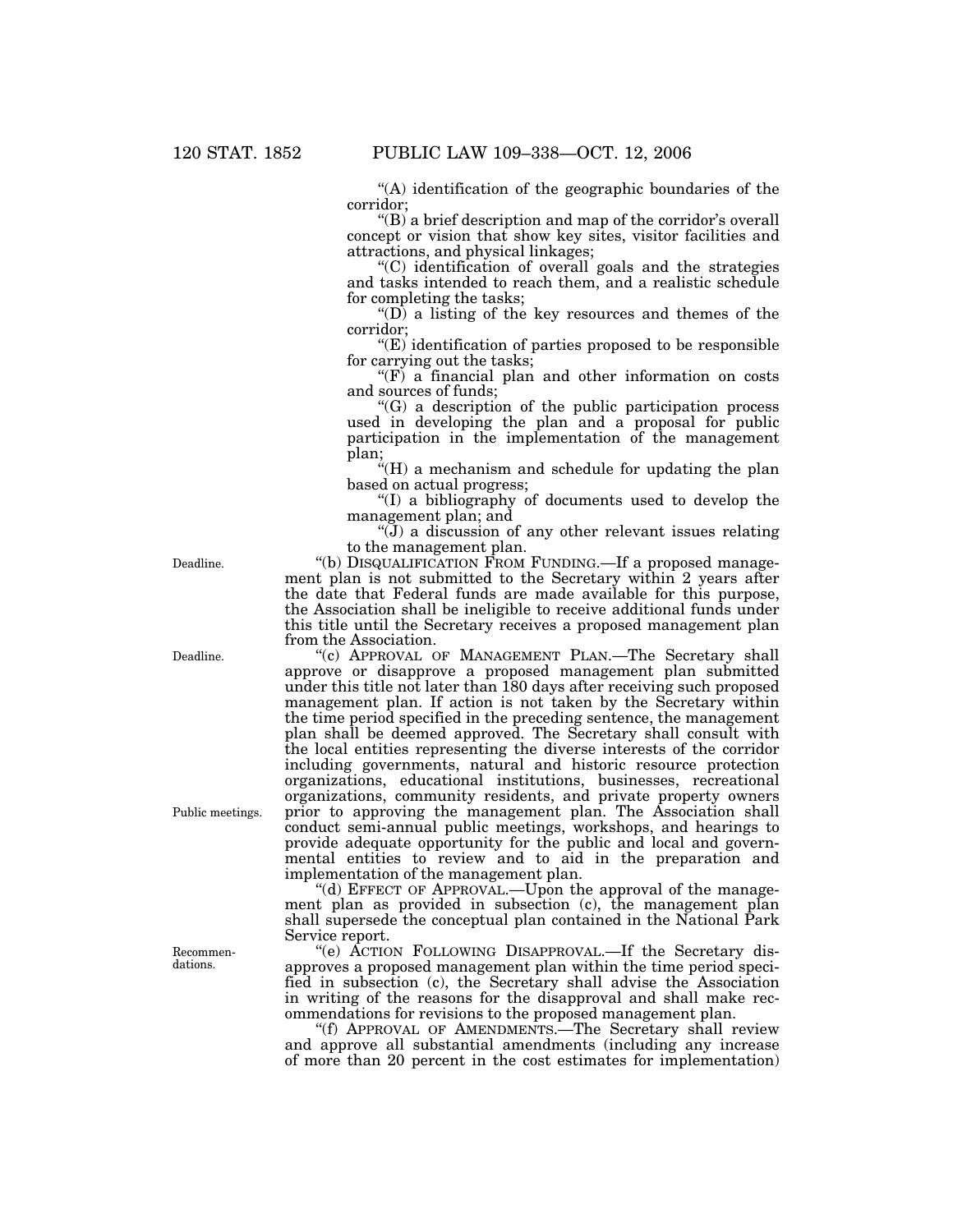to the management plan. Funds made available under this title may not be expended to implement any changes made by a substantial amendment until the Secretary approves that substantial amendment.

### **''SEC. 124. TECHNICAL AND FINANCIAL ASSISTANCE; OTHER FEDERAL AGENCIES.**

''(a) TECHNICAL AND FINANCIAL ASSISTANCE.—Upon the request of the Association, the Secretary may provide technical assistance, on a reimbursable or nonreimbursable basis, and financial assistance to the Association to develop and implement the management plan. The Secretary is authorized to enter into cooperative agreements with the Association and other public or private entities for this purpose. In assisting the Association, the Secretary shall give priority to actions that in general assist in—

Contracts.

" $(1)$  conserving the significant natural, historic, cultural, and scenic resources of the corridor; and

''(2) providing educational, interpretive, and recreational opportunities consistent with the purposes of the corridor.

''(b) DUTIES OF OTHER FEDERAL AGENCIES.—Any Federal agency conducting or supporting activities directly affecting the corridor shall—

''(1) consult with the Secretary and the Association with respect to such activities;

 $''(2)$  cooperate with the Secretary and the Association in carrying out their duties under this title;

 $\degree(3)$  to the maximum extent practicable, coordinate such activities with the carrying out of such duties; and

''(4) to the maximum extent practicable, conduct or support such activities in a manner which the Association determines is not likely to have an adverse effect on the corridor.

## **''SEC. 125. AUTHORIZATION OF APPROPRIATIONS.**

''(a) IN GENERAL.—To carry out this title there is authorized to be appropriated  $$10,000,000$ , except that not more than  $$1,000,000$  may be appropriated to carry out this title for any fiscal year.

''(b) 50 PERCENT MATCH.—The Federal share of the cost of activities carried out using any assistance or grant under this title shall not exceed 50 percent of that cost.

### **''SEC. 126. SUNSET.**

''The authority of the Secretary to provide assistance under this title terminates on the date that is 15 years after the date of enactment of this section.''.

### **SEC. 403. PRIVATE PROPERTY PROTECTION.**

The Illinois and Michigan Canal National Heritage Corridor Act of 1984 is further amended by adding after section 126 (as added by section 402) the following new sections:

# **''SEC. 127. REQUIREMENTS FOR INCLUSION OF PRIVATE PROPERTY.**

"(a) NOTIFICATION AND CONSENT OF PROPERTY OWNERS REQUIRED.—No privately owned property shall be preserved, conserved, or promoted by the management plan for the corridor until the owner of that private property has been notified in writing by the Association and has given written consent for such preservation, conservation, or promotion to the Association.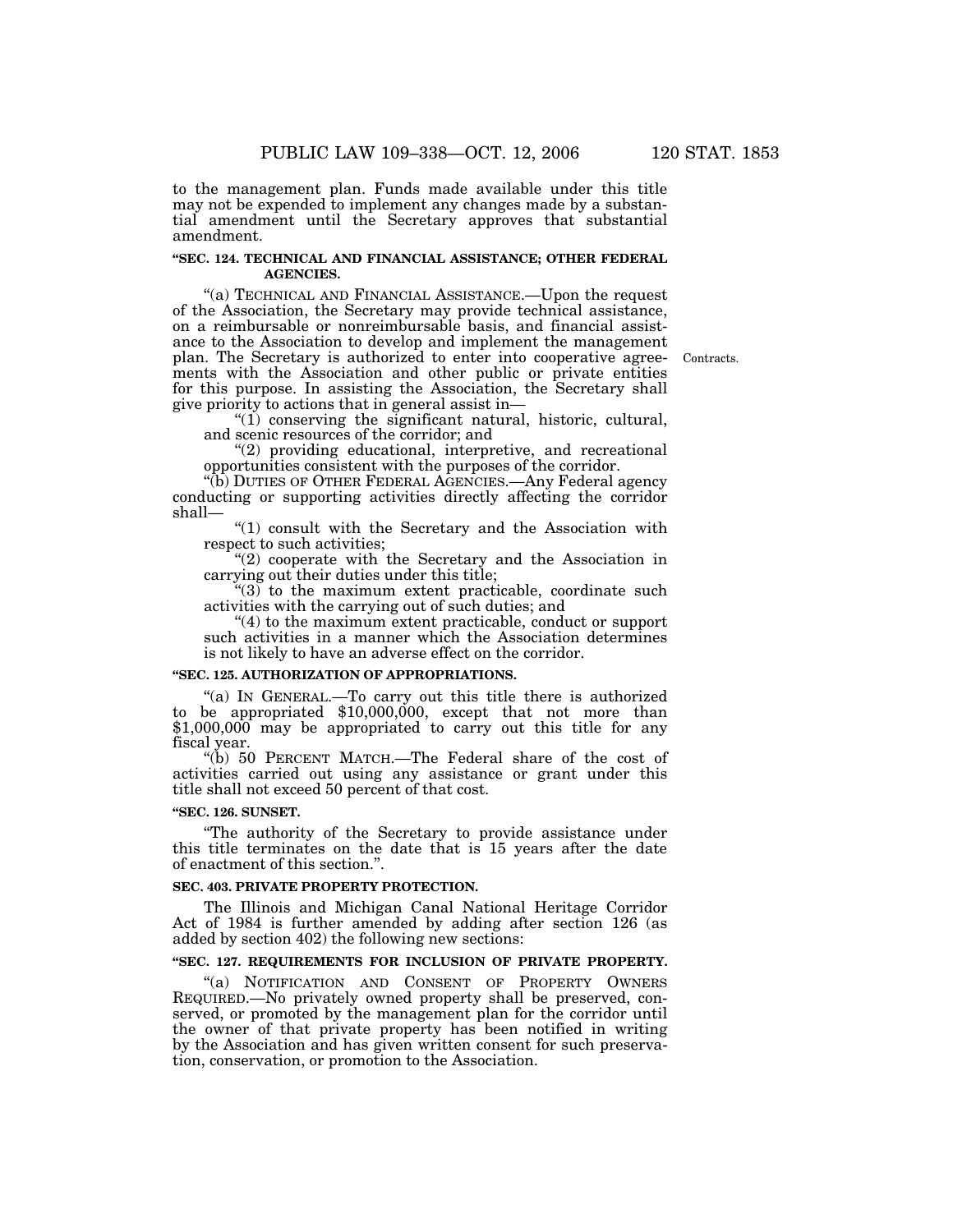''(b) LANDOWNER WITHDRAWAL.—Any owner of private property included within the boundary of the corridor, and not notified under subsection (a), shall have their property immediately removed from the boundary of the corridor by submitting a written request to the Association.

## **''SEC. 128. PRIVATE PROPERTY PROTECTION.**

''(a) ACCESS TO PRIVATE PROPERTY.—Nothing in this title shall be construed to—

" $(1)$  require any private property owner to allow public access (including Federal, State, or local government access) to such private property; or

"(2) modify any provision of Federal, State, or local law with regard to public access to or use of private property. ''(b) LIABILITY.—Designation of the corridor shall not be considered to create any liability, or to have any effect on any liability under any other law, of any private property owner with respect to any persons injured on such private property.

''(c) RECOGNITION OF AUTHORITY TO CONTROL LAND USE.— Nothing in this title shall be construed to modify the authority of Federal, State, or local governments to regulate land use.

''(d) PARTICIPATION OF PRIVATE PROPERTY OWNERS IN COR-RIDOR.—Nothing in this title shall be construed to require the owner of any private property located within the boundaries of the corridor to participate in or be associated with the corridor.

''(e) EFFECT OF ESTABLISHMENT.—The boundaries designated for the corridor represent the area within which Federal funds appropriated for the purpose of this title may be expended. The establishment of the corridor and its boundaries shall not be construed to provide any nonexisting regulatory authority on land use within the corridor or its viewshed by the Secretary, the National Park Service, or the Association.''.

## **SEC. 404. TECHNICAL AMENDMENTS.**

Section 116 of Illinois and Michigan Canal National Heritage Corridor Act of 1984 is amended—

(1) by striking subsection (b); and

 $(2)$  in subsection  $(a)$ —

(A) by striking "(a)" and all that follows through "For each" and inserting "(a) For each";

(B) by striking ''Commission'' and inserting ''Association'';

(C) by striking ''Commission's'' and inserting ''Association's'';

(D) by redesignating paragraph (2) as subsection (b); and

(E) by redesignating subparagraphs (A) and (B) as paragraphs (1) and (2), respectively.

# **TITLE V—MOKELUMNE RIVER FEASIBILITY STUDY**

## **SEC. 501. AUTHORIZATION OF MOKELUMNE RIVER REGIONAL WATER STORAGE AND CONJUNCTIVE USE PROJECT STUDY.**

Deadline.

Pursuant to the Reclamation Act of 1902 (32 Stat. 388) and Acts amendatory thereof and supplemental thereto, not later than

16 USC 461 note.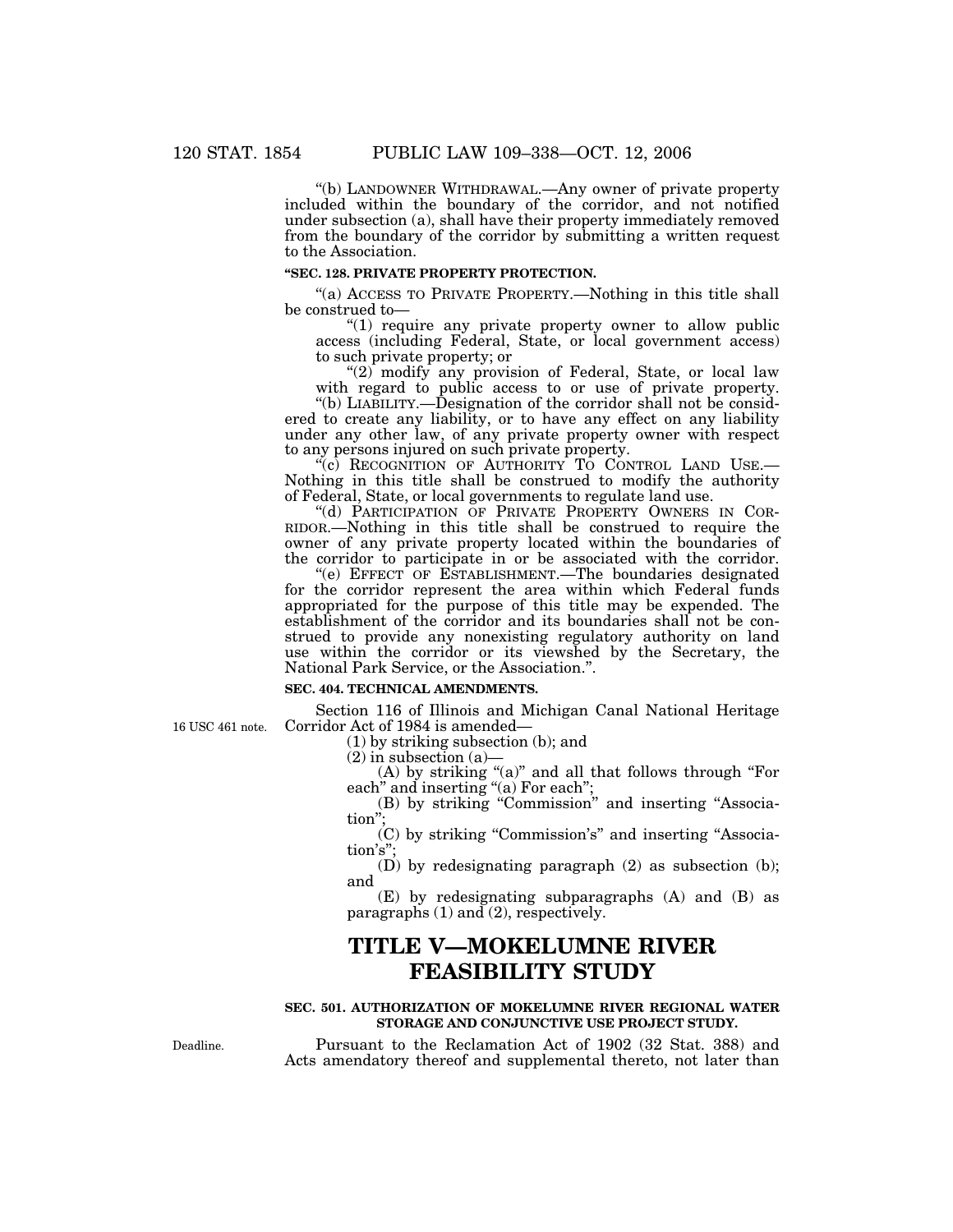2 years after the date of the enactment of this Act, the Secretary of the Interior (hereafter in this title referred to as the ''Secretary''), through the Bureau of Reclamation, and in consultation and cooperation with the Mokelumne River Water and Power Authority, shall complete and submit to the Committee on Resources of the House of Representatives and the Committee on Energy and Natural Resources of the Senate copies of a study to determine the feasibility of constructing a project to provide additional water supply and improve water management reliability through the development of new water storage and conjunctive use programs.

## **SEC. 502. USE OF REPORTS AND OTHER INFORMATION.**

In developing the study under section 501, the Secretary shall use, as appropriate, reports and any other relevant information supplied by the Mokelumne River Water and Power Authority, the East Bay Municipal Utility District, and other Mokelumne River Forum stakeholders.

## **SEC. 503. COST SHARES.**

(a) FEDERAL SHARE.—The Federal share of the costs of the study conducted under this title shall not exceed 50 percent of the total cost of the study.

(b) IN-KIND CONTRIBUTIONS.—The Secretary shall accept, as appropriate, such in-kind contributions of goods or services from the Mokelumne River Water and Power Authority as the Secretary determines will contribute to the conduct and completion of the study conducted under this title. Goods and services accepted under this section shall be counted as part of the non-Federal cost share for that study.

### **SEC. 504. WATER RIGHTS.**

Nothing in this title shall be construed to invalidate, preempt, or create any exception to State water law, State water rights, or Federal or State permitted activities or agreements.

# **SEC. 505. AUTHORIZATION OF APPROPRIATIONS.**

There is authorized to be appropriated to the Secretary \$3,300,000 for the Federal cost share of the study conducted under this title.

# **TITLE VI—DELAWARE NATIONAL COASTAL SPECIAL RESOURCES STUDY**

Delaware National Coastal Special Resources Study Act.

# **SEC. 601. SHORT TITLE.**

This title may be cited as the ''Delaware National Coastal Special Resources Study Act''.

## **SEC. 602. STUDY.**

(a) IN GENERAL.—The Secretary of the Interior (referred to in this title as the ''Secretary'') shall conduct a special resources study of the national significance, suitability, and feasibility of including sites in the coastal region of the State of Delaware in the National Park System.

(b) INCLUSION OF SITES IN THE NATIONAL PARK SYSTEM.— The study under subsection (a) shall include an analysis and any recommendations of the Secretary concerning the suitability and feasibility of designating 1 or more of the sites along the Delaware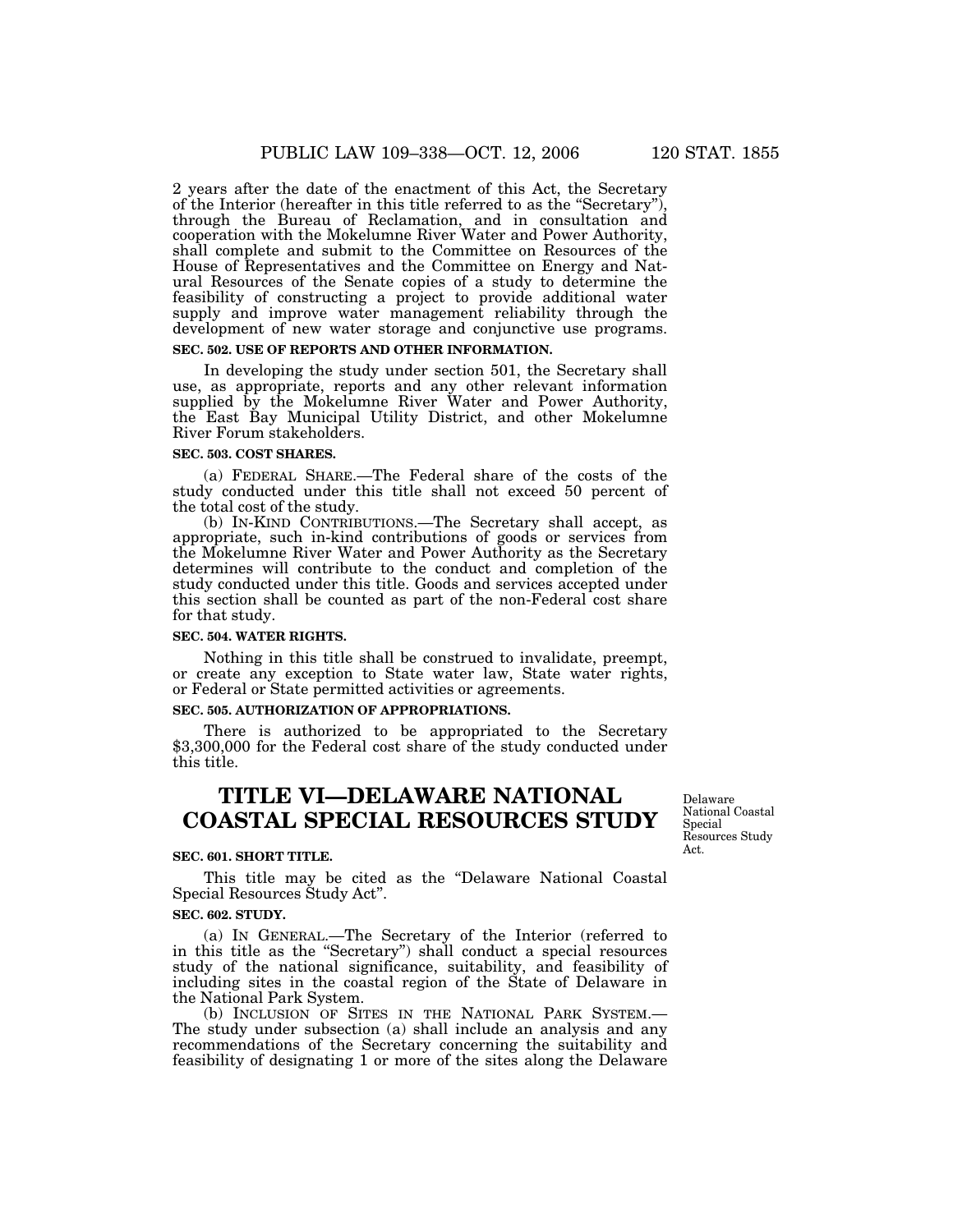coast, including Fort Christina, as a unit of the National Park System that relates to the themes described in section 603.

(c) STUDY GUIDELINES.—In conducting the study authorized under subsection (a), the Secretary shall use the criteria for the study of areas for potential inclusion in the National Park System contained in section 8 of Public Law 91–383 (16 U.S.C. 1a–5).

(d) CONSULTATION.—In preparing and conducting the study under subsection (a), the Secretary shall consult with—

(1) the State of Delaware;

(2) the coastal region communities;

(3) owners of private property that would likely be impacted by a National Park Service designation; and

(4) the general public.

## **SEC. 603. THEMES.**

The study authorized under section 602 shall evaluate sites along the coastal region of the State of Delaware that relate to—

(1) the history of indigenous peoples, which would explore the history of Native American tribes of Delaware, such as the Nanticoke and Lenni Lenape;

(2) the colonization and establishment of the frontier, which would chronicle the first European settlers in the Delaware Valley who built fortifications for the protection of settlers, such as Fort Christina;

(3) the founding of a nation, which would document the contributions of Delaware to the development of our constitutional republic;

(4) industrial development, which would investigate the exploitation of water power in Delaware with the mill development on the Brandywine River;

(5) transportation, which would explore how water served as the main transportation link, connecting Colonial Delaware with England, Europe, and other colonies;

(6) coastal defense, which would document the collection of fortifications spaced along the river and bay from Fort Delaware on Pea Patch Island to Fort Miles near Lewes;

(7) the last stop to freedom, which would detail the role Delaware has played in the history of the Underground Railroad network; and

(8) the coastal environment, which would examine natural resources of Delaware that provide resource-based recreational opportunities such as crabbing, fishing, swimming, and boating.

#### **SEC. 604. REPORT.**

Not later than 2 years after funds are made available to carry out this title under section 605, the Secretary shall submit to the Committee on Energy and Natural Resources of the Senate and the Committee on Resources of the House of Representatives a report containing the findings, conclusions, and recommendations of the study conducted under section 602.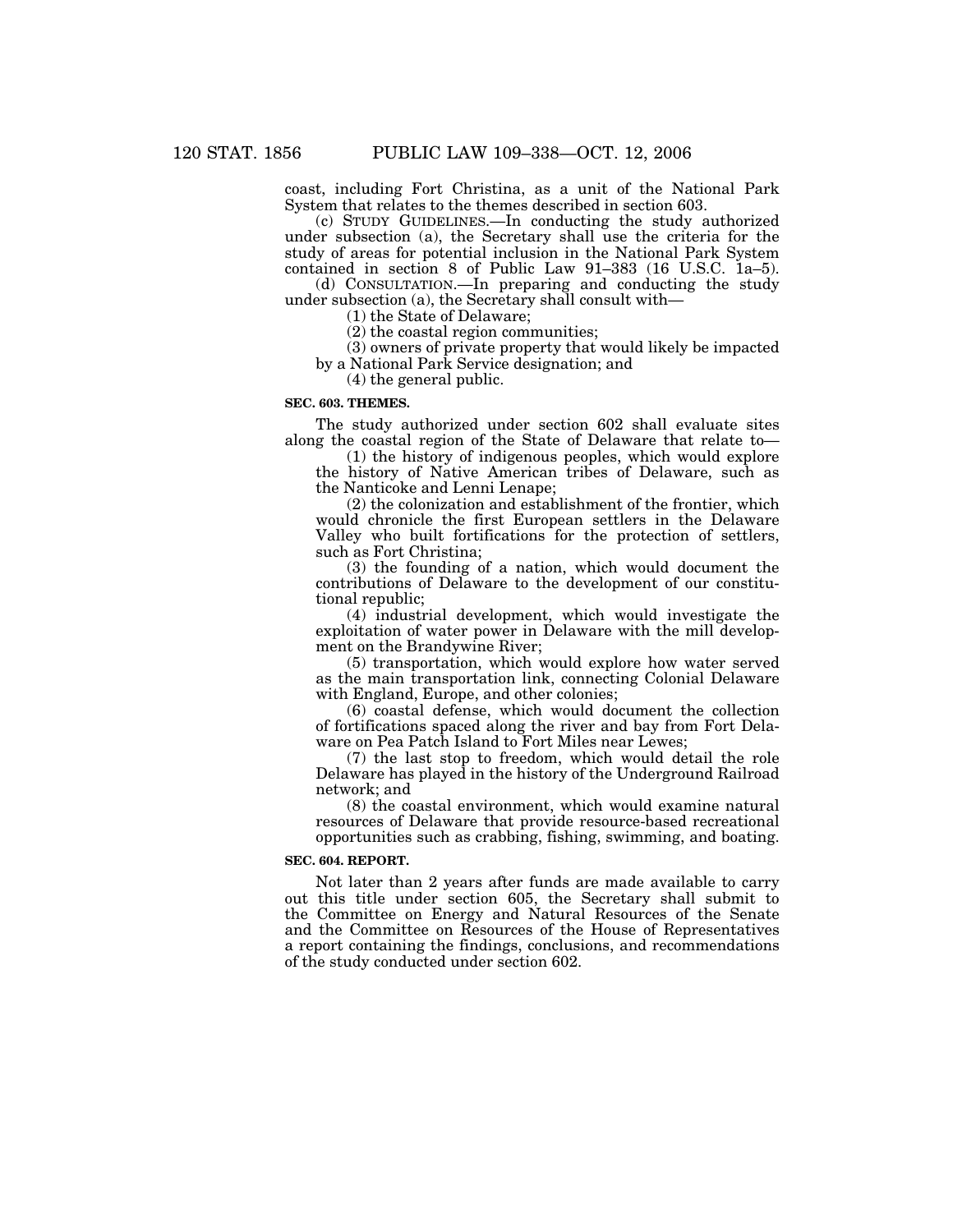# **TITLE VII—JOHN H. CHAFEE BLACK-STONE RIVER VALLEY NATIONAL HERITAGE CORRIDOR REAUTHORIZA-TION**

#### **SEC. 701. SHORT TITLE.**

This title may be cited as the ''John H. Chafee Blackstone River Valley National Heritage Corridor Reauthorization Act of 2006''.

### **SEC. 702. JOHN H. CHAFEE BLACKSTONE RIVER VALLEY NATIONAL** 16 USC 461 note. **HERITAGE CORRIDOR.**

(a) COMMISSION MEMBERSHIP.—Section 3(b) of Public Law 99– 647 (16 U.S.C. 461 note) is amended—

(1) by striking ''nineteen members'' and inserting ''25 members'

 $(2)$  in paragraph  $(2)$ —

 $(A)$  by striking "six" and inserting "6"; and

(B) by striking ''Department of Environmental Management Directors from Rhode Island and Massachusetts'' and inserting ''the Director of the Rhode Island Department of Environmental Management and the Secretary of the Massachusetts Executive Office of Environmental Affairs'';  $(3)$  in paragraph  $(3)$ —

(A) by striking ''four'' each place it appears and inserting "5"; and

(B) by striking "and" after the semicolon;

 $(4)$  in paragraph  $(\bar{4})$ —

(A) by striking "two" each place it appears and inserting "3"; and

(B) by striking the period and inserting "; and"; and (5) by inserting after paragraph (4) the following:

''(5) 1 representative of a nongovernmental organization from Massachusetts and 1 from Rhode Island, to be appointed by the Secretary, which have expertise in historic preservation, conservation, outdoor recreation, cultural conservation, traditional arts, community development, or tourism."

(b) QUORUM.—Section 3(f)(1) of Public Law 99–647 (16 U.S.C. 461 note) is amended by striking "Ten" and inserting "13".

(c) UPDATE OF PLAN.—Section 6 of Public Law 99–647 (16 U.S.C. 461 note) is amended by adding at the end the following:

"(e) UPDATE OF PLAN.—(1) Not later than 2 years after the date of enactment of this subsection, the Commission shall update the plan under subsection (a).

" $(2)$  In updating the plan under paragraph  $(1)$ , the Commission shall take into account the findings and recommendations included in the Blackstone Sustainability Study conducted by the National Park Service Conservation Study Institute.

"(3) The update shall include-

''(A) performance goals; and

"(B) an analysis of-

''(i) options for preserving, enhancing, and interpreting the resources of the Corridor;

"(ii) the partnerships that sustain those resources; and ''(iii) the funding program for the Corridor.

Deadline.

16 USC 461 note.

John H. Chafee

Blackstone River Valley National Heritage **Corridor** Reauthorization Act of 2006.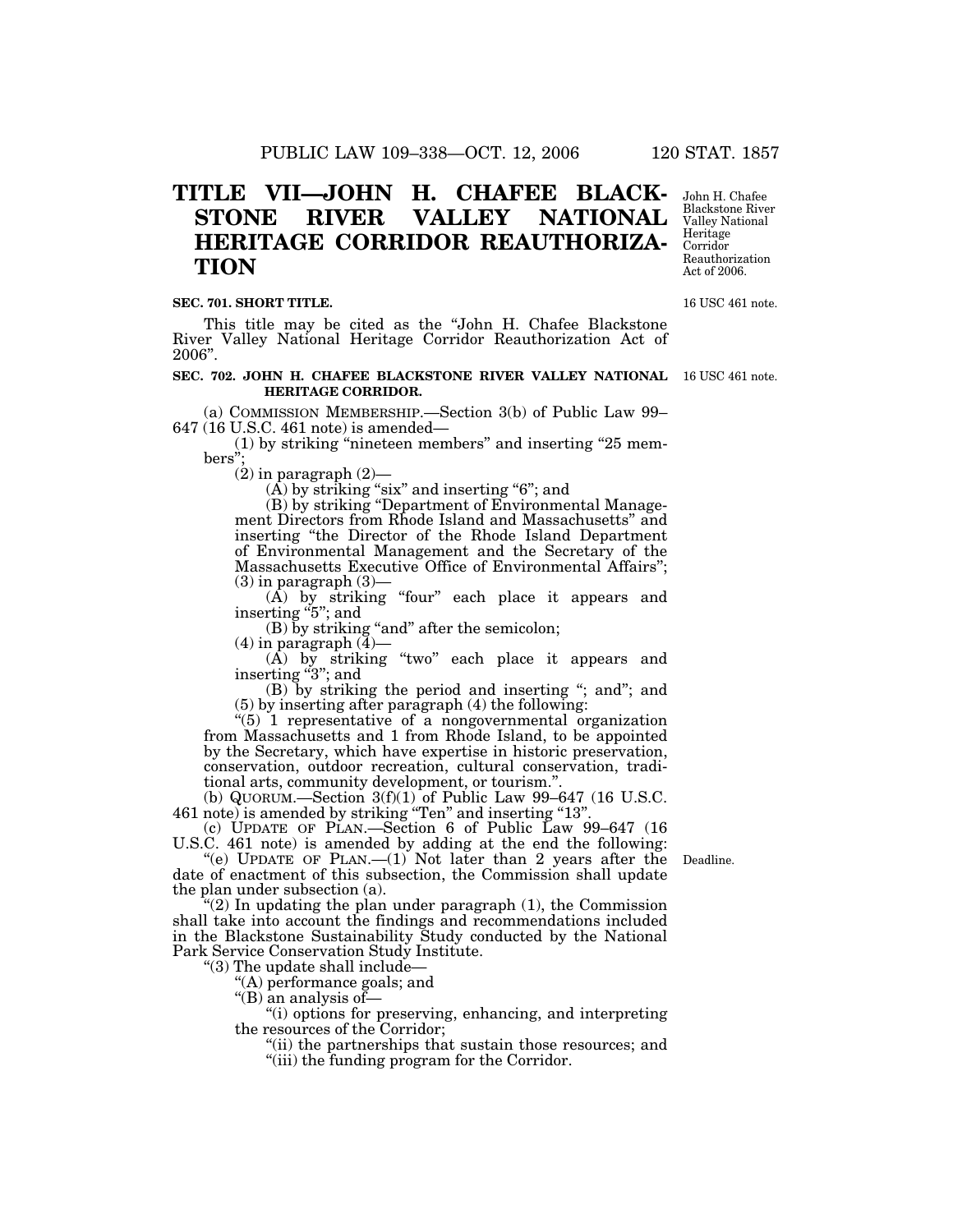" $(4)(A)$  Except as provided in subparagraph  $(B)$ , the Secretary shall approve or disapprove any changes to the plan proposed in the update in accordance with subsection (b).

" $(B)$  Minor revisions to the plan shall not be subject to the approval of the Secretary.''.

(d) EXTENSION OF COMMISSION.—Public Law 99–647 (16 U.S.C. 461 note) is amended by striking section 7 and inserting the following:

# **''SEC. 7. TERMINATION OF COMMISSION.**

''The Commission shall terminate on the date that is 5 years after the date of enactment of the John H. Chafee Blackstone River Valley National Heritage Corridor Reauthorization Act of  $2006."$ 

(e) SPECIAL RESOURCE STUDY.—Section 8 of Public Law 99– 647 (16 U.S.C. 461 note) is amended by adding at the end the following:

''(d) SPECIAL RESOURCE STUDY.—

''(1) IN GENERAL.—The Secretary shall conduct a special resource study of sites and associated landscape features within the boundaries of the Corridor that contribute to the understanding of the Corridor as the birthplace of the industrial revolution in the United States.

"(2) EVALUATION.—Not later than 3 years after the date on which funds are made available to carry out this subsection, the Secretary shall complete the study under paragraph (1) to evaluate the possibility of—

''(A) designating 1 or more site or landscape feature as a unit of the National Park System; and

''(B) coordinating and complementing actions by the Commission, local governments, and State and Federal agencies, in the preservation and interpretation of significant resources within the Corridor.

''(3) COORDINATION.—The Secretary shall coordinate the Study with the Commission.

"(4) REPORT.-Not later than 30 days after the date on which the study under paragraph (1) is completed, the Secretary shall submit to the Committee on Resources of the House of Representatives and the Committee on Energy and Natural Resources of the Senate a report that describes—

''(A) the findings of the study; and

''(B) the conclusions and recommendations of the Secretary.''.

(f) AUTHORIZATION OF APPROPRIATIONS.—Section 10 of Public Law 99–647 (16 U.S.C. 461 note) is amended—

 $(1)$  in subsection  $(a)$ , by striking "\$650,000" and inserting ''\$1,000,000''; and

(2) by striking subsection (b) and inserting the following: "(b) DEVELOPMENT FUNDS.—There is authorized to be appropriated to carry out section  $8(c)$  not more than  $$10,000,000$  for the period of fiscal years 2006 through 2016, to remain available until expended.

''(c) SPECIAL RESOURCE STUDY.—There are authorized to be appropriated such sums as are necessary to carry out section 8(d).''.

Deadline.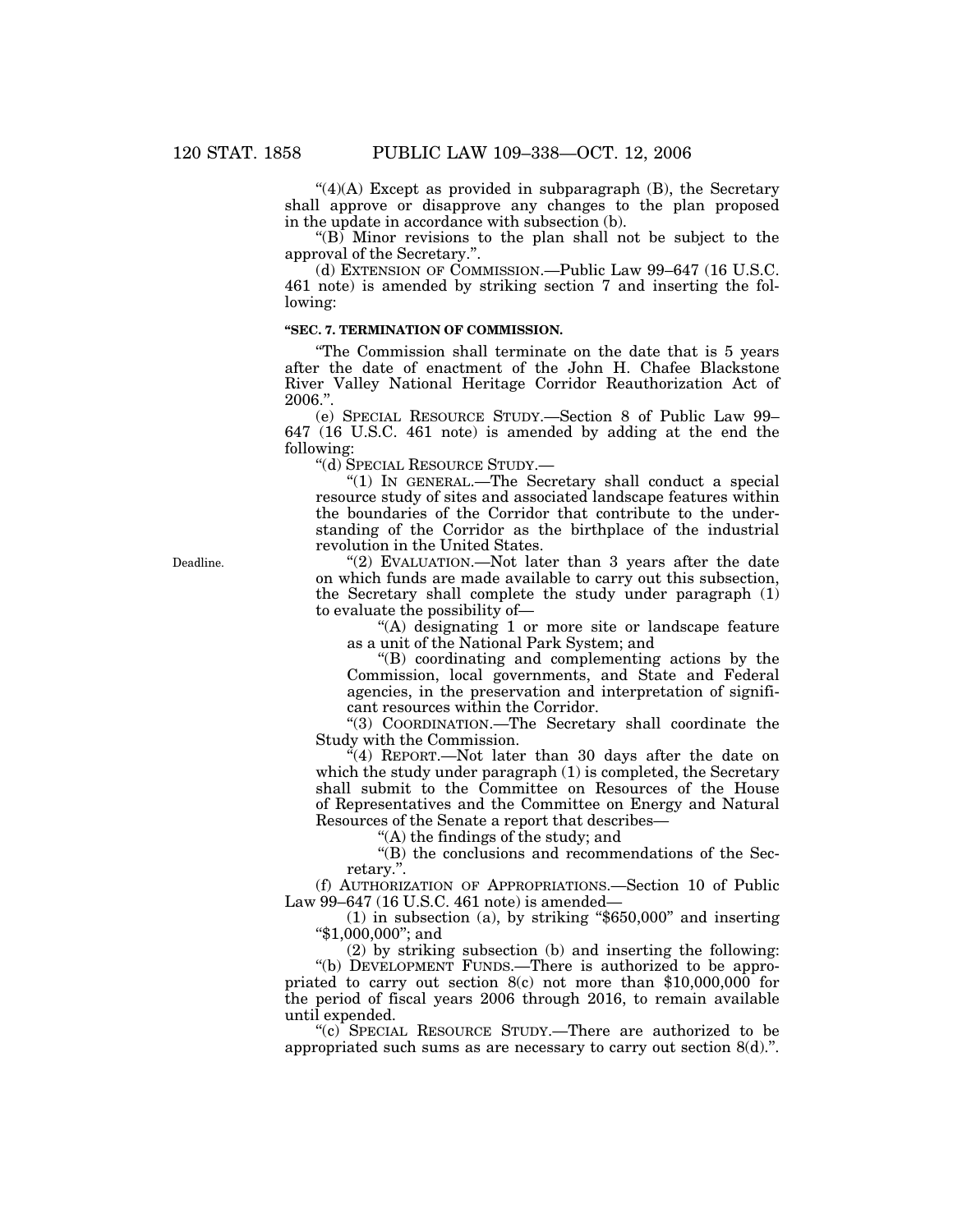# **SEC. 703. NEW JERSEY COASTAL HERITAGE TRAIL ROUTE.**

(a) AUTHORIZATION OF APPROPRIATIONS.—Public Law 100–515 (16 U.S.C. 1244 note) is amended by striking section 6 and inserting the following:

## **''SEC. 6. AUTHORIZATION OF APPROPRIATIONS.**

''(a) IN GENERAL.—There are authorized to be appropriated to the Secretary such sums as are necessary to carry out this Act.

"(b) USE OF FUNDS.-

''(1) IN GENERAL.—Amounts made available under subsection (a) shall be used only for—

''(A) technical assistance; and

''(B) the design and fabrication of interpretative materials, devices, and signs.

"(2) LIMITATIONS.—No funds made available under subsection (a) shall be used for—

''(A) operation, repair, or construction costs, except for the costs of constructing interpretative exhibits; or

''(B) operation, maintenance, or repair costs for any road or related structure.

''(3) COST-SHARING REQUIREMENT.—

''(A) FEDERAL SHARE.—The Federal share of any project carried out with amounts made available under subsection  $(a)$ 

''(i) may not exceed 50 percent of the total project costs; and

 $\mathcal{L}$ <sup>i</sup>(ii) shall be provided on a matching basis.

''(B) FORM OF NON-FEDERAL SHARE.—The non-Federal share of carrying out a project with amounts made available under subsection (a) may be in the form of cash, materials, or in-kind services, the value of which shall be determined by the Secretary.

"(c) TERMINATION OF AUTHORITY.—The authorities provided to the Secretary under this Act shall terminate on September 30, 2007.''.

(b) STRATEGIC PLAN.—

(1) IN GENERAL.—Not later than 3 years after the date Deadline. on which funds are made available, the Secretary of the Interior shall prepare a strategic plan for the New Jersey Coastal Heritage Trail Route.

(2) CONTENTS.—The strategic plan shall describe—

(A) opportunities to increase participation by national and local private and public interests in the planning, development, and administration of the New Jersey Coastal Heritage Trail Route; and

(B) organizational options for sustaining the New Jersey Coastal Heritage Trail Route.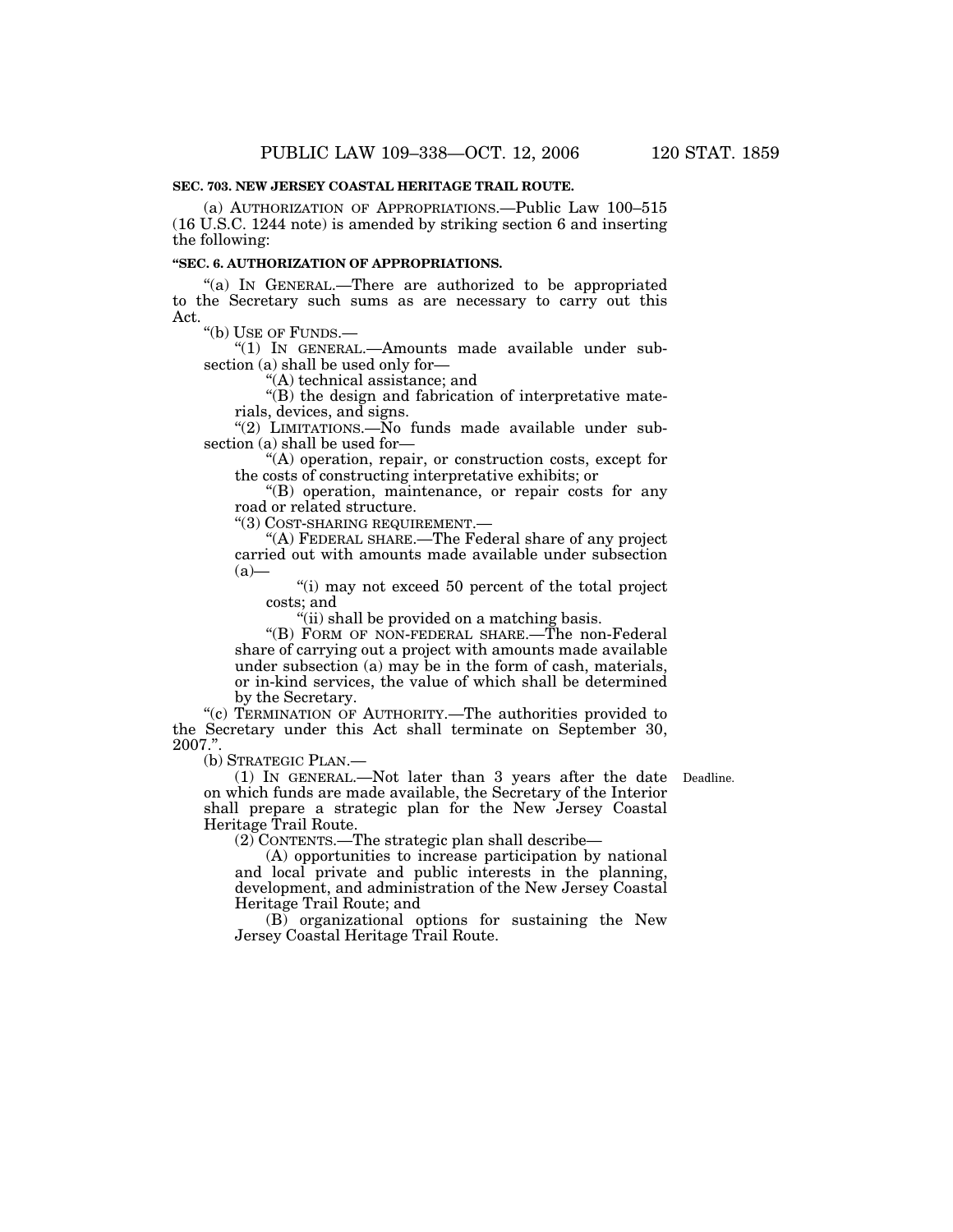California Reclamation Groundwater Remediation Initiative.

# **TITLE VIII—CALIFORNIA RECLAMATION GROUNDWATER REMEDIATION INI-TIATIVE**

### **SEC. 801. SHORT TITLE.**

This title may be cited as the "California Reclamation Groundwater Remediation Initiative''.

#### **SEC. 802. DEFINITIONS.**

For the purposes of this title:

(1) GROUNDWATER REMEDIATION.—The term ''groundwater remediation'' means actions that are necessary to prevent, minimize, or mitigate damage to groundwater.

(2) LOCAL WATER AUTHORITY.—The term ''local water authority'' means the Santa Clara Valley Water District or a public water district, public water utility, public water planning agency, municipality, or Indian tribe located within the Santa Clara Valley; and a public water district, public water utility, public water planning agency, municipality, or Indian tribe located within the natural watershed of the Santa Ana river in the State of California.

(3) REMEDIATION FUND.—The term ''Remediation Fund'' means the California Basins Groundwater Remediation Fund established pursuant to section 803(a).

(4) SECRETARY.—The term ''Secretary'' means the Secretary of the Interior.

#### **SEC. 803. CALIFORNIA BASINS REMEDIATION.**

(a) CALIFORNIA BASINS REMEDIATION.—

(1) ESTABLISHMENT OF REMEDIATION FUND.—There shall be established within the Treasury of the United States an interest bearing account to be known as the California Basins Groundwater Remediation Fund.

(2) ADMINISTRATION OF REMEDIATION FUND.—The Remediation Fund shall be administered by the Secretary of the Interior, acting through the Bureau of Reclamation. The Secretary shall administer the Remediation Fund in cooperation with the local water authority.

(3) PURPOSES OF REMEDIATION FUND.—

(A) IN GENERAL.—Subject to subparagraph (B), the amounts in the Remediation Fund, including interest accrued, shall be used by the Secretary to provide grants to the local water authority to reimburse the local water authority for the Federal share of the costs associated with designing and constructing groundwater remediation projects to be administered by the local water authority.

(B) COST-SHARING LIMITATION.—

(i) IN GENERAL.—The Secretary may not obligate any funds appropriated to the Remediation Fund in a fiscal year until the Secretary has deposited into the Remediation Fund an amount provided by non-Federal interests sufficient to ensure that at least 35 percent of any funds obligated by the Secretary for a project are from funds provided to the Secretary for that project by the non-Federal interests.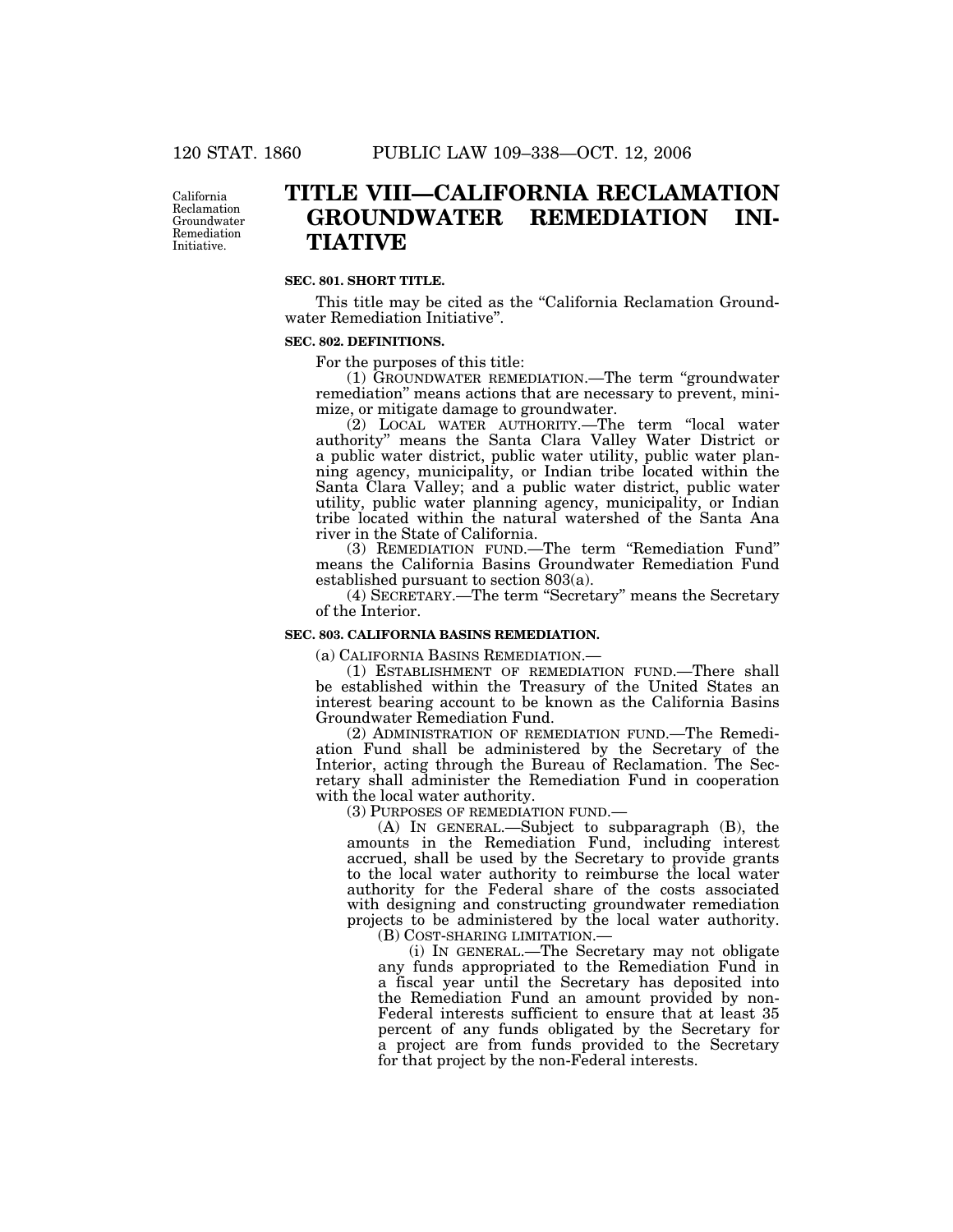(ii) NON-FEDERAL RESPONSIBILITY.—Each local water authority shall be responsible for providing the non-Federal amount required by clause (i) for projects under that local water authority. The State of California, local government agencies, and private entities may provide all or any portion of the non-Federal amount.

(iii) CREDITS TOWARD NON-FEDERAL SHARE.—For purposes of clause (ii), the Secretary shall credit the appropriate local water authority with the value of all prior expenditures by non-Federal interests made after January 1, 2000, that are compatible with the purposes of this section, including—

(I) all expenditures made by non-Federal interests to design and construct groundwater remediation projects, including expenditures associated with environmental analyses and public involvement activities that were required to implement the groundwater remediation projects in compliance with applicable Federal and State laws; and

(II) all expenditures made by non-Federal interests to acquire lands, easements, rights-ofway, relocations, disposal areas, and water rights that were required to implement a groundwater remediation project.

(b) COMPLIANCE WITH APPLICABLE LAW.—In carrying out the activities described in this section, the Secretary shall comply with any applicable Federal and State laws.

(c) RELATIONSHIP TO OTHER ACTIVITIES.—Nothing in this section shall be construed to affect other Federal or State authorities that are being used or may be used to facilitate remediation and protection of any groundwater subbasin eligible for funding pursuant to this title. In carrying out the activities described in this section, the Secretary shall integrate such activities with ongoing Federal and State projects and activities. None of the funds made available for such activities pursuant to this section shall be counted against any Federal authorization ceiling established for any previously authorized Federal projects or activities.

(d) AUTHORIZATION OF APPROPRIATIONS.—There is authorized to be appropriated to the Remediation Fund \$25,000,000. Subject to the limitations in section 804, such funds shall remain available until expended.

### **SEC. 804. SUNSET OF AUTHORITY.**

This title—

(1) shall take effect on the date of the enactment of this Effective date. Act; and

(2) is repealed effective as of the date that is 10 years after the date of the enactment of this Act.